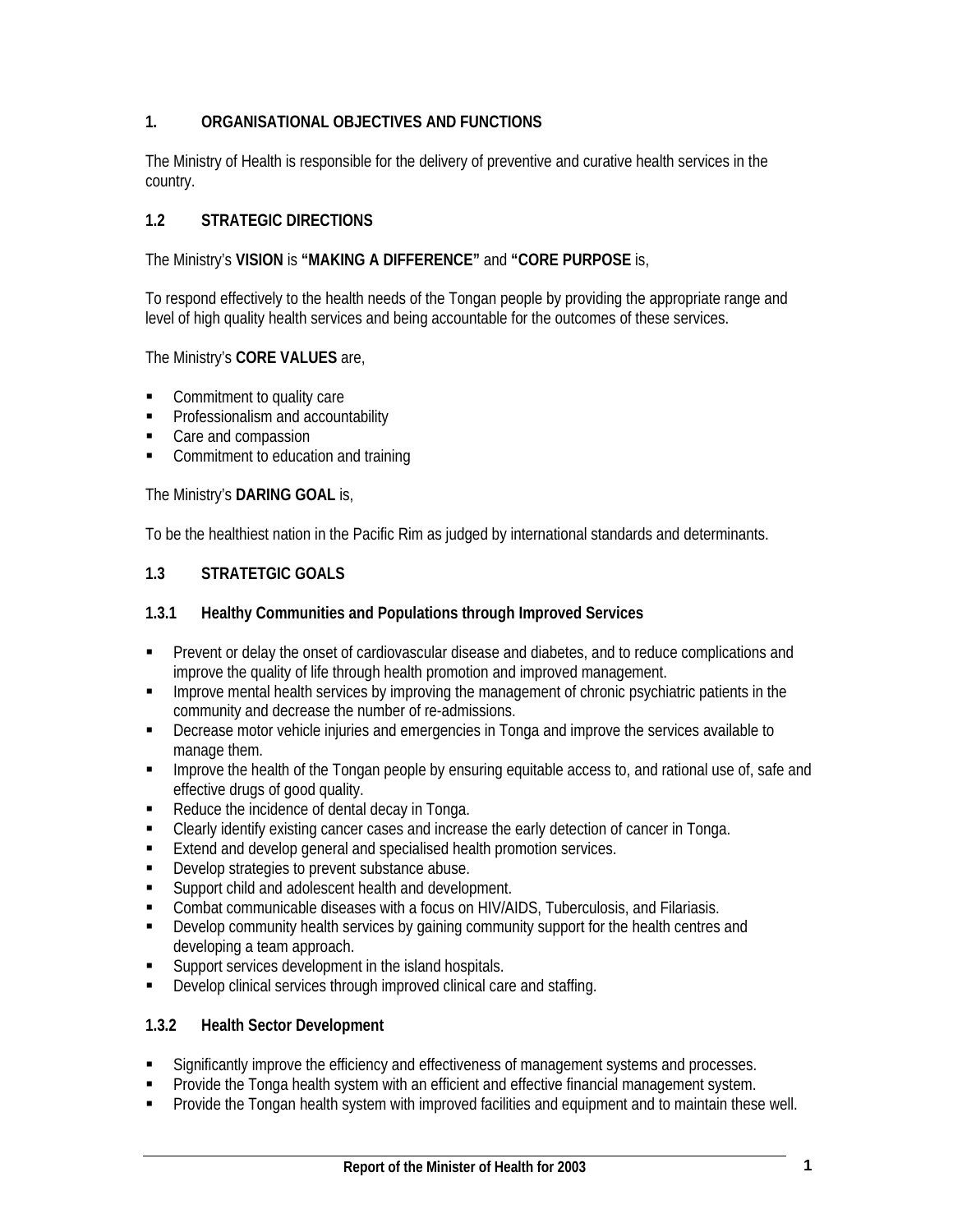Strengthen informed decision making within the Ministry of Health through the provision of appropriate information management.

## **1.3.3 Staff Training and Development**

- **IMPROVE and strengthen workforce management and development.**
- **Continue to organise formal education, and in service training programs for staff.**
- **Prioritise training needs.**
- Develop workforce planning processes.

## **1.3.4 Service Partnerships**

 Work with NGOs, communities, other Government departments and donor organisations to implement these priorities.

## **1.4 PROGRAMME OBJECTIVES**

Operationally the Ministry mirrors the budget structure to facilitate programme evaluation and consists of four programmes,

- 1. Leadership, policy advice and programme administration
- 2. Preventive health services
- 3. Curative health services
- 4. Dental health Services

## **1.4.1 Programme 1: Leadership, policy advice and programme administration**

**Programme Objectives and Mission Statement** 

*To provide quality and effective support services to the Ministry and all health districts with regard to donor coordination, strategic, operational and workforce planning, administration, human resources and financial management, transport and communication services.* 

**1.4.2 Programme 2: Preventive health services** 

**Programme Objectives and Mission Statement** 

*To help the people in Tonga to achieve the highest attainable level of health as defined by WHO's constitution as "a state of complete physical, mental and social well-being and not merely the absence of infirmity", by:* 

- *Significantly reduce morbidity and mortality due to infectious diseases*
- *Provide environmental health services which result in a healthier community due to improved regulation, monitoring and health promotion activities.*
- *Assisting all health providers in the promotion of health through their respective areas of care and to empower the public at large in looking after their own health*
- *Providing effective services to the health of mothers, children and others through a reproductive health strategic approach extending community health services to the people who need our services the most.*
- **1.4.3 Programme 3: Curative health services**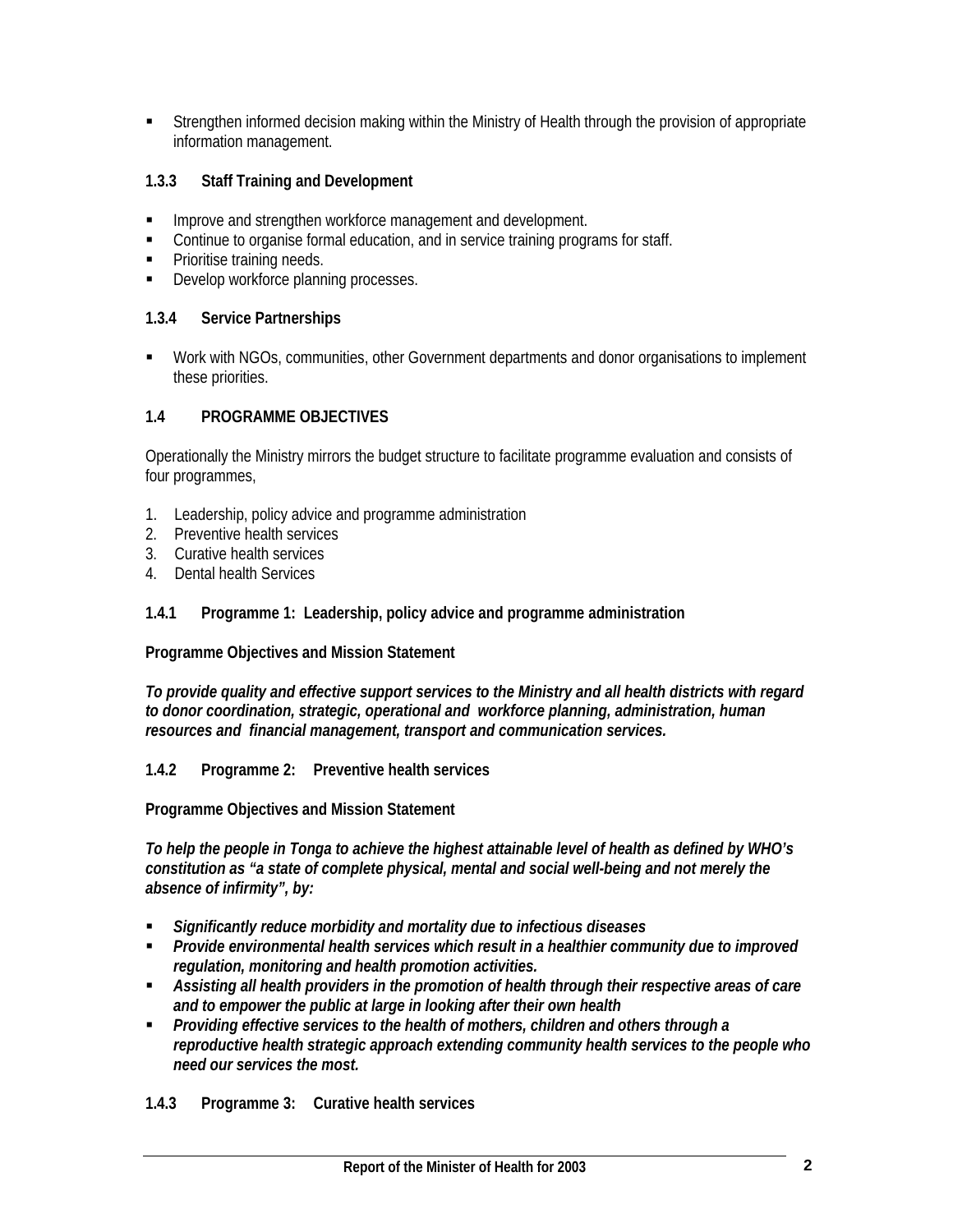**Programme Objectives and Mission Statement:** 

### *To be able to provide the best possible care for patients, to prioritise areas that need change and to use the available resources in the most appropriate and effective way*

## **1.4.4 Programme 4: Dental Services**

**Programme Objectives and Mission Statement** 

#### *To respond effectively to the oral health needs of the people of Tonga by providing preventive and curative oral health programmes, information and services and be responsible for its outcomes.*

In implementing its services and activities the Ministry is governed by the following Acts:

- **Public Health Act 1992**
- **Mental Health Act 1992**
- **Health Practitioners Registration Act 1991**
- Health Services Act 1991
- Garbage Act 1945
- **Tobacco Act 2001**

The following legislation was approved by the Legislative Assembly and His Majesty's Ascent has been granted.

- Health Practitioners Review Act 2001
- **Medical and Dental Act 2001**
- **Nurses Act 2001**
- Pharmacy Act 2001
- Mental Health Act 2001
- Therapeutic Goods Act 2001
- **Drugs and Poisons (Amendment Act 2001)**

## **2. HEALTH ADMINISTRATION AND MANAGEMENT**

In delivering its services to the public, the Ministry is divided into six functional divisions,

- **Administration**
- **Health Planning and Information**
- **Public Health**
- **Medical**
- **Nursing**
- Dental

Divisional heads are responsible to the Director of Health for the implementation of each Division's services.

2.1 As of 31 December 2003 the following officers were responsible for the administration and management of the Ministry and its respective Divisions.

## **2.2 Ministerial Health** Dr Viliami Ta'u Tangi

Hon. Minister of Health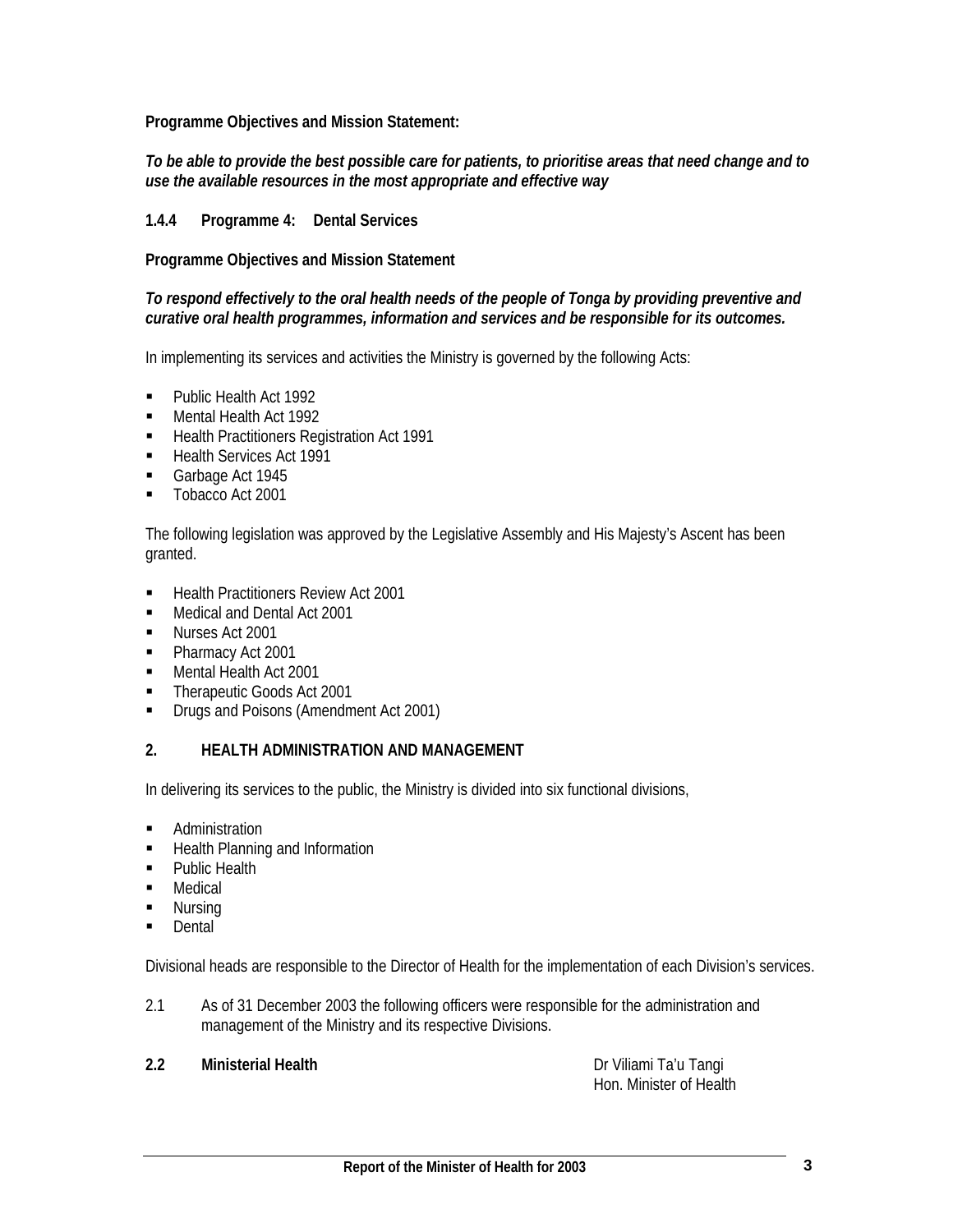**2.3** Head of Department Dr Litili 'Ofanoa

**2.4 Divisional Heads** 

Health Planning and Information **Mr Taniela Sunia Soakai** 

**Public Health** Dr Malakai Ake Chief Medical Officer, PH

**Medical** Dr Taniela Palu Medical Superintendent

**Nursing Music Lata Malu Ms** 'Amelia Lata Malu Chief Nursing Officer

**Dental** Dr Viliami Sikalu Latu Chief Dental Officer

**Administration** Mr Tu'akoi 'Ahio Principal Health Administrator

Senior Health Planning Officer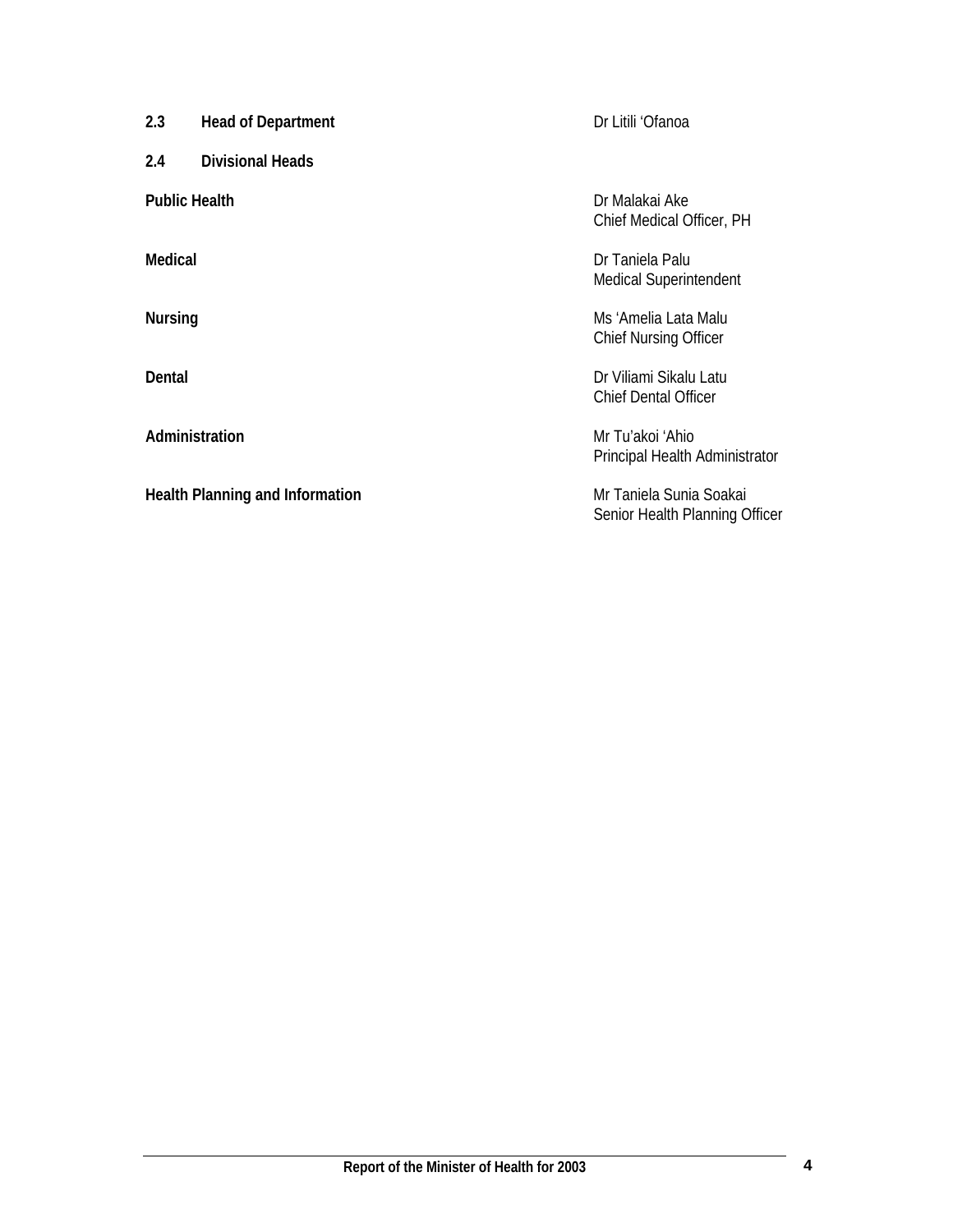# **MINISTRY OF HEALTH**

## **ORGANIZATION STRUCTURE**



Maintenance

## **2.5 DISTRICT HOSPITALS**

As of 31 December 2003 the following officers were responsible for the management of the outer island health districts.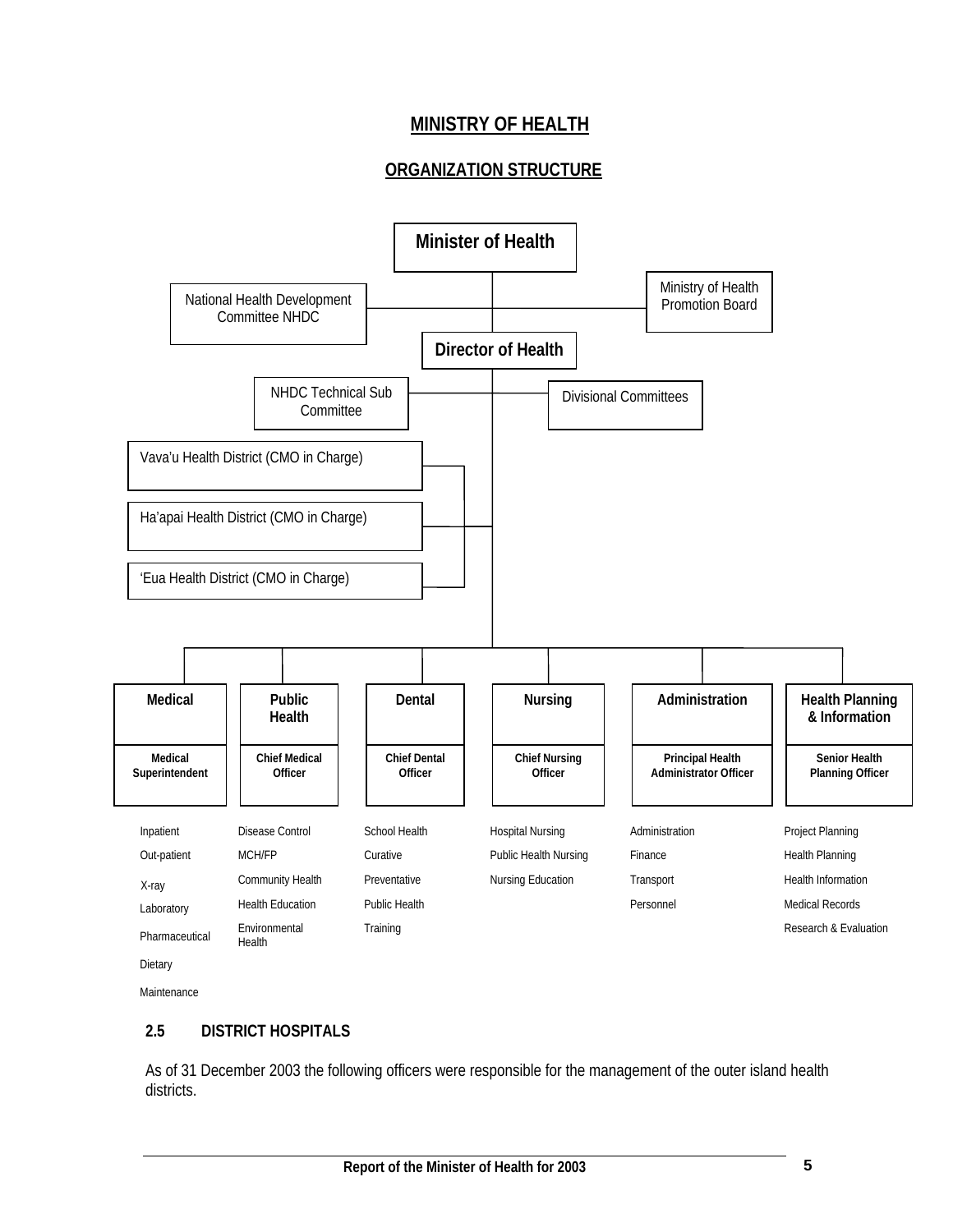Niu'ui Hospital Dr Kolini Vaea

Prince Ngu Hospital Dr Siaki 'Ela Fakauka<br>
Vava'u Health District Dr Dr Stating Chief Medical C Acting Chief Medical Officer

Acting Chief Medical Officer

Niu'eiki Hospital Dr Louise Fonua Acting Chief Medical Officer

## **3. OVERVIEW OF HEALTH INDICATORS**

The health situation for Tonga in the last three years is reflected in the following table.

|                 | <b>INDICATOR</b>                                            | 2003              | 2002             | 2001             | 2000            | 1999             |
|-----------------|-------------------------------------------------------------|-------------------|------------------|------------------|-----------------|------------------|
| 1               | Estimated Population ('000)                                 | 101.4             | 101.0            | 100.7            | 100.3           | 99.8             |
| $\overline{2}$  | Annual Population growth                                    | $\overline{0.3}$  | $\overline{0.3}$ | $\overline{0.3}$ | 0.3             | $\overline{0.3}$ |
| $\overline{3}$  | Percentage of Population less than 14 years                 | $36***$           | $36***$          | $37**$           | $37**$          | $38**$           |
|                 | Percentage of population 65 years and over                  | $5.9**$           | $5.8***$         | $5.7**$          | $5.6***$        | $5.4***$         |
| 4               | Percentage of urban population                              | $\overline{36}$   | $\overline{36}$  | 36               | $\overline{36}$ | $\overline{36}$  |
| $\overline{5}$  | Rate of natural increase                                    | 20.2              | $18.4***$        | $19.4***$        | $18.1***$       | $17.5***$        |
| 6               | Crude Birth Rate                                            | $26.\overline{2}$ | $24.2***$        | $25.1***$        | $24.6***$       | $24.1***$        |
| $\overline{7}$  | Crude Death Rate                                            | 5.8               | $5.8***$         | $5.7***$         | $6.5***$        | $6.6***$         |
| $\overline{8}$  | Maternal Mortality Rate (per 100,000)                       | $\overline{0}$    | $78.2*$          | $0.0^*$          | $77.5*$         | $41.1*$          |
| 9               | Life Expectancy at Birth (combined)                         |                   |                  |                  |                 |                  |
|                 | Life Expectancy (Male)                                      | 70                | 70               | 70               | 70              | 70               |
|                 | Life Expectancy (Female)                                    | 72                | 72               | 71               | 71              | 71               |
| 10              | Infant Mortality Rate                                       | 12.8              | 9.8              | 13.0             | 13.0            | 19.9             |
| 11              | Perinatal Mortality Rate (per 1,000 live births)            | 13.2              | 15.8             | 18.5             | 16.9            | 24               |
| $\overline{12}$ | Total Health expenditure ('000)                             | 11294             | 9895             | 9545             | 8413            | 7954             |
|                 | Per Capita                                                  | 111               | 98               | 95               | 83              | 79               |
|                 | As a percentage of total recurrent budget                   | 10.2              | 10               | 11               | 9.1             | 11.6             |
| 13              | Health workforce                                            |                   |                  |                  |                 |                  |
|                 | Medical Officers at post                                    | 35                | 32               | $35***$          | 33              | <b>NA</b>        |
|                 | Health Officers at post                                     | 18                | 20               | 26               | 28              | 30               |
|                 | Nursing and Midwifery at post                               | 342               | 326              | 322              | 325             | 332              |
| 14              | Percentage of population with safe water supply             | $\overline{97}$   | $\overline{97}$  | $\overline{97}$  | 96.2            | <b>NA</b>        |
| $\overline{15}$ | Percentage of household with adequate sanitary facilities   | 94                | 94.7             | 94               | 93.7            | 86               |
| 16              | Immunization coverage                                       | 98.5              | 97               | 93.4             | 95.2            | 93.8             |
| $\overline{17}$ | Percentage of pregnant women immunized with tetanus         | 93                | 94.7             | 81.1             | 94.1            | 93.8             |
|                 | toxoid                                                      |                   |                  |                  |                 |                  |
| $\overline{18}$ | Percentage of population with access to appropriate health  | 100               | 100              | 100              | 100             | 100              |
|                 | care services with regular supply of essential drugs within |                   |                  |                  |                 |                  |
|                 | one hours walk                                              |                   |                  |                  |                 |                  |
| 19              | Percentage of infants attended by trained personnel         | 100               | 100              | 95.3             | 95.2            | 93.8             |
| 20              | Percentage of married couples practicing contraception      | 22.1              | 23.1             | 33.6             | 33.9            | 32.8             |
| $\overline{21}$ | Percentage of pregnant women attending ante natal care      | 98.7              | 98.5             | 98.5             | $\overline{98}$ | 98.2             |
| $\overline{22}$ | Percentage of deliveries conducted by trained personnel     | 97                | 95.1             | 95.3             | 92.1            | 95.5             |
| $\overline{23}$ | <b>Total Fertility Rate</b>                                 | 3.4               | $\overline{3.3}$ | 3.4              | 3.3             | 3.1              |

## **HEALTH INDICATOR(S) FOR TONGA 1999 – 2003**

\* Maternal Mortality Rate has been calculated using standard formula (per 100,000 live births).

\*\* Calculated based on the assumption fertility rates will decrease and life expectancy will increase overtime.

\*\*\* Amended from statistic published in 2001 Annual Report.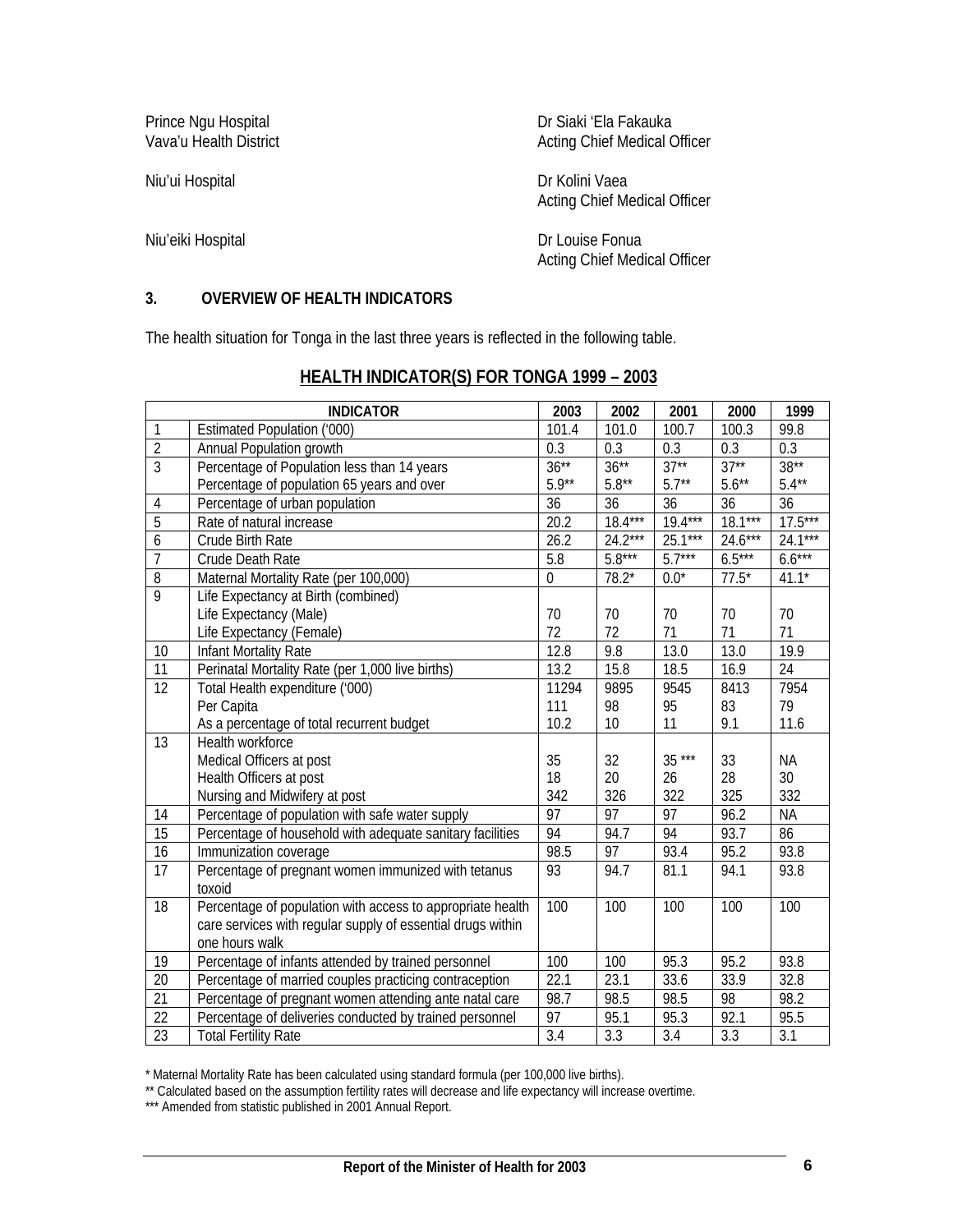## **3.1 Life Expectancy**

The projected life expectancy at birth in 2003 for females is 72 and 70 for males.

## **3.2 Projected Population**

The results of the 1996 population census indicate the country's population was 97,784 and the projected population for Tonga for 2003 is 101,404 increasing to102,907 by 2006.

## **3.3 Morbidity**

The five leading cause of morbidity during the year (Table 30) were,

| <b>Medical Condition</b>                | No. of Cases | % of Total Notifiable Diseases |
|-----------------------------------------|--------------|--------------------------------|
| <b>Acute Respiratory Infection</b>      | 24311        | 48                             |
| Influenza                               | 21597        | 43                             |
| Broncho Pneumonia                       | 1056         |                                |
| Diarrhoea (Infant)                      | 1035         |                                |
| Diarrhoea (Adult)                       | 1285         |                                |
| Total for 5 Leading causes of morbidity | 49284        | 07                             |
| <b>Total Notifiable Diseases</b>        | 50589        | 100                            |

## **3.4 Mortality**

A total of 588 deaths were reported during the year. The five lead causes of mortality in 2003 (Table 9 and 29) were,

| <b>Medical Condition</b>                | No. of Cases | % of Deaths |
|-----------------------------------------|--------------|-------------|
| Disease of the Circulatory System       | 170          | 20          |
| <b>Neoplasms</b>                        | 63           |             |
| Disease of the Respiratory System       | 59           | 10          |
| Symptoms, Signs and III Defined         | 45           |             |
| Endocrine, Nutritional and Metabolic    |              |             |
| Total for 5 leading causes of mortality | 368          |             |
| Total No. of Deaths                     | 588          |             |

## **4. HEALTH RESOURCES**

In proposing to Government the annual budget for the Ministry reports under four programme areas,

- **EXECUTE:** Leadership, policy advice and programme administration
- **Preventative health services**
- **Curative health services**
- **Dental services**

## **4.1 Financial Resources**

The total recurrent allocation for the Ministry for the 2003-2004 financial year was \$11,544.180.00 with an estimated expenditure per head of \$111. The allocation to health represents 10.2 percent of government's total budget. Budget details can be found in Table 2 and 3.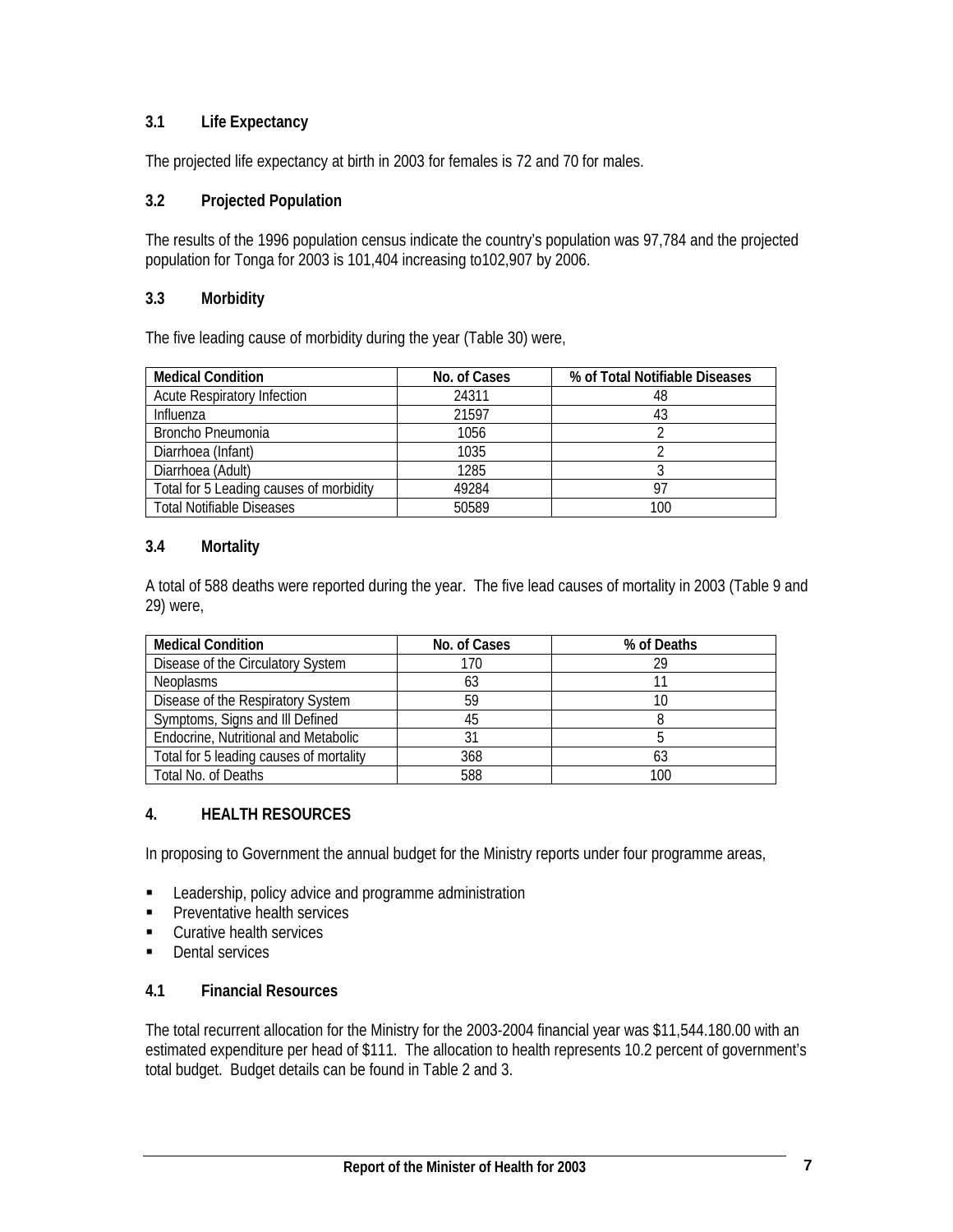

## **MINISTRY OF HEALTH ESTIMATES 2003/04**

## **4.2 Human Resources for Health**

As of 31 December 2003 the Ministry's staff establishment consists of 936 established posts of which 785 were filled and 151 are vacant.

The Ministry continues to place priority in the development of its various cadres of health personnel, through in-service, local training, overseas attachments and formal programmes at both undergraduate and postgraduate levels.

The Ministry conducted various local workshops and trainings as part of its ongoing staff development initiative. The Ministry participates in local training under the auspicious of the Civil Service Training and Community Development Training Centres. Medical and dental undergraduates continue to be trained overseas.

## **4.3 Staff Promotions**

In acknowledging academic achievements and outstanding performance the following staff members of the Ministry were promoted during the year.

| <b>Names</b>         | From                                      | To                                        | Effective | <b>Cabinet Decision</b> |
|----------------------|-------------------------------------------|-------------------------------------------|-----------|-------------------------|
|                      |                                           |                                           | Date      |                         |
| 'Ata;ia Afu Tei      | Senior Public Health Nurse                | <b>Public Health Sister Graduate</b>      | 9/4/2003  | CD No.574 of 9/4/03     |
| Fakinanga Ta'e'iloa  | <b>Public Health Nurse</b>                | Senior Public Health Nurse                | 9/4/2003  | CD No.574 of 9/4/03     |
| Lavinia 'Atuekaho    | <b>Senior Staff Nurse</b>                 | <b>Nursing Sister</b>                     | 9/4/2003  | CD No.574 of 9/4/03     |
| 'Alisi Telefoni      | <b>Senior Staff Nurse</b>                 | <b>Nursing Sister</b>                     | 9/4/2003  | CD No.574 of 9/4/03     |
| Katalina Sika        | Senior Staff Nurse                        | <b>Nursing Sister</b>                     | 9/4/2003  | CD No.574 of 9/4/03     |
| Mele H. Finau        | <b>Senior Staff Nurse</b>                 | <b>Nursing Sister</b>                     | 9/4/2003  | CD No.574 of 9/4/03     |
| Viliami K. Puloka    | Medical Officer Special Grade             | Senior Medical Officer                    | 9/4/2003  | CD No.574 of 9/4/03     |
| Susana Latu          | <b>Assistant Health Education Officer</b> | <b>Health Education Officer</b>           | 9/4/2003  | CD No.574 of 9/4/03     |
| Le'omolotu Havea     | Senior Health Education Technician        | <b>Assistant Health Education Officer</b> | 9/4/2003  | CD No.574 of 9/4/03     |
| Funaki Vea           | Laundrymaid                               | <b>Laundry Supervisor</b>                 | 16/4/2003 | CD No.636 of 16/4/2003  |
| Palu Laumape         | <b>Staff Nurse</b>                        | Mental Welfare Officer                    | 16/4/2003 | CD No.637 of 16/4/2003  |
| 'Olivia Tu'ihalamaka | Senior Executive Officer                  | <b>Health Administrator</b>               | 1/7/2003  | CD No.91 of 8/9/2003    |
| Sesimani Taulanga    | <b>Accounting Officer Diplomate</b>       | Accountant                                | 1/7/2003  | CD No.91 of 8/9/2003    |
| 'Amelia Moeaki       | Clerk Class III                           | <b>Health Registry Recorder</b>           | 1/7/2003  | CD No.91 of 8/9/2003    |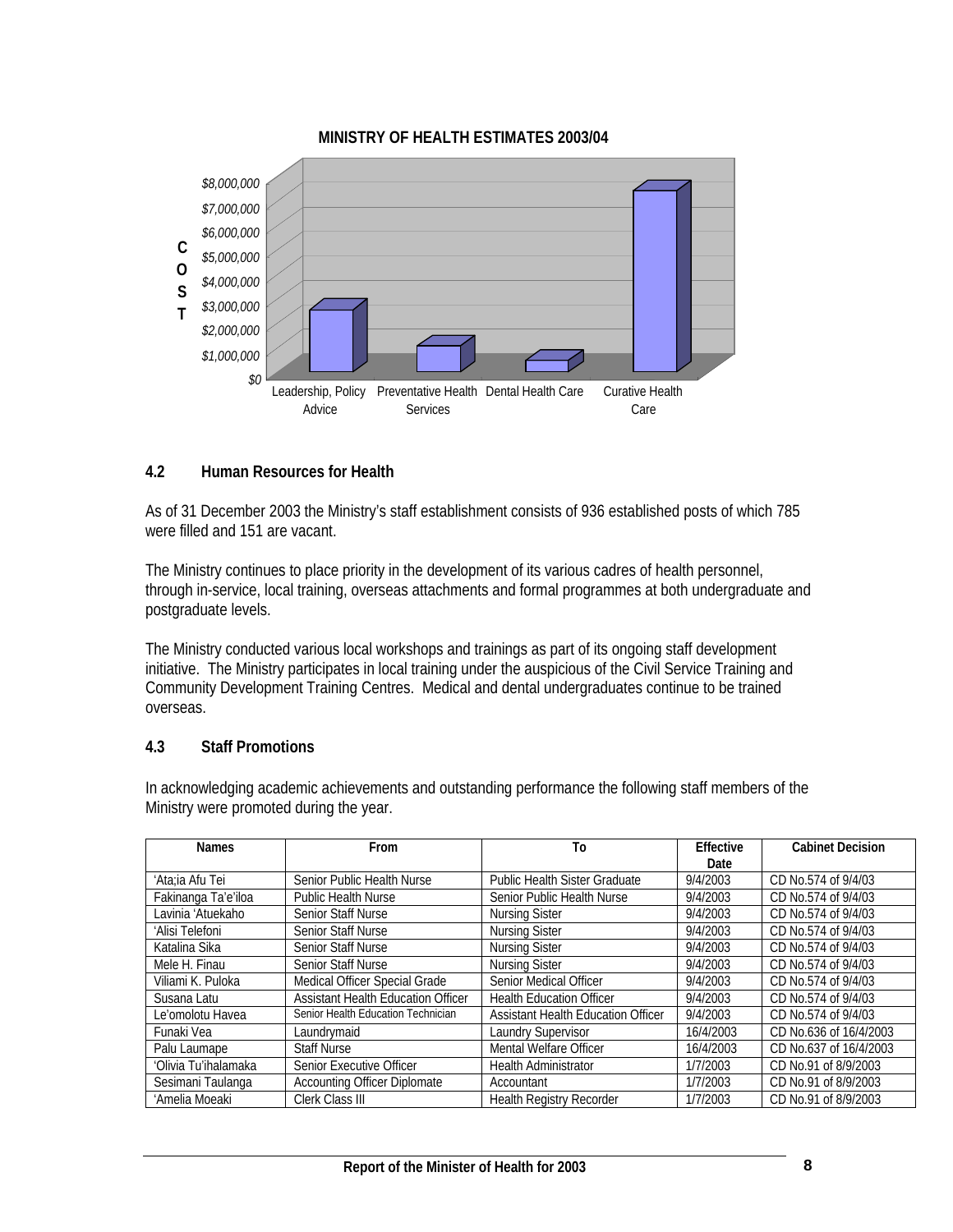| Seini Toumo'ua        | <b>Staff Nurse</b>               | Nursing Sister Graduate       | 8/9/2003   | CD No.91 of 8/9/2003    |
|-----------------------|----------------------------------|-------------------------------|------------|-------------------------|
| Fakamalinga Vealoloko | Nurse Midwife                    | Senior Nurse Midwife          | 8/9/2003   | CD No.91 of 8/9/2003    |
| Tu'utanga Tovo        | Nurse Midwife                    | Senior Nurse Midwife          | 8/9/2003   | CD No.91 of 8/9/2003    |
| Kalolaine Latu        | <b>Senior Staff Nurse</b>        | <b>Nursing Sister</b>         | 8/9/2003   | CD No.91 of 8/9/2003    |
| Lineti Fakauho        | <b>Senior Staff Nurse</b>        | <b>Nursing Sister</b>         | 8/9/2003   | CD No.91 of 8/9/2003    |
| 'Ana Vi Hausia        | <b>Senior Staff Nurse</b>        | <b>Nursing Sister</b>         | 8/9/2003   | CD No.91 of 8/9/2003    |
| Fusi Takeifanga       | Senior Staff Nurse               | <b>Nursing Sister</b>         | 8/9/2003   | CD No.91 of 8/9/2003    |
| Mary Fakahua          | <b>Medical Scientist</b>         | Senior Medical Scientist      | 10/10/2003 | CD No.137 of 10/10/2003 |
| Semisi Lenati         | Senior Laboratory Technician     | <b>Medical Scientist</b>      | 10/10/2003 | CD No.137 of 10/10/2003 |
| Siale'uvea Finau      | Laboratory Technician Gr. II     | Senior Laboratory Technician  | 10/10/2003 | CD No.137 of 10/10/2003 |
| Patinia Patelisio     | Assistant Health Project Officer | Health Project Officer        | 1/7/2003   | CD No.137 of 10/10/2003 |
| Piuela Tu'akalau      | <b>Staff Nurse</b>               | Senior Staff Nurse            | 10/10/2003 | CD No.138 of 10/10/2003 |
| Tukuilangiua Kava     | <b>Staff Nurse</b>               | Senior Staff Nurse            | 10/10/2003 | CD No.138 of 10/10/2003 |
| Seikalama Latu        | <b>Staff Nurse</b>               | Senior Staff Nurse            | 10/10/2003 | CD No.138 of 10/10/2003 |
| 'Atinia Palanite      | Staff Nurse                      | <b>Senior Staff Nurse</b>     | 10/10/2003 | CD No.138 of 10/10/2003 |
| 'Ana Fevaleaki        | Staff Nurse                      | Senior Staff Nurse            | 10/10/2003 | CD No.138 of 10/10/2003 |
| 'Elenisi Ma'ake       | <b>Staff Nurse</b>               | Senior Staff Nurse            | 10/10/2003 | CD No.138 of 10/10/2003 |
| 'Akanesi Fisi'ikava   | <b>Staff Nurse</b>               | Senior Staff Nurse            | 10/10/2003 | CD No.138 of 10/10/2003 |
| Kalolaine Hoeft       | <b>Staff Nurse</b>               | <b>Senior Staff Nurse</b>     | 10/10/2003 | CD No.138 of 10/10/2003 |
| Meleane Eke           | <b>Staff Nurse</b>               | Senior Staff Nurse            | 10/10/2003 | CD No.138 of 10/10/2003 |
| Talosia Vakata        | <b>Staff Nurse</b>               | <b>Senior Staff Nurse</b>     | 10/10/2003 | CD No.138 of 10/10/2003 |
| Seinileva Foliaki     | Staff Nurse                      | Senior Staff Nurse            | 10/10/2003 | CD No.138 of 10/10/2003 |
| Matangisinga Taufa    | <b>Staff Nurse</b>               | Senior Staff Nurse            | 10/10/2003 | CD No.138 of 10/10/2003 |
| Monika 'Uvea          | Staff Nurse                      | Senior Staff Nurse            | 10/10/2003 | CD No.138 of 10/10/2003 |
| Paula Vivili          | <b>Medical Officer</b>           | Medical Officer Special Grade | 1/7/2003   | CD No.230 of 18/12/2003 |
| Siosaia Penitani      | Public Health Assistant Grade II | Public Health Assistant Gr. I | 18/12/2003 | CD No.230 of 18/12/2003 |

## **4.4 Staff Retirement**

The Ministry acknowledges the dedicated service provided by the following officers who retired from the service during the year.

| Name                   | Post                           | <b>Effective Date</b> | <b>Cabinet Decision</b> |
|------------------------|--------------------------------|-----------------------|-------------------------|
| Mr Webster Laume       | <b>Driver</b>                  | 2/1/2003              | CD No. 297 of 26/2/03   |
| Mr Siueli Lea'aengalu  | Senior Health officer          | 30/9/2003             | CD No.455 of 26/3/03    |
| Mr Sosia Latu Pifeleti | <b>Pharmacist Graduate</b>     | 7/5/2003              | CD No.333 of 5/3/2003   |
| Mr Taniela Pulini      | Laundryman                     | 3/3/2003              | CD No.335 of 5/3/2003   |
| Mrs Lolohea Finau      | Housekeeper                    | 3/3/2003              | CD No. 336 of 5/3/2003  |
| Laumanu Katoa Lutui    | <b>Nursing Sister</b>          | 1/2/2003              | CD No.456 of 26/3/2003  |
| 'Ofa Langa'oi Pele     | <b>Assistant Matron</b>        | 4/8/2003              | CD No.1040 of 17/6/2003 |
| Nola Taumoepeau        | Senior Public Health Nurse     | 14/7/2003             | CD No.1041 of 17/6/2003 |
| Melenau Tonga          | Senior Nurse Midwife           | 14/7/2003             | CD No.1042 of 17/6/2003 |
| Penisimani Havea       | Tutor Sister Graduate          | 30/06/2003            | CD No.1084 of 19/6/2003 |
| Tupou Kioa             | <b>Seamstress</b>              | 1/6/2003              | CD No.1145 of 26/6/2003 |
| Viliami Va'ai          | <b>Driver</b>                  | 13/10/2003            | CD No.32 of 21/7/2003   |
| Sione Fe'ofa'aki Tu'i  | Senior Health Officer          | 30/11/2003            | CD No.33 of 21/7/2003   |
| Monika Tupou Ketu'u    | <b>Medical Records Officer</b> | 8/8/2003              | CD No.70 of 8/8/2003    |
| Heta Fosita            | <b>Store Assistant</b>         | 16/7/2003             | CD No.71 of 8/8/2003    |
| Tupou Po'uha           | Senior Nurse Midwife           | 8/9/2003              | CD No.120 of 8/9/2003   |
| Sitiveni Misa          | Leadinghand Plumber            | 10/10/2003            | CD No.156 of 10/10/2003 |
| Losalia Vai Fa'oliu    | Senior Staff Nurse             | 20/11/2003            | CD No.193 of 20/11/2003 |
| Tiki So'ia             | <b>Sanitation Officer</b>      | 13/12/2003            | CD No.246 of 18/12/2003 |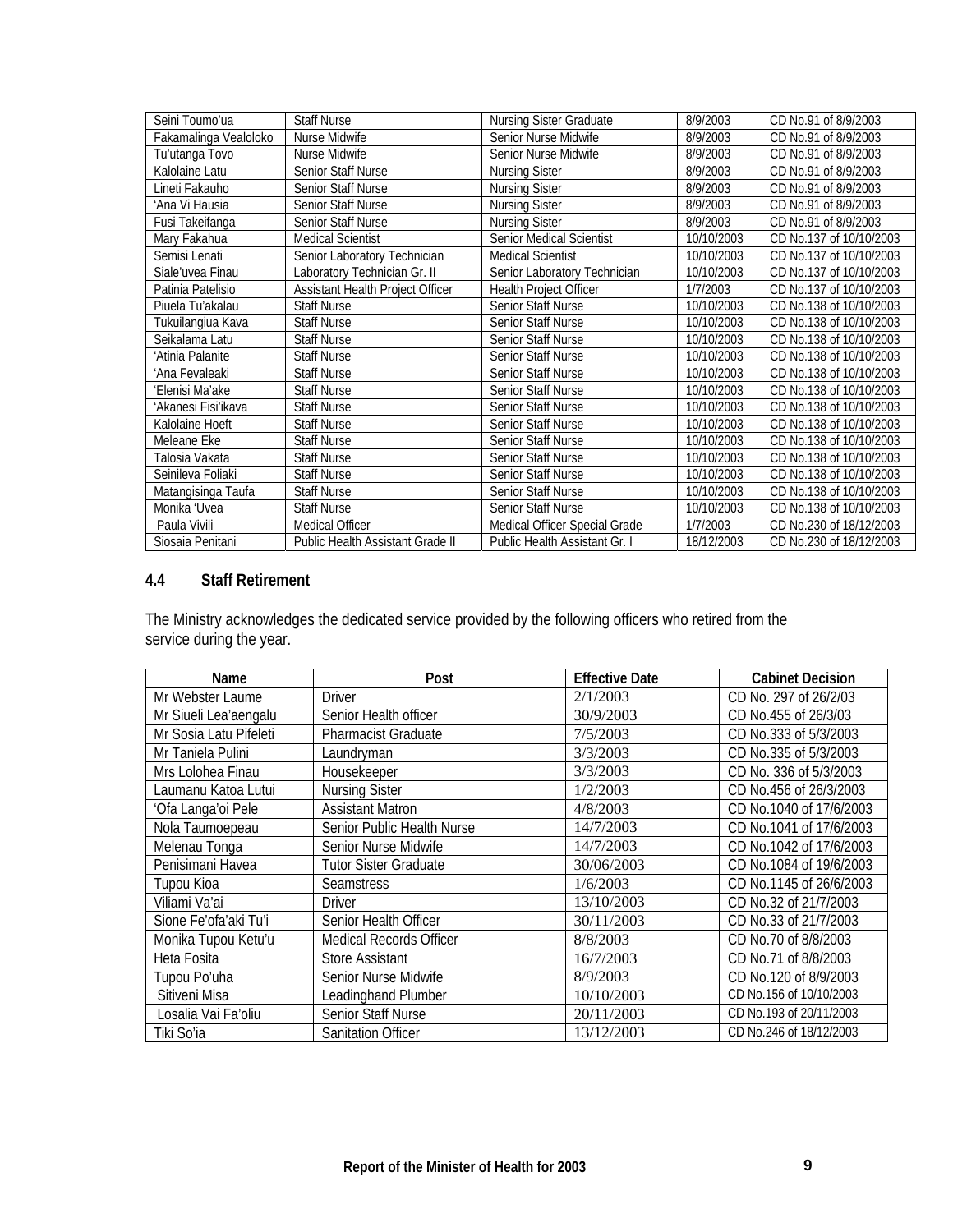# **4.5 Staff Appointment**

Through its ongoing staff development, training and services requirements the following officers were appointed to the Ministry during the year.

| Name                        | Post                            | <b>Effective Date</b> | <b>Cabinet Decision</b> |
|-----------------------------|---------------------------------|-----------------------|-------------------------|
| Dr Ma'ake Fakaola Tupou     | Medical Officer                 | 2/1/2003              | CD No. 193 of 5/2/03    |
| Dr Sione Kafoa 'Akau'ola    | Medical Officer                 | 2/1/2003              | CD No. 193 of 5/2/03    |
| Dr Lafimoa Annette Vaipulu  | Medical Officer                 | 2/1/2003              | CD No. 193 of 5/2/03    |
| 'Anaseini 'Alofi            | <b>Student Nurse</b>            | 13/2/2003             | CD No. 403 of 12/3/03   |
| 'Ana Uikelotu Felemi        | <b>Student Nurse</b>            | 13/2/2003             | CD No. 403 of 12/3/03   |
| Tevita Fihaki               | <b>Student Nurse</b>            | 13/2/2003             | CD No. 403 of 12/3/03   |
| Leti Finau                  | <b>Student Nurse</b>            | 13/2/2003             | CD No. 403 of 12/3/03   |
| Manava'ofa Fisi'ihoi        | <b>Student Nurse</b>            | 13/2/2003             | CD No. 403 of 12/3/03   |
| Laumanu Hausia              | <b>Student Nurse</b>            | 13/2/2003             | CD No. 403 of 12/3/03   |
| Melaia Katoa                | <b>Student Nurse</b>            | 13/2/2003             | CD No. 403 of 12/3/03   |
| Sisi Kolo                   | <b>Student Nurse</b>            | 13/2/2003             | CD No. 403 of 12/3/03   |
| Lesieli Langi               | <b>Student Nurse</b>            | 13/2/2003             | CD No. 403 of 12/3/03   |
| 'Akanesi Latu               | <b>Student Nurse</b>            | 13/2/2003             | CD No. 403 of 12/3/03   |
| Kuluveti Lea'aemanu         | <b>Student Nurse</b>            | 13/2/2003             | CD No. 403 of 12/3/03   |
| Heneli Loni                 | <b>Student Nurse</b>            | 13/2/2003             | CD No. 403 of 12/3/03   |
| Viola Moeaki                | <b>Student Nurse</b>            | 13/2/2003             | CD No. 403 of 12/3/03   |
| Hola ki he Mo'ui Moimoi     | <b>Student Nurse</b>            | 13/2/2003             | CD No. 403 of 12/3/03   |
| Fakanonoa Ngaluola          | <b>Student Nurse</b>            | 13/2/2003             | CD No. 403 of 12/3/03   |
| Elizabeth Irene Niulala     | <b>Student Nurse</b>            | 13/2/2003             | CD No. 403 of 12/3/03   |
| 'Ilaisaane Tupou 'Ahau Palu | <b>Student Nurse</b>            | 13/2/2003             | CD No. 403 of 12/3/03   |
| Falakika Pasikala           | <b>Student Nurse</b>            | 13/2/2003             | CD No. 403 of 12/3/03   |
| 'Ilaisaane Peaua            | <b>Student Nurse</b>            | 13/2/2003             | CD No. 403 of 12/3/03   |
| Vai'asini Sesoni            | <b>Student Nurse</b>            | 13/2/2003             | CD No. 403 of 12/3/03   |
| Melefoni Takitaki           | <b>Student Nurse</b>            | 13/2/2003             | CD No. 403 of 12/3/03   |
| 'Ofa Talanoa                | <b>Student Nurse</b>            | 13/2/2003             | CD No. 403 of 12/3/03   |
| Vaima'a Petelo              | <b>Student Nurse</b>            | 13/2/2003             | CD No. 403 of 12/3/03   |
| Paula Tu'ikolongahau        | <b>Student Nurse</b>            | 13/2/2003             | CD No. 403 of 12/3/03   |
| Siosaia Vakasiuola          | <b>Student Nurse</b>            | 13/2/2003             | CD No. 403 of 12/3/03   |
| Fane Vuna                   | <b>Student Nurse</b>            | 13/2/2003             | CD No. 403 of 12/3/03   |
| Nakita e Folau Talanoa      | Health Officer                  | 20/3/2003             | CD No.413 of 12/3/03    |
| 'Ofeina he Lotu Soakai      | Refrigeration Mechanic          | 10/4/2003             | CD No.576 of 9/4/2003   |
| Malia 'Eveni Lui            | <b>Assistant Cook</b>           | 22/4/2003             | CD No.633 of 16/4/2003  |
| Tu'ifua Soakai              | Laundryman                      | 22/4/2003             | CD No.633 of 16/4/2003  |
| Vaitohi Kutu                | Laundryman                      | 16/9/2000             | CD No.633 of 16/4/2003  |
| Kafoatu Tu'ivailala         | Dental Maid                     | 22/4/2003             | CD No.640 of 16/4/2003  |
| Manu 'Uhila                 | <b>Dental Receptionist</b>      | 8/5/2003              | CD No.640 of 16/4/2003  |
| Siale Fonau                 | Storeman                        | 23/4/2003             | CD No.640 of 16/4/2003  |
| Nikisoni Tomasi             | Psychiatric Assistant Gr. II    | 16/4/2003             | CD No.640 of 16/4/2003  |
| Setefano Faiva              | Male Orderly                    | 23/4/2003             | CD No.641 of 16/4/2003  |
| Fe'ao Nonu                  | Assistant Medical Storeman      | 22/4/2003             | CD No. 642 of 16/4/2003 |
| Ketiola Sikalu              | <b>Dental Therapist Trainee</b> | 8/4/2003              | CD No. 715 of 30/4/2003 |
| Lusiola O. Samoa Finau      | Dental Therapist Trainee        | 20/5/2003             | CD No. 715 of 30/4/2003 |
| Lesieli Vaka                | Wardsmaid                       | 8/5/2003              | CD No.716 of 30/4/2003  |
| Seini 'Unufe                | Wardsmaid                       | 30/4/2003             | CD No.716 of 30/4/2003  |
| Fifita Tupou Pasi           | Wardsmaid                       | 1/8/2003              | CD No.717 of 30/4/2003  |
| Maile Laumanu               | Male orderly                    | 1/8/2003              | CD No.717 of 30/4/2003  |
| Viliami Pulu                | Laundryman                      | 1/8/2003              | CD No.717 of 30/4/2003  |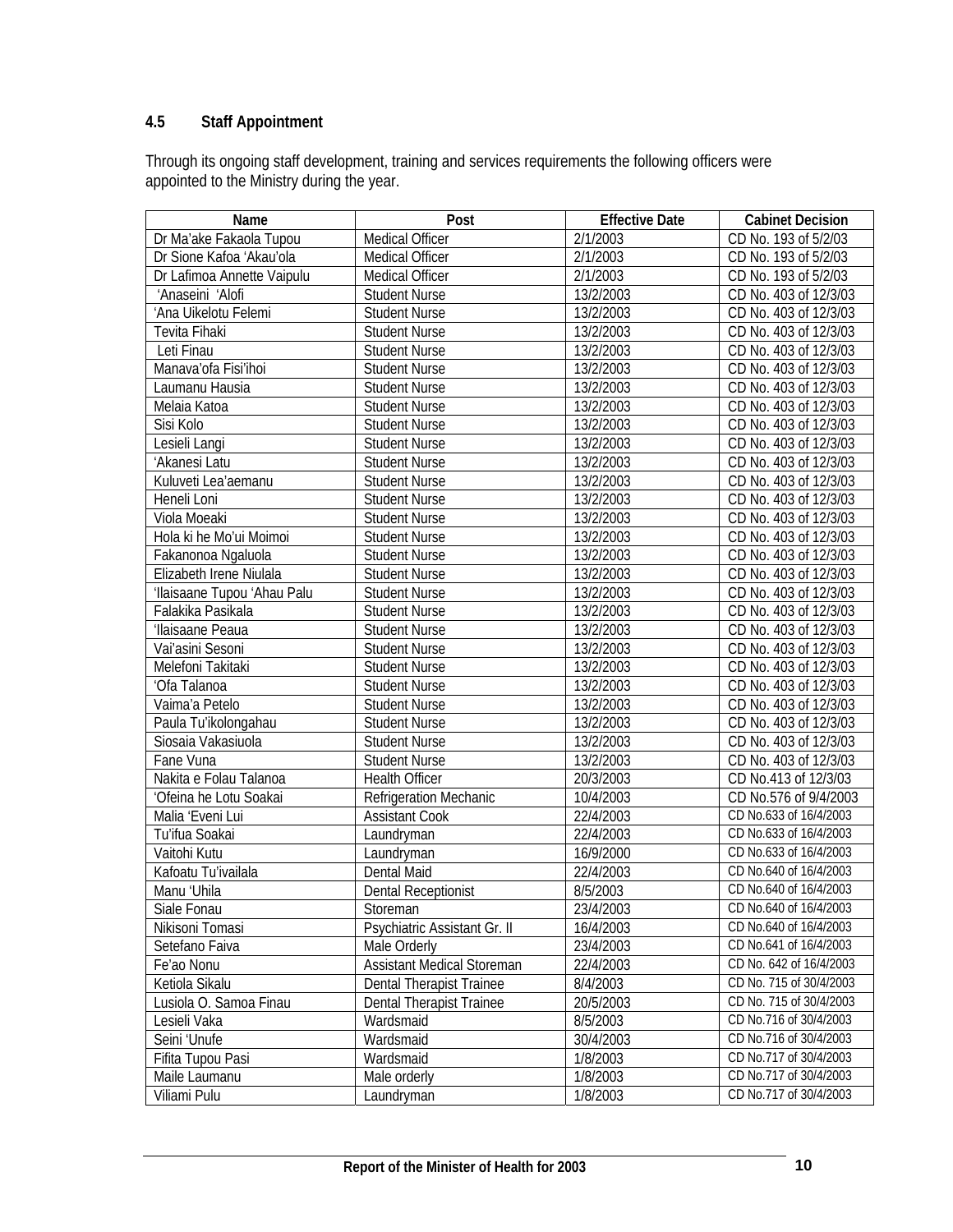| Lavinia Tafa          | Housekeeper               | 1/8/2003   | CD No.717 of 30/4/2003   |
|-----------------------|---------------------------|------------|--------------------------|
| Palaniketi Talia'uli  | Junior Medical Recorder   | 14/7/2003  | CD No.859 of 21/5/2003   |
| Punivai Ikamanu       | Male Orderly              | 14/7/2003  | CD No.859 of 21/5/2003   |
| Mafi Teisa Sikalu     | Health Administrator      | 25/2/2003  | CD No.918 of 28/5/2003   |
| Uilou he Ha'ape Siale | Mechanic                  | 30/6/2003  | CD No.1033 of 17/6/2003  |
| Paula Lokotui         | <b>Sanitation Officer</b> | 3/7/2003   | CD No.1043 of 17/6/2003  |
| Vilisoni Afu          | Security Officer          | 3/7/2003   | CD No.1043 of 17/6/2003  |
| 'Ilaisaane Pofaiva    | <b>Staff Nurse</b>        | 10/7/2003  | CD No. 1036 of 17/6/2003 |
| Penisimani Hausia     | <b>Driver</b>             | 1/7/2003   | CD No.1037 of 17/6/2003  |
| Sione Matoto          | <b>Store Assistant</b>    | 1/7/2003   | CD No.1089 of 19/6/2003  |
| Paula Toili Latu      | Dental Officer            | 15/9/2003  | CD No.87 of 8/9/2003     |
| 'Ilaisaane Fonua      | Clerk Class II            | 12/12/2003 | CD No.224 of 18/12/2003  |
| Polyana Lavaki        | Clerk Class III           | 12/12/2003 | CD No.224 of 18/12/2003  |
| Felisita Kafoa        | <b>Assistant Cook</b>     | 18/12/2003 | CD No.225 of 18/12/2003  |
| Tevita Tulikihakau    | Groundskeeper             | 18/12/2003 | CD No.225 of 18/12/2003  |
| Mataiasi Lolohea      | Groundskeeper             | 18/12/2003 | CD No.225 of 18/12/2003  |
| Na'asoni Lolohea      | Male Orderly              | 18/12/2003 | CD No.225 of 18/12/2003  |
| Finehika Nusi         | Wardsmaid                 | 13/1/2004  | CD No.225 of 18/12/2003  |
| 'Ileana Selupe        | Laundrymaid               | 13/1/2004  | CD No.225 of 18/12/2003  |
| Salome Mafi           | Laundrymaid               | 13/1/2004  | CD No.225 of 18/12/2003  |
| Malia 'Aneta Tai      | Laundrymaid               | 13/1/2004  | CD No.225 of 18/12/2003  |
| Siale Hola            | <b>Driver</b>             | 18/12/2003 | CD No.226 of 18/12/2003  |
| Siaki Vilisoni Lavaki | <b>Driver</b>             | 18/12/2003 | CD No.226 of 18/12/2003  |
| Tomasi Latu           | <b>Driver</b>             | 18/12/2003 | CD No.226 of 18/12/2003  |
| Mele Laumanu Lalalahi | Telephone Operator        | 2/1/2004   | CD No.226 of 18/12/2003  |

## **5. INTERNATIONAL COLLABORATION**

- 5.1 The Minister of Health, Hon. Dr Viliami Ta'u Tangi attended the following international meetings and conference during the year.
- Annual Scientific Congress of the Royal Australasian College of Surgeons, Brisbane, Australia , 5-9 May
- **Pre World Health Assembly Meeting of Commonwealth Health Ministers, Geneva, Switzerland, 18 May**
- Fifty-Sixth World Health Assembly, Geneva, Switzerland, 19-28 May
- 54th Session of the World Health Organization Regional Committee for the Western Pacific, Manila, Philippines, 8-12 September
- Third Asia Pacific Forum on Quality Improvement in Health Care, Auckland, New Zealand, 3-5 September
- **Third Meeting of the Global Forum on Non Communicable Disease Prevention and Control, Rio de** Janeiro, Brazil, 9-12 November
- 5.2 The Director of Health, Dr Litili 'Ofanoa attended the following international and regional meetings;
- Reproductive Health Commodities Security Workshop, Auckland, New Zealand, 20-23 January
- Meeting of the Ministers of Health for the Pacific Island Countries, Nuku'alofa, Tonga, 10-13 March
- **Training on Corporate Governance, Sigatoka, Fiji, 25-29 August**
- 54th Session of the World Health Organization Regional Committee for the Western Pacific, Manila, Philippines, 8-12 September
- Strategic Approach to International Chemicals Management prep. Com 1, Bangkok, 8-13 November
- Introduction of the 3<sup>rd</sup> Edition of the WHO Guidelines for Drinking Water Quality, Kuala Lumpur, Malaysia, 8-12 December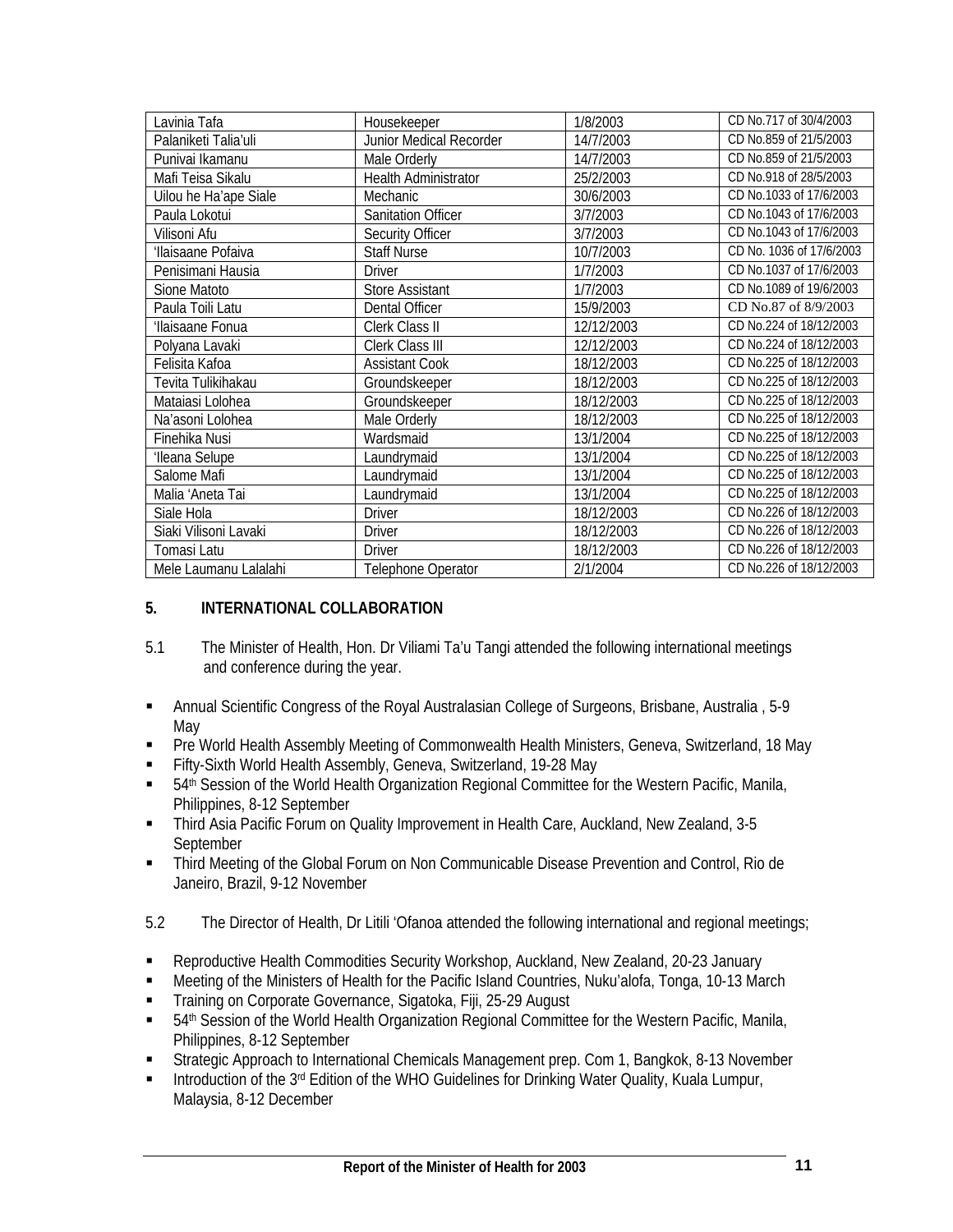- 5.3 The Ministry throughout the year continued its collaboration with various international organisations in the following areas;
- The 2002-2003 WHO Detailed Programme Budget for Tonga
- The Medical Treatment Scheme under the New Zealand Governments Bilateral Aid Programme with **Tonga**
- The Twinning Programme with St. John of God Hospital, Ballarat, Victoria, Australia
- Diabetic Project with the Prince of Wales Hospital, New South Wales, Australia
- The World Bank Proposed Health Sector Support Project
- **European Union Project**

## **5.4 AusAID funded Tonga Health Sector Planning and Management Project**

Phase III of the Tonga Health Management Project was designed as the final stage of a five year project and its emphasis has been on consolidation of the achievements of previous phases to ensure sustainability of activities after the project has been completed. The goal of phase III of the project is "to develop a management approach for line ministries which would be used as a model for the Government of Tonga in reforming governance and economic management." In line with this, emphasis has been placed on introducing and documenting policies, procedures and guidelines that can be transferred to other line ministries.

Phase III of the project has three technical components: management development, human resource management and financial management. Management development focuses on developing the competencies and skills of executive and middle management with training and mentoring in the four management functions of planning, organising, leading and controlling. Additionally, a Balanced Scorecard and executive performance appraisal system are introduced to promote accountability and ensure that the performance of division heads and the Ministry as a whole is monitored on an ongoing basis.

A strong emphasis of the previous phases of the project was to improve human resource management and training in the Ministry. The Human Resource component continues this work in order to ensure sustainability of the functions. As such, progressing implementation and improving the functionality of the HRMIS introduced in Phase II is a key part of the component. The component also looks at the middle management level with an emphasis on using human resource information to manage human resources better at the division and section level.

Improved budgeting and financial management and the computerisation of financial processes have been important themes for the project since its inception. The Financial Management component continues this work with a strong emphasis on ensuring sustainability of the computerised financial management system, which has been expanded to include the Sun Purchasing module, with a focus on assisting managers in using financial information to manage services better.

In phase III the Financial Management component also includes the development of policies and procedures to improve procurement in the MOH and, as much of the procurement in the Ministry relates to pharmaceuticals, a specific input has been given to this area.

The Balanced Scorecard, which includes key result areas, key performance indicators and targets for the Ministry as a whole, has been developed and endorsed by the Executive. This will enable a balanced view of the Ministry's performance to be established. The Balanced Scorecard has been linked to the Executive Performance Appraisal system, which has also been developed and implemented, in order to ensure that performance against the targets is actively measured, monitored and improved upon by allocating accountability for performance to the relevant Division Head (DH).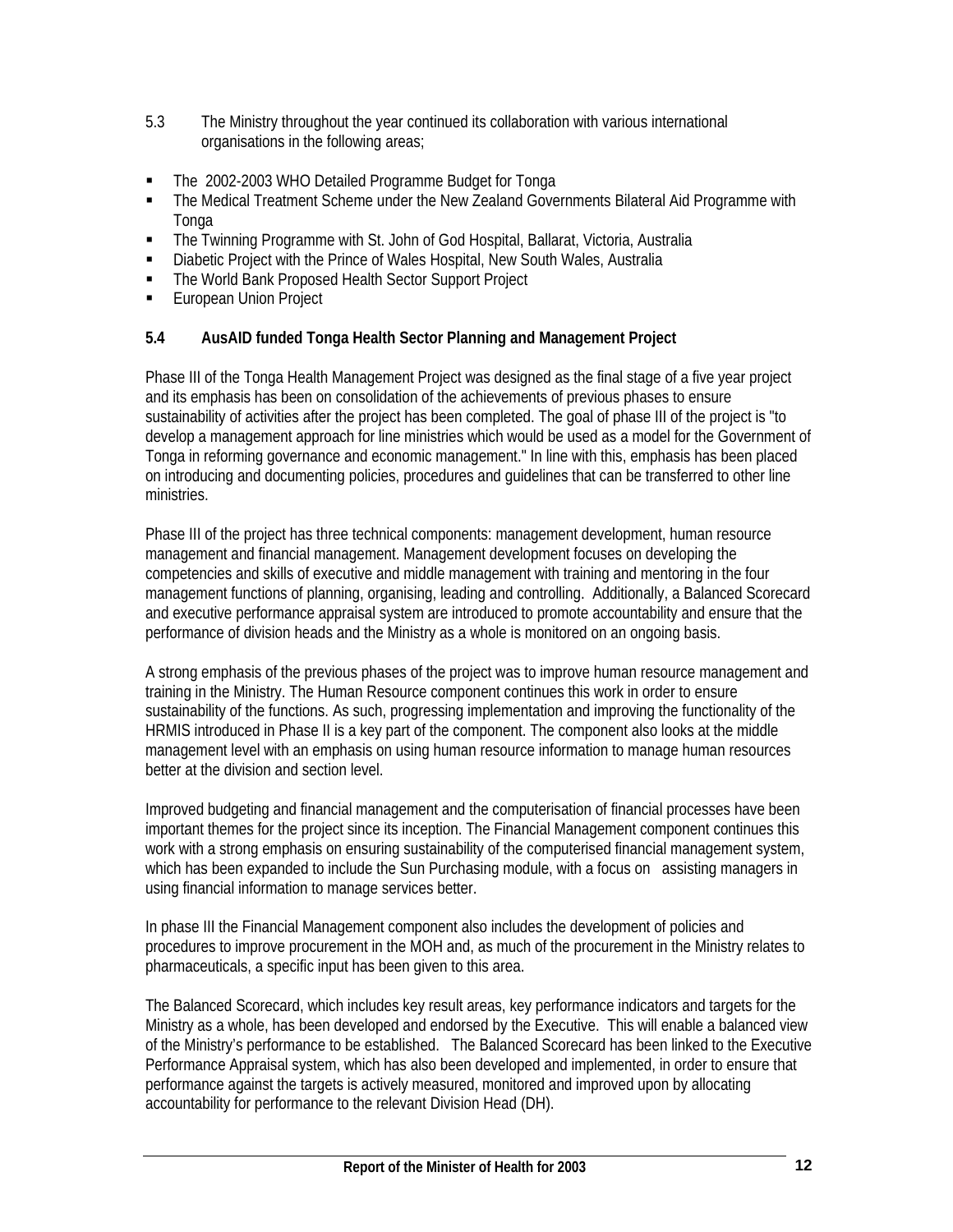The annual review of committees has been completed and the recommendations to improve the functioning of committees have been endorsed by the Executive and incorporated into the education programme that is being run and the guidelines that are being developed.

The executive and management development programmes have been developed and implementation has commenced with a time management course attended by 10 senior managers and a course on leading and attending effective meetings attended by 24 Section Heads (SH).

## **Summary of Key Achievements**

- Balanced Scorecard developed and implemented.
- Executive Performance Appraisal System developed and implemented.
- Review of the Ministry of Health's committees completed and an updated list of committees produced for 2003.
- Recommendations to improve the functioning of committees endorsed by the Executive and incorporated into the executive and management development training programmes and guidelines for effective committees.
- Executive and management development programmes developed and training courses commenced.
- Individual mentoring on aspects of leadership undertaken.

## **Human Resource management**

Work has continued on the implementation of the Human Resource Information Management System (HRMIS) however, as mentioned in section three, progress has been hindered by technical and staffing difficulties. This has led to delays in allowing managers to utilise the system to improve management of their human resources although reports that will be available have been shown to the Executive, Section Heads and the Human Resource Development Committee. Strategies, which have resolved some of the difficulties, have been developed and implemented. These include training additional users in different functional areas of the Ministry to spread the workload, increasing knowledge and skills, encouraging wider usage of the information and facilitating sustainability of the system. Work is now progressing to bring the database back up to date so that managers can begin using the information more widely in the decision making process.

A review of the Ministry's Training Schedule has been completed and this continues to be used by the MOH Training Development Committee (TDC) to identify priority training needs, match needs to training opportunities and make recommendations for training opportunities to the Selection Committee for Training, the majority of which have been endorsed.

## **Summary of Key Achievements**

- Four additional staff trained how to operate the MicrOpay HRMIS and advanced training provided for existing users.
- Responsibility for maintaining and expanding the HRMIS database reassigned to staff in different functional areas of the Ministry.
- GoTNet user access increased to allow the Ministry greater access to the MicrOpay HRMIS.
- Key procedures written for HRMIS users.
- Processes developed and implemented to ensure that the MicrOpay HRMIS database is maintained accurately and on a timely basis and that the data is verified regularly.
- Upgrade of the basic database completed to facilitate standard and adhoc reporting.
- Annual review of the Ministry's Training Schedule completed.
- Revised HR policies and procedures implemented.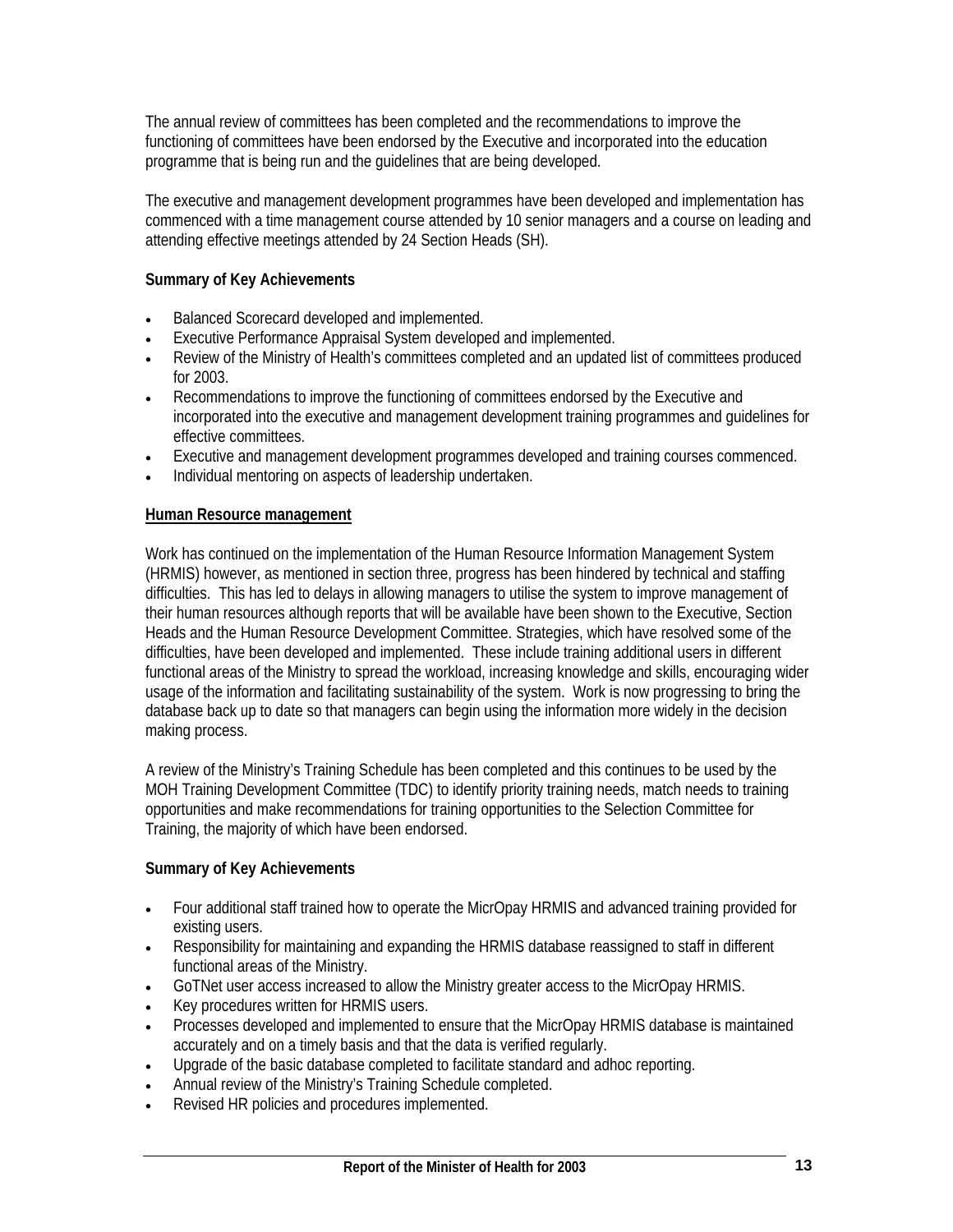• Managers briefed on the MicrOpay HMRIS and the content and use of some standard reports.

## **Financial Management**

Within the accounts section, assistance has been provided to staff to redraft job descriptions and to realign responsibilities (primary & back-up) to ensure that the roles are consistent with the needs of the department and skills of the staff members.

Work continues with the SUN Accounting system, however IT issues have caused delays with the successful introduction of the computerised functions and discussions have been held with Treasury to resolve these (see section three). The SUN purchasing system was brought on-line in January 2004 and procedures, which were endorsed by the Finance & Budget Committee, have been developed for the system. The ASA has had sole responsibility for operating the system but in February, three other accounting staff was trained to allow the function to be devolved.

## **Summary of Key Achievements**

- Training sessions conducted on budget preparation and financial management.
- Allocation of overtime to Divisions included in the 2004/2005 Budget Estimates.
- Finance & Budget Committee meetings held every second Thursday of the month.
- Accounting staffing structure revised and responsibilities realigned.
- Financial reports adapted for easier budget vs. actual monitoring.
- Report from the SUN Accounting System established to enable reporting by location & source of funds.
- Computerised purchasing system introduced. Staff trained to use the system.
- Procedures established & endorsed by the Finance & Budget Committee for the computerised Sun Purchasing system.

## **6. HEALTH DISTRICTS**

## **6.1 'Eua Health District**

## **6.1.1 Management**

Dr. Matamoana Tupou, Acting Chief Medical Officer is responsible for managing Niu'eiki Hospital and 'Eua health district and is supported by one Health Officer.

## 6.1.2 The hospital's functions is,

To provide quality health care and to cater to the health needs of the people of 'Eua.

## 6.1.3 The hospitals objectives are,

- To promote the "Healthy Island" initiative in 'Eua.
- To improve maternal and child health services.
- To increase awareness of the people of 'Eua regarding non-communicable disease especially diabetes, hypertension and heart disease.
- **To increase the rate of family planning usage in 'Eua.**
- To improve the skills and knowledge of staff in order to provide quality care to the people of 'Eua.
- To maintain a high rate of childhood immunization coverage.
- $\blacksquare$  To foster and improve relationship between the health sector and public.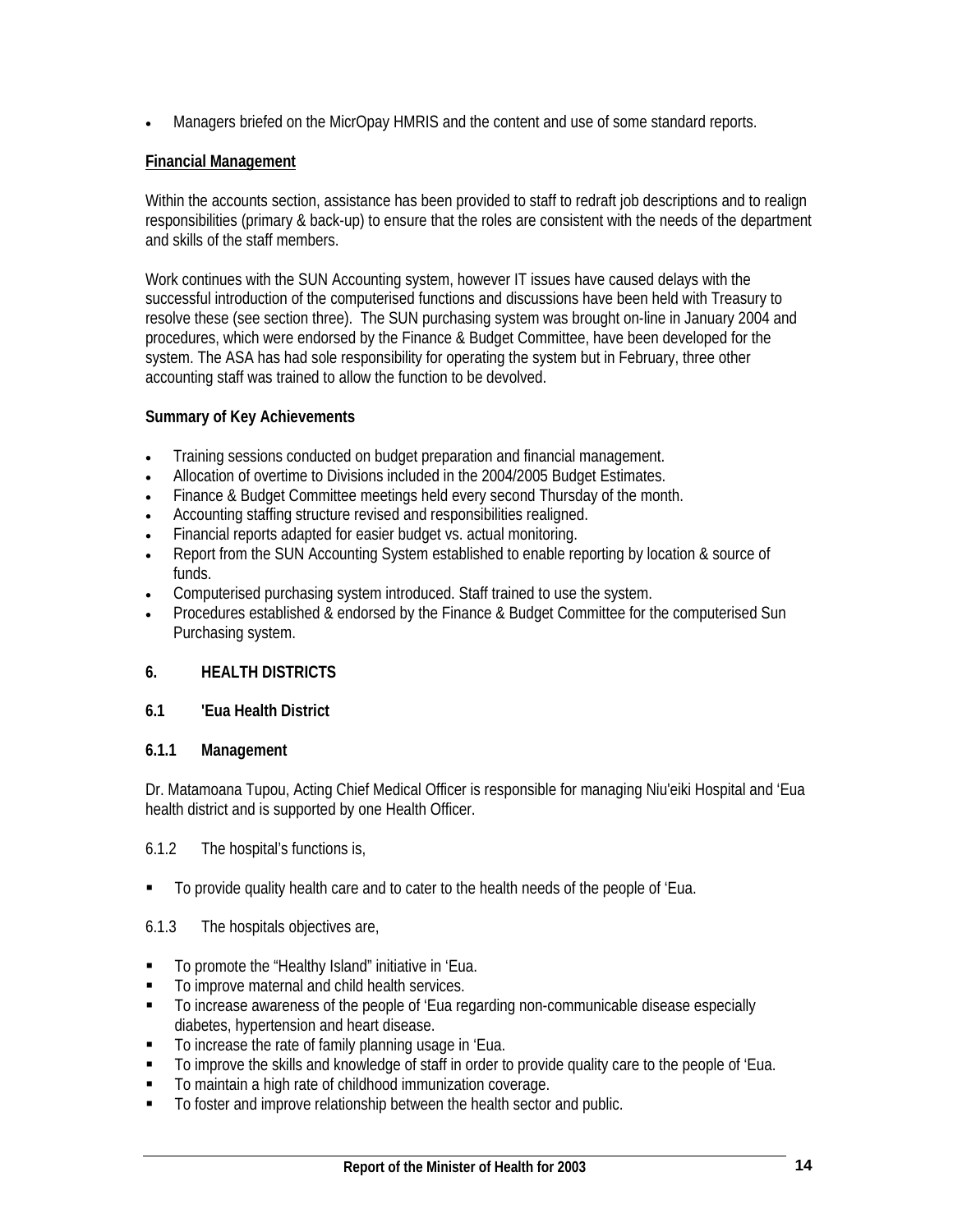## **6.1.4 Nursing**

Nursing Sister Seneti Fakahua is responsible for managing nursing services in 'Eua and is supported by Senior Midwife Nurse Mrs Mele Halaliku and 8 nursing staff.

### **6.1.5 Laboratory**

Laboratory Technician Grade II, Mrs Lalamea Tu'ipulotu is responsible for managing and delivering laboratory services at Niu'eiki.

All specimen are referred to Vaiola Hospital for analysis

## **6.1.6 X-Ray**

The number of X-rays taken (78) does not warrant the full time posting of a X-ray Technician to Niu'eiki Hospital.

### **6.1.7 Dental**

Dental Therapist, Mr Sione Halahala is responsible for managing and delivering dental services in 'Eua. Services include filling, tooth extraction, ante natal dental care and the school dental health programme.

#### **6.1.8 Environmental Health**

Public Health Inspector Grade II, Mrs 'Amelia Vea is responsible for environmental health services and include village, retail and wholesale meat selling premises inspection, garbage and waste disposal and construction inspection.

#### **6.1.9 Administrative Support**

Junior Clerk, Mrs 'Unaloto Sateki is responsible for clerical and financial duties and Ms Kilisitina 'Aholelei, Daily Paid Junior Medical Recorder is responsible for medical records services.

## **6.1.10 Auxiliary Staff**

Niu'eiki Hospital employs the standard compliment of non-clinical support staff which includes drivers, laundry, catering, domestic and grounds keepers.

6.1.11 In delivering its services, the following have been identified as milestones**,** 

- Niu'eiki Hospital is proud to have a new waiting area and seats to be used by people seeking for consultations.
- A new flag stand has been installed at the hospital for the first time.
- **A** new hospital telephone can now call locally instead of receiving calls only. This has improved communications greatly on the island especially trying to get on call staff.
- A new hospital parking area is under construction.
- The hospital received curtains for the ward and all the offices.
- **Promotion of two nurses to Nursing Sister and Senior Staff Nurse.**

#### **6.2 Ha'apai Health District**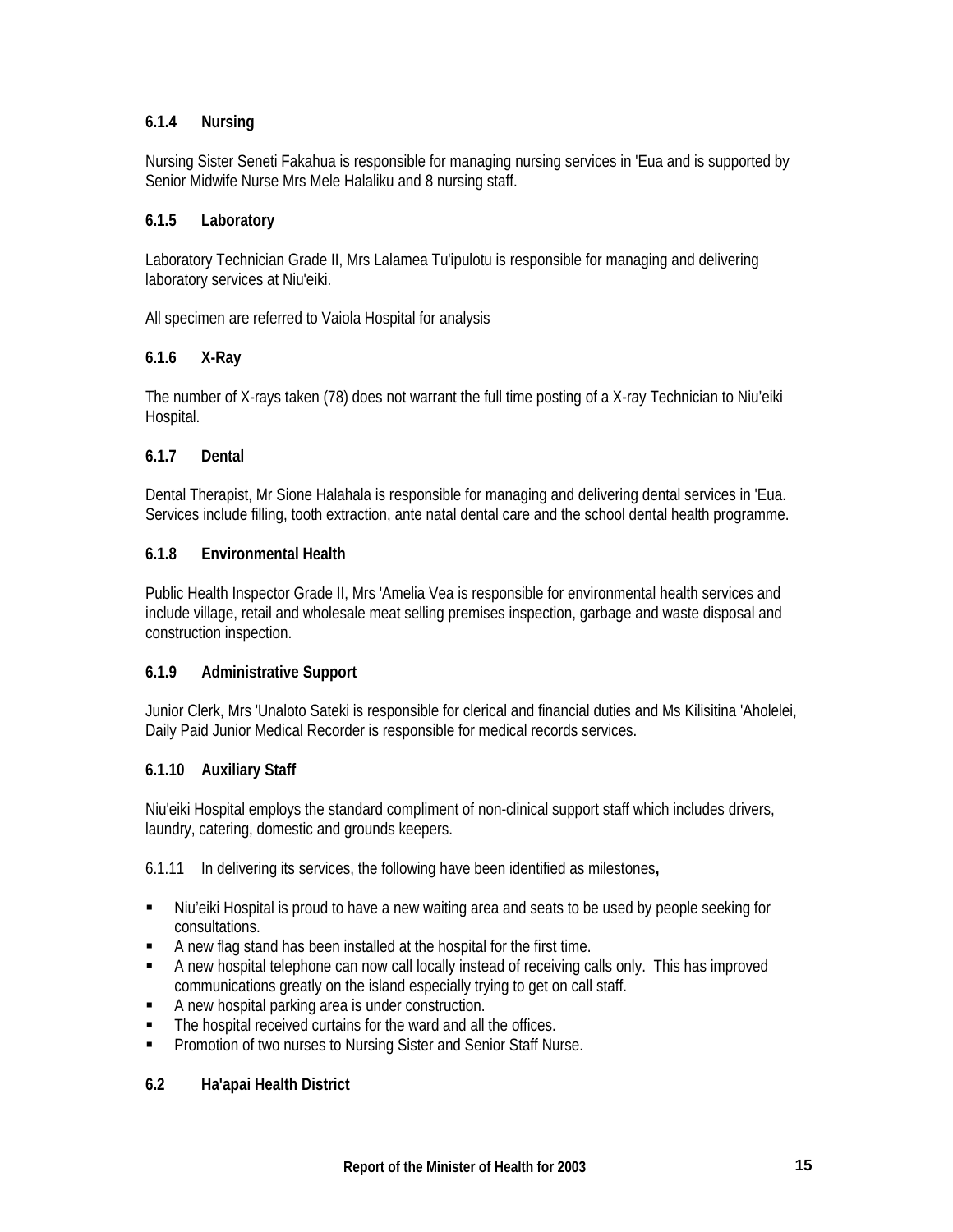## **6.2.1 Management**

Health services in the Ha'apai group are provided through 1 Hospital (Niu'ui) at Pangai, 2 health Centres and 3 Reproductive Health Clinics. Acting Chief Medical Officer Dr Lemisio Sa'ale was responsible for managing health services in Ha'apai from January to March 2003 until Dr Kolini Vaea took over from March to December. In both instances, they were supported by 1 Medical Officer and 3 Health Officers. There was a total of 54 staff working in Niu'ui Hospital during the year.

## 6.2.2 The hospital's function is,

To provide quality and effective health services to the people of Ha'apai.

## 6.2.3 The hospital's objectives are,

- To improve quality of services through the provision of formal training, attachments, workshops and in service training for all staff
- $\blacksquare$  To procure and acquire appropriate medical equipment
- To promote and improve a healthy environment for the community as in Public Health
- To refer and transfer cases to respective specialities at Vaiola Hospital or overseas when needed for improved specialized care.
- To invite specialists visit to the island such as ENT, Eye Teams from Nuku'alofa.
- To secure funding to support activities in the district.
- $\blacksquare$  To improve working conditions for staff.
- To improve hospital infrastructure throughout the district.

## **6.2.4 Nursing**

Nursing Sister Lavinia Vakasiuola was responsible for managing nursing services in Ha'apai. There are 14 clinical and 7 public health nurses assigned to the district.

## **6.2.5 Dental**

Senior Dental Officer Dr. S. Faiva'ilo is responsible for the provision of the dental services at Niu'ui Hospital until Dr Peta Tu'iano took over in November and on both instances were supported by 1 Dental Chairside Assistant. Services available include extractions, restorations, dressing, x-ray, endodontic, scaling, polishing, Oral Hygiene Instruction, minor oral surgery, impaction and ante-natal dental care. There were a total of 2,138 patients been examined and treated during the year.

## **6.2.6 Pharmacy**

Assistant Pharmacist Grade II, Mr Manase Tongia is responsible for the provision of the pharmacy and dispensary services. There were 18,493 tests performed on various type of specimen received during the year.

## **6.2.7 Laboratory**

Laboratory Technician Grade II, Ms Sokopeti Litili is responsible for the provision of laboratory services. There were 3,124 tests performed on specimen received during the year.

## **6.2.8 X-Ray**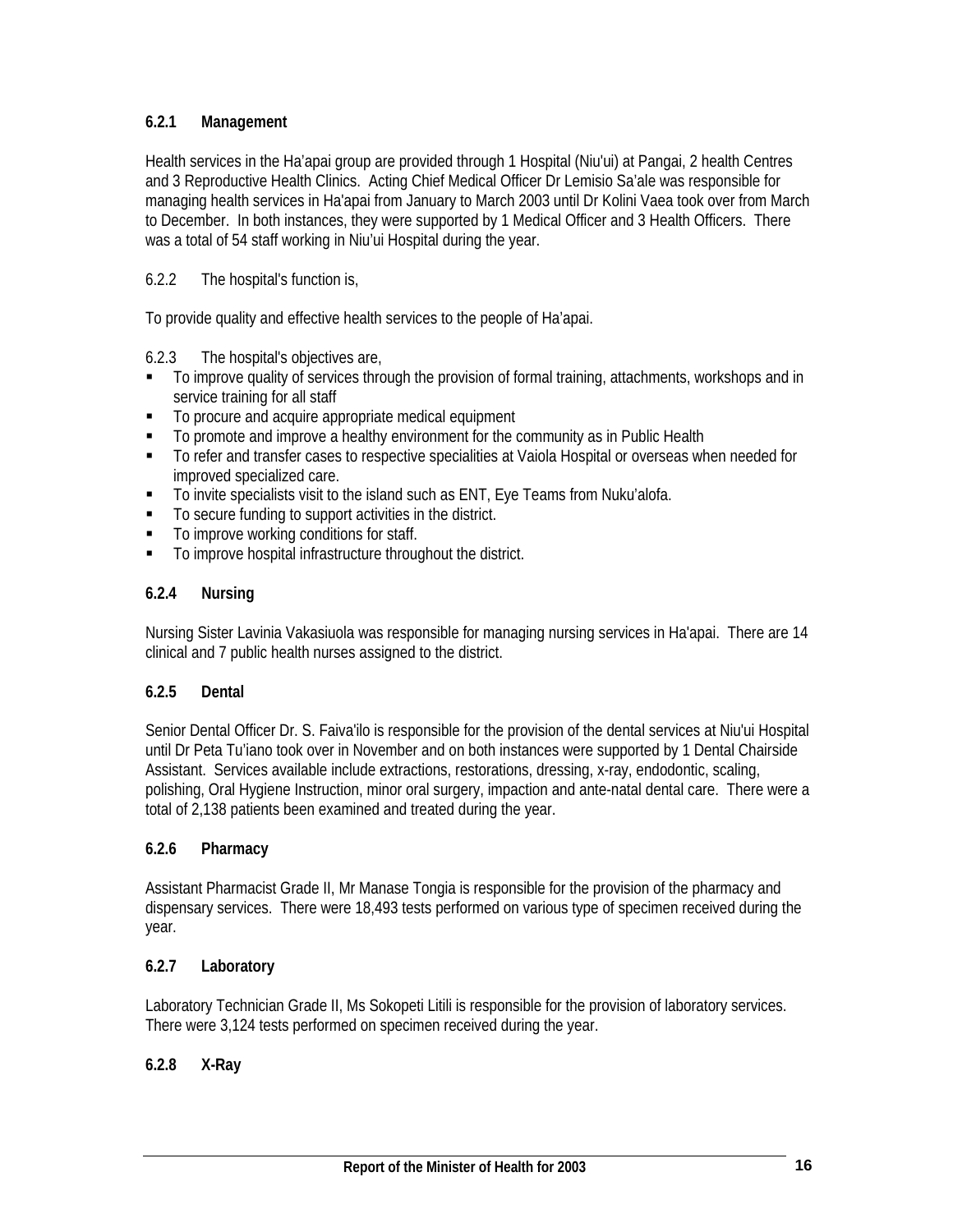Assistant Radiographer Grade II, Mr Lei'aloha Makaafi is responsible for provision of x-ray services which include general chest, abdominal, spines, extremities and skull x-rays and processing of films are performed manually.

## **6.2.9 Environmental Health**

Public Health Inspector Grade II Mr Uatesoni Tu'angalu is responsible for providing environmental health services. Activities include village, town allotment, public facilities and food handler inspections, water supply maintenance and construction inspection.

6.2.10 In delivering its services, the following have been identified as milestones,

- Retirement of Senior Nurse Midwife Mrs Tupou Po'uha on 3<sup>rd</sup> November 2003 following 33 years of service.
- Recruitment of the following established staff:
	- **Ms Fifita Pasi as wardsmaid**
	- Mr Maile Laumanu as Male Orderly
	- Mr Viliami Pulu as Laundryman
	- **Ms Lavinia Tafa as Housekeeper**
- **Recruitment of the following established staff:** 
	- **Mr Laumanu Tavake and Ground Keeper**
	- Ms Hisipaniola IkeTau as Clerk Typist
	- **Ms Siesia Malamala as Assistant Cook**
- Recruitment of 4 caretakers for each of the health centres.
- Training: Staff Nurse Sokopeti Fifita and Staff Nurse Seneti 'Aholelei were awaited WHO fellowships.
- Promotion: Staff Nurse Kalolaine Hoeft and Seikalama Latu were both promoted to Senior Staff Nurse.
- **Health campaign and survey:** 
	- Anti-Filariasis Mass Drug Campaign The Campaign and 27 April to 3 May
	- National Health Survey by World Bank 12 May to July
	- Health Promotion Activity at Koulo, Holopeka and Lotofoa
- **Norkshops:** 
	- **Adolescence Reproductive Health 16-18 July.**
	- Nutritional Workshop 21-25 October.
	- **Neonatal Resuscitation 10-11 November.**
- **visiting teams:** 
	- Japanese Fluoride Mouth Rinsed Team, 17-20 June
	- "Hand across the Ocean" lead by Dr Bill Reeves, 7-11 July
	- Cold-chain Immunization Review led by Dr Danielson, Sr Sela Paasi and Mr Richard Duncan, 25- 26 July
	- Rotary Eye Team, 10-12 September
	- Diabetic Team 1-3 October
	- Annual Visit of the Director of Health accompanied by Principal Health Administrator and Senior Accounting Officer
	- Ms Miska Tu'ifua, General Manager of Westpac and her team visited to discuss equipment to be donated.
	- **Annual Visit of the Chief Nursing Officer.**
- 6.2.11 Niu'ui staff acknowledged with gratitude the following assistance received during the year,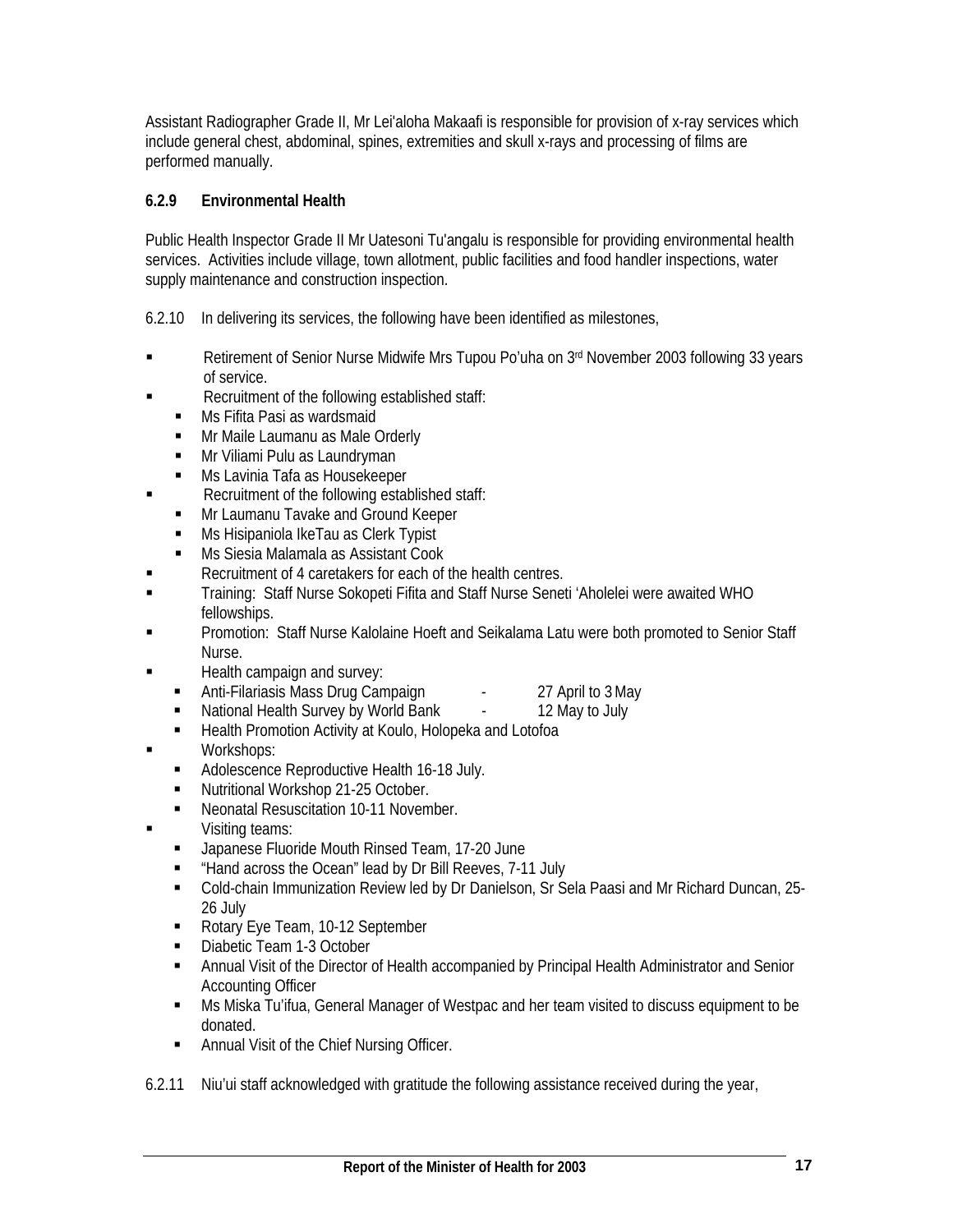- Dr Bill Reeves and team donated useful pharmaceuticals.
- Two new washing machine for both Niu'ui Hospital and Nomuka Health Centre
- **Two lawn-mowers for 'Uiha and Ha'afeva Clinics.**
- **One refrigerator for vaccines storage from Public Health Division.**
- **Five bicycles from Tonga Family Health Association for the Public Health Nurses.**
- **Incubator suction machine and phototherapy are sill to come from Westpac Bank staff.**
- Renovation of 2 staff quarters.

## **6.3 Vava'u Health District**

## **6.3.1 Management**

Acting Chief Medical Officer Dr. Saia Piukala was responsible for managing health services in the Vava'u District and is supported by 3 Medical Officers, 2 Health Officers and 1 Senior Health Officer. Health services in Vava'u are provided through Prince Wellington Ngu Hospital at Neiafu and 4 Health Centres at Tefisi, Ta'anea, Falevai, and Hunga.

The primary responsibility of the Vava'u Health District is to improve the health of the people by promoting healthy lifestyle and prevent health problems.

## **6.3.1.1 Vision**

- The future vision for the Vava'u Health District is to adapt and implement the Healthy Island initiative. Thus among its chief features is the principle of enabling individuals, families and communities to prepare them for healthy living and healthy lifestyles in the context of community support with multisectional multidisciplinary partnership in which the focus is on healthy versus a Disease Centred approach.
- To increase the number of Medical Officers from two to three by 2003.
- **Ensure a Surgeon is posted to Vava'u by 2010.**
- Ensure a member from the Health Promotion Section is posted in Vava'u.

## **6.3.2 Clinical Services**

Dr. Saia Piukala was responsible for the provision of clinical services until his transfer to Vaiola and was supported by Dr. Siaki Fakauka and Dr. Veisinia Matoto. Health Officers are further assigned to the 3 Health Centres.

## **6.3.3 Nursing**

Senior Nursing Sister Mrs. Mele Vainikolo was responsible for the supervision and management of nursing services until her transfer to Vaiola and was replaced by Nursing Sister Graduate Mrs. 'Akesa Halatanu in August 2003. A total of 26 clinical nursing staff is assigned to Ngu Hospital.

Senior Nurse Midwife Mrs. Kalisi Fa'asolo is responsible for managing Public Health Nursing services and is supported by 7 public health nursing staff.

## **6.3.4 Laboratory**

Laboratory Technician Grade II Mr. Francis Timani was responsible for the provision of laboratory services until his transfer to Vaiola and was replaced by Laboratory Technician Grade II Mr. Timote Fakasi'i'eiki.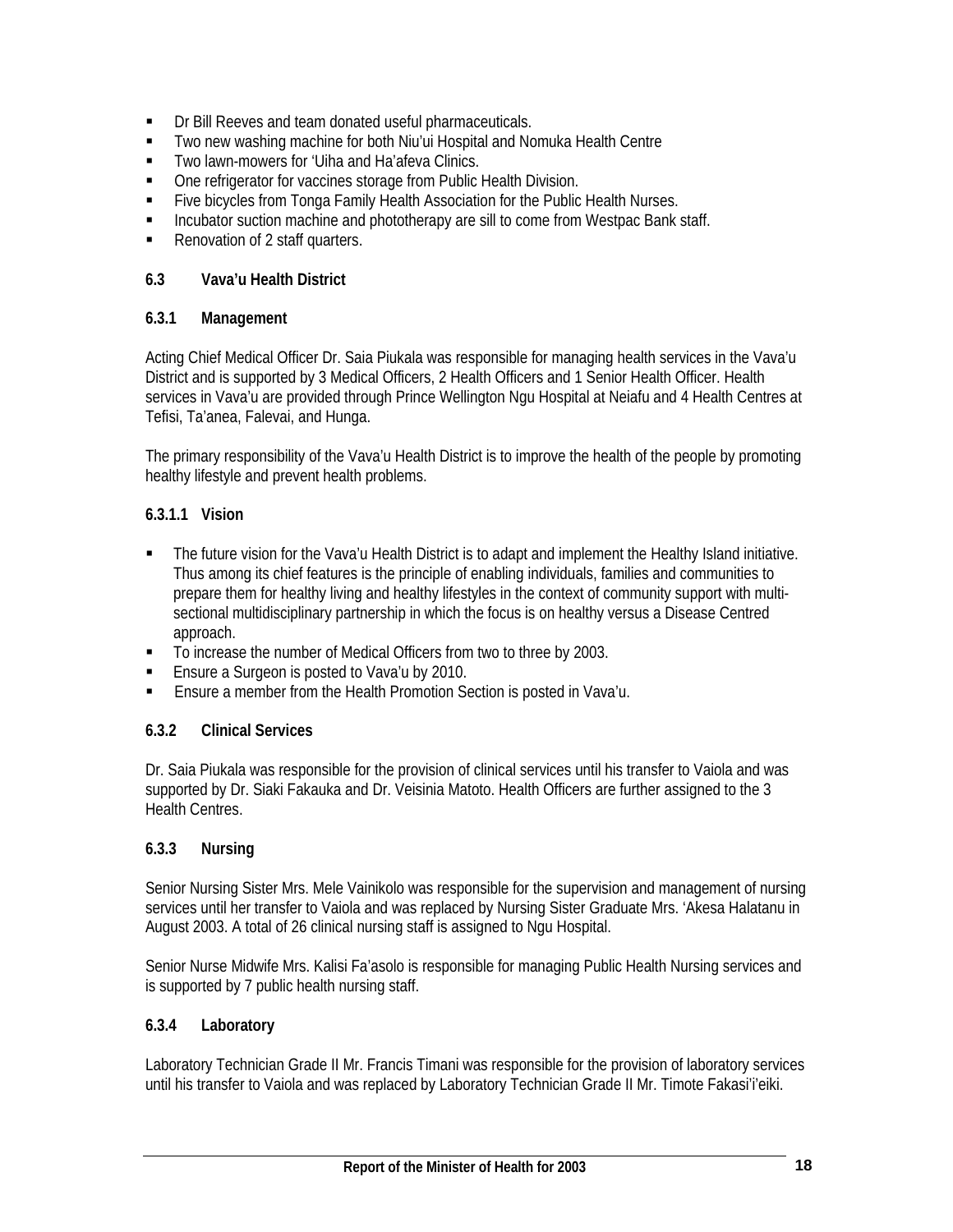## **6.3.5 Pharmacy**

Assistant Pharmacy Grade II Mr. Petelo Manu is responsible for the provision of pharmacy and dispensing services and is supported by Assistant Pharmacy Grade II Mr. Ma'u Tu'ineau.

### **6.3.6 X-Ray**

X-Ray Technician Grade II Mrs. 'Atomi Palu is responsible for the provision of the X-ray services.

#### **6.3.7 Dental Services**

Acting Senior Dental Officer Dr. Susitina Piukala was responsible for the provision of the dental services until her transfer to Vaiola and is supported by Dental Officer Dr. Kenitoni Nau, Dental Therapist Mrs. Lu'isa TangiTau and Assistant Dental Chairside Mr. Keio Kava who was later transferred to Vaiola and replaced by Ms. 'Anaseini Lauti.

#### **6.3.8 Environmental Health**

Public Health Inspector Grade I Mr. Niu FakakovikaeTau was responsible for this section and supported by Public Health Inspector Grade II Mr. Moeakiola Muti.

### **6.3.9 Medical Record**

Medical Recorder Ms. Kaliopeta Vainikolo is responsible for this section and is supported by Junior Medical Recorder Ms. Palaniketi Talia'uli.

#### **6.3.10 Diabetic Clinic**

Dr. Veisinia Matoto is responsible for conducting the Diabetic Clinic and is supported by Staff Nurse Losa Lea.

| Month | <b>Diabetes</b> | Hypertension | Dressing | Home visit | <b>Total Attendance</b> |
|-------|-----------------|--------------|----------|------------|-------------------------|
| Jan   | 197             | 108          | 32       | 20         | 303                     |
| Feb   | 181             | 156          | 16       | 15         | 318                     |
| Mar   | 128             | 142          | 20       | 3          | 296                     |
| Apr   | 127             | 120          | 24       | 16         | 240                     |
| May   | 127             | 118          | 15       | 34         | 325                     |
| Jun   | 123             | 125          | 49       | 26         | 306                     |
| Jul   | 145             | 130          | 46       | 25         | 325                     |
| Aug   | 146             | 181          | 44       | 19         | 365                     |
| Sep   | 142             | 178          | 19       | 24         | 331                     |
| Oct   | 163             | 186          | 19       | 25         | 366                     |
| Nov   | 149             | 135          | 21       | 28         | 305                     |
| Dec   | 161             | 97           | 12       | 12         | 267                     |
| TOTAL | 1789            | 1676         | 317      | 247        | 3747                    |

**New Cases, 2003** 

|                 |   | Gender | Age Group |             |          |                          |
|-----------------|---|--------|-----------|-------------|----------|--------------------------|
|                 | М |        | Less 35   | 35-50 years | Above 50 | Total                    |
| <b>Diabetes</b> | U | 56     |           | Ĵυ          | 40       | $\overline{\phantom{a}}$ |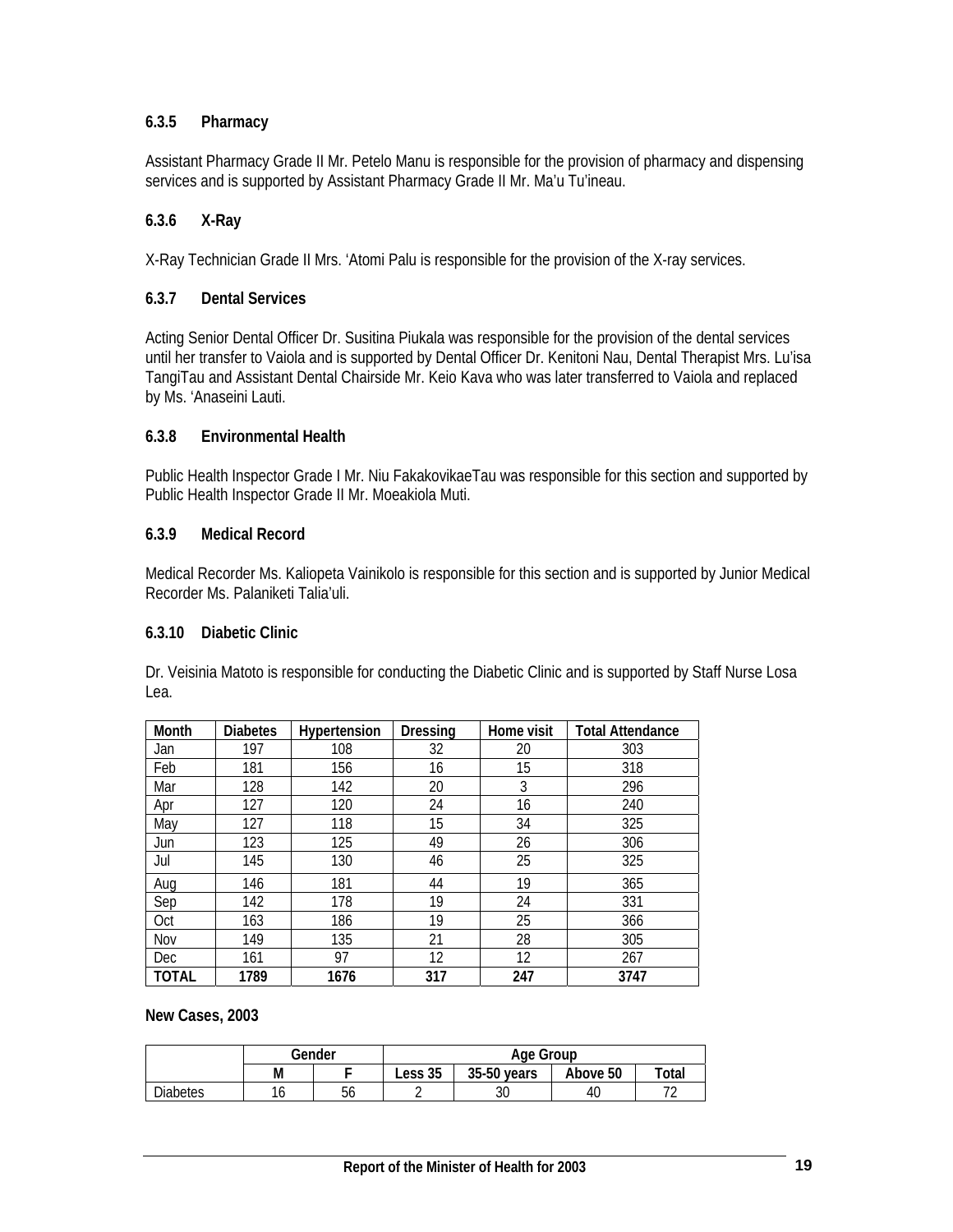| <b>HTN</b>        |  | 50 |  | 30 | 38 |    |
|-------------------|--|----|--|----|----|----|
| <b>Stroke</b>     |  |    |  |    |    |    |
| <b>IHD</b>        |  |    |  |    |    | 14 |
| <b>HRMT/Fever</b> |  |    |  |    |    | 38 |
| Rheumatic         |  |    |  |    |    |    |
| H/D               |  |    |  |    |    |    |
| <b>TOTAL</b>      |  |    |  |    |    |    |

#### **6.3.11 Operating Theatre and Anaesthesia**

Senior Health Officer Talilotu To'ia is responsible for this section.

#### **Major Cases, 2003**

| Month | <b>Dialation</b><br>and<br>Curettage | Lower<br>Segment<br>Caesarean<br>Section | Appendicectomy           | Herniotomy               | <b>Below Knee</b><br>Amputation | Total<br>Abdominal<br>Hysterectomy |
|-------|--------------------------------------|------------------------------------------|--------------------------|--------------------------|---------------------------------|------------------------------------|
| Jan   |                                      |                                          | $\overline{\phantom{0}}$ | $\overline{\phantom{a}}$ |                                 | -                                  |
| Feb   |                                      |                                          | ٠                        | ٠                        |                                 |                                    |
| Mar   |                                      | າ                                        |                          |                          |                                 |                                    |
| Apr   |                                      | $\mathfrak{D}$                           |                          |                          |                                 |                                    |
| May   |                                      | 3                                        |                          |                          |                                 |                                    |
| Jun   |                                      | 3                                        |                          | 5                        |                                 |                                    |
| Jul   |                                      | 3                                        | ٠                        | $\overline{\phantom{a}}$ |                                 | ٠                                  |
| Aug   |                                      |                                          | ٠                        | ٠                        |                                 |                                    |
| Sep   |                                      | ำ                                        |                          |                          |                                 |                                    |
| Oct   |                                      | 3                                        |                          |                          |                                 |                                    |
| Nov   |                                      | 3                                        |                          |                          |                                 |                                    |
| Dec   |                                      |                                          |                          |                          |                                 |                                    |
| Total |                                      | 33                                       |                          | 5                        |                                 |                                    |

**6.3.12** In providing its services the following have been identified as milestones,

- **EXEC** Capacity building of staff
	- Attachment of one Midwifery Staff Nurse in Fiji.
	- Attachment of Senior Health Officer in Anaesthesia in Australia.
- Collaboration and partnership
	- Continuation of good network with Vava'u Youth Congress, Church Leaders, Town and District Officers in the implementation of health promotion and prevention programme.
	- **Successful celebration of 'World AIDS Day'.**
	- Intern of main hospital wards and private room from Private Sectors.
	- Monetary assistance from Hospital Board of Visitors for staff escort during patient referral to Tongatapu.
	- Re-visits of Surgical, Plastic, Eye team/, Military from Vaiola and overseas.

#### **6.4 Niuatoputapu Health District**

#### **6.4.1 Management**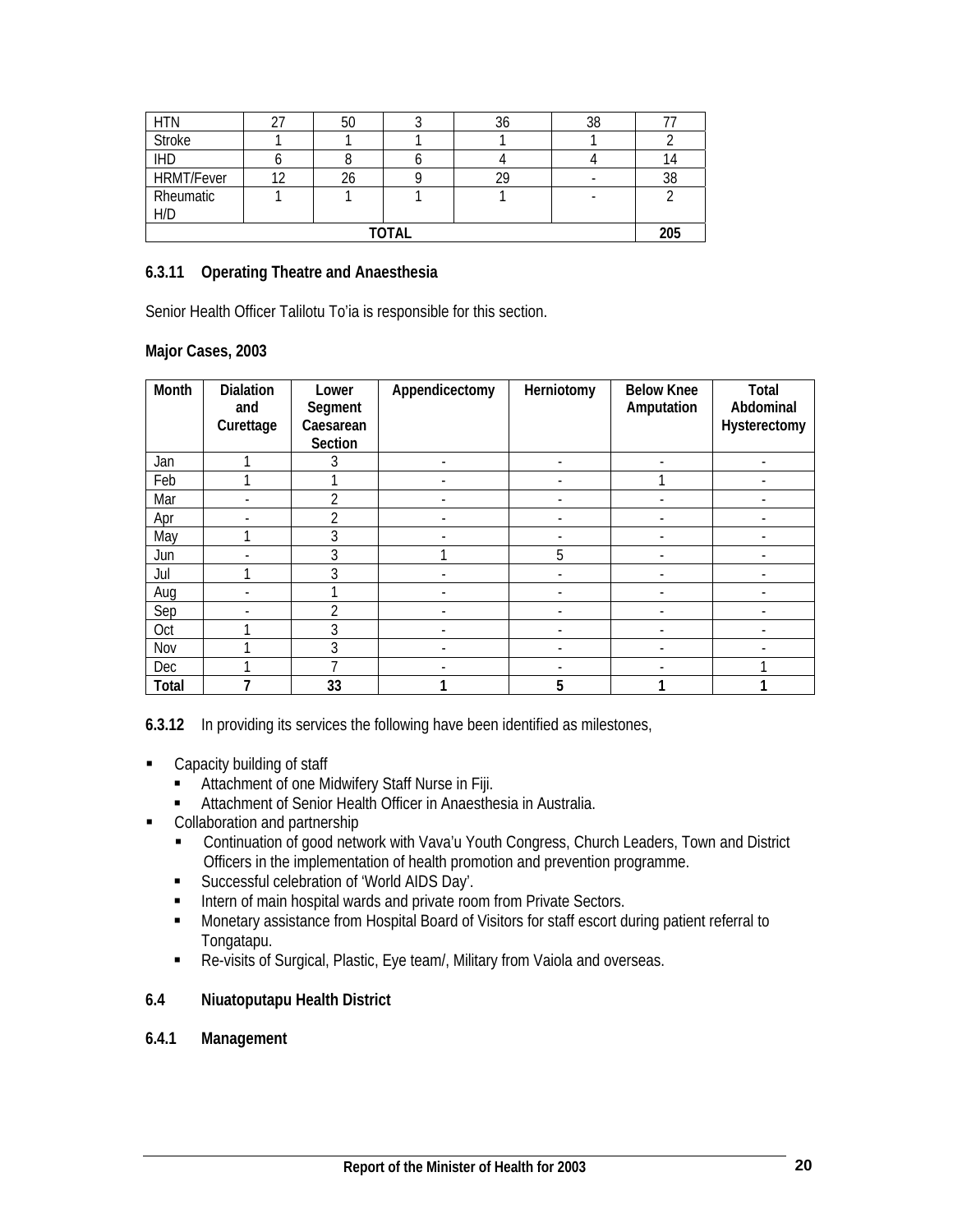Health Officer Mr. 'Amone Vaka'uta is responsible for managing health services in Niuatoputapu until Dr Tupou Pua'a took over this responsibility in July. Dr Pua'a is supported by a Dental Therapist, Staff Nurse, Public Health Nurse, 1 driver and 4 daily paid employees.

### **Basic Statistics**

| Population             | 1249 |
|------------------------|------|
| Admission              | 61   |
| Deaths                 | 5    |
| <b>Births</b>          | 23   |
| Diabetic only          | 19   |
| Diabetic& Hypertention | 12   |
| Hypertention           | 22   |
| Cardiac                | 5    |
| <b>Minor Surgery</b>   | 22   |

## **6.4.2 Clinical**

The Medical Officer is available for consultations 24 hours a day (including minor surgery and dressings) conducting outreach clinics in once a week in the villages and bi monthly visit to Tafahi.

### **6.4.3 Dental**

Dental Therapist Nenase Latu is responsible for the conservative treatment, extractions and tooth fillings.

| Total number of patient examined and treated               |     |  |  |  |
|------------------------------------------------------------|-----|--|--|--|
| Total number of tooth extraction                           |     |  |  |  |
| Total number of fillings (Permanent & Temporary dressings) | 168 |  |  |  |

#### **6.4.4 Public Health**

Senior Staff Nurse 'Ana Paletu'a is responsible for all reproductive health services (immunisation, family planning, ante and post natal).

6.4.5 In providing its services during the year, the following were identified as milestones,

- Successfully performed one blood transfusion and grouped 100 people.
- **Commenced an ongoing learning process through weekly presentation on common ailments.**
- $\blacksquare$  Hospital week 8<sup>th</sup>-15<sup>th</sup> November with activities and fundraising that raised \$2,649 for use by the centre.
- First follow up Survey of the Filariasis Mass Drug Administration was implemented from 2nd-11<sup>th</sup> December. At least 60 positive cases were identified.
- Re-establishment of the Hospital Board of Visitors which include the head of churches, government representative and the doctor, to generate the extra activities that help out the hospital.

## **6.5 Niuafo'ou Health District**

#### **6.5.1 Management**

Health Officer, Sione T. 'Ulufonua is responsible for managing health services in Niuafo'ou and is supported by 1 Dental Therapist, 1 Public Health Nurse and 2 non clinical support staff.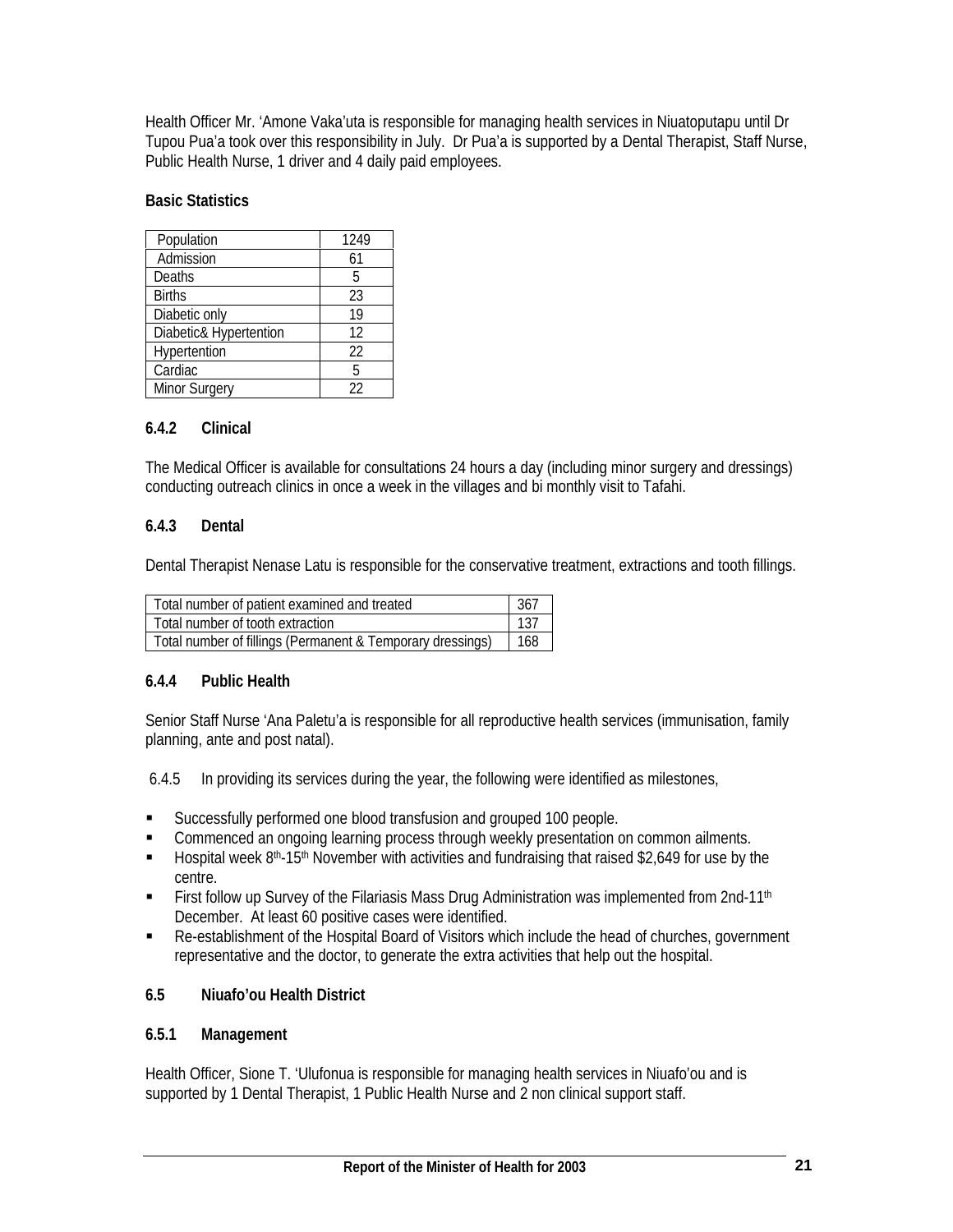## **6.5.2 The centre's main objectives are,**

- Look after the health of the people in the community in different ages through curative and preventive approach.
- Try to avoid maternal death, obstetric and gynae emergency through a careful antenatal
- Try to avoid spending a big money on charter an aeroplane or a ship by trying to diagnose and treat the patient in early stage.
- To improve the standard of building in the Health Centre compound.

## **6.5.3 The centre's functions are,**

## **Curative**

- **Casual out patient and emergency**
- **Special clinic out patient for Hypertension and Diabetic once a month**
- Antenatal care once a week
- **Postnatal care**
- Dental care and school visit
- Home visit and follow up of cases
- **Immunisation**

## **In Patient**

- Admission of very ill patient and those who prefer admission
- Admission of all delivery mother and baby
- Referral of cases we need an advise of a medical officer
- **Transfer of cases prefer to manage by a medical officer**

## **Preventive**

- **Health education**
- **Village inspection and sanitation**
- Retail store and food seller inspection
- **Water supply approaches**
- **Village development committee**
- **•** Youth development committee
- Village and patient transfer fund committee

| <b>Total Population</b>                  | 750 |
|------------------------------------------|-----|
| Average out patient consultation per day | h   |
| Number of admission Jan-December         | 56  |
| Patient days                             | 132 |
| Number of death                          |     |

## **7. PUBLIC HEALTH SERVICES**

## **7.1 Management**

Chief Medical Officer, Dr. Malakai 'Ake is responsible for managing this Division and is supported by a Health Administrator. The Division consists of six sections, (Communicable Diseases, Reproductive Health, Community Health, Environmental Health, Health Promotion and Non Communicable Diseases).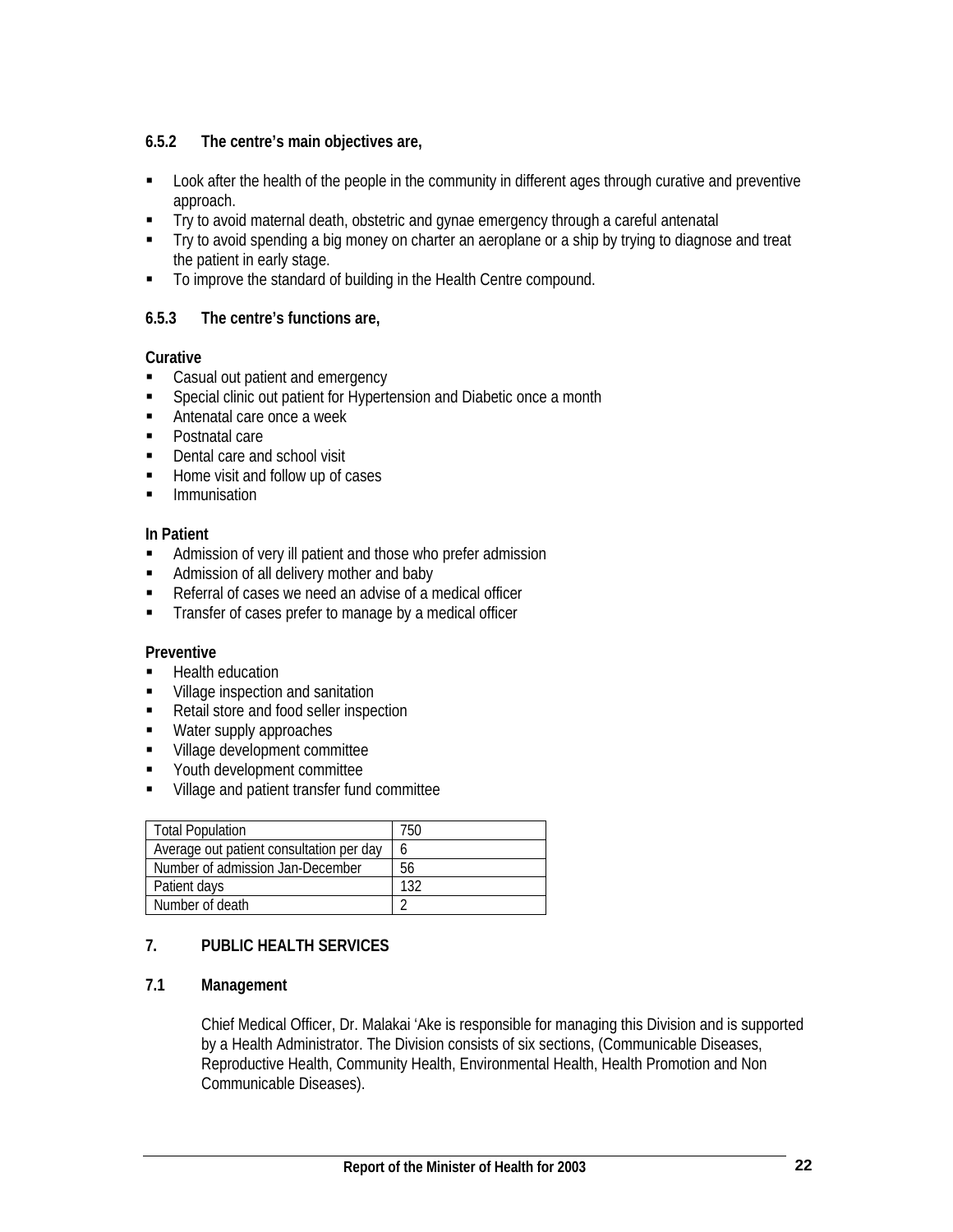## **7.2 Communicable Diseases**

- 7.2.1 Senior Medical Officer, Dr. Seini Kupu who manages this section took up an appointment with SPC in New Caledonia as part of the Regional initiative to respond SARS, New Caledonia. Medical Officer, Dr. Raynold 'Ofanoa currently manages the section and is supported by 5 Public Health Assistants.
- 7.2.2 The section's objective is,
- To reduce the incidence and prevalence of Communicable Diseases in Tonga through implementation of strategy, policy and preventative health care programmes.
- 7.2.3 The section's functions are,
- Develop and implement strategy, policy and preventative health care programmes to minimize the occurrence of communicable diseases through out the Kingdom.
- Responsible for the management and treatment of all communicable disease patients admitted to the Infectious Ward at Vaiola or undergo either outpatient or home treatment.
- Formulate standard protocols for the management of all communicable diseases throughout the Kingdom.
- Responsible for processing medical examination required for visa application, employment, shopkeeper and food-handlers, and any other medical examination requirements.
- Ensure active participation in matters related to communicable diseases.
- 7.2.4 In delivering its services, the section achieved the following during the year,
- Dr. Seini Kupu resumed duty after 3 months assignment with the Fiji School of Medicine.
- Medical Officer Dr. Raynold 'Ofanoa completed his Master of Science in Occupational Medicine from the University of Singapore.
- Dr. Raynold 'Ofanoa participated in a food and chemical safety workshop in Thailand.
- Dr. Raynold 'Ofanoa and Mele Fakahau participated in a TB DOTS workshop in Noumea.
- Senior Health Officer 'Ofa Tukia commence MBBS studies at FSM.
- Public Health Assistant Grade I, Saia Penitani participated in a TB Training Course in Hanoi, Vietnam.
- Public Health Assistant Grade I Saia Penitani co-facilitated a TB/STI workshop in the outer island and quarterly visit for DOTS Programmes.
- Public Health Assistant Grade I Kolamina Faiva and Public Health Assistant Grade II Nukonuka Mafile'o attended a one week workshop for Food Safety.
- Suliana Tu'itupou, Public Health Assistant Grade II participated in Customer Service training for civil servant.

## **7.3 Environmental Health**

- 7.3.1 Senior Public Health Inspector, Mr. Te'efoto Mafi Mausia is responsible for managing this section while the Supervising Public Health Inspector, Mr. Latu Sateki Telefoni is pursuing postgraduate studies in Australia. The section consist of 1 Public Health Inspector Graduate, 2 Senior Public Health Inspector, 2 Public Health Inspector Grade I, and 11 Public Health Inspector Grade II.
- 7.3.2 The section's functions are,
- To provide adequate and high standard of environmental health services to the public.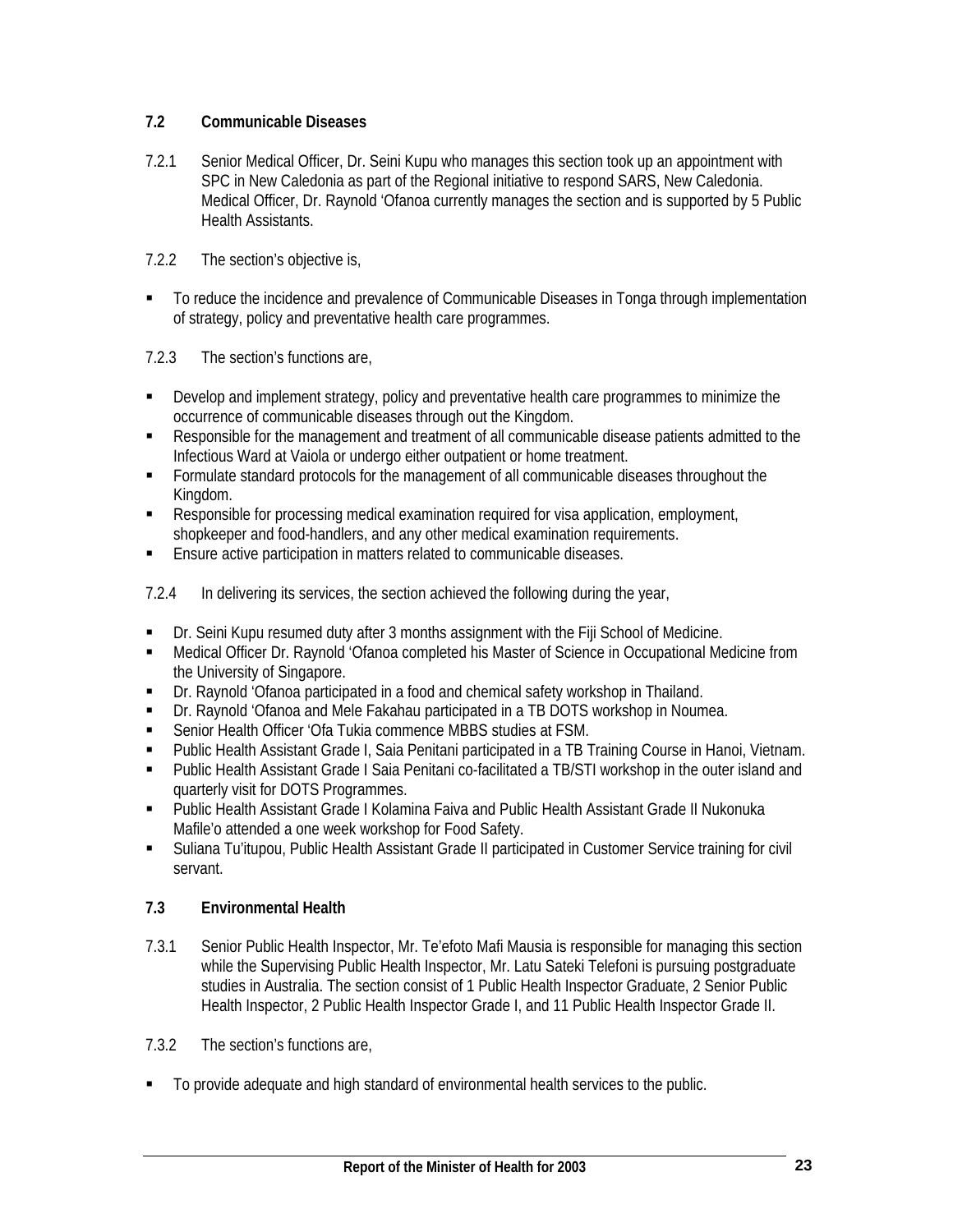- To assist and implement a safety programmes ensuring the public are adequately provided with portable water and safe food.
- To assist promotion of safe environment knowing that will provide healthy environment through proper sanitation.
- 7.3.3 The section's objectives are,
- $\blacksquare$  To strengthen and improve the quality of environmental health services.
- $\blacksquare$  To improve the development of rural water supplies.
- $\blacksquare$  To minimize the incidences and prevalence of communicable diseases.
- To increase the populations access to safe water.
- To increase the number of households with proper sanitary disposal with proper sanitary facilities.
- To strengthen and develop new skills and knowledge of staff.
- To develop new approaches to increase public health awareness regarding environmental health.
- To enforce the Public Health Act.
- 7.3.4 In delivering its services, the section achieved the following during the year,
- Senior Public Health Inspector Mr. Te'efoto Mafi Mausia successfully completed his Bachelor in Environmental Health from the University of Western Sydney, Australia.
- **Public Health Inspector Mrs. Fetongi TukuTau completed her Bachelor of Health Science** (Environmental Health) from Massey University, Wellington, New Zealand.

## **7.4 Health Promotion**

- 7.4.1 Senior Medical Officer, Dr Viliami Puloka is responsible for managing this section and is supported by 9 Health Educators, 1 Audio Visual Technician, 1 Artist, 2 daily paid staff and 2 Japanese Volunteers.
- 7.4.2 The section's functions are,
- To empower the public at large, improve their health status by providing primary preventive services and supporting the delivery of secondary preventive services by other health providers.
- **The newly combined unit and services namely Health Promotion and Non Communicable Disease Unit** seeks to help all people in Tonga to achieve the highest attainable level of health as defined by WHO as a "state of complete physical, mental and social well-being and not merely the absence of infirmity".
- The section adopted the concept of "Healthy Island Initiative" as the main framework for the development of its various services and activities. This framework stresses the major role of individuals and Tongans in promoting healthy-styles.
- 7.4.3 During the year, this section was able to implement the following activities.
- 7.4.3.1 **Radio Programme***:* The section continued to coordinate the various radio programmes of the Ministry. A total of about 206 radio programmes were produced and broadcasted. This includes weekly programmes, distance learning and education program on health for nurses.

| Table 1: Radio Programmes Aired during, 2003 |                      |        |   |  |  |  |  |  |
|----------------------------------------------|----------------------|--------|---|--|--|--|--|--|
| <b>No</b>                                    | Subject              | No. of | % |  |  |  |  |  |
|                                              | Programmes           |        |   |  |  |  |  |  |
|                                              | Tasilisili Programme |        |   |  |  |  |  |  |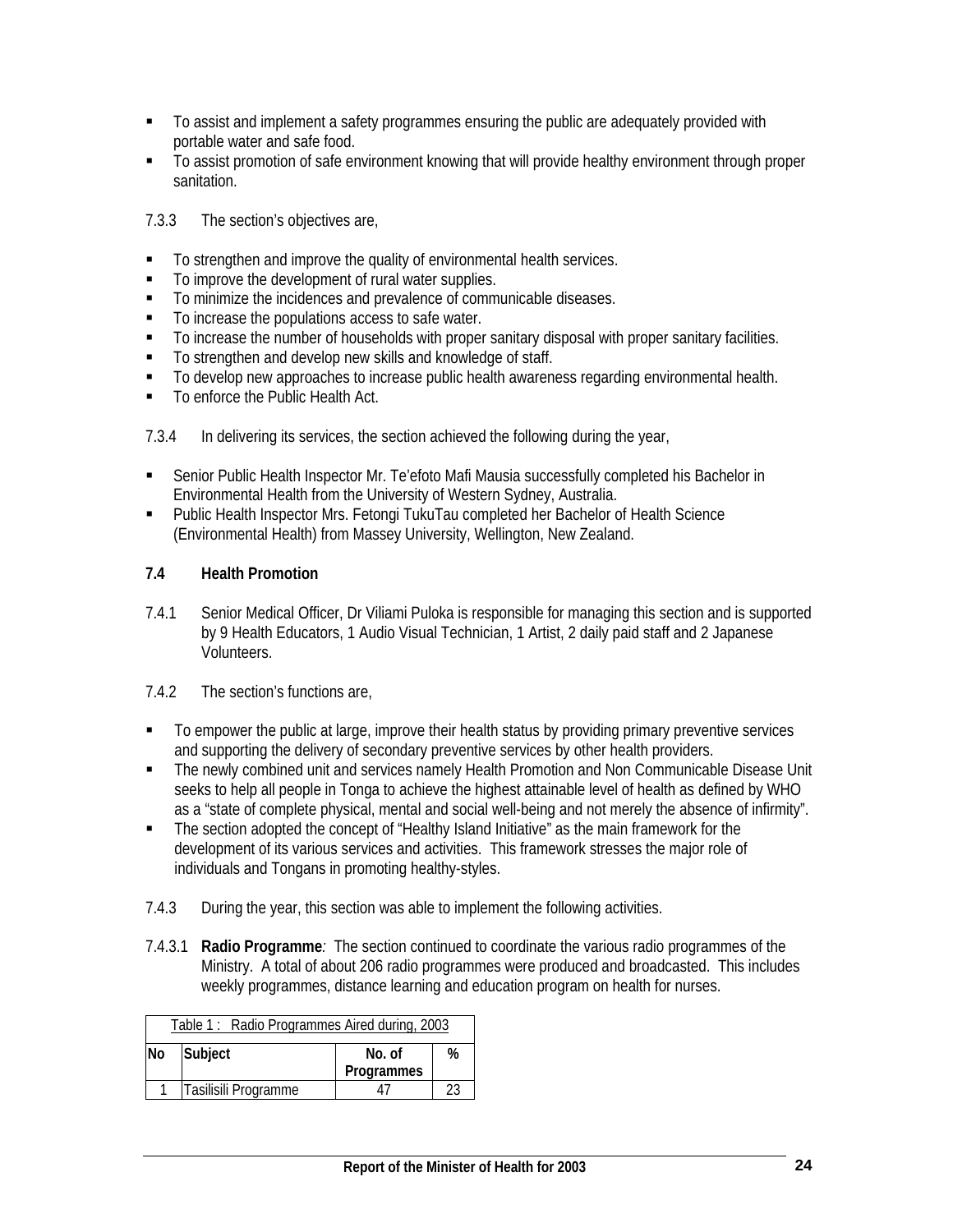| 2              | <b>Health Promotion Issues</b> | 20             | 10             |
|----------------|--------------------------------|----------------|----------------|
| 3              | <b>NCD Programme</b>           | 53             | 26             |
| 4              | Dental Health                  | 18             | 9              |
| 5              | <b>Environmental Health</b>    | 15             | 7              |
| 6              | Filariasis                     | 12             | 6              |
| $\overline{7}$ | <b>HIV/AIDS</b>                | 8              | 4              |
| 8              | Child Health                   | 5              | $\overline{2}$ |
| 9              | Medical Health                 | 5              | $\overline{2}$ |
| 10             | OutPatient                     | 4              | $\overline{2}$ |
| 11             | MCH/FP                         | 4              | $\overline{2}$ |
| 12             | <b>TB Prevention</b>           | 3              | 1              |
| 13             | <b>Hospital Services</b>       | 3              | 1              |
| 14             | Eye Dept                       | 3              | 1              |
| 15             | Obstetric                      | $\overline{2}$ | 1              |
| 16             | Medical Store/Dispensary       | $\overline{2}$ |                |
| 17             | Dengue fever                   | 2              |                |
|                | Total                          | 206            | 100            |

The section hosted radio talk back to promote, highlight and discuss different priority health issues during the year and a total of about 26 talk- backs were hosted during the year.

7.4.3.2 **TV Programme:** The use of Television to promote priority health issues in Tonga is one of the major responsibilities of the section. A total of 108 TV programmes were produced and telecasted during the year.

| TELEVISION PROGRAMME TELEVISED DURING, 2003 |                            |                 |                |                 |                                     |  |  |  |  |
|---------------------------------------------|----------------------------|-----------------|----------------|-----------------|-------------------------------------|--|--|--|--|
| No                                          | Subject                    | <b>Duration</b> | No. of         | %               | Sponsor                             |  |  |  |  |
|                                             |                            |                 | programmes     |                 |                                     |  |  |  |  |
|                                             | Healthy Island             | 30"             | 22             | 20              | Dr. Supileo Foliaki Foundation      |  |  |  |  |
| 2                                           | Tobacco                    | 30"             | 22             | 20              | Dr. Supileo Foliaki Foundation/WHO  |  |  |  |  |
| 3                                           | <b>Diabetes</b>            | 30"             | 18             | 17              | Dr. Supileo Foliaki Foundation/ WHO |  |  |  |  |
| 4                                           | Dengue Fever               | 30"             | 11             | 10 <sup>1</sup> | <b>WHO</b>                          |  |  |  |  |
| 5                                           | <b>Community Outreach</b>  | 30"             | 6              | 6               | Dr. Supileo Foliaki Foundation      |  |  |  |  |
| 6                                           | Lifestyle Diseases         | 30"             | 4              | 4               | Dr. Supileo Foliaki Foundation/WHO  |  |  |  |  |
|                                             | (Accident Domestic,        |                 |                |                 |                                     |  |  |  |  |
|                                             | Violence Suicide)          |                 |                |                 |                                     |  |  |  |  |
| 7                                           | People's Footpath          | 30"             | 4              | 4               | <b>WHO</b>                          |  |  |  |  |
| 8                                           | <b>Healthy Environment</b> | 30"             | 4              | 4               | Dr. Supileo Foliaki Foundation      |  |  |  |  |
| 9                                           | <b>Filariasis</b>          | 30"             | 4              | 4               | <b>WHO</b>                          |  |  |  |  |
| 10                                          | <b>Sars</b>                | 30"             | 5              | 5               | <b>WHO</b>                          |  |  |  |  |
| 11                                          | Obesity                    | 30"             | $\mathfrak{D}$ | $\mathfrak{D}$  | <b>WHO</b>                          |  |  |  |  |
| 12                                          | Typhoid                    | 30"             | 2              | 2               | <b>WHO</b>                          |  |  |  |  |
| 13                                          | Fakamanatu Tau 10'a        | 30"             | $\overline{2}$ | $\overline{2}$  | Dr. Supileo Foliaki Foundation      |  |  |  |  |
|                                             | e pekia 'a Dr. S. Foliaki  |                 |                |                 |                                     |  |  |  |  |
| 14                                          | Paeadiatric                | 30"             | $\mathfrak{D}$ | $\mathfrak{D}$  | <b>WHO</b>                          |  |  |  |  |
|                                             | Total                      |                 | 108            | 100             |                                     |  |  |  |  |

7.4.3.3 **IEC Materials:** The development of IEC materials is one of the major activities of this section. The section reviewed and produced pamphlets on **Dengue Fever, Filariasis and Typhoid Diseases**, and posters and banners on different health issues and commemorative days.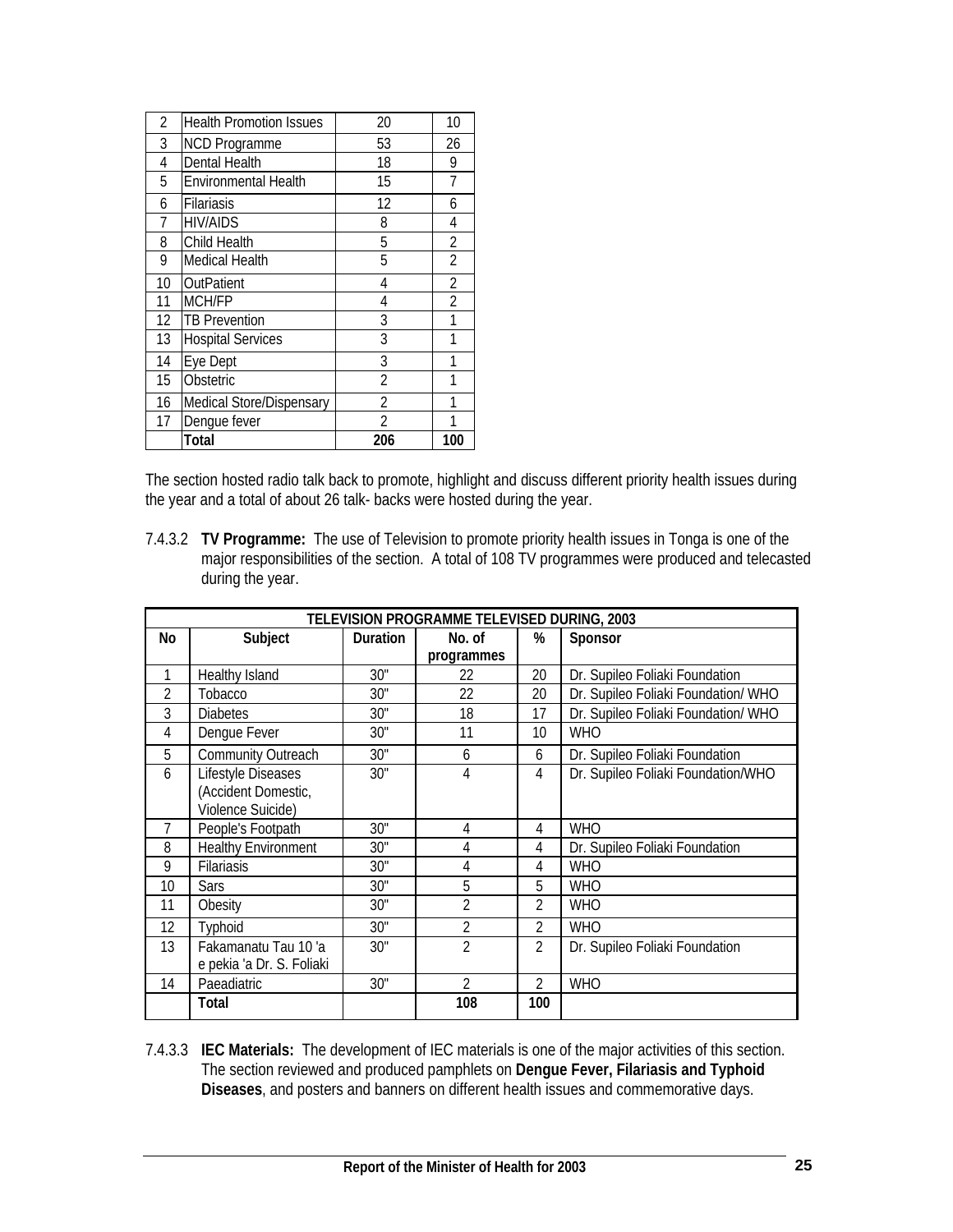| I.E.C PRODUCTION 2003 |                        |          |  |  |  |  |  |  |  |
|-----------------------|------------------------|----------|--|--|--|--|--|--|--|
| Type                  | Subject                | Quantity |  |  |  |  |  |  |  |
| Pamphlets             | <b>Filariasis</b>      | 2000     |  |  |  |  |  |  |  |
|                       | Dengue Fever           |          |  |  |  |  |  |  |  |
|                       | <b>Typhoid Disease</b> | 1000     |  |  |  |  |  |  |  |
| TOTAL<br>8000         |                        |          |  |  |  |  |  |  |  |

- 7.4.3.4 **Community Health Education/Promotion Activities**: This section continued to plan and implement promotional activities in some areas and villages of Tongatapu. The section extended this activity to Vava'u and Ha'apai. Details of the activity and nature of work and villages visited are listed below:
- **Health Check up** 
	- Blood Sugar Level test
	- **Blood Pressure**
	- **Body Weight/ Height**
	- Body Fat
	- General consultations
	- **EXECUTE:** Maternal and Child Health Clinic and related activities
	- **Presentation of leading diseases by district**
	- Display / Demonstration of IEC materials
	- **Aerobic Exercise Demonstration**

| <b>Community Health Promotion Activity, 2003</b> |                    |                      |  |  |  |  |  |  |  |
|--------------------------------------------------|--------------------|----------------------|--|--|--|--|--|--|--|
| Place and Venue                                  | Date               | No. of consultations |  |  |  |  |  |  |  |
| 1. Veitongo                                      | 6/8/2003           | 122                  |  |  |  |  |  |  |  |
| 2. 'Utulau                                       | 12/8/2003          | 38                   |  |  |  |  |  |  |  |
| 3. Lakepa                                        | 19/8/2003          | 38                   |  |  |  |  |  |  |  |
| 4. Ha'asini                                      | 26/8/2003          | 37                   |  |  |  |  |  |  |  |
| 5. Afa                                           | 3/9/2003           | 39                   |  |  |  |  |  |  |  |
| 6. Masilamea                                     | 16/9/2003          | 38                   |  |  |  |  |  |  |  |
| 7.                                               | 23/9/2003          | 18                   |  |  |  |  |  |  |  |
| Liahona/Matangiake                               |                    |                      |  |  |  |  |  |  |  |
| 8. Halaleva                                      | 27/11/03           | 30                   |  |  |  |  |  |  |  |
|                                                  |                    |                      |  |  |  |  |  |  |  |
| <b>Place and Venue</b>                           | No. people         | No. of consultations |  |  |  |  |  |  |  |
|                                                  | Measured / checked |                      |  |  |  |  |  |  |  |
| E. M. Jones Ltd                                  | 38                 | 3                    |  |  |  |  |  |  |  |
| <b>MBF Bank</b>                                  | 17                 | $\overline{2}$       |  |  |  |  |  |  |  |
| Colonial Insurance                               | 17                 | 48                   |  |  |  |  |  |  |  |
| <b>SDA Havelu</b>                                | 30                 | 1                    |  |  |  |  |  |  |  |
| <b>SDA Vaini</b>                                 | 27                 | 1                    |  |  |  |  |  |  |  |
| Talafo'ou Community                              | 22                 | 8                    |  |  |  |  |  |  |  |
| Gospel Church                                    | 24                 | $\overline{7}$       |  |  |  |  |  |  |  |
| Fellowship                                       |                    |                      |  |  |  |  |  |  |  |
| Matangiake LDS                                   | 18                 | 1                    |  |  |  |  |  |  |  |
| Patangata                                        | 12                 | 1                    |  |  |  |  |  |  |  |
| Community                                        |                    |                      |  |  |  |  |  |  |  |
| FWC Halaleva                                     | 18                 | 1                    |  |  |  |  |  |  |  |
| Ha'asini                                         | 22                 | $\overline{2}$       |  |  |  |  |  |  |  |
| Niu'ui Hospital                                  | 28                 | 1                    |  |  |  |  |  |  |  |
| (Ha'apai)                                        |                    |                      |  |  |  |  |  |  |  |
| Ta'anea (Vava'u)                                 | 92                 | 1                    |  |  |  |  |  |  |  |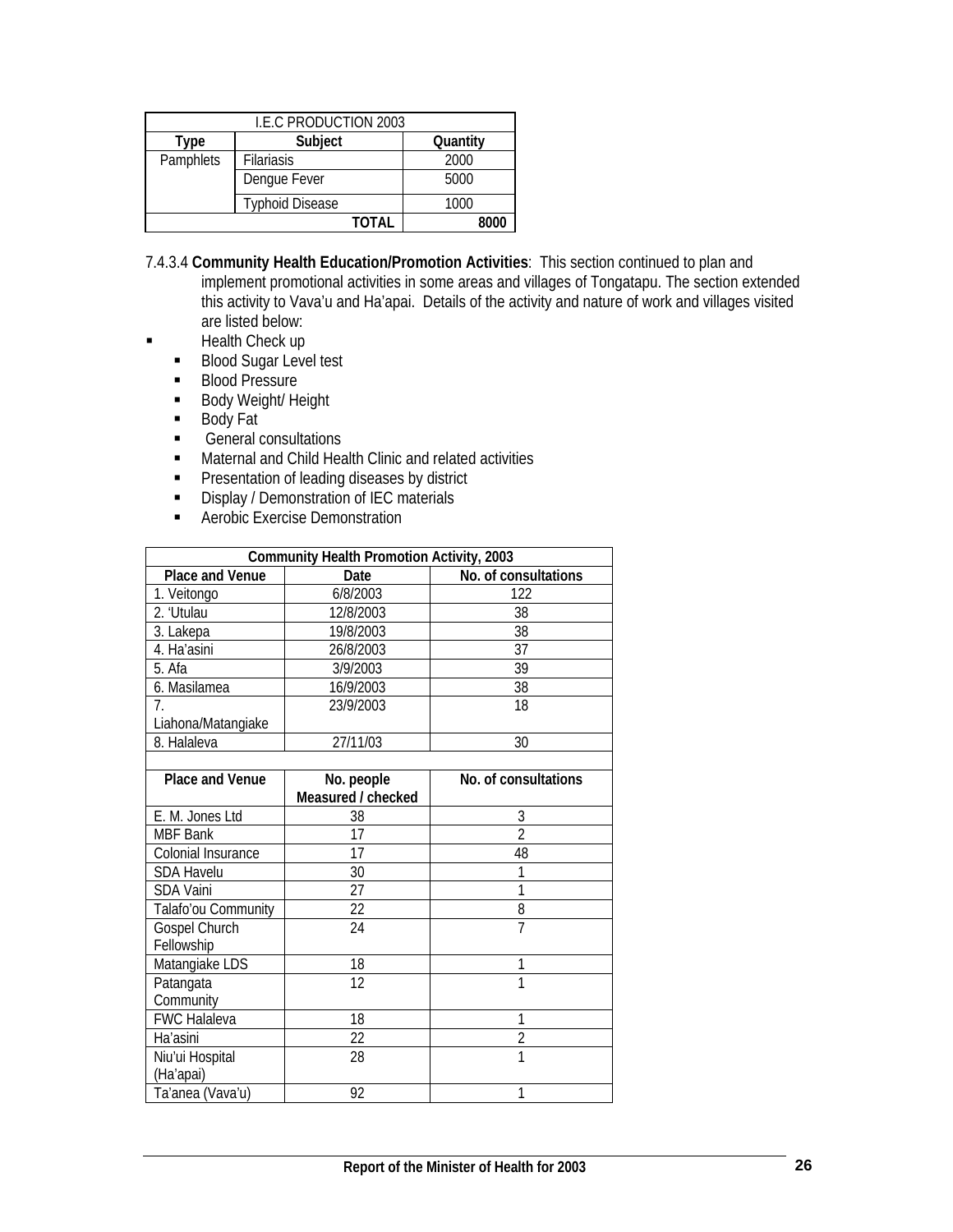| Tefisi (Vava'u) | า∩<br>5۲ |  |
|-----------------|----------|--|
| Niuatoputapu    | υυ       |  |
| ΤΩΤΔΙ           | 467      |  |

- Physical Activity
	- **Aerobic Exercise**: The section took the lead in planning, organizing and facilitating, aerobic exercise 4 days a week (Monday, Wednesday, Thursday and Friday) as well as providing information on Fitness and other health issues on special Commemorative Days such as World Health Day, WHO, TB Day, World No Tobacco Day, World Diabetes Day, World Food Day and World AIDS Day.

The team continued to provide aerobic exercise instruction and obesity reduction services as well as measuring of blood pressure, height, weight, body fat, providing nutrition information of local foodstuff.

- **Aerobics Extravaganza 2003**: The section continued to support and participates in this activity organized by Western Union. Dr. Viliami Puloka presented Ms. Robina Nakao with a certificate of appreciation for promoting exercise in Tonga.
- **Walk For Health:** This section continued to organize this weekly activity on Saturday morning from Treasury to Queen Salote Wharf. The section is grateful with the support of the following institutions in hosting the 2003 Walk for Health.

| Central Planning<br>$\blacksquare$ | Parliament House     |
|------------------------------------|----------------------|
| Reserve Bank                       | E.M. Jones Ltd.      |
| $\blacksquare$                     | $\blacksquare$       |
| Colonial Insurance                 | Shell Company        |
| $\blacksquare$                     | $\blacksquare$       |
| Police Dept                        | Saame 127            |
| $\blacksquare$                     | $\blacksquare$       |
| TCC                                | Wespac Bank of Tonga |
| $\blacksquare$                     | $\blacksquare$       |
| Seventh Day Adventist              | Ma'alahi, MOH        |
| $\blacksquare$                     | $\blacksquare$       |
| Tonga Development Bank             | Peace Corp           |
| $\blacksquare$                     | $\blacksquare$       |
| MRF                                | <b>Gospel Church</b> |
| $\blacksquare$                     | $\blacksquare$       |
|                                    |                      |

 During the year the section continued to support commemorative days in organizing and implementing various activities highlighting the theme of the day and its objective.

| • Leprosy Day                                  | - 27 February       |
|------------------------------------------------|---------------------|
| • World TB Day                                 | - 24 March          |
| • World Health Day                             | - 7 March           |
| • World No Tobacco Day                         | $-31$ May           |
| • World Food Day                               | - 16 October        |
| • World Diabetes Day                           | - 14 November       |
| Free Wesleyan Church Annual General Conference | - June $2 - 3$ week |
|                                                |                     |

 **Tobacco Cessation Programme:** This took an active role in supporting this programme in planning, organizing and implementing this activity with the objective "To seek information on how to establish an effective and sustainable smoking cessation programme for Tonga".

Heather Kijito, Health Promoter and Denise Barlow, Tobacco Specialist both from the New Zealand Cessation Programme managed the above programmes.

- Filariasis: The main purpose of this programme is to eliminate Filariasis by 2010. Furthermore this midterm evaluation is hopefully expecting to complete before the next administration.
- Health Ministers' Meeting: The section took an active role in health promoting activities and supported planning and implementation of the Healthy Island Visit.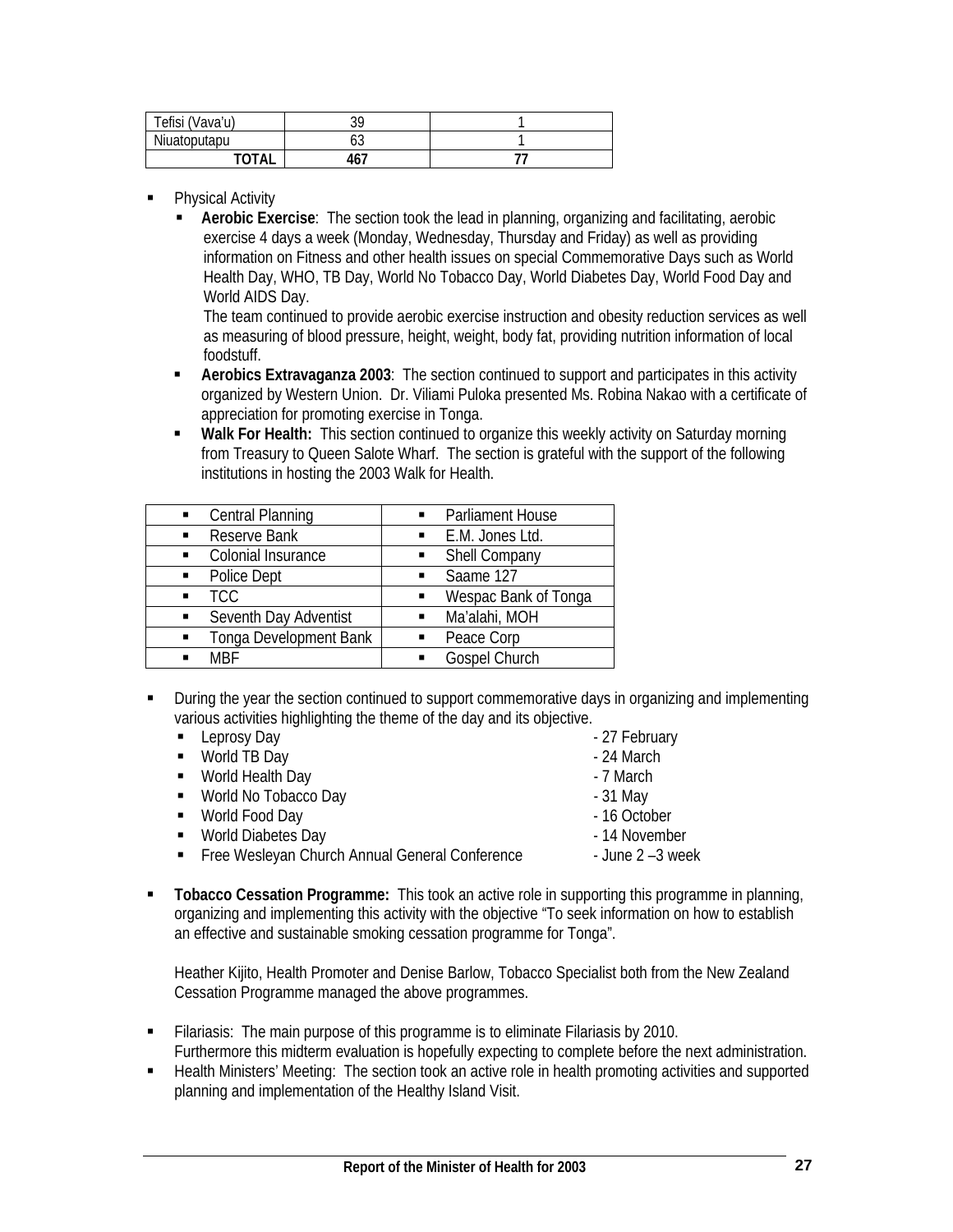- People's Footpath Project**:** This project was adopted and inaugurated during the Ministers of Health Meeting. Various donors' individuals, family, churches, communities supported the initiative.
- 7.4.4 Local and Overseas Workshops:
- Dr. Viliami Puloka attended the following regional workshops sponsored by WHO.
	- WHO STEPS Workshop in Nadi Fiji from January 26 1 February.
	- Healthy Island workshop in Nadi Fiji, 3 6 February.
	- NCD consultation workshop in Kuala Lumpur, 9-11 June.
	- PacELF Filariasis meeting held in Lautoka, Fiji, 22-26 September.
	- CCM. Pacific Action for Health Project held in Noumea, New Caledonia, 11-14 November.
	- Regional Nutrition meeting in Suva, Fiji, 24-28 November.
- 'Eva Mafi attended a 2 weeks training course on Health Leadership and Management Development Course in Apia Samoa on February 25 – March 12.
- Susana Latu attended a one-day Workshop on AIDS on April 11<sup>th</sup>.
- **Naomi Fakauka attended the following:** 
	- One week Exercise Workshop held at Gospel Fellowship, 14 19 July.
	- One week workshop on Research Skills at Women's Affair organized by Premier Office, funded by UNIFEM.
	- **Workshop on Food and Nutrition on 21-23 October.**
	- Workshop on Non Communicable Disease from 22-23 October.
- 'Eva Mafi and Naomi Fakauka toured Vava'u to implement and extended the Community Outreach programme on 13 – 17 October.
- **Manavahe Ata attended the following workshop:** 
	- Attended the workshop on Food Safety organized by the Environmental Health on November.
	- Radio Audience Research Survey toward s Tasilisili Programme in Vava'u Island in September. The survey was led by QSSN.
	- Joined the team to 'Eua for the opening of the New Waiting Room Extension led by the Director of Health.
- Meleane Kava attended a two days training on Customers Service from 24 26 November.
- Mr. 'Eva Mafi and Mrs. Susana Latu, toured Ha'apai to implement and introduced the Community Outreach Programme to the staff of Niu'ui Hospital in October.
- All Health Education Staff attended a one week workshop on Tobacco Cessation Programme from 17- 21 November.
- 'Eva Mafi and Norisha Kitamura joined the Filariasis Survey Team in Niuatoputapu and Vava'u in December.
- Health Education continue to participate in various training of,
	- Student Nurses, QSSN
	- Women of Sia'atoutai Theological
	- **Exercise Instructor at Teufaiva Gym and Community basis.**

7.4.5 In implementing its services, the following were identified as milestones,

- Mr. Manavahe Ata, Senior Health Education Assistant Grade II successfully completed his study towards Diploma in Accounting.
- **EXECOMMENCE COMPUTER COMPUTER COMPUTER** COMMENCIAL **COMPUTER**
- **EXECOMBINE NCD and Health Promotion Section.**
- **Introduction of Tobacco Cessation Programme to Tonga.**
- First anniversary of Hash in 01 May.
- **IMPLEM** Implementation of National Survey as a Midterm Evaluation of Filariasis at Niuatoputapu, Vava'u and Tongatapu.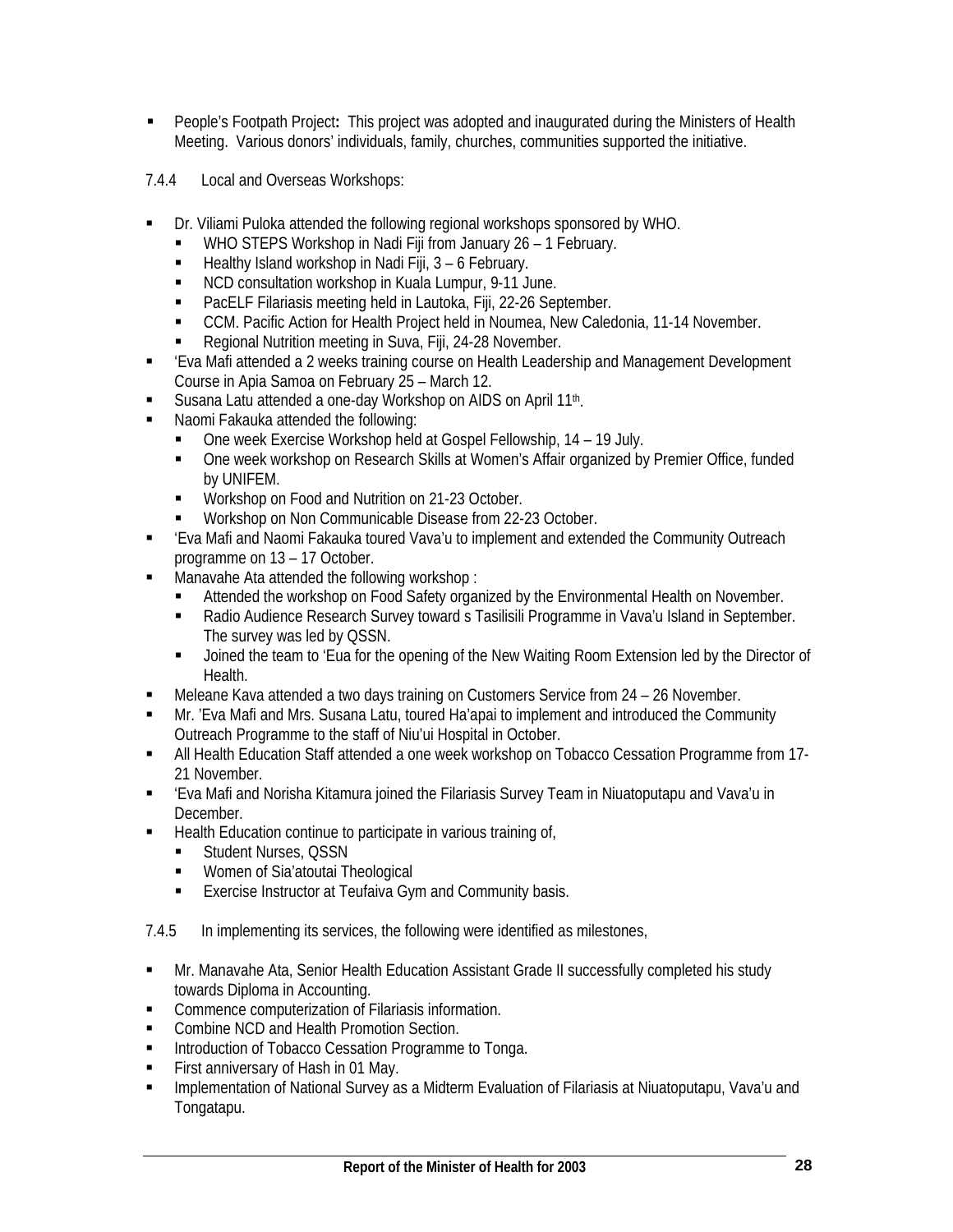- **EXECONDUCTION** NCD National Strategy planning, October.
- **Launching of People's Footpath in March.**

## **7.5 Community Health**

- 7.5.1 Acting Training Coordinator, Mr. Simione Tei is responsible for managing this section and is supported by 17 Health Officers and 1 Nurse Practitioner.
- 7.5.2 Community health services entail health services beyond the boundaries of four hospitals in the country. Services consist of 7 rural Health Centres in Tongatapu, 2 in Ha'apai, 3 in Vava'u and 1 each in Niuatoputapu and Niuafo'ou. The Health Centre is the base from which comprehensive primary health care services are delivered to the community.
- 7.5.3 The section's specific goal is,
- To extend health services to those who need it most in the community, the group at highest risk and most health problems.

## 7.5.4 The section's objectives are,

- To promote community participation with the renovation and maintenance of health centre premises.
- $\blacksquare$  To improve data collection and reporting system from the health centres.
- To educate and promote healthy life style in the community
- To coordinate, plan and implement school health programmes.
- To upgrade staff skills and knowledge
- $\blacksquare$  To upgrade referral system between rural health and hospital services.
- To cultivate motivation and willingness of Health Officers to work in rural and isolated areas.
- To coordinate refresher courses and in-service training for Health Officers on an annual basic.
- To train a new group of village health worker for isolated islands of Vava'u and Ha'apai.

## 7.5.5 The Health Centre's functions are,

## **Treatment**

- **Provide 24-hour primary health care services to its catchment's population.**
- **Provide limited inpatient care at health centres.**
- Refer patients requiring specialized medical and nursing service.
- **Provide follow up of cases referred from hospitals.**
- **Provide rural dispensary services for prescriptions from doctors.**
- $\blacksquare$  To assist the community by providing administrative, preventive, curative and promotion of health services in Tonga, working in or from the Health Centre.
- Make health care services accessible, affordable, acceptable, and available to the community.

## **Family Health**

- **Provide supervised childcare, immunization, family planning, antenatal care and selection of patients** requiring hospital admission.
- **Provide immunization for tetanus, measles, whooping cough, polio and diphtheria.**
- **Conduct Diabetic Clinic services at Health Centres at Tongatapu.**

## **Dental Health**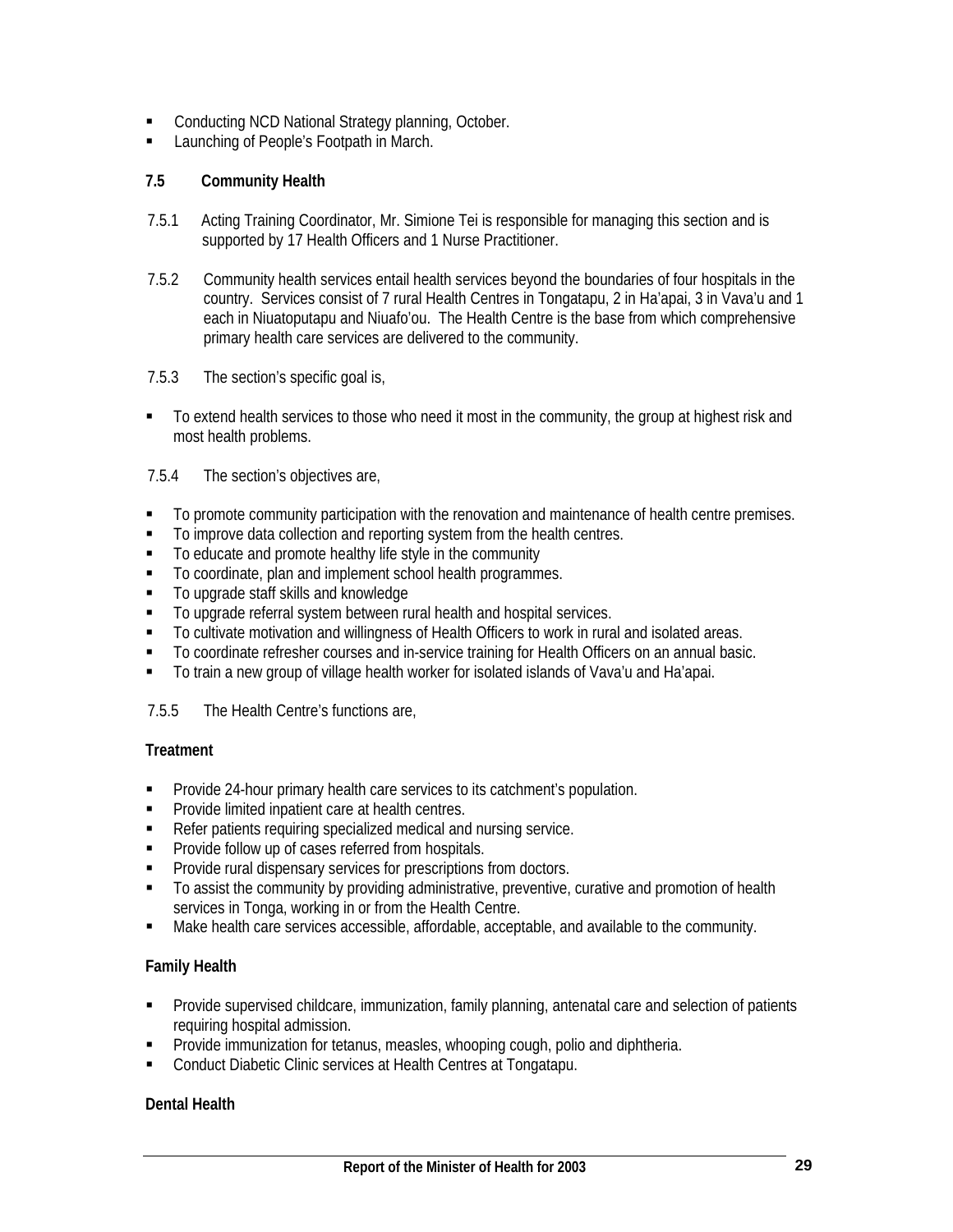**Provide or assist with the provision of dental services.** 

## **Disease Control**

- Control communicable diseases through case finding, default tracing, surveillance, immunization and assistance with treatment.
- **Control non-communicable disease though case finding, default tracing and treatment.**
- **Promote programmes for nutritional improvement through villagers, schools and liaison with other** agencies.
- **Advise on and promote suitable waster supplies, methods of waste disposal, housing and vector** control.

## **Health Education**

**Promote personal and community awareness of the value of health, importance of nutrition,** environmental sanitation, and personal hygiene and community cooperation with disease control activities.

## **Community Involvement:**

- Work with communities to promote participation and contribution to the management of rural health services.
- Cooperate, assist and integrate services within a rural health district.
- **Report regular on health status of the population and activities carried out within the service.**
- 7.5.6 The section was allocated \$ 11,000.00 for the maintenance of Health Centres, purchasing and printing of training materials.

|           | <u>Hound Ochinc Visits (Tongalapu)</u> |     |     |     |     |      |     |     |      |     |     |     |       |         |
|-----------|----------------------------------------|-----|-----|-----|-----|------|-----|-----|------|-----|-----|-----|-------|---------|
|           |                                        |     | М   | А   | М   |      |     | А   | c    | 0   | N   | D   | Total | Average |
| Kolonga   | 570                                    | 663 | 376 | 429 | 546 | 690  | 718 | 726 | 831  | 841 | 820 | 763 | 7973  | 664     |
| Mu'a      | 1031                                   | 920 | 850 | 842 | 814 | 1039 | 774 | 938 | 1034 | 650 | 540 | 459 | 9891  | 824     |
| Fua'amotu | 415                                    | 427 | 503 | 404 | 645 | 292  | 421 | 439 | 427  | 412 | 357 | 376 | 5118  | 427     |
| Vaini     | 240                                    | 274 | 309 | 244 | 235 | 220  | 232 | 217 | 278  | 232 | 216 | 204 | 2901  | 242     |
| Houma     | 311                                    | 333 | 273 | 193 | 213 | 303  | 212 | 285 | 322  | 276 | 195 | 165 | 3081  | 257     |
| Nukunuku  | 310                                    | 272 | 389 | 354 | 433 | 405  | 359 | 422 | 379  | 356 | 312 | 305 | 4296  | 358     |
| Kolovai   | 603                                    | 741 | 648 | 663 | 691 | 616  | 649 | 606 | 752  | 746 | 646 | 586 | 7947  | 662     |

## **Health Centre Visits (Tongatapu)**

## **Health Centre Visits (Outer Islands)**

|              | <b>.</b> |                                      | М         | А         | М                              |     | . . |     | u       | ◡                     | N      | u   | ™otai | Average |
|--------------|----------|--------------------------------------|-----------|-----------|--------------------------------|-----|-----|-----|---------|-----------------------|--------|-----|-------|---------|
| Niuatoputapu | 64       | $\overline{\phantom{a}}$<br><u>.</u> | 83        | 75        | <b>115</b>                     | 86  | 07  | 104 | 117     | 1 <sub>E</sub><br>ט ו | Q7     | 128 | 1153  | 96      |
| Niuafo'ou    | רד       | 46                                   | <b>Q7</b> | 110<br>ΙÖ | 107                            | 124 | 83  | 95  | 103     | $\overline{A}$        | 107    | 117 | 1281  | 107     |
| Nomuka       | 64       | 56                                   | 67        | 74        | $\overline{\phantom{a}}$<br>'6 | 58  | 86  | 78  | רד<br>້ | 70                    | 90     | 164 | 955   | 80      |
| Ha'afeva     | 187      | 135                                  | 180       | 158       | 98                             | 68  | 152 | 142 | 145     | 164                   | $\neg$ | 190 | 791   | 149     |

7.5.7 The section identified the following as milestones during the year.

- **EXEC** Achievement through partnership with the community.
	- **EXECONSTRUCTION OF THE OF A CONSTRUCT** CONSTRUCTION of new fence for Nukunuku Health Centre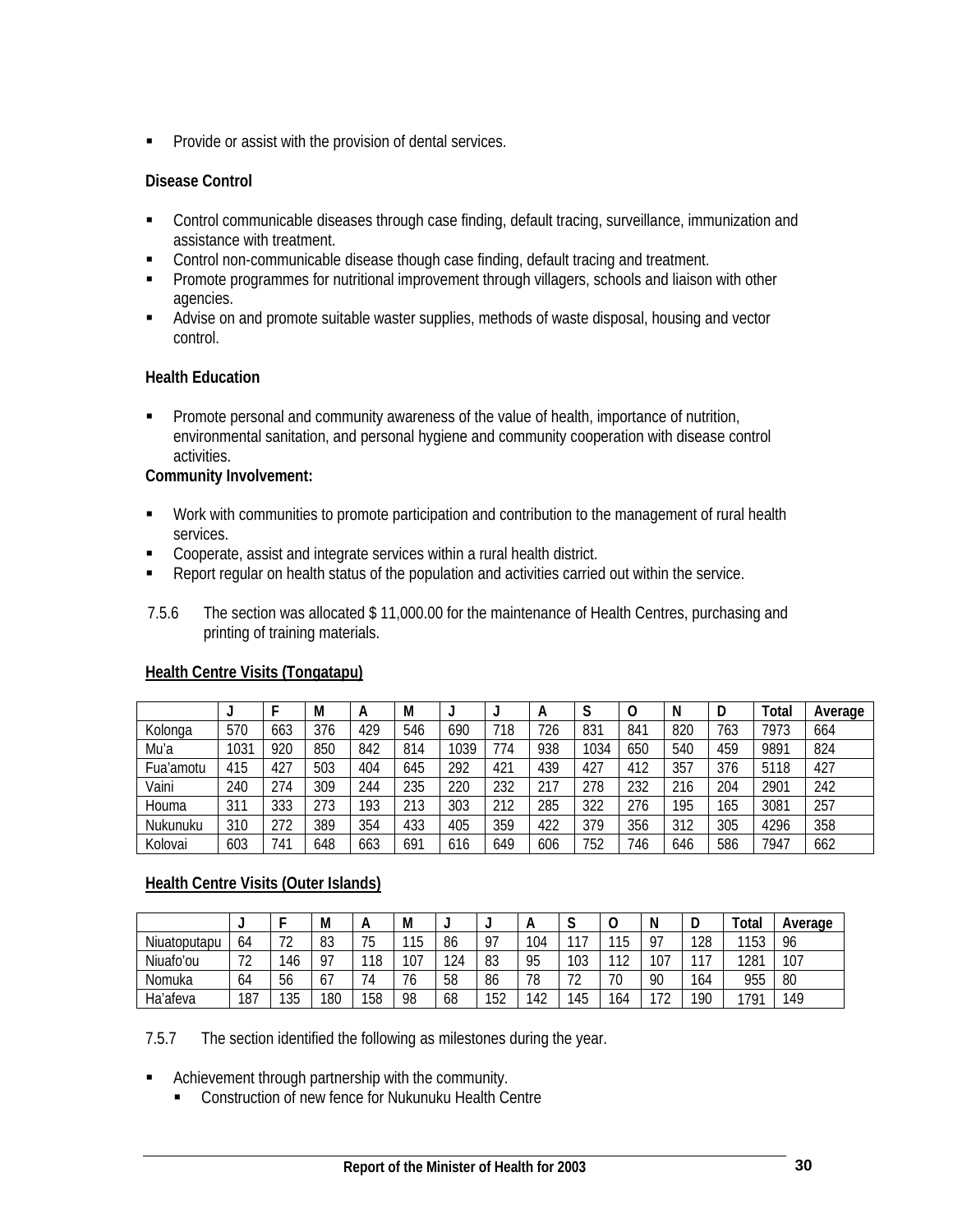- Renovation and construction new fence for Houma Health Centre
- Renovation and construction new fence for Fua'amotu health Centre
- Renovation and construction new fence for Kolonga Health Centre
- Renovation of Health Officer staff quarter at Ha`afeva Health Centre
- AusAID funded project for the renovation of the Health Centres.
	- Renovation currently undertaking to health centre building and quarters at Nukunuku and Houma Health Centre.
	- Electrification of Ha`afeva and Nomuka Health Centre.
- **Training** 
	- The completion of the training of a new cohort of village health workers for the isolated islands of Ha'apai during September and October.
	- The completion of a refresher course for all Health Officers in the management of common health problems.
	- **Workshop on neonatal resuscitation by Paediatrician recruited by the Church of the Latter Day Saints**
	- **Donation of electric water pump for Ha** afeva and Nomuka Health Centre by the Church of the Latter Day Saints.
	- Attending various workshops and meetings throughout the year.
- UNFPA
	- The UNFPA continues to support and improved public awareness and access to reproductive, family and sexual health services throughout the Kingdom.
	- ARH services are being delivered to all levels of health care.
	- Good partnership and effective collaboration between the Ministry and Tonga Family Health Association in working towards production of outputs in reproductive and adolescent reproductive health programmes.
	- RH Clinics and Health Centres have been upgraded to provide more integrated RH services.
- **Staffing** 
	- Supervising Health Officer Mr Simione Tei is currently acting Training Coordinator.
	- Retirement of Senior Health Officers Sione Tu'i and Siueli Lea'aengalu.
	- **Reemployment of Health Officer Nakita Talanoa.**
	- Promotion of Health Officer 'Amone Vaka'uta to Senior Health Officer.
	- Acting appointment of Sione 'Ulufonua as Senior Health Officer.
	- Nurse Practitioner Fusi Kaho is assigned to Kolovai Health Centre.

## **8. MEDICAL SERVICES**

#### **8.1 Management**

Medical Superintendent, Dr Taniela Palu is responsible for the administration and management of Vaiola Hospital and is supported by Hospital Administrator, Mr Viliami Mo'ale. Vaiola Hospital is divided along the traditional medical disciplines by wards and specialities and supported by clinical and non-clinical services.

#### **Vaiola Hospital Ward Occupancy Rate for 2003**

| Ward                 | Occupancy Rate | <b>Beds Available</b> | Occupancy Rate | <b>Bed Capacity</b> |
|----------------------|----------------|-----------------------|----------------|---------------------|
| ICU                  | 24%            |                       | 24%            |                     |
| Paediatrics          | 50%            | 30                    | 48%            |                     |
| Surgical             | 59%            |                       | 59%            |                     |
| <b>Obstetrics</b>    | 80%            | 28                    | 80%            |                     |
| Obstetrics (Nursery) | 68%            |                       | 68%            |                     |
| Medical              | 63%            |                       | 65%            | 40                  |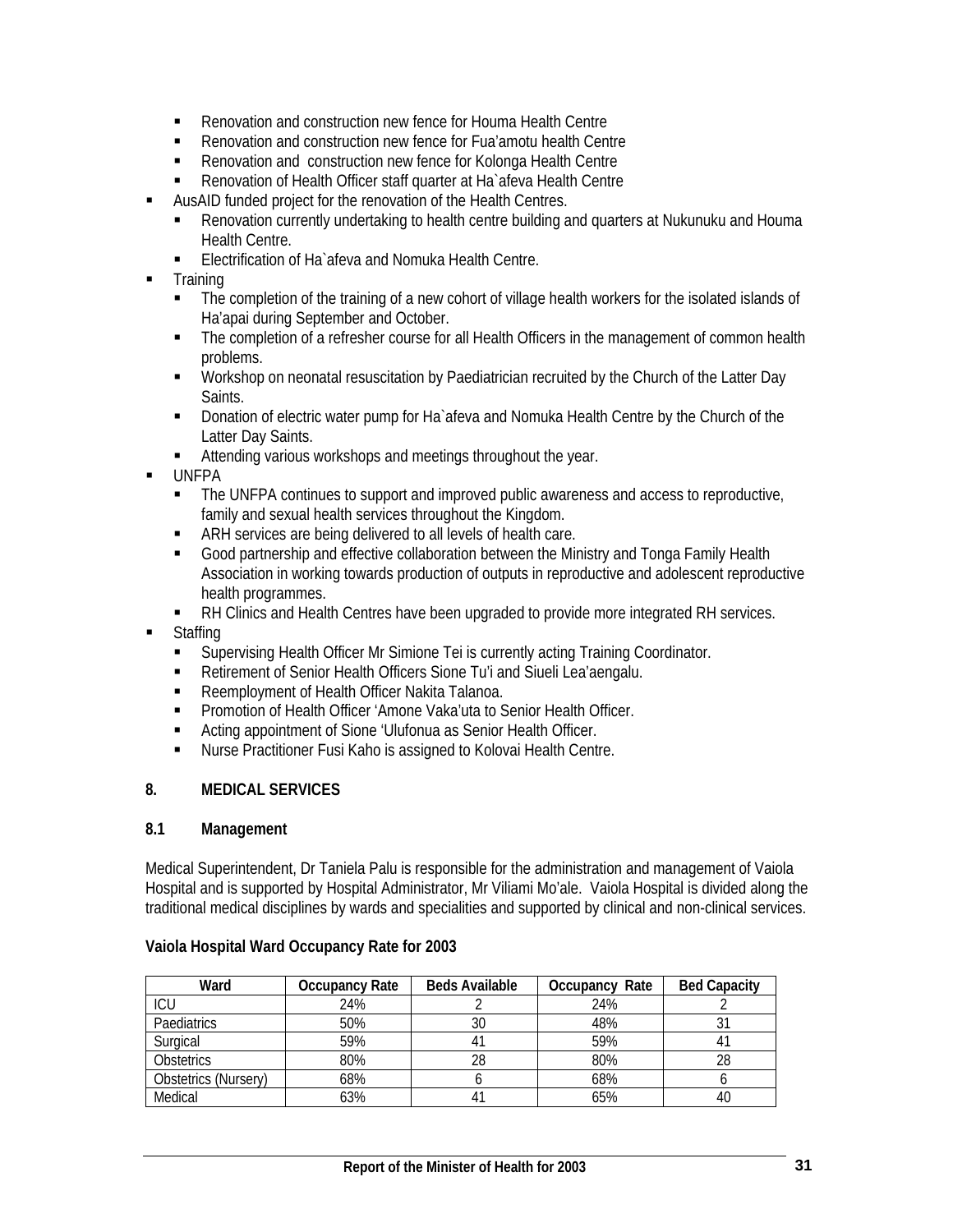| Isolation        | 1%  | $\sim$<br>-- | 1%  | $\sim$<br>-- |
|------------------|-----|--------------|-----|--------------|
| health<br>Mental | 34% | $\sim$<br>__ | 26% | ററ<br>_      |
| Total            | 51% | 102<br>--    | 50% | 100<br>.     |

#### **8.2 Paediatric Ward**

- 8.2.1 Senior Medical Officer, Dr Toakase Fakakovi is responsible for managing the ward and is supported by 2 Medical Officer, 21 Nursing and 1 Non Clinical Support staff. The ward was allocated \$ 5,000.00 for the purchase of non-clinical supplies and \$ 25,000.00 for medical equipment.
- 8.2.2 The wards main functions are,
- **The wards principle function is to provide the best possible health services to ensure best physical,** social and economical development and good health status for all children aged 0 to 14 years in Tonga and includes,
	- **Providing care for acutely ill children and those with chronic diseases.**
	- **Special Care for premature babies.**
	- Support and care for disabled children.
	- Refer children who need overseas treatment
	- **Provide health education for staff, parents and the public regarding for child care.**
	- **Provide support and advice to all other hospitals and health centres in the country.**
	- Collaborate with other sections (Public Health, Obstetric) and organizations who are directly involved in the care of children.
	- Continuous improvement and upgrading of health services for the children of Tonga.
- 8.2.3 The wards main objectives are,
- **IMPROVE and upgrade patient management and staff performance**
- **Upgrade and maintain ward equipments and facilities.**
- **Ensure and maintain best infection control.**
- Reduce overall inpatients case fatalities by 10%.
- Reduce inpatients mortality from common illnesses by 10%.
- Develop Protocols and Guidelines for management and treatment of common paediatric and neonatal illnesses.
- Organize and implement CDD & ARI workshops for health care workers to help decrease the overall morbidity and mortality from these illnesses throughout the country.
- **Establish and register Vaiola Hospital as a Baby Friendly Hospital.**
- 8.2.4 Provided below is a summary of the wards activities during the year.

## **8.2.4.1 Paediatrics**

- Total admission to the Paediatric ward for the year 2003 were 1327 in which 67% were due to medical conditions, 27% surgical, 3% dental and 3% were ENT admissions. There was an increase of 281 patients admission as compared to 2002. There were 1% with eye conditions and 2 gynaecological cases. There was an overall increase in total inpatients from 2002 to 2003 by 21%. For the medical patients, the admission rate increased by 22% and 15% increase for surgical, 4% for dental and 35% for ENT. An increase in number by 281 patients from 2002 to 2003.
- The predominant gender among inpatients was male (60%) and 65% of children being admitted were children under 5 years old.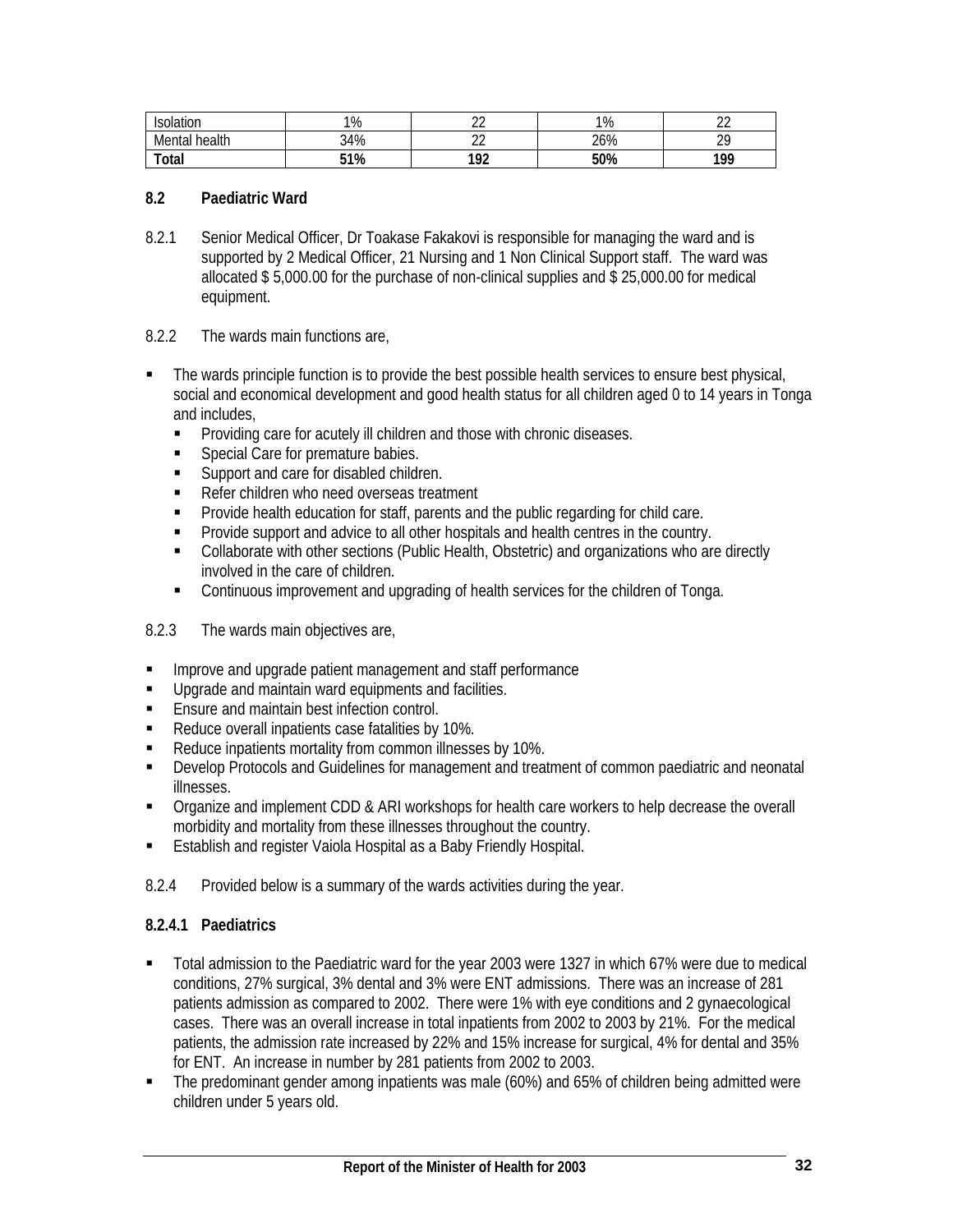- Acute Respiratory Infection (ARI) is still the major cause of admission to the ward the percentage of admission caused by ARI declined from 30% to 25% of total and from 44 to 39% of all medical admission.
- Pneumonia (43%) was the most common cause of respiratory infection followed by bronchiolitis (33%). Asthma contributed only 11% of the respiratory causes of admission.
- Admission due to acute gastroenteritis decreased this year and contributed 10% and 15% of total and medical admissions.
- **There was still a high number patient with invasive infection this year.** 
	- The dengue fever (DSS & DHS) epidemic this year contributed to 60% and 8% of total admissions.
	- Urinary Tract Infection consisted of 10% and meningitis and septicaemia had 7% each.
	- Significantly 6% either had meningococcal with or without meningitis which is a concern compared to previous years.
- 15 inpatient deaths were recorded by the ward, 2 deaths were caused by meningococcal infection,
- <sup>1</sup> 1 death was attributed to severe dehydration, 2 deaths each were attributed to sepsis and cardiac disease and 1 death was attributed to acute myeloid leukaemia.
	- There equal percentage in gender.
	- The dengue epidemic caused most deaths due to dengue shock syndrome where 4 deaths were recorded.
	- Meningococcal infection caused 2 deaths.
- The case fatality rate among Paediatric inpatients at Vaiola Hospital for 2003 was 14 per 1000 maintaining the same rate as 2002.

|            |    |     | M  | A      | M   |             |     | A   | ∼<br>J |     | Ν  |    | Total | %         |
|------------|----|-----|----|--------|-----|-------------|-----|-----|--------|-----|----|----|-------|-----------|
| Medical    | 52 | 53  | 56 | 87     | 111 | 116         | 74  | 75  | 70     | 87  | 57 | 53 | 891   | 67        |
| Surgical   | 23 | 40  | 28 | 40     | 32  | $\sim$<br>∠ | 35  | 27  | 45     | 23  | 27 | 18 | 359   | าา<br>ا ے |
| Dental     |    |     |    | ົ<br>J | -   | v           | -   |     |        |     |    |    | 26    |           |
| <b>ENT</b> |    |     |    | 8      |     | -           | O   |     |        |     |    |    | 37    |           |
| Eye        |    |     |    | ົ<br>ັ |     |             |     |     |        |     |    |    | 12    | 0.9       |
| Gynae.     |    |     |    |        |     |             |     |     |        |     |    |    |       | 0.2       |
| Total      | 80 | 101 | 90 | 141    | 149 | 143         | 116 | 107 | 117    | 120 | 87 | 76 | 1327  | 100       |

#### **Paediatric Admission by Discipline, 2003**

#### **Selected Paediatric Admissions, 2003**

| Condition               | <b>Number</b> | %    |
|-------------------------|---------------|------|
| AGE                     | 135           | 18.7 |
| <b>ARI</b>              | 400           | 55.3 |
| Invasive Infra          | 172           | 23.8 |
| CVS - Disease           |               | 2.2  |
| <b>Total Admissions</b> | 723           | 100% |

#### **ARI Admissions, 2003**

| Condition            | <b>Number</b> | %    |
|----------------------|---------------|------|
| URTI                 | 52            | 13.1 |
| <b>Bronchiolitis</b> | 131           | 32.8 |
| <b>B/Asthma</b>      | 44            |      |
| Pneumonia            | 172           | 43.1 |
| Total                | 399           | 100% |

**Paediatric Invasive Infection, 2003**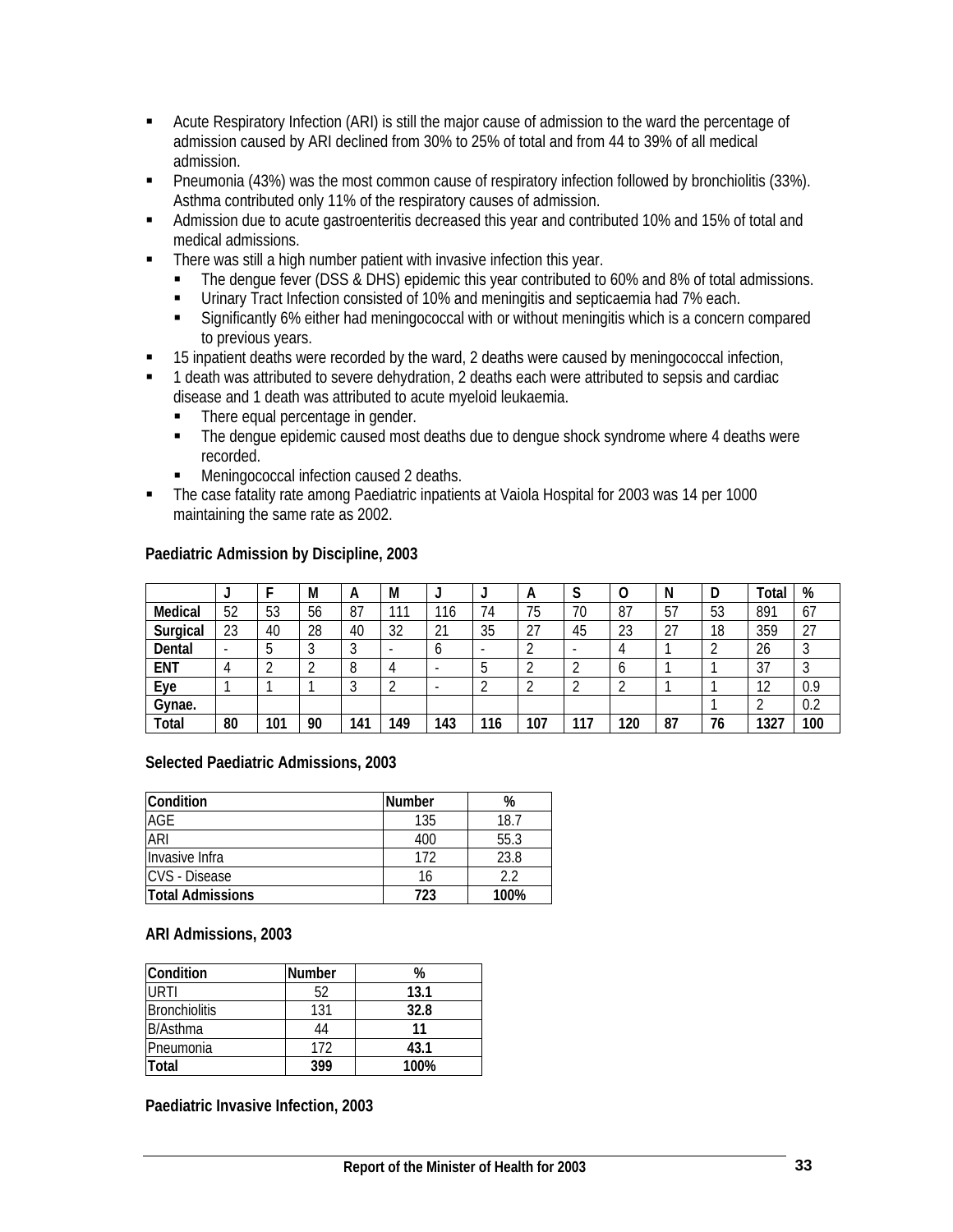| Condition                    | <b>Number</b> | %    |
|------------------------------|---------------|------|
| UTI                          | 18            | 10.2 |
| Septicaemia                  | 12            | 6.8  |
| Meningitis                   | 13            | 7.4  |
| Dengue Haemorrhagic Fever    | 105           | 59.7 |
| Viral Encephalitis (Rubella) | 4             | 2.3  |
| Osteomyelitis                | 9             | 5.1  |
| Menigococcal + Meningitis    | 10            | 5.7  |
| Septic Arthritis             | 5             | 2.8  |
| Total                        | 176           | 100% |

**Case Fatality for Paediatric Admissions, 2003** 

|      | No. of         | Gender/Age       | Cause of Death                                    | Stay       |
|------|----------------|------------------|---------------------------------------------------|------------|
|      | Deaths         |                  |                                                   |            |
| Jan  | $\mathcal{P}$  | M/1 yrs          | Meningococcaemia + Meningitis                     | 6 hrs      |
|      |                | M/8 yrs          | Cerebral + Sepsis                                 | 2 hrs      |
| Feb  | NIL            |                  |                                                   |            |
| Mar  | NIL            |                  |                                                   |            |
| Apr  |                | M/1 month        | Cyanotic CHD (TGA)                                | 1 month    |
| May  | 4              | M/12 yrs         |                                                   |            |
|      |                | M/3 yrs          | Dengue Shock Syndrome                             | $<$ 24 hrs |
|      |                | F/8 yrs          |                                                   |            |
|      |                | $F/10$ yrs       |                                                   |            |
| June | $\mathfrak{D}$ | F/1 yrs 3 months | Leukemia (AML)                                    | 2 months   |
|      |                | F/4 months       | Severe Dehydration due to AGE                     | 1 hr       |
| July | NIL            |                  |                                                   |            |
| Aug  | $\mathfrak{D}$ | M/               | NEC / Sepsis / Low Birth Weight                   | 48 hrs     |
|      |                | $F/12$ yrs       | Rheumatic Heart Disease with Stroke               | 24 hrs     |
| Sept |                | F/3 months       | Hib Meningitis/ RUL Pneumonia/ Failure to thrive  | 10 hrs     |
| Oct  |                | M/1 yrs 6 months | Haemorrhagic Meningococcemia                      | 24 hrs     |
| Nov  | <b>NIL</b>     |                  |                                                   |            |
| Dec  |                | $F/3$ yrs        | Severe Septicaemia with secondary Pneumonia & DIC | 12 hrs     |

## **8.2.4.2 Special Care Nursery**

- The total admission to the Special Care Nursery (SCN) was 258 for the year with 4% difference in gender.
	- The common cause of admission to the SCN was neonatal jaundice (31 %) with 60% being attributed to ABO Incompatibility. No blood exchange was performed.
	- **Prematurity (20 %) is still the second cause of admission to the SCN. Premature babies range** from gestational age of 26 weeks to 36 weeks.
	- Respiratory distress syndromes of newborns constituted 15% of admissions requiring close observations with supportive care.
	- **EXECT** Low birth weight babies especially of hypertensive mothers contribute another significant proportion but less this year, 9 % of admission to the SCN.
	- 5% of admissions were of diabetic mothers usually being hypoglycemic or in respiratory distress.
	- Congenital abnormalities were at 5% (12 cases) last year.
- 12 babies died in the SCN
	- The most common cause of death remains prematurity. These include 26-29 week babies all born with severe hyaline membrane diseases or developed NEC.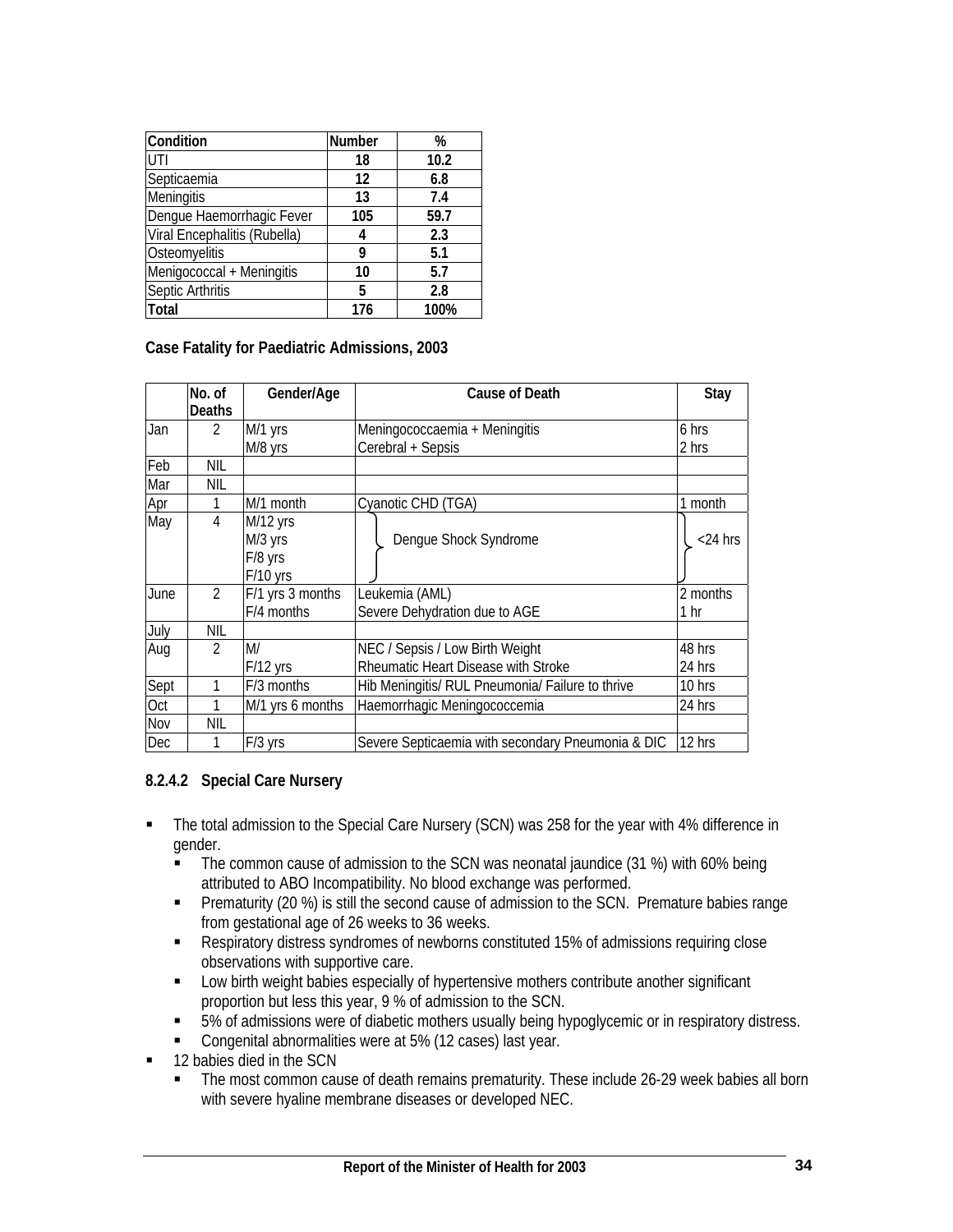- 3 deaths (30%) were due to birth asphyxia or respiratory distress syndrome.
- 1 newborn had severe diapyhragmatic hernia with severe hypoplastic lungs passed away a few hours after birth.
- The case fatality rate for the SCN for 2003 was 47 per 1000 compared to 43 per 1000 in 2002.

8.2.5 The ward identified the following as milestones during the year.

- Case fatality rate for Paediatric admission was maintained at 14 per 1000 even with the slight increase in admissions and the high fatalities caused by the dengue epidemic.
- The case fatality rate for the Special Care Nursery babies has increased to 47 per 1000 as compared to 43 in 2002.
- The SCN acquired a lot of equipment this year including neonatal intensive unit, oximeters has helped improved the units service.
- The Orthopedic Team visited again this year and many children in the country had their talipes rectified.
- **Three ARI workshops for Tongatapu, Ha'apai and Vava'u and one CDD workshops for Niuatoputapu** were successfully implemented.
- The paediatric section dealt with another epidemic which at its very early stage accounted for 4 lives but a lot more lives were saved as the team worked hard to avoid more deaths.

## **8.3 Surgical Ward**

- 8.3.1 Senior Medical Officer Dr. Samson Mesol is responsible for managing the ward with assistance from rotating interns. Nursing Sister Graduate Salote Schaumkel headed the team of 18 nurses and 2 non-clinical support staff. The ward was allocated \$5,000.00 for the purchase of non clinical supplies and equipment.
- 8.3.2 The ward acknowledges the continued availability of the Hon. Minister of Health, Dr. Viliami Tangi in not only providing surgical services, but also for continued guidance and sharing his expertise and experiences as a Surgeon. The surgical ward further acknowledges the following visiting specialist in the year 2003.
- Dr. Ralph Heap: Orthopaedic Surgeon USA (Deseret Foundation LDS)
- Dr. Symes: Urologist Australia (PIP)
- **Dr. Charles Butcher: Surgeon: Australia**
- Dr. Bill Reese: Foot Surgeon USA (Catholic Church)
- **Club Foot Team: Australia**
- **Plastic Surgical Team: Interplast Australia (PIP)**

## 8.3.3 The wards goal is,

• To provide the people of the Kingdom of Tonga with a safe, efficient surgical service by practising widely acceptable standards

## 8.3.4 The wards objectives are,

- **Upgrade surgical staff skills/knowledge.**
- **Train surgical interns.**
- Health education on preventable surgical problems (eg diabetic foot sepsis).
- **Prepare medical officers prior to formal surgical training in Fiji.**
- **Provide a clean and safe work environment.**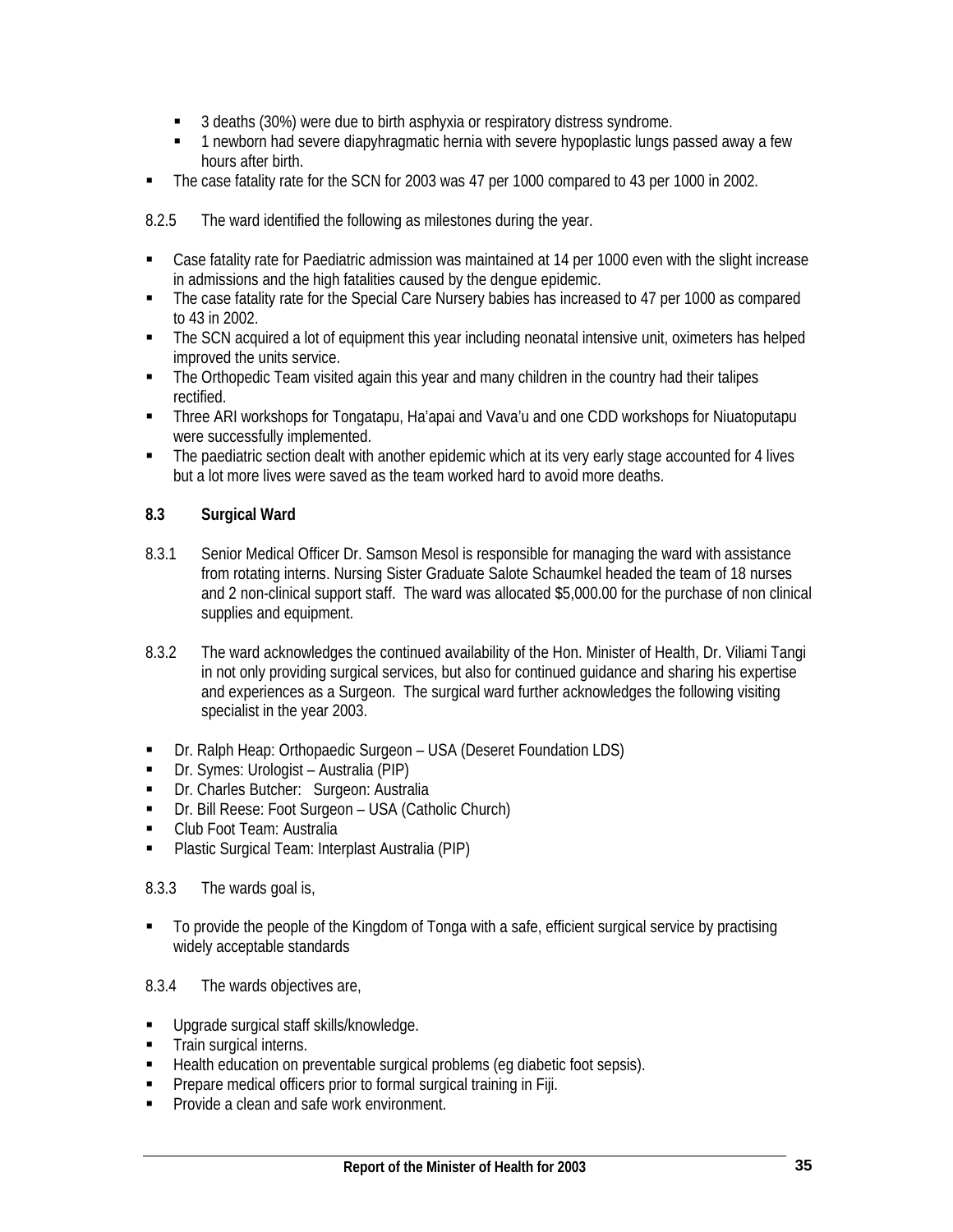There were 981 surgical admissions for 2003 and 20 recorded deaths, the breakdown of admissions were:

| Condition                      | <b>Number</b> | Percentage |
|--------------------------------|---------------|------------|
| <b>Gastro Intestinal Tract</b> | 217           | 22         |
| Orthopaedic                    | 154           | 16         |
| <b>Diabetic Sepsis</b>         | 81            |            |
| <b>Breast</b>                  |               |            |
| Hernias/chest                  | 56            |            |
| Head & Neck                    | 105           |            |
| Genitourinary                  | 69            |            |
| Others                         | 288           | 29         |
| <b>TOTAL</b>                   | 981           | 100        |

Please note that paediatric surgical cases are not included in the above table. On average, about 20% of all paediatric ward admissions are surgical cases.

## **Surgical Ward Mortality for 2003**

| Condition                            | <b>Number</b> | Percentage |
|--------------------------------------|---------------|------------|
| Cancer                               |               | 30         |
| Road Traffic Accident                |               | 25         |
| <b>Diabetic Sepsis</b>               |               | 20         |
| Multi Organ Failure                  |               | 10         |
| <b>Gastro Intestinal Tract Bleed</b> |               |            |
| <b>Heart Attack</b>                  |               |            |
| Unknown                              |               |            |
| <b>Total</b>                         | 20            | 100        |

- Note that deaths from diabetic sepsis decreased from the usual 30% to 20%
- Rising deaths from car accidents is a great concern to the surgical division.
- **Cancer is the leading causes of death.**

## **Surgical operations performed in 2003**

There were a total of 1032 surgical operations performed by the surgical unit in 2003. The following table shows the breakdowns:

| Condition                 | Number | Percentage |
|---------------------------|--------|------------|
| 1 Gastro Intestinal Tract | 170    | 16.5       |
| Orthopaedic               | 156    | 15.1       |
| <b>Diabetic Sepsis</b>    | 88     | 8.5        |
| <b>Breast</b>             | 18     | 1.7        |
| Chest/Hernias             | 88     | 8.5        |
| Head & Neck               | 83     | 8.1        |
| Genitourinary             | 59     | 5.7        |
| <b>Others</b>             | 370    | 35.9       |
| <b>TOTAL</b>              | 1032   | 100        |

- Note that orthopaedic includes removal and application of plasters.
- 8.3.5 In providing its services, the following was identified as milestones,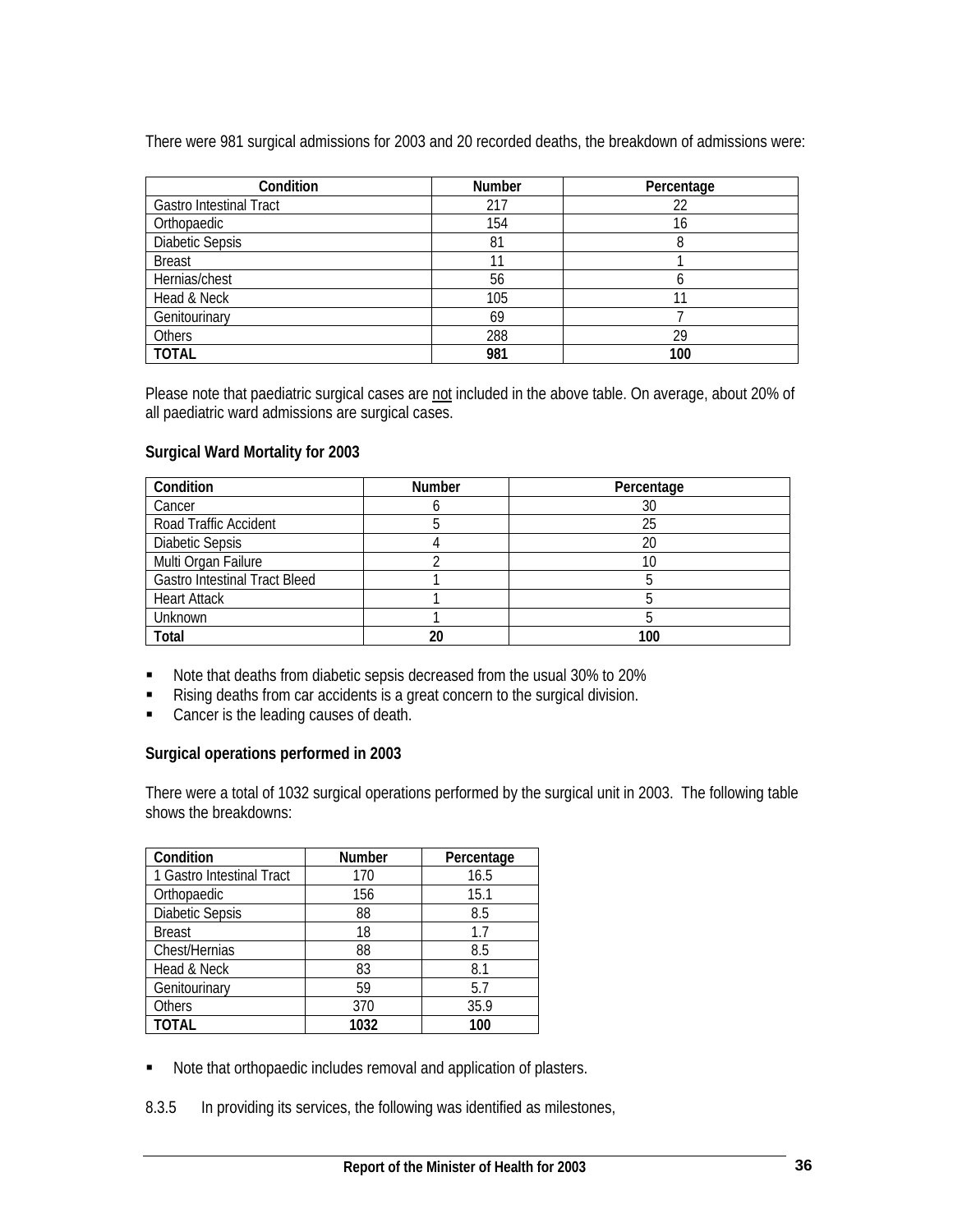- Reduction in diabetic septic death from 30% to 20%.
- **Fiji School of Medicine has accepted to train Dr. Saia Piukala for his Diploma in Surgery in 2004.**
- Reduction of diabetic sepsis admission from 12% to 8% of all admission to surgical ward.

## **8.4 Medical Ward**

- 8.4.1 Senior Medical Officer Dr 'Akanesi Makakaufaki is responsible for managing this ward and is supported by 1 medical officer, 1 intern, 14 nursing staff and 1 support staff. The ward was allocated \$5,000.00 for purchase of equipment and office supplies.
- 8.4.2 The wards core functions are,
- $\blacksquare$  To manage all patients admitted to the Medical Ward.
- To manage medical referrals from other wards, health centers, district hospitals and individual doctors.
- To conduct patient follow up at the special clinics at Vaiola, Mu'a and Kolovai.
- **Integrate our service with the diabetic centre to cover while the Medical Superintendent is absent** during overseas Royal visit.
- **Facilitate patient overseas referral that cannot be managed locally.**

8.4.3 The wards objectives are,

- **Provide high standard of clinical training to all our staff.**
- Acquire essential equipment and supplies for wards needs.
- Develop our high dependency facilities for the critically ill.
- **Expand our capacity and level of staffing.**
- Develop treatment protocols as a standard guideline for medical emergencies.
- Decrease mortality of the three leading cause of death diabetes, hypertension and ischemic heart disease.
- To empower and strengthen skills, knowledge and confidence of health centre staff in management of NCD with the view to slowly devolve and decentralized NCD management.
- 8.4.4 The total admissions for the year were 1475 as compared to 1098 in 2002. The admissions represent 63 different medical conditions diagnosed. The ten leading conditions causes of admissions.

## **Causes of Admission to Medical Ward for 2003**

| <b>Diseases</b>                       | <b>Total</b> | % of total |
|---------------------------------------|--------------|------------|
| Diabetes related Diagnosis            | 222          | 15.0       |
| <b>Hypertension related Diagnosis</b> | 198          | 13.4       |
| Cardiac related Diagnosis             | 164          | 11.1       |
| COAD                                  | 154          | 10.4       |
| Asthma                                | 61           | 4.1        |
| Pneumonia related Diagnosis           | 84           | 5.7        |
| P.T.B                                 | 6            | 0.4        |
| Viral illness / PUO                   | 129          | 8.7        |
| <b>GE\PUD</b>                         | 81           | 5.5        |
| Other conditions                      | 376          | 25.5       |
| Total                                 | 1475         | 100        |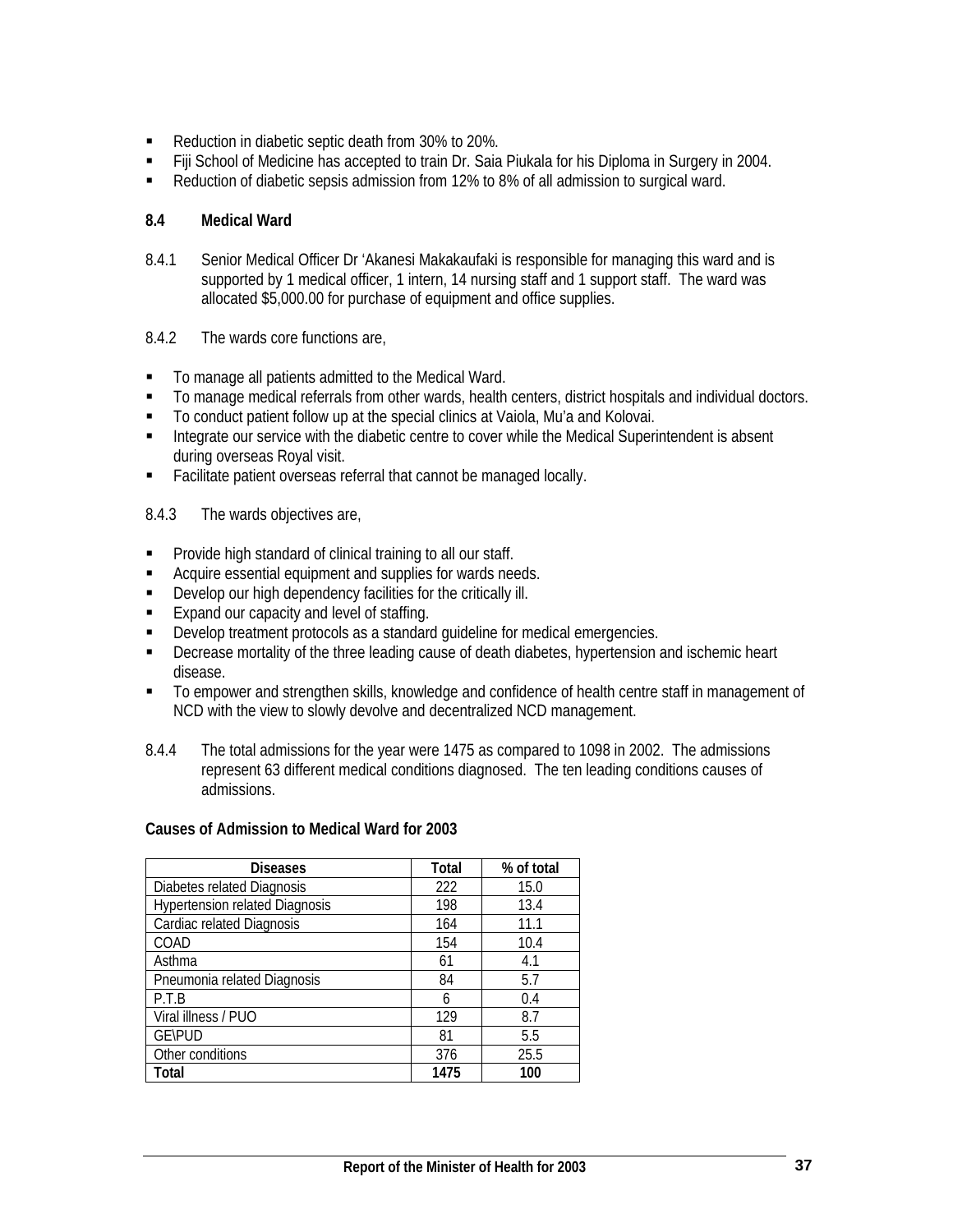

■ Note the leading 4 conditions diabetes, Hypertension, cardiac and COAD which make up ~50%

# **Mortality**

A total of 90 deaths were recorded by the ward in comparison to 99 in 2002.

## **Medical Ward Mortality, 2003**

| Causes of death                       | Total          | % of Total<br>Deaths |
|---------------------------------------|----------------|----------------------|
| Liver Cirahosis/ Hepatomegaly Ascites | 6              | 6.7                  |
| D/M I/C HPTN, D/M I/C Renal Failure   |                |                      |
| (ESRF) End stage renal failure        | 26             | 28.9                 |
| <b>CVA/Hypertension</b>               | 12             | 13.3                 |
| Cardiac Arrest, CCF/HPT/RHD, AMI/     | 26             | 28.9                 |
| <b>MI/Chest Pain</b>                  |                |                      |
| Septicaemia / Pneumonia               | $\mathfrak{D}$ | 2.2                  |
| Co Pulmonale CCF                      | 6              | 6.7                  |
| Ca Prostate                           | $\mathfrak{D}$ | 2.2                  |
| Ca Lung / Bronchiectasis              | 3              | 3.3                  |
| <b>COAD Exacerbation</b>              | 6              | 6.7                  |
| Leukaemia                             | 1              | 11                   |
| <b>Total Death</b>                    | 90             | 100%                 |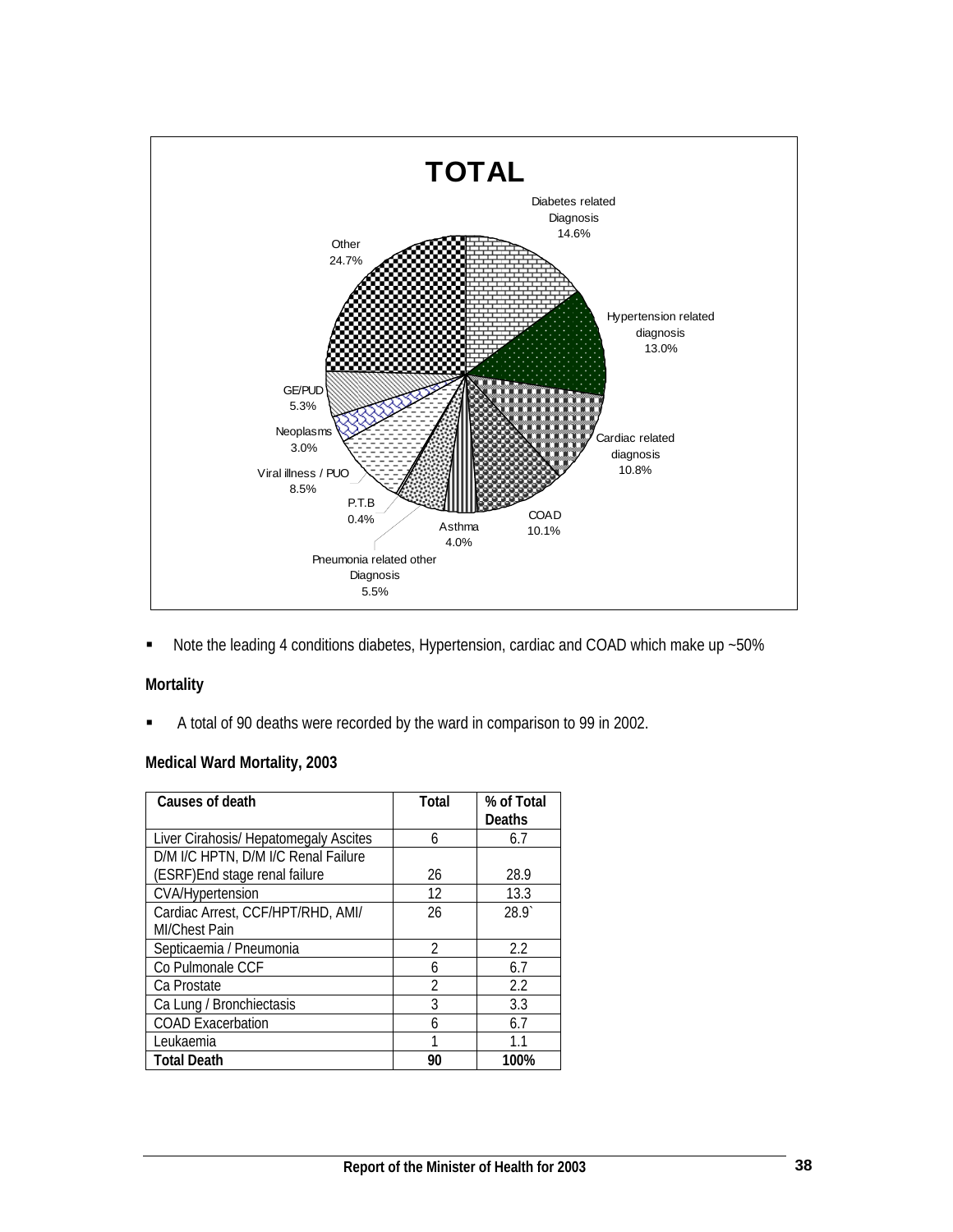- The two leading cause of mortality are diabetes and cardiac related diseases and combined they make up 58% of the total deaths recorded.
- 8.4.5 The impact of diabetes mellitus, ischaemic heart disease and hypertension on admissions and mortality is profound. It is clear that if the current trend continues, we are heading towards a national health disaster. It is now urgent to review existing programmes and address specific areas that require support. In order to succeed we need close cooperation, collaboration and teamwork among all staff in the ministry and members of the wider community to collectively combat this public health threat.
- 8.4.6 In providing its services, the following were identified as milestones,
- The milestones reached is our being able to provide our best service with low staff level and limited facilities and an excellent spirit of team work.
- The Senior Medical Officer undertook two weeks attachment at the National Diabetic Center Prince of Wales Hospital Sydney.

## **8.5 Obstetrics and Gynaecology**

- 8.5.1 Senior Medical Officer, Dr. Semisi Latu is responsible for managing this ward and is supported by 2 Senior Medical Officers and 16 nursing staff. The ward was allocated \$5,000.00 for the purchase of equipment and supplies.
- 8.5.2 The wards functions are,
- To conduct and supervise the antenatal clinic.
- $\blacksquare$  To conduct and supervise the gynaecological clinic.
- To provide family planning services, including contraception and infertility services.
- To provide obstetrics services to all patients admitted in pregnancy, labour, and puerperium.
- $\blacksquare$  To provide services to all patients admitted with gynaecological problems.
- Advise and or provide service to all obstetric and gynaecological cases in health centres, private clinics, and district hospitals.

#### 8.5.3 The wards objectives are,

#### **Obstetrics**

- $\blacksquare$  To increase the number and quality of nursing and midwifery staff.
- To obtain new equipment and replace existing equipment.
- To improve clinical management including GDM and multidisciplinary services.
- To provide cost-effective antenatal services.
- To provide information for patients and families.

#### **Gynaecology**

- $\blacksquare$  To train theatre gynaecology and ward nursing staff.
- To improve equipment level and provide training in their use.
- $\blacksquare$  To improve diagnostic, screening and treatment of gynaecology cases including malignancies.

#### 8.5.4 In providing its services the following were accomplished during the year,

 Continuing education was carried out including regular ward meeting, ward rounds and individual case discussions.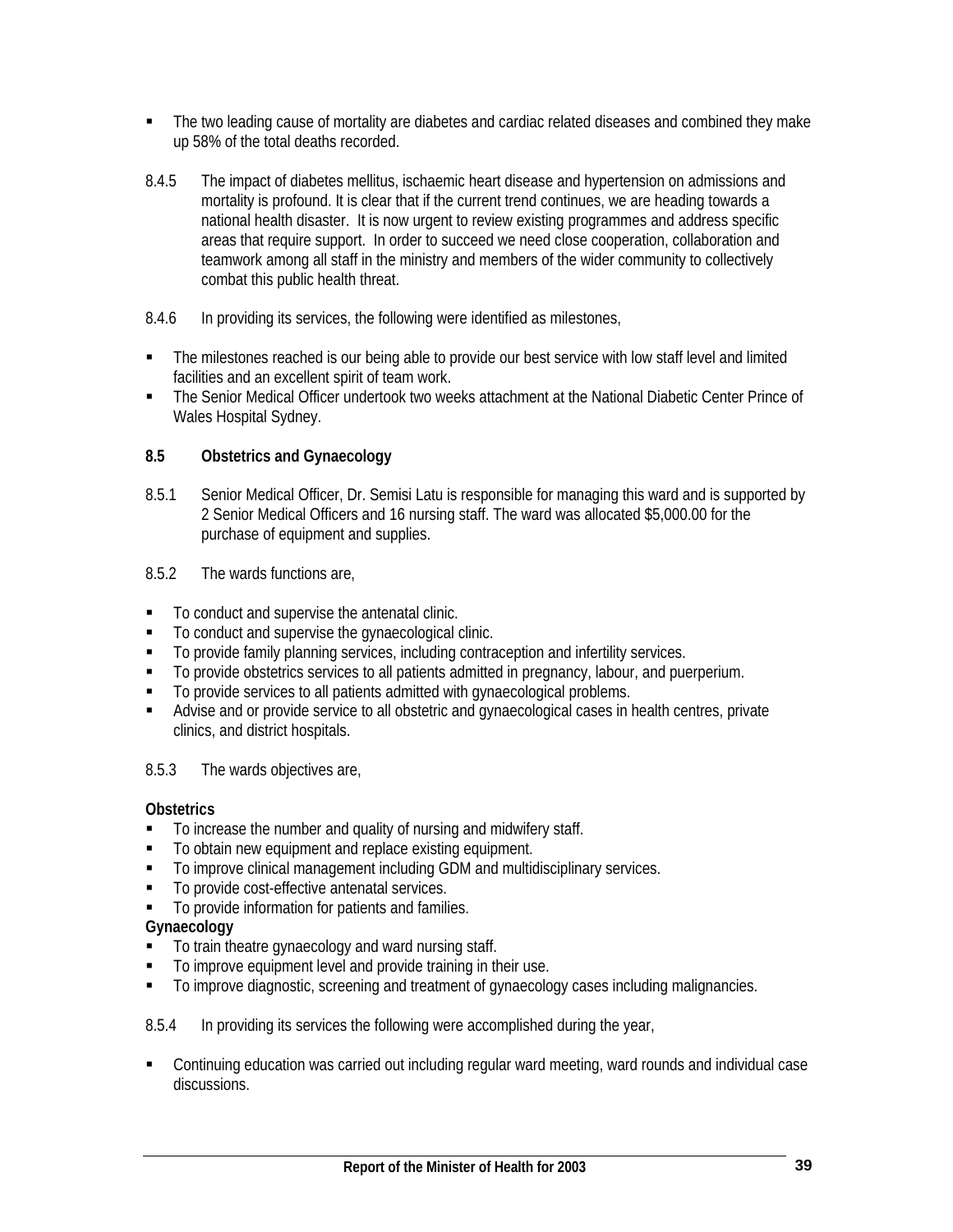- Transfer of antenatal clinic at Vaiola Hospital from the Public Health Division was effective from July. It is now fully staffed by clinical nurses.
- The last intake of trained midwives graduated in late 2003 and were all employed in the Obstetrics Ward at Vaiola Hospital.
- All 3 Senior Medical Officers were posted to Prince Ngu Hospital from October 2003 on a temporary basis. They conducted weekly educational meeting and case presentations. In addition, all high risk antenatal cases were taken care of as well as performing major gynaecological operations. At the end of this 3 month attachment the staff of Ngu Hospital were more confident of managing the Obstetric and gynaecology patients.
- Dr. 'Aivi Puloka attended the biannual conference of the Pacific Society for Reproductive Health (PSRH) which was held in August 2003 in Nadi, Fiji. It was very educational and beneficial to our staff here in Tonga.
- Laboratory and Ultrasound services contributed well to our service. Availability of CTG services to our antenatal and intrapartum cases was a significant support.
- Audit of stillbirth at Vaiola Hospital continued with the aim to improve clinical management.

## **8.6 Anaesthesia and Intensive Care Unit**

- 8.6.1 Anaesthetist Specialist, Dr. Bernard Tu'inukuafe is responsible for managing these services and is supported by 1 Anaesthetist Specialist, 2 medical officers, and 1 health officer. The section was allocated \$10,000.00 and was utilized for the purchase of equipment.
- 8.6.2 The sections core functions are,
- To provide a safe and high standard of anaesthetic services to patients undergoing operative services.
- To assist with the intensive care management of critically ill patients.
- $\blacksquare$  To provide pre anaesthetic and post operative assessment and care of patients.
- To assist with the resuscitation and transport of critically ill patients.

## 8.6.3 The sections objectives are,

- To ensure a continuous level of high standard anaesthetic services.
- To assist as much as possible in intensive care management.
- Be involved in the continuing education and training of ICU and anaesthetic staff.
- Maintain a high level of equipment, drugs and facilities.
- 8.6.4 In providing its services, the following were accomplished during the year,
- The section was staffed by 3 anaesthetists and ICU nurses.

## **Anaesthesia report for Vaiola Hospital 2003**

|                                        | Jan         | Feb    | Mar        | Apr | May   | Jun          | Jul | Aua | Sep | Oct   | Nov | Dec   | Total |
|----------------------------------------|-------------|--------|------------|-----|-------|--------------|-----|-----|-----|-------|-----|-------|-------|
| Anaesthetists                          | ◠<br>ັ      | J      |            |     | $2-3$ |              |     |     |     | $2-3$ |     | $2-3$ |       |
| General anaesthetic                    | 137         | 113    | 97         | 130 | 120   | 78           | 125 | 79  | 133 | 137   | 119 | 99    | 1467  |
| <b>Spinals</b>                         | 14          |        | 12<br>د. ا | 23  |       | $\sim$<br>١b |     | 10  | 18  | 21    | 15  |       | 166   |
| <b>Epidurals</b>                       | $\sim$<br>J | b      | $\sim$     |     |       |              |     |     |     | ົ     |     |       | 39    |
| <b>Other Blocks</b>                    | 35          | ◠<br>J |            | 11  |       | 26           | 15  | 10  | 53  | 4     |     | 4     | 180   |
| <b>IV Anaesthetics &amp; Sedations</b> | ⌒           |        | b          | b   |       |              |     |     |     | ◠     |     | ົ     | 60    |
| <b>Local Anaesthetics</b>              | 45          | 34     | 25         | 29  | 31    | 29           | 51  | 43  | 30  | 36    | 30  | 29    | 412   |
| Total                                  |             |        |            |     |       |              |     |     |     | 2324  |     |       |       |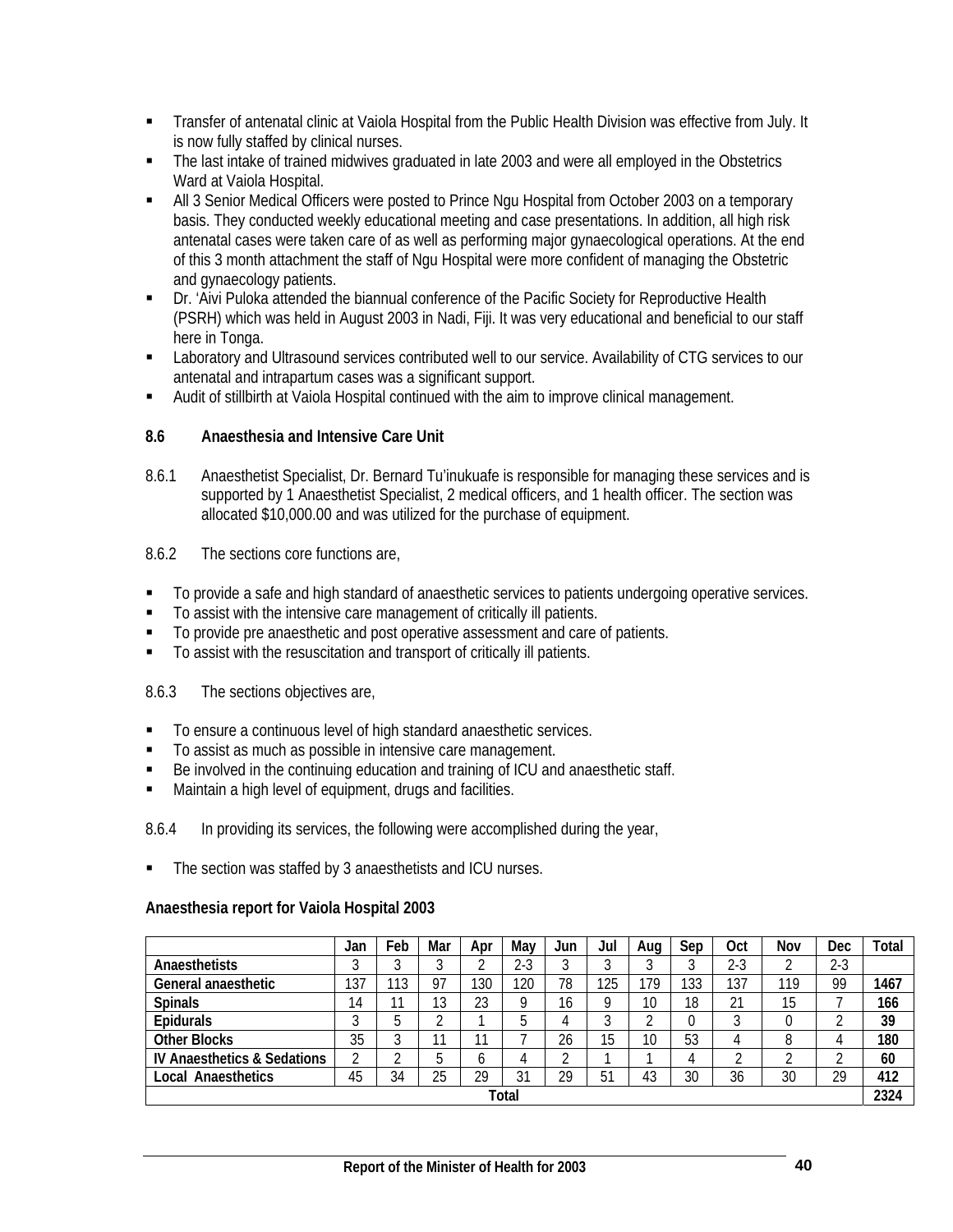## **8.7 Mental Health**

- 8.7.1 Senior Medical Officer, Dr Mapa Puloka is responsible for managing mental health services and is supported by 1 Medical Officer, 7 Nursing Staff, 1 Mental Health Welfare Officer, 1 Psychiatric Social Worker and 9 support staff. The ward was allocated \$76043.00 for the purchase of supplies and equipment.
- 8.7.2 The sections functions are,
- To improve the quality follow-up of mental health patients.
- To establish a half-way house.
- $\blacksquare$  To develop mental health services in the outer island.
- To promote mental health and dissolve misconceptions, stigmatization, ignorance and discrimination of patients.
- To improve mental health staff's skill, competencies, performance and job commitment.
- To implement the Mental Health Act 2001.
- To formulate policy for mental health and substance related disorder.
- To implement a mental health pilot research project in the community (research and informal training) 'Ulutea Club Project' – (Kolofo'ou) and other Kava Tonga clubs in Tongatapu.
- 8.7.3 The sections objectives are,
- $\blacksquare$  To treat and contain acute psychiatric cases and emergencies.
- $\blacksquare$  To treat and rehabilitate chronic psychiatric cases.
- To provide care to patients who have suffered institutionalization and to continue the process of deinstitutionalization.
- To treat and contain forensic psychiatric cases according to the provision of the Mental Health Act 2001.
- To follow-up outpatient cases and to continue psycho-social rehabilitation (PSR).
- To implement an "Open Door Policy" for drop in cases with psychiatric problem and respite care. Patients admitted via open door policy are known as "revolving door patients" or RDP.
- The unit also ensure active participation in matters related to the promotion of mental health

## **Community Based Activities**

| <b>Activities</b>                                                                      | <b>Number</b>  |
|----------------------------------------------------------------------------------------|----------------|
| Number of admission via section 9 of the Mental Health Act 1992 (01/01/03 - 05/06/03)  | 94             |
| Number of admission via section 9 of the Mental Health Act 1992 (01/01/03 - 05/06/03)  | 94             |
| Number of admission via section 10 of the Mental Health Act 1992 (01/01/03 - 05/06/03) | 10             |
| Number of admission via section 11 of the Mental Health Act 1992 (02/01/03-05/06/03).  | $\mathfrak{D}$ |
| Number of admissions via section 23 of the Mental Health 2001 (09/06/03-31/12/03)      | 94             |
| Number of applications for extended orders to the Mental Health Review Tribunal        | 25             |
| Committee (MHRTC) which were approved                                                  |                |
| Total number of Community Treatment Orders issued                                      | 8              |
| Number of consultation Liaison Psychiatry (CLP) for the year 2003                      | $\overline{7}$ |
| Number of admissions pursuant to the requirement of the Criminal Offence Act           | Nil            |
| Number of home visits for the year 2003                                                | 1092           |
| Number of new outpatients for the year 2003                                            | 43             |
| Total number of attendants for the Psychiatric Special Outpatient Clinic (SPOC)        | 655            |
| Total number of defaulters of SOPC                                                     | 157            |
| Thus 23.6% defaults.                                                                   |                |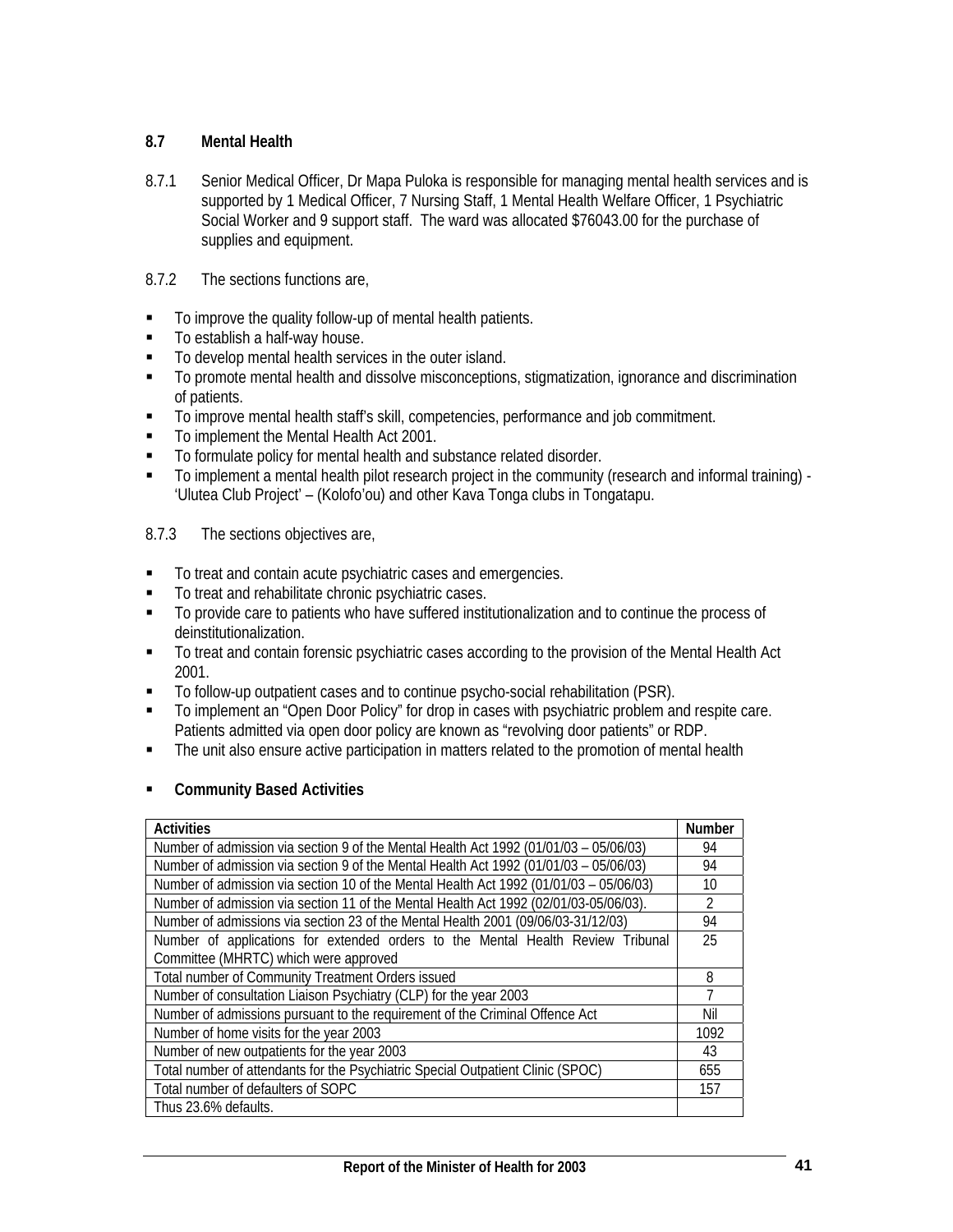| Total number of deaths for the year 2003 (all outpatient) |                                       |  |  |
|-----------------------------------------------------------|---------------------------------------|--|--|
| (Causes of death: -                                       | 1 CA colon                            |  |  |
|                                                           | 1 cardiac arrest                      |  |  |
|                                                           | 2 "old age" – COD not determined yet! |  |  |
| -                                                         | 1 suicide (hanging)                   |  |  |

- TV, radio programmes and other public education measures were routinely carried out during the year 2003.
- 8.7.4 In providing its services the following were identified as milestones,
- **Proclamation of the Mental Health Act 2001.**

### **8.8 Operating Theatre**

- 8.8.1 Nursing Sister Ms. Tangi Taulanga is responsible for managing this service and is supported by 2 Nursing Sister Graduate, 14 Staff Nurses, and 1 support staff. The section was allocated T\$5000.00.
- 8.8.2 The section's function is,
- To provide a high quality services whether it is pre-operative or post-operative or during the operation that is professionally sound, cost effective and to comply with the ethical principles of the Ministry of Health.
- 8.8.3 The section's objectives are,
- To provide experience, trained staff to maintain and expand the services, to save life in emergencies and to promote improved health.
- To maintain quality and standard services at all times.
- To provide a safe working environment.
- To provide staff with adequate in-service education to enable them to maintain and expand their knowledge and skills required for competent practice.
- 8.8.4 In providing its services, the following were identified as milestones,
- Sister Losa 'Ali has been assigned to the Matron office. She has contributed immensely towards upgrading and improving nursing for the section as well as training of outpatient.
- Staff Nurse, Koniseti Tu'avao was the second member from the section to be nominated to join with the Tongan peacekeeping force from the Kingdom to the Solomon Islands.
- In-service for staff delivered by theatre nurses and Anaesthetist Specialist.
- Nursing Sister Tangi Taulanga has successfully completed her Bachelor's degree in Theatre Management from New Zealand.
- Sister Kalesita Fifita completed a Postgraduate Certificate in Health Leadership and Management Development from the National University of Samoa.

## **8.9 Ophthalmology**

8.9.1 Medical Officer Special Grade Dr Paula Vivili is responsible for managing this section and is supported by 1 Health Officer and 1 Nursing Staff.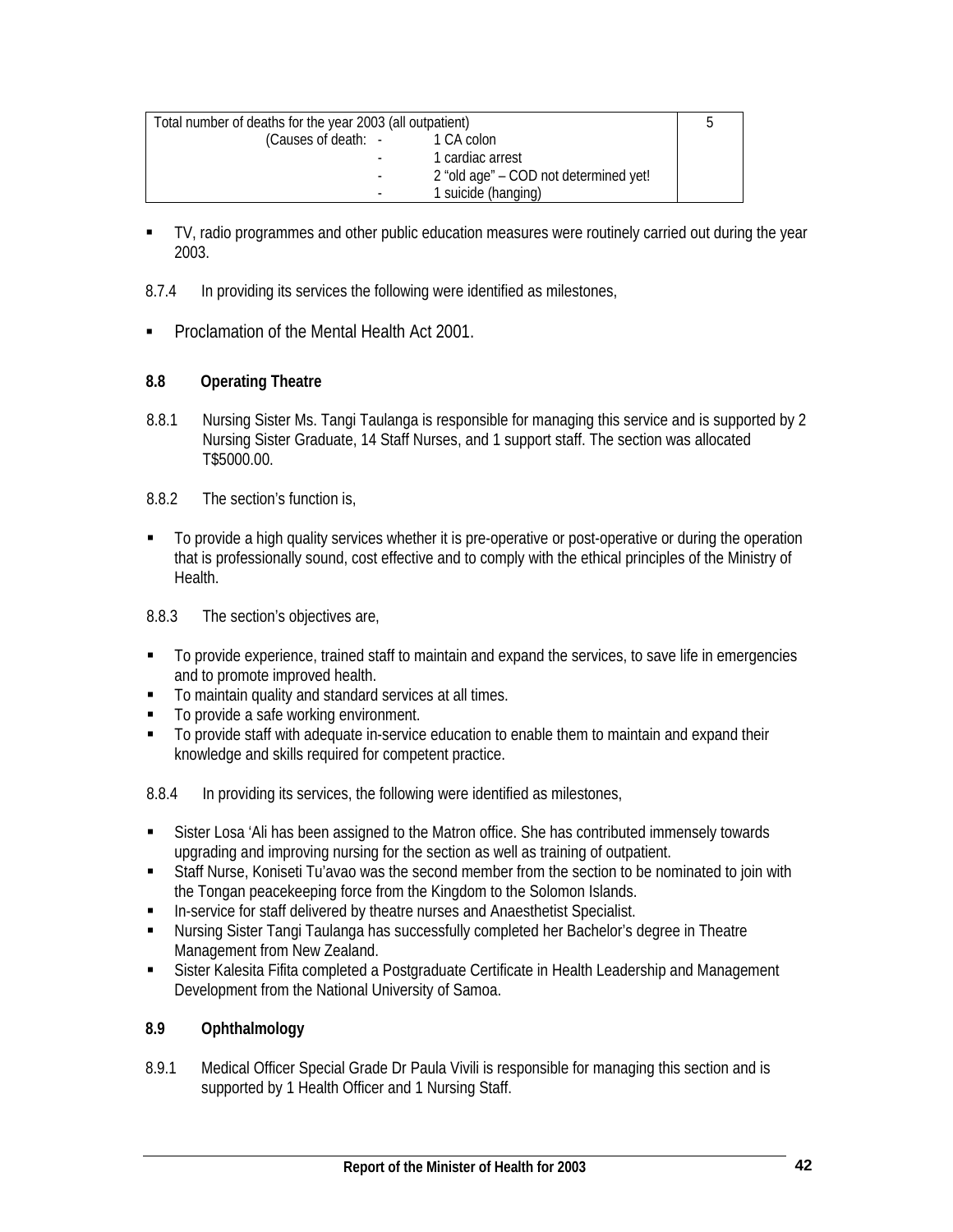## 8.9.2 The Clinics functions are,

- To ensure that Eye care is considered a priority area.
- $\blacksquare$  To provide appropriately trained staff to carry out primary care education of the public.
- To provide adequately equipped facilities to ensure provision of quality eye care at all hospitals.
- To strengthen cataract services and develop an audit of outcomes.
- $\blacksquare$  To develop an appropriate diabetic eye disease screening and management programme.
- To provide low cost glasses.
- To develop a system for assessing and detecting the extent of eye problems in Tonga.
- To develop a system for the delivering of eye care services both centrally and also an outreach setting.
- 8.9.3 The sections was allocated \$10 000.00 for Technical Equipment which is used to support the section. A large amount of our equipment and consumables are provided by the visiting teams. The section provides all the Eye Care requirements of the country and staff makes outreach trips to the outer islands to provide this service.
- 8.9.4 The section continued to benefit from services provided by visiting teams. The following teams visited during the year:
- **Deseret Foundation (USA)**
- **Hawaiian Eye Foundation (Hawaii)**
- **LDS Pacific Eye Care Project (NZ/USA)**
- Pacific Island Project (AusAID, Australia)
- Surgical Eye Expedition (USA)
- **Volunteer Ophthalmic Services Overseas (NZ)**
- The contribution of these organizations both in expertise and equipment plays an integral role in the Section's ability to provide the services it does.
- 8.9.5 In providing its services the following were identified as milestones,
- **Signing of the Ministry's support for the Vision 2020: The Right to Sight Programme.**
	- This was signed by the Honourable Minister, WHO Country Liaison Officer and Dr Richard Le Mesurier, Vision 2020 Western Pacific Region. The signing was done to coincide with World Sight Day on 16/10/2003. This is a worldwide programme spearheaded by WHO and the International Agency for the Prevention of Blindness (IAPB) to reduce the number of blindness. National Action Plans are the guidelines used to assist in these efforts.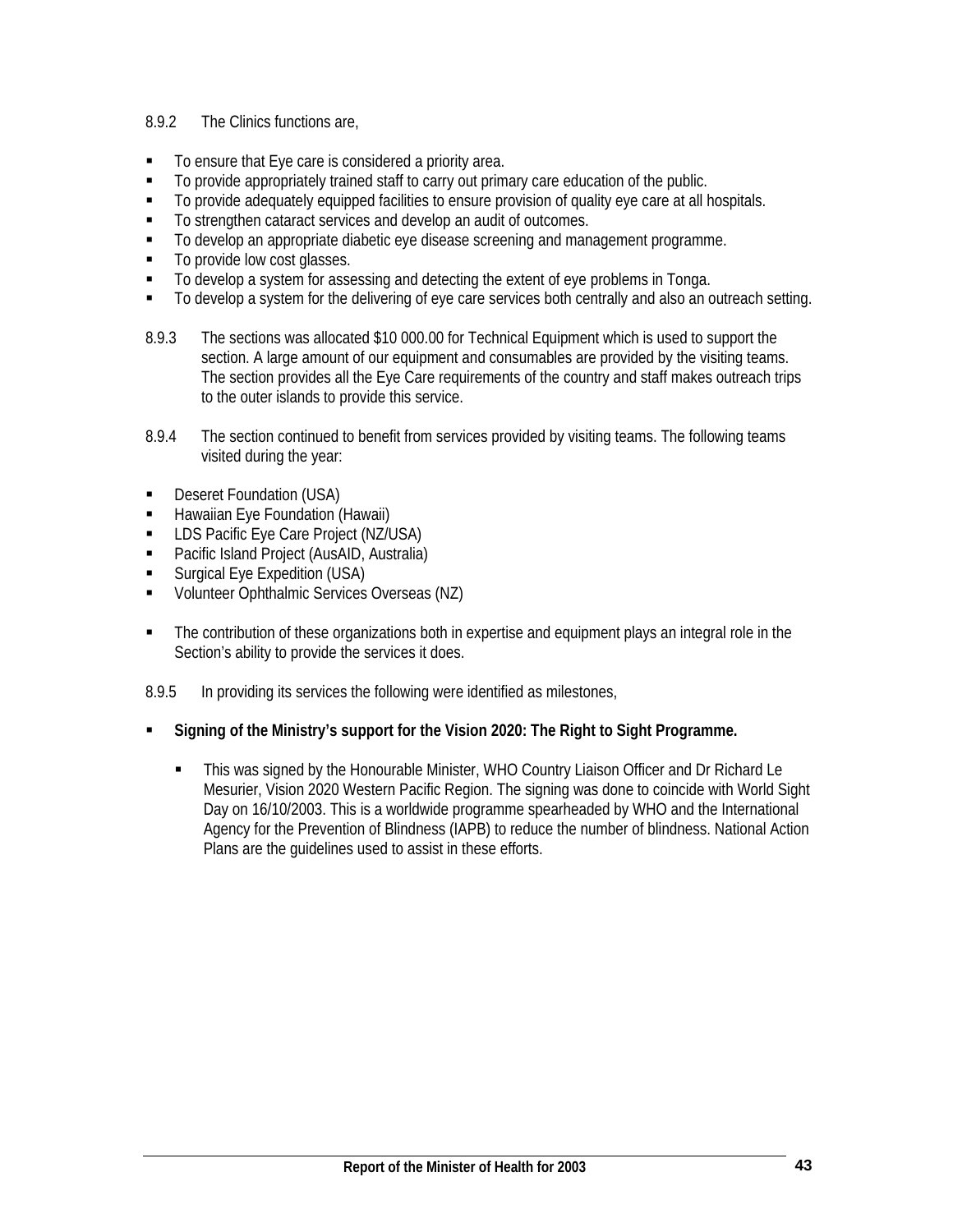

Dr. Richard LeMesurier, Hon. Dr. Viliami T.Tangi, Dr. Niklas Danielsson

- **Drafting of National Action Plan** 
	- The National Action Plan has been drafted and is for review by the Ministry and the Section's 'Friends of the Eye Department' before it is implemented. This will be an essential guide to the direction and service provision of the Section.
- **First team visit through Latter Day Saints Pacific Eye Care Project**
- Dr. Joseph Hatch, Medical Director for the LDS based in Auckland organized donations and visits funded by the LDS. This included a visit by world renowned cataract surgeon Prof. Alan Crandall, Professor of Ophthalmology form the University of Utah in July.

No shortage of patients to be seen!

## **Meetings and Conferences**

- Pacific Island Eye Care Providers Meeting.
	- This was held in Lautoka, Fiji in May and was the first such meeting ever. It was organized and funded by the Fred Hollows Foundation and was attended by all of the three staff members of the section. The meeting agreed to establish the Pacific Eye Care Society (PacEYES) which elected Dr. Vivili as its inaugural Chairman.
- **Royal New Zealand and Australian College of Ophthalmology (RANZCO) Annual Conference** 
	- Held in Auckland in November and attended by Dr. Vivili who delivered a presentation on 'PacEYES – Partnership and Expertise'. Importantly the meeting resulted in forging new ties and relations for the Pacific Islands including Tonga. Funding to attend the Conference was provided by the International Centre for Eye Care Research (ICEE) based in Australia.
- 8.9.6 In providing its services, the section continues to receive assistance from teams which visited the country,

|                             | • Dr. Arendshorst and team  | (SEE)      | February  |
|-----------------------------|-----------------------------|------------|-----------|
|                             | $\blacksquare$ Dr. Rutgard  | (SEE)      | May       |
|                             | • Dr. Robert Treft and team | (Deseret)  | July      |
| $\mathbf{u}$ , $\mathbf{u}$ | Dr. Willoughby and team     | (PIP/VOSO) | September |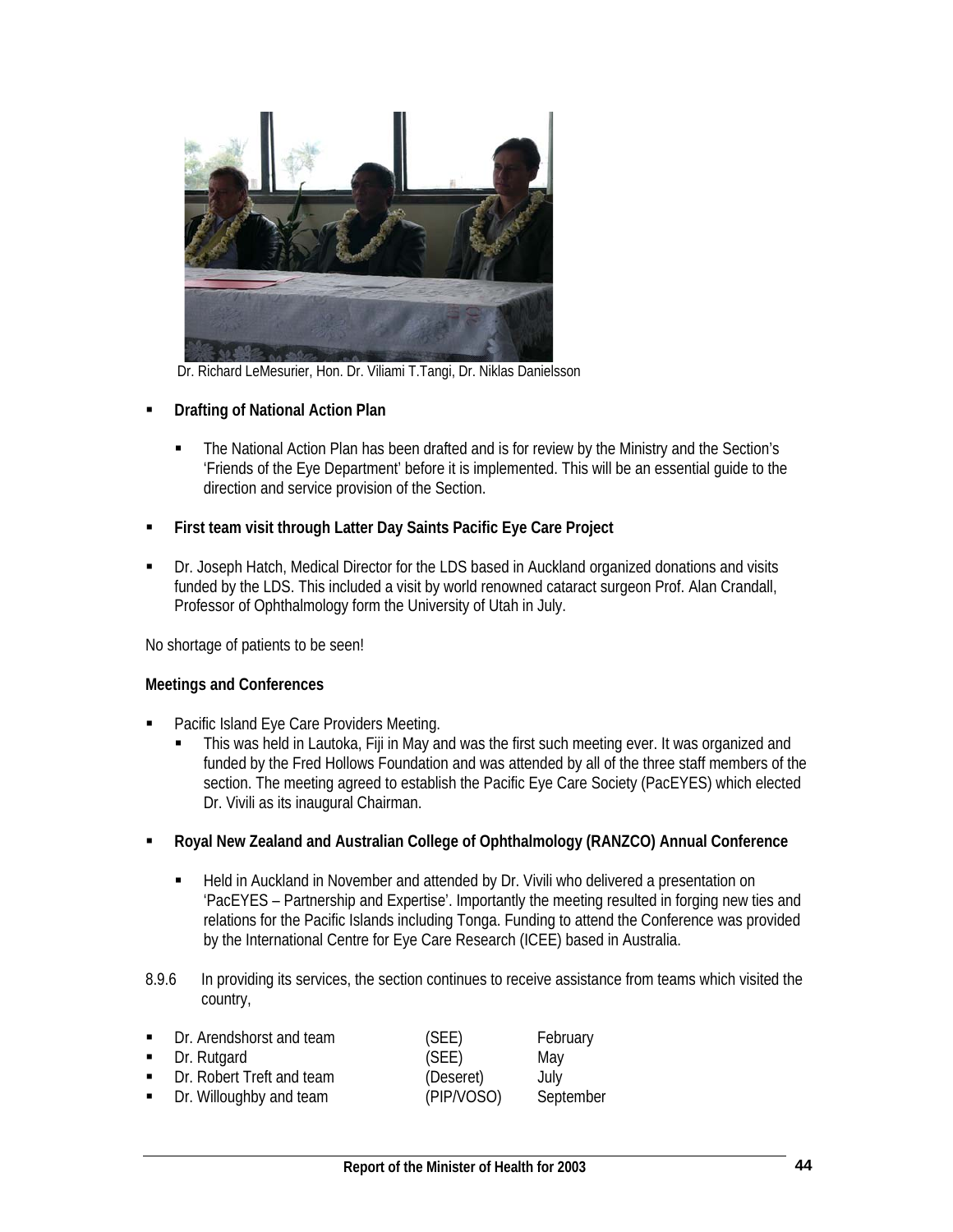## 8.9.7 Attachments

**February** 

Staff Nurse Mrs. Meleane Eke attended a two week training workshop in India on 'Management for Eye Care Managers'. Funding was provided by the Fred Hollows Foundation.

May - June

Dr. Vivili proceeded a six weeks attachment on 'Diabetic Eye Disease and Management' under the tutelage of Dr Michael Bennett of Island Retina. Funding for this was provided by Eye Department long time benefactor Dr Corboy and the Hawaiian Eye Foundation.

**July – October** 

Health Officer Mrs. Savelina Veamatahau proceeded on three month attachment on 'Basic Optometry and Diabetes Eye Disease' at the Department of Optometry and Vision Science at the University of Auckland under the tutelage of Professor Rob Jacobs.

## 8.9.8 Outreach

- Two trips to Vava'u, one to Ha'apai and one to 'Eua were carried out during the year. It is anticipated that efforts be made to include the Niuas and including the island tours of Ha'apai in the Outreach programme. Training of staff in the outer islands is an important component in the long term sustainability of the Outreach programme.
- 8.9.9 Promotions
- Two of the staff within the Section were promoted during the year. Mrs. Meleane Eke was promoted from Staff Nurse to Senior Staff Nurse and Dr. Vivili was promoted from Medical Officer to Medical Officer Special Grade.

## **8.10 Ear Nose Throat**

- 8.10.1 Senior Medical Officer, Dr. Lei Saafi is responsible for managing this specialty service and is supported by a Staff Nurse. The section was allocated \$5,000.00 for the purchase of supplies and equipment.
- 8.10.2 The Clinics objectives are,
- **Promote cost-effective patient management through;** 
	- Providing high standard clinic management techniques
	- Faster but safe discharge of patients from the wards
- Train 1 more ENT Surgeon and recruit 1 or 2 ENT Nurses.
- To maintain low mortality rate in the unit.
- To continuously provide 'On the Spot' training to the staff.
- **Introduce specialised surgical procedures when the need arises.**
- **IMPROVE the service by upgrading management techniques.**
- **Provide health education especially to parents on ear hygiene, prevention of foreign bodies lodging in** ENT areas.
- To promote good 'doctor-nurse-patient' relationship.
- $\blacksquare$  To reduce overseas referrals to an absolute minimum.

8.10.3 The Clinic's primary functions are,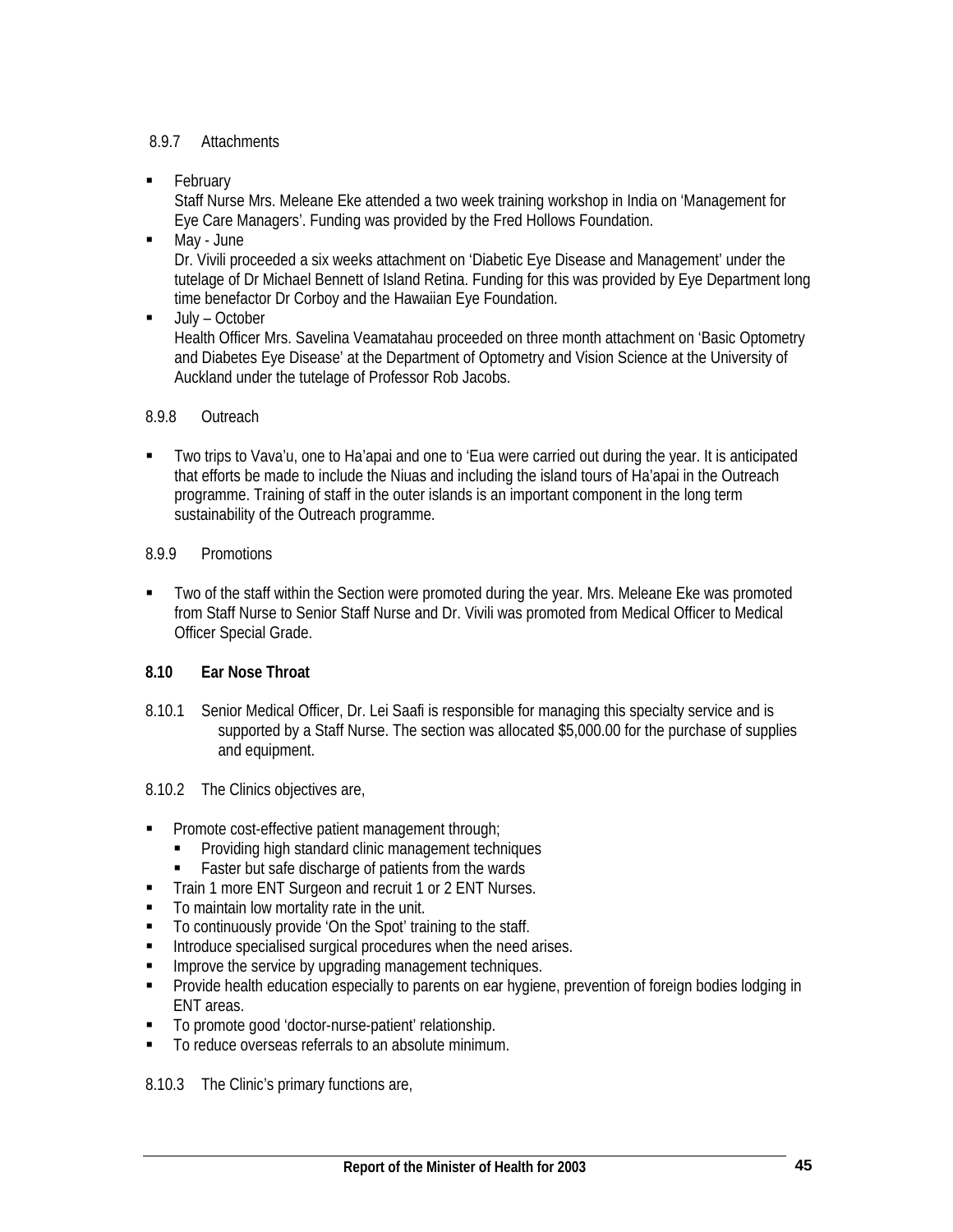- Treat and manage all patients presenting with ENT problems.
- **Manage all ENT admissions to Vaiola Hospital.**
- **Perform weekly (Monday) ENT routine operations.**
- **Perform ENT emergencies as the need arises.**
- Conduct four weekly Out Patient sessions (Tuesday-Friday).
- **Provide health education to the public through radio and TV programmes.**
- **Establish and maintain links with Health Centers, district Hospitals and Private Practitioners.**
- **Provide 24 hour coverage for in-patients and all acute emergencies at OPD.**

8.10.4 In providing its services the following were accomplished during the year,

- **Major tongue resection and reconstructive surgery with major live tissue transfer.**
- Dr Lei Saafi proceeded on retirement on 15<sup>th</sup> January 2003 and due to shortage of staff was reemployed on 15<sup>th</sup> July 2003.

### **8.11 Emergency and General Outpatients**

- 8.11.1 Medical Officer, Dr. Maletino Mafi was responsible for managing this ward from until March when Dr. Lemisio Sa'ale took over. Dr Sa'ale is supported by 1 Medical Officer, 1 Health Officer, 18 Nursing Staff and 2 support staff.
- 8.11.2 The section's objectives are,
- To improve quality of services for patients seeking emergency and outpatient care.
- To provide ongoing training of staff.
- To improve it's management and planning.
- $\blacksquare$  To improve application of the triage system.
- To improve ambulance services.
- To improve relationships with other disciplines within the hospital.

8.11.3 The section has two core functions,

- **Provide in-hospital emergency and outpatient services**
- **Provide pre-hospital emergency ambulance services.**
- 8.11.4 Pre-Hospital Emergency Ambulance Services
- This service is still in its infancy and has room for improvement through equipment, staffing and ongoing education of staff.

8.11.5 In-Hospital Emergency and Outpatient

- All patients presenting themselves are registered and triaged using the International Triage Scale (1 to 5) according to seriousness of their illnesses.
- Emergency cases are transferred immediately to the Emergency Room (ER).
- 8.11.6 The table summarizes the six main services provided by the department.

| Service       | <b>Number</b> |
|---------------|---------------|
| Consultations | 70.577        |
| Emergencies   | <b>430</b>    |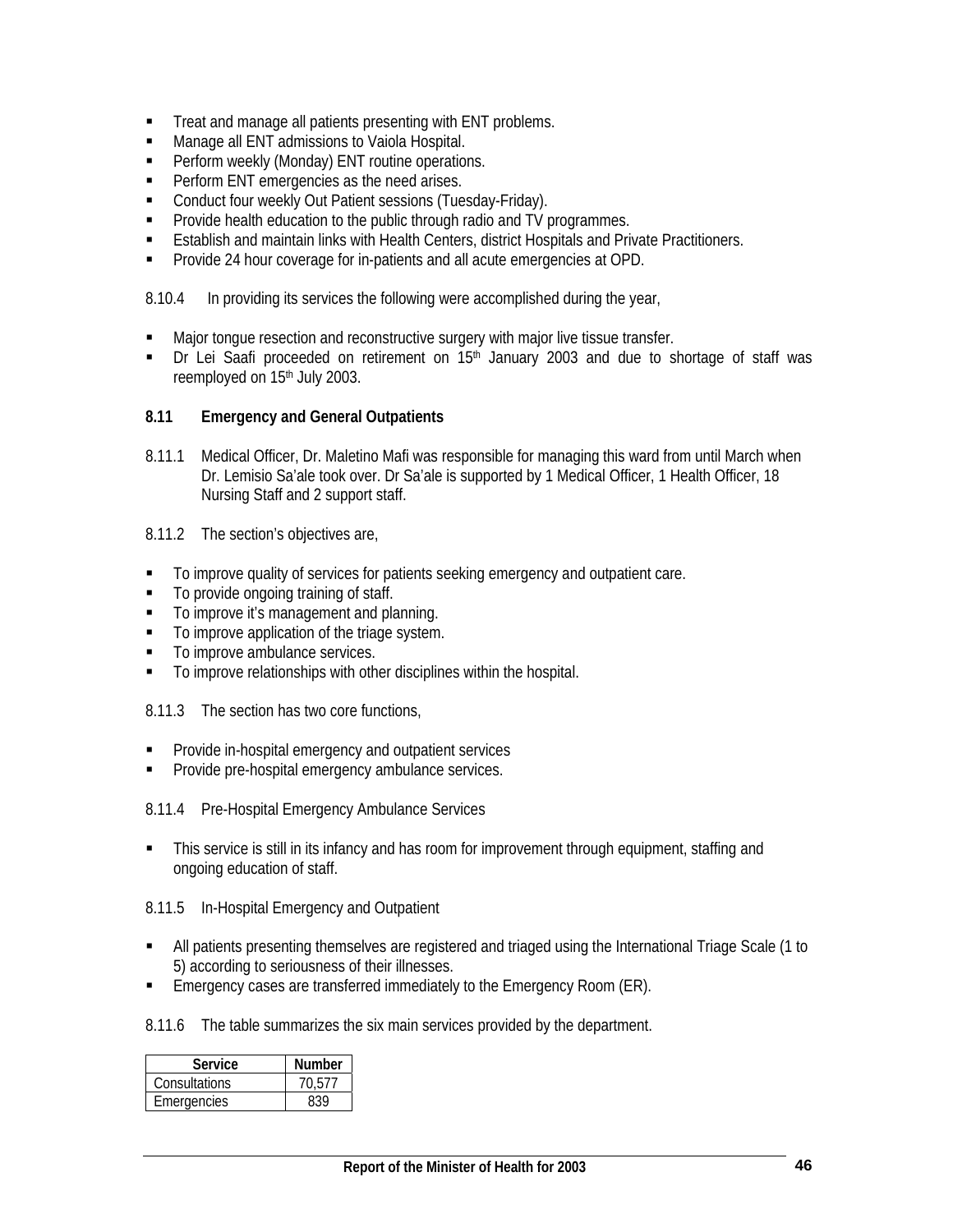| Dressings               | 5.715 |
|-------------------------|-------|
| <b>Minor Operations</b> | 836   |
| <b>Nebulations</b>      | 3.174 |
| Ambulance               |       |

 The statistics indicate a marked decrease in the number of consultations and admissions, emergencies, dressings, and nebulization, however there was an increase in the number of minor operations performed. The table reflects the trends for the last seven years.

|                      | 1997   | 1998   | 1999   | 2000   | 2001   | 2002   | 2003   |
|----------------------|--------|--------|--------|--------|--------|--------|--------|
| <b>Consultations</b> | 61,992 | 67,636 | 62,789 | 71,049 | 60,606 | 87,139 | 70,577 |
| <b>Admissions</b>    | 3,586  | 4,188  | 4.144  | 4.445  | 4.030  | 3.470  | F/L    |
| Emergencies          | 381    | 396    | 415    | 731    | 793    | 983    | 839    |
| <b>Dressings</b>     | 31,092 | 43,992 | 41,672 | 13,029 | 13,782 | 15,504 | 5,715  |
| Minor Ops.           | 600    | 744    | 1,127  | 1,044  | 1.020  | 655    | 836    |
| Nebulization         | 5,255  | 6.128  | 3,789  | 4.065  | 4,855  | 4.619  | 3,174  |

- Outpatient Consultations contain the bulk of the services.
- Dressings markedly decreased due to new 'dressing rule' (old dressings only in morning of AM shift from Monday to Friday and on alternate or 3 daily instead of daily basis, new dressings at all times). This new "dressing rule" allowed times for other services to be monitored more efficiently.
- Circumcisions were again delegated to Health Centres and Private Clinics due to shortage of staff. This is a good example of delegating non-emergency services.
- 8.11.7 In providing its services, the following were identified as milestones,

## **Airport full scale emergency exercise**

- Co-ordinated by the Airport Emergency Organizations, Ministry of Civil Aviation.
- Included organizations whose roles are vital in occurrence of an aircraft emergency such as Health, Police, Defence Forces, Red Cross, Airlines, Customs, Foreign Affairs and National Disaster Committee.
- Accident and Emergency Task Force at Vaiola Hospital was reinforced involving vital sections and chaired by Dr. Siale 'Akau'ola. A disaster plan for Vaiola Hospital rapid deployment was drafted to accommodate the above needs as well as any other mass emergency.
- $\blacksquare$  The one day exercise was held on 23 $rd$  May 2003.

# **Visiting Consultants**

- Dr. Bhavani, an Emergency Consultant from Middlemore Hospital A&E Department, NZ took training at the Department for 3 months (March to June). The training sessions were from 8.30 to 9.30am Monday to Friday. The attendance included all the OPD – A&E staff and also other Doctors and Medical Students. He also made changes and recommendations in managing and planning of the Department. Also some of the emergency cases were very fortunate to be attended and managed by him.
- Cheryl Pretty, an Emergency Nurse from St. John of God Hospital, Ballarat, Australia visited the Department fro two weeks during May. She worked with our nurses and conducted teaching sessions, mainly on putting up IV lines, doing plaster (POP), proper triaging and on common emergencies.

# **Delegation of some Doctors duties to the Nurses**

- Sr. 'Ana Lolohea followed up with more sessions and supervisions of the nurses towards accomplishment of their certificates on putting up IV lines and blood sampling result in doing plaster (POP), doing sutures and proper triaging.
- **Overseas visits and trainings**
- SN Saane Fangaloka visited 3 weeks to St. John of God's Hospital A&E, Ballarat, Australia.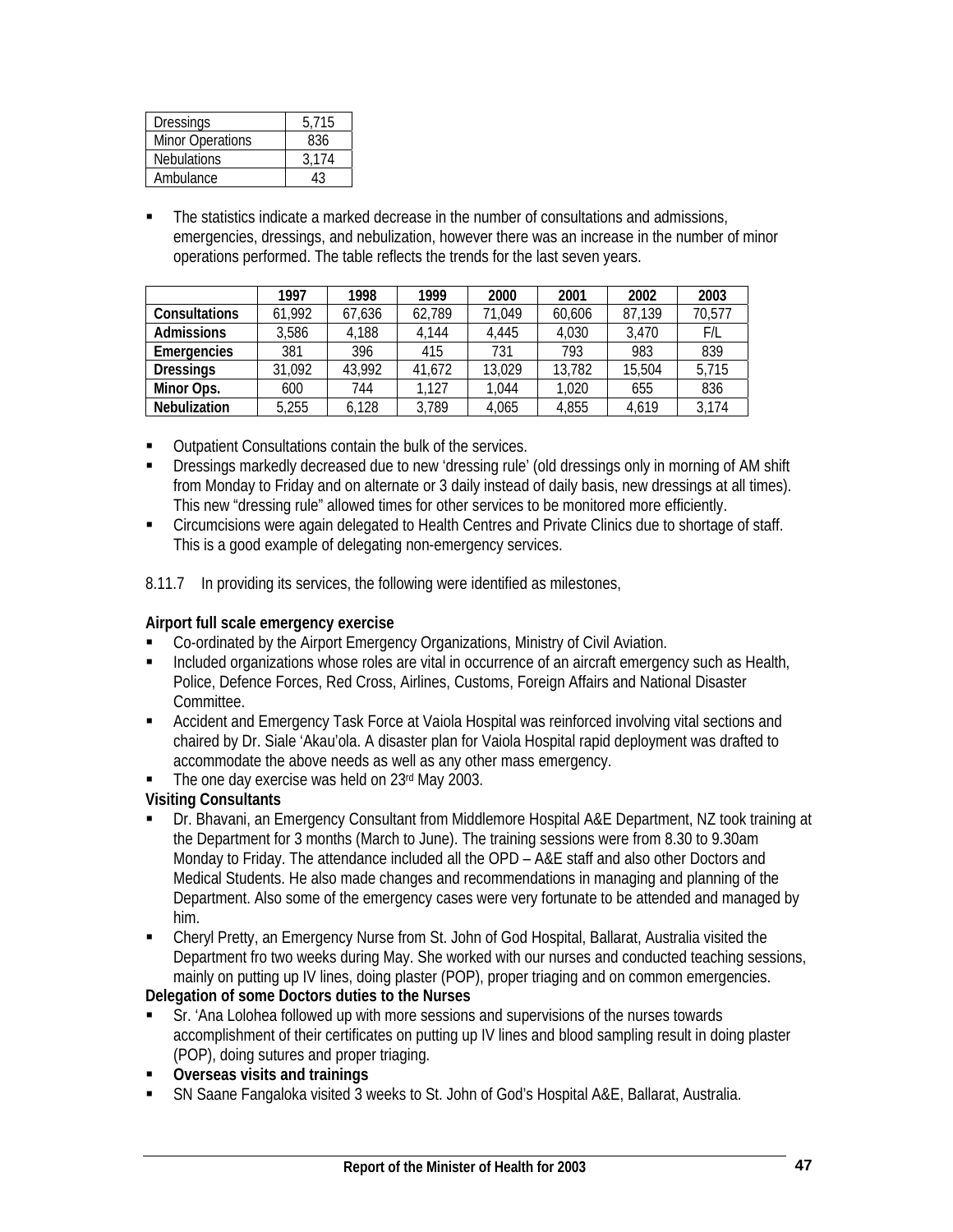- Dr. Sa'ale attended a 1 week Association of Military Surgeons of the United States annual meeting held in San Antonio, Texas, USA.
- **Staff from the Department attended some of the workshops organized by the Ministry which included** STI, Statistics, CDD and ARI Workshops.

## **Infrastructure and Equipment**

- New furniture (tables and chairs, new fridge) was procured.
- The Department was painted.
- Minor equipment including additional wall diagnostic sets was procured.<br>
Faujoment (cardiac monitor and defibrillator) from the bosnital week function
- Equipment (cardiac monitor and defibrillator) from the hospital week fund raising.
- **Medical Books donated by AusAid.**

8.11.8 To improve its services the following are proposed,

## **Staffing**

 There is a need to assign or attract more doctors and health officers to the department. The unpopular trend of the department needed to offer an 'attracting package' which could be involving training opportunities, better posts, and special over time rates. The Department needs 5-6 officers to efficiently give full coverage.

## **Training for staff at all levels**

- Emergency cases are very delicate to handle thus needs specialized trainings in other specialties.
- Delegation of some doctors' duties to nurses through teaching and supervising is a good example.

## **Data recording and storage**

- Staff needs to be reminded of the usefulness and importance of data collection.
- Data collection needs to be supervised, checked, and reported on regular basis.
- **Information need to be kept in a safe place.**

## **Decentralizing the Outpatient care**

 $\blacksquare$  To improve emergency care, the department need to focus on emergencies and delegate general services.

## **Ambulance services**

**Still need further improvements.** 

# **CLINICAL SUPPORT SERVICES**

## **8.12 National Centre for Diabetes and Cardiovascular Diseases**

8.12.1 Medical Superintendent, Dr. Taniela Palu is responsible for managing the Centre and is supported by 2 Nutritionist and 2 Nursing staff.

## 8.12.2 The Centre's functions are,

- **Provide specialist care for all-inpatients and out patient diabetics in Tonga.**
- **Provide advice on diabetic treatment to other hospitals and health centres.**
- **Provide education and training for health workers on diabetes and associated NCD.**
- Work closely with the Public Health Division on prevention strategy relating to diabetes and NCD. Risk factors intervention and management.
- Advise the Hon. Minister of Health and Director of Health of the National Plan for the Prevention and Control of diabetes mellitus and Cardiovascular Diseases.
- **Provide advice to other Ministries on issues relating to diabetes and cardiovascular disease through** the National Food and Nutrition Committee, Ministry of Education, Women's Association and NGO.
- Work closely with the Australian Strategies for Diabetes Prince of Wales Diabetes Centre in Australia.
- Serve as a referral centre for diabetes and cardiovascular diseases.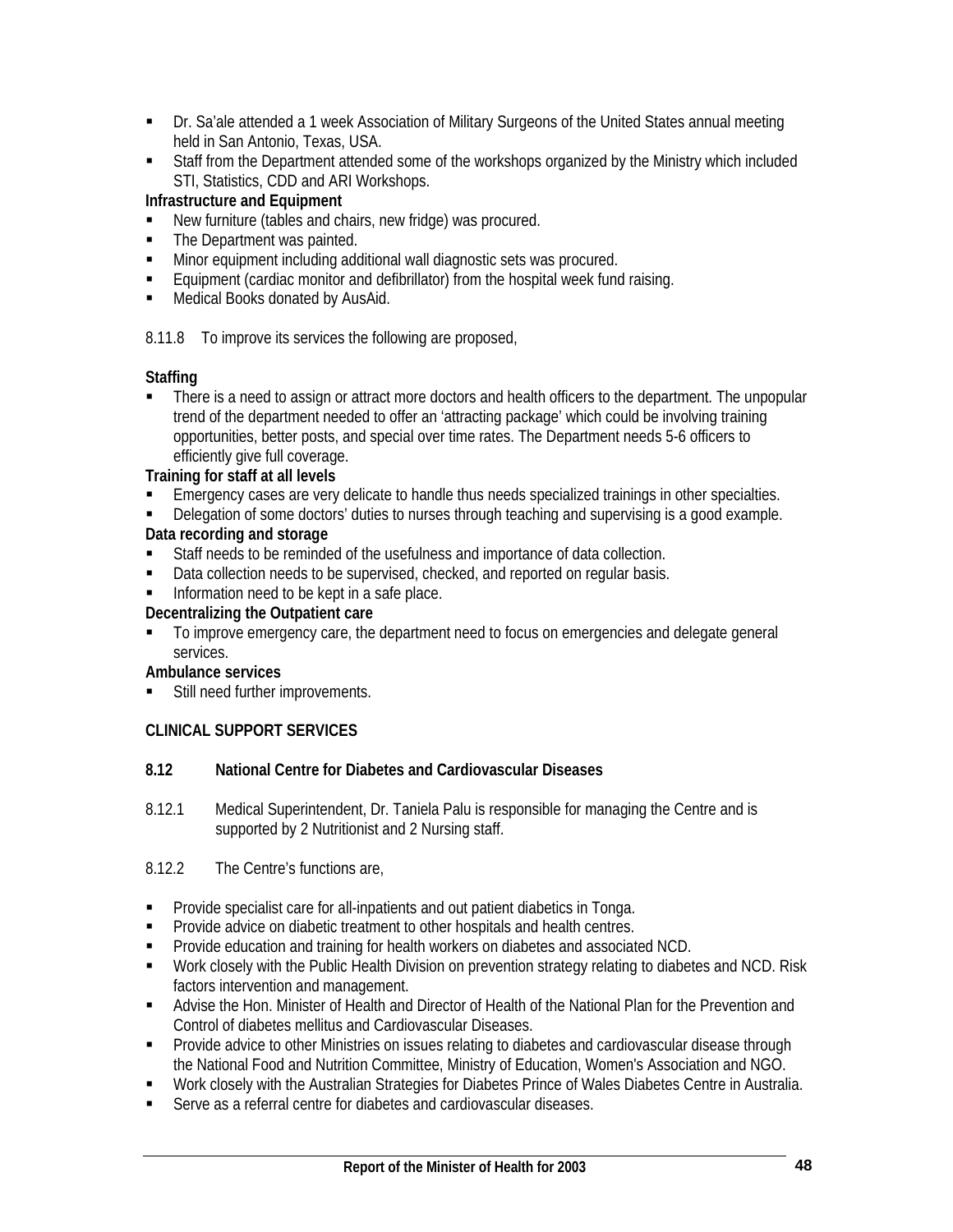## 8.12.3 The Centre's principle objectives are,

- To prevent or delay the onset of and complications from cardiovascular diseases and diabetes, and to improve their management, leading to longer and more productive lives.
- To establish national policies for the integrated prevention and control of cardiovascular disease and diabetes.
- $\blacksquare$  To develop and implement integrated strategies for the prevention of cardiovascular disease and diabetes, with emphasis on primary prevention and promotion of healthy lifestyles.
- To increase community-based early detection and control of cardiovascular disease and diabetes.
- To establish or strengthen the management of cardiovascular diseases and diabetes and their complications (Tertiary prevention).
- To establish and strengthen appropriate epidemiological surveillance and monitoring for cardiovascular disease and diabetes and their risk factors.
- To further strengthen the development of human resources and research for the prevention and control of cardiovascular disease and diabetes.
- Maintain and strengthen the working partnership with the Australian Centre for Diabetes Strategies at the Prince of Wales Hospital.

| Month |                                | Review & Follow up    | Clinic | Refill | Screening | <b>New</b><br>Cases | Dental | Dressing |                             | Total<br>Attendance |
|-------|--------------------------------|-----------------------|--------|--------|-----------|---------------------|--------|----------|-----------------------------|---------------------|
|       | Impaired<br>Fasting<br>Glucose | Confirmed<br>diabetic |        |        |           |                     |        | Dressing | No. of<br>people<br>dressed |                     |
| Jan   |                                | 19                    | 562    | 423    | 63        | 26                  | 32     | 452      | 146                         | 1730                |
| Feb   |                                | 9                     | 656    | 267    | 55        | 16                  | 43     | 396      | 82                          | 1531                |
| Mar   | 5                              | 14                    | 411    | 183    | 45        | 19                  | 35     | 409      | 81                          | 1202                |
| Apr   | 6                              | 11                    | 495    | 138    | 42        | 17                  | 37     | 397      | 110                         | 1253                |
| May   | 6                              | 11                    | 625    | 107    | 46        | 17                  | 37     | 392      | 65                          | 1306                |
| June  | 4                              | 31                    | 577    | 48     | 177       | 35                  | 35     | 284      | 88                          | 1279                |
| July  | 9                              | 9                     | 502    | 71     | 60        | 18                  | 28     | 306      | 56                          | 1059                |
| Aug   | 17                             | 6                     | 697    | 81     | 45        | 23                  | 34     | 321      | 71                          | 1295                |
| Sept  | 12                             | 16                    | 969    | 57     | 63        | 28                  | 38     | 276      | 69                          | 1528                |
| Oct   | 2                              | 22                    | 530    | 59     | 47        | 24                  | 37     | 212      | 51                          | 984                 |
| Nov   | 5                              | 22                    | 504    | 47     | 63        | 27                  | 20     | 290      | 76                          | 1054                |
| Dec   | 10                             | 10                    | 464    | 18     | 52        | 20                  | 24     | 330      | 53                          | 981                 |
| Total | 90                             | 180                   | 6992   | 1499   | 758       | 270                 | 400    | 4065     | 948                         | 15202               |

### **Patient Attendance and Service**

Total number of diabetic new cases for 2003 was 270 in which 121 were female and 149 were male.

Diabetic wound dressing is conducted 3 days a week and daily for patients with ulcers and those requiring daily dressings.

| Month    | No. of<br>dressing | No. of people<br>dressed | Admission<br>from D.<br>Centre | <b>Total</b><br>admission in<br>Ward | <b>Below</b><br>knee<br>amputation | Above<br>knee<br>amputation |
|----------|--------------------|--------------------------|--------------------------------|--------------------------------------|------------------------------------|-----------------------------|
| January  | 452                | 146                      |                                | 10                                   |                                    |                             |
| February | 396                | 82                       |                                |                                      |                                    |                             |
| March    | 409                | 81                       |                                |                                      |                                    |                             |
| April    | 397                | 110                      |                                |                                      |                                    |                             |
| May      | 392                | 65                       |                                |                                      |                                    |                             |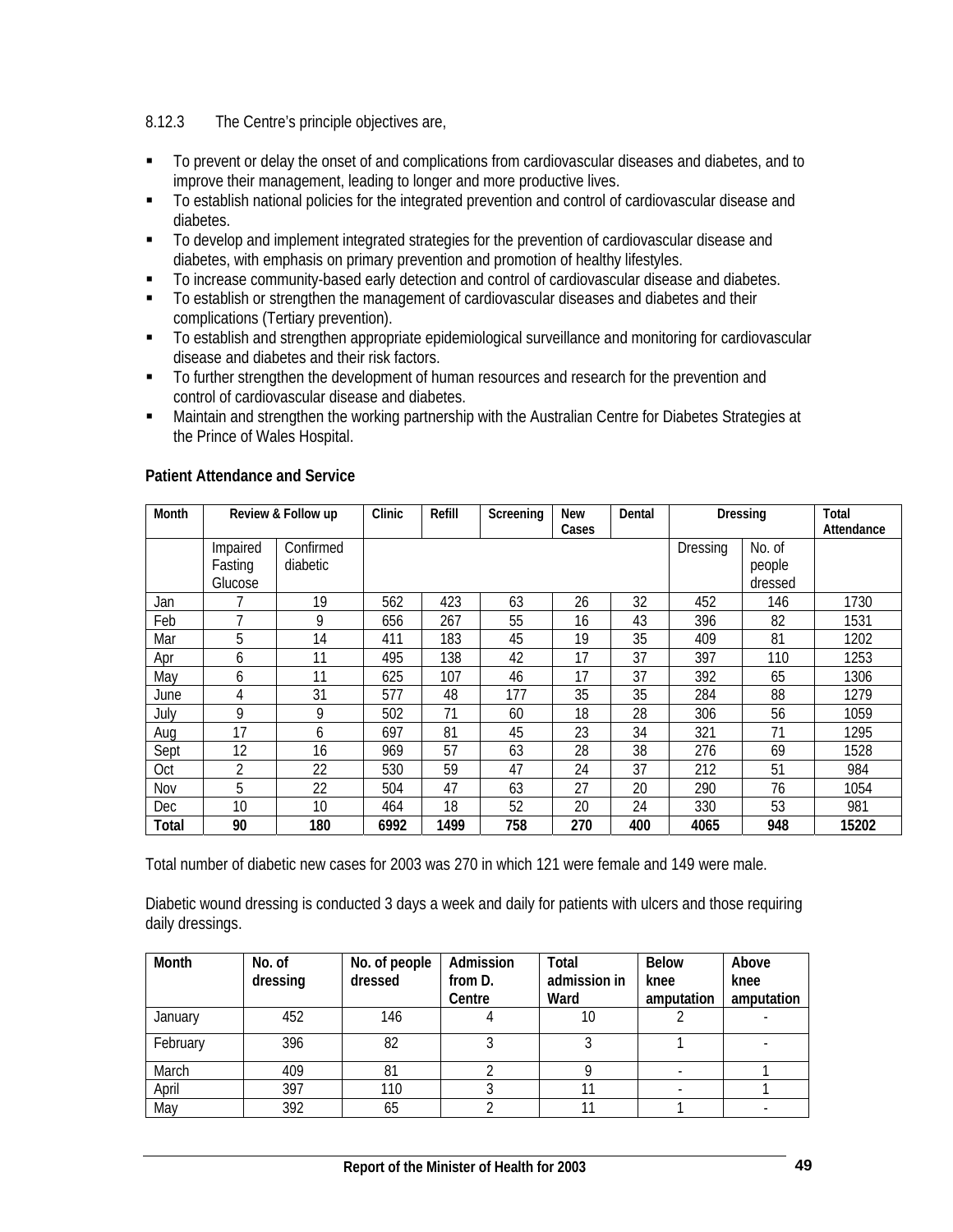| June         | 284  | 88  |    |    |  |
|--------------|------|-----|----|----|--|
| July         | 306  | 56  |    |    |  |
| August       | 321  |     |    |    |  |
| September    | 276  | 69  |    |    |  |
| October      | 212  |     |    |    |  |
| November     | 290  | 76  |    | 0  |  |
| December     | 330  | 53  |    |    |  |
| <b>TOTAL</b> | 4065 | 948 | 29 | 88 |  |

8.12.4 In providing its services the following were identified as milestones,

8.12.4.1 Diabetes Outreach clinic to Health centers.

This program started in April where a team from the Diabetes Centre, consisting of a doctor, a dieticians and a diabetes nurse educator, visiting the Health centres in the afternoon and conducting clinics with the health officer and public health nurse.

A one day workshop was conducted for all health officers on diabetes management. This was followed by visits from the team, initially to offer on the job training and to facilitate establishment of diabetes clinics in each health centre to facilitate decentralisation of services.

## 8.12.4.1.1 Referral:

- Referral of patients from the Diabetics Centre to the Health Centres are for:
	- $\blacksquare$  those with moderate to good glycaemic control.
	- **•** those with no complications.
	- **those taking Oral Hypo Clycaemic Agent and diet only.**
- Patients are also referred form the Health Centers to the Diabetes Centre for:
	- **•** patients with newly diagnosed diabetes.
	- those with uncontrolled diabetes and blood pressure.
	- those developing complications.
	- **those with chronic and septic wounds/ulcers.**
- The following table shows the number of patients who have been referred to the7 health centers from April to December 2003.

| <b>Health Centre</b> | No. of patients referred for follow-up |
|----------------------|----------------------------------------|
| Kolovai              | 54                                     |
| Houma                | 53                                     |
| Nukunuku             | 40                                     |
| Vaini                | 59                                     |
| Fua'amotu            | 36                                     |
| Mu'a                 | 80                                     |
| Kolonga              | 41                                     |

- **Health center clinic:** 
	- Routine care:
		- Routine care and management of diabetics.
		- Patient education.
		- **•** opportunistic screening for undiagnosed diabetes.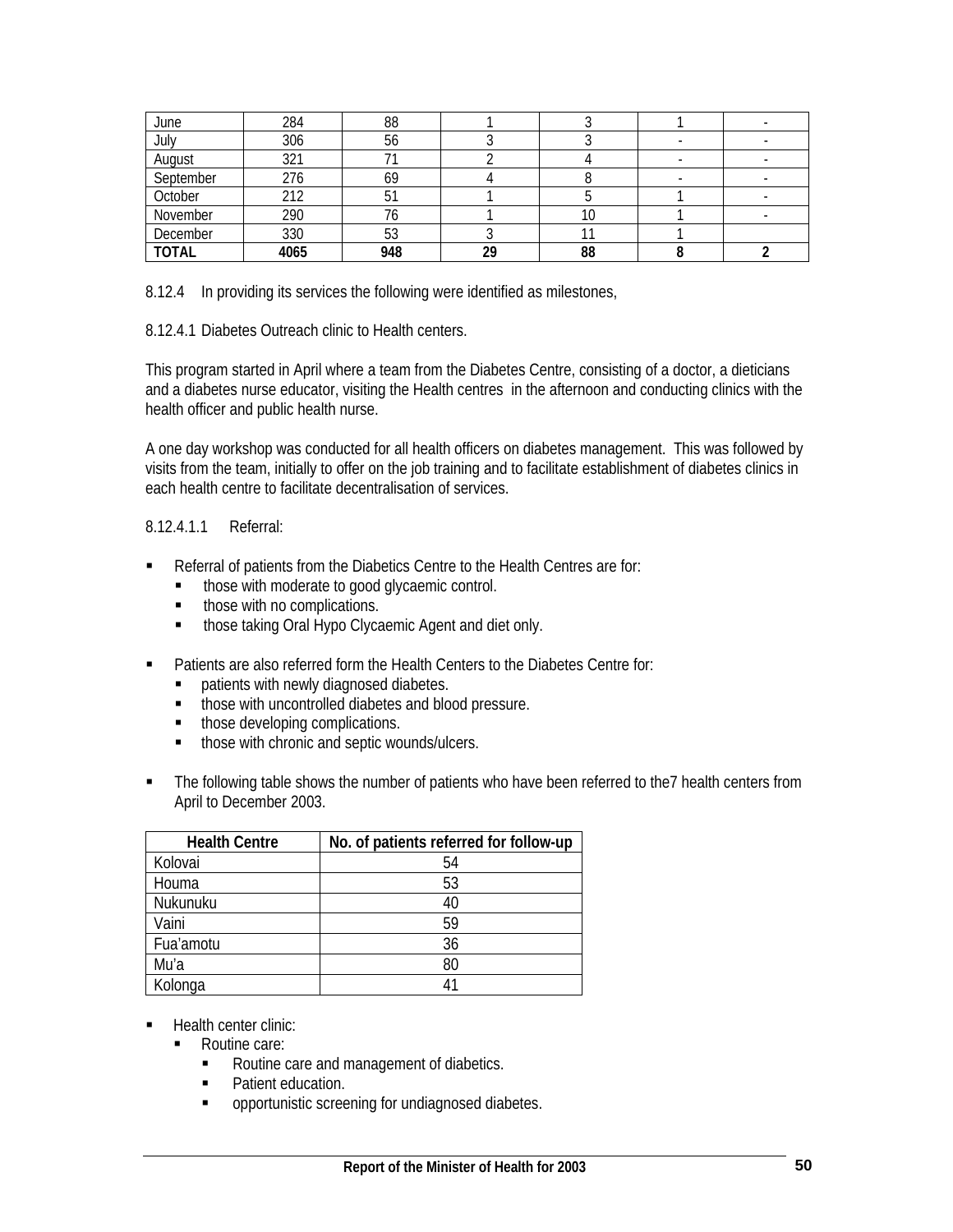- delivery of basic health promotion and risk reduction messages.
- Intermediate Care
	- 'trouble shooting'.
	- **EXECUTE:** Screening for diabetes problems and complications.
	- **EXECT** identification, assessment, and management of risk factors.
	- **management of minor problems.**
	- **EXECUTE:** individualised patient education focussed on risk reduction.
	- appropriate and timely referral of problems.
- All patients requiring insulin and those with complications are followed up regardless of location.

## 8.12.4.1.2 Record

All 7 Health centers have been provided books for patient registration also to keep a record of the medication that are not available at the Health centers such as:

- **Daonil**
- **-** Metformin
- **Captopril**
- **Nifedipine**
- **Haematocrit**

## 8.12.4.1.3 Fund

AusAID provided funding for purchase of diabetes testing kits for all health centers in Tonga as well as Advantage glucometers and hospitals throughout Tonga, and included testing strips.

## 8.12.4.2 Duty visits to the outer islands

The team from the Centre visited Vava'u, Ha'apai and 'Eua in September and returning October. During these visits, a one day workshop was conducted at each hospital for staff on diabetes management. This was followed by clinics for patients.

## 8.12.4.3 Overseas training:

- Dr 'Akanesi Makakaufaki attended the Diabetes Centre of Prince of Wales Hospital, Sydney, Australia for 2 weeks attachment in February.
- **Mrs Seilini Soakai received a Graduate certificate in Diabetes Nurse Education after studying by** distance for 1 academic year.
- Ms 'Elisiva Na'ati enrolled in the second semester for a Graduates certificate of Health services management.

All these trainings were funded by the AusAID Diabetes Project.

## 8.12.4.4 Medication card

In March, patients started to use medication cards for refill of medications between clinic appointments. This in effect, decreased the number of patients attending the clinic for refill.

## 8.12.4.5 Public screening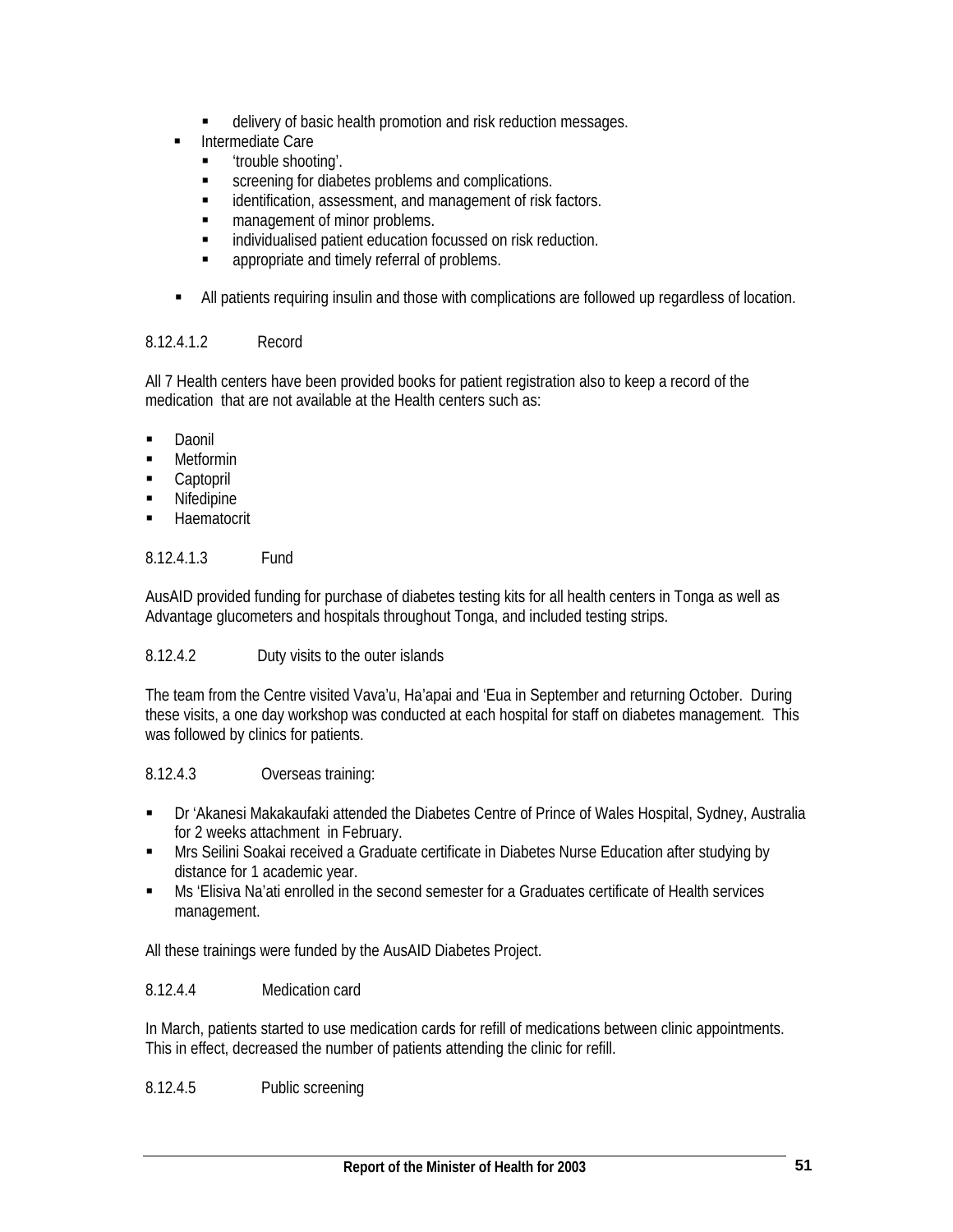Two screening activities were carried out:

- Free Wesleyan Church conference in June. A total of 170 people were screened and there were 16 newly diagnosed diabetic patients.
- World Diabetes Week where church ministers and staff of church offices were screened for diabetes and CVD risk factors. A total of 232 were screened and 13 were diagnosed diabetic.

# 8.12.4.6 Division of patients.

## **NDC Programme**

|    | Monday            | Tuesdav                             | Wednesday                                                                                                              | Thursday                            | Friday                                                 |
|----|-------------------|-------------------------------------|------------------------------------------------------------------------------------------------------------------------|-------------------------------------|--------------------------------------------------------|
| am | Recall clinic     | New patient and<br>Follow up clinic | Complication clinic $-2^{nd}$ &<br>4 <sup>th</sup> week<br>Insulin clinic $-1$ <sup>st</sup> & 3 <sup>rd</sup><br>week | New patient and<br>Follow up clinic | Follow up clinic<br>Foot clinic<br>Surgical ward round |
| pm | In patients visit | Health center visit<br>(Hihifo)     | Staff meeting/Journal club                                                                                             | Health center visit<br>(Hahake)     | <b>Quality Assurance</b><br>programme                  |

- New Patient clinic:
	- newly diagnosed diabetic patients
	- new patients to the Diabetes Centre
	- patients who have not been reviewed at the Diabetes Centre for more than 12 months.
- Recall clinic:
	- patients who have difficulties controlling their diabetes
- patients that have long term health problems associated with their diabetes or have special needs **Complication clinic:** 
	- those with renal failure
	- those with complications
- $\blacksquare$  Insulin clinic:
	- $\blacksquare$  type 1
	- **type 2 requiring insulin**
- 8.12.4.7 The availability of the Ophthalmology service has enabled the continuous screening of a majority of the patients for diabetic retinopathy as well as providing treatment as required.
- 8.12.4.8 A data base was adopted and modified as necessary from that of the Prince of Wales Hospital Diabetes center. Data entry commenced at the end of September and a total of 566 patients have been registered.

## **8.13 Nutrition and Dietetic**

- 8.13.1 2 Nutritionists are responsible for managing the section.
- 8.13.2 The section's functions are,
- **Provide special care for all inpatients and outpatients with diet related problems.**
- **Provide advice on nutrition to the public.**
- **Provide education and training for all health workers on nutrition and related topics.**
- **Work closely with the Public Health section on health promotion issues.**
- **Provide advice to other Ministries on nutrition issues through the National Food and Nutrition** Committee, Ministry of Education, NGO's.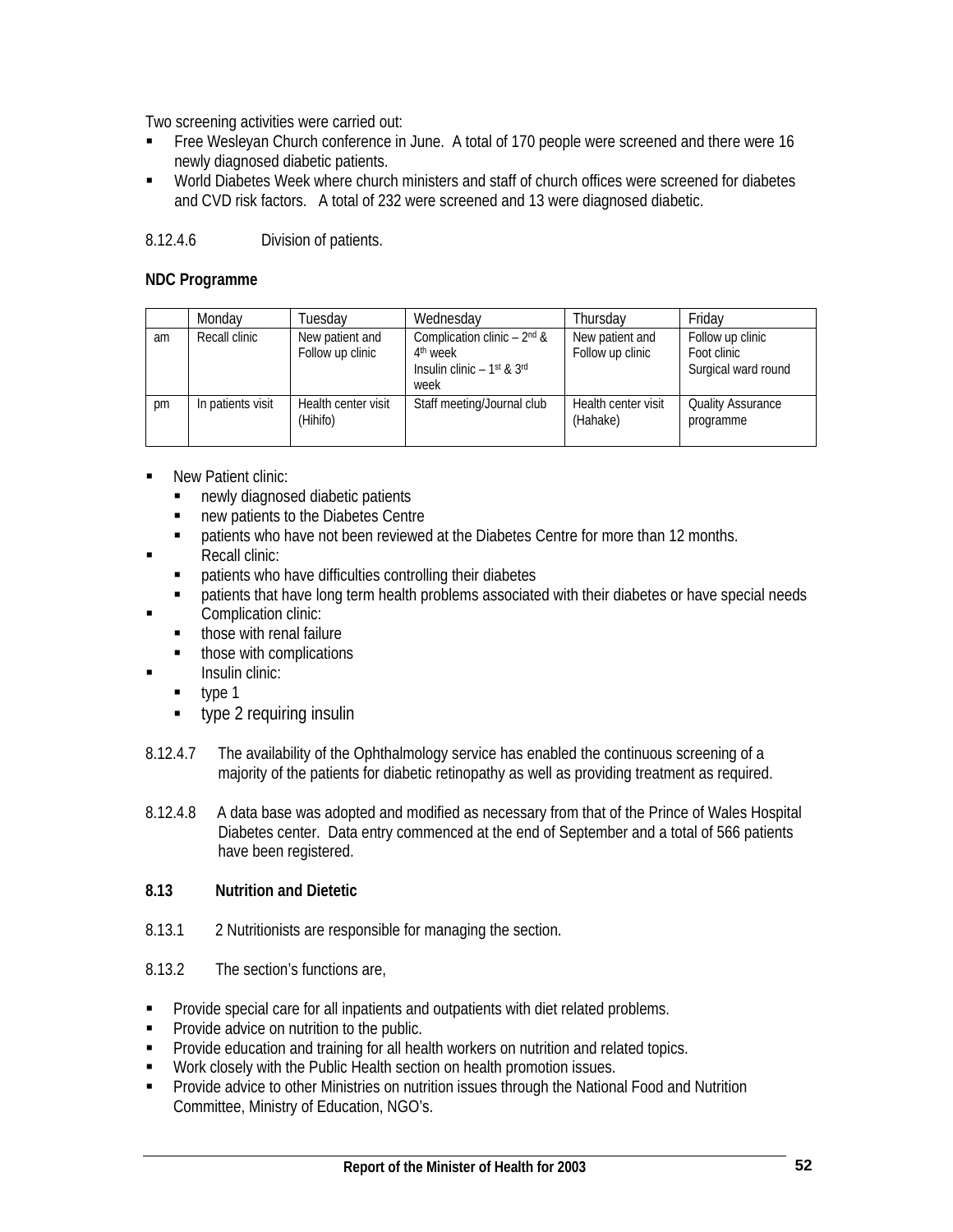8.13.3 The section's objectives are,

- To develop and implement integrated strategies for the prevention of non communicable diseases with emphasis on health promotion and healthy lifestyles.
- To increase community awareness of risk factors and to decrease the incidence of non communicable diseases.
- To strengthen patient education to outpatients and inpatients
- To enhance and maintain nutritional status of patients.
- 8.13.4 A Diet Clinic operates on Tuesdays and Thursdays and follow up of diabetic patients is performed daily and inpatients are seen as referred.

**Outpatients** - Diet clinics for diabetics on Tuesdays and Thursdays.

| Month     | No. of patients attending |
|-----------|---------------------------|
| January   | 43                        |
| February  | 70                        |
| March     | 37                        |
| April     | 32                        |
| May       | 73                        |
| June      | 55                        |
| July      | 39                        |
| August    | 65                        |
| September | 50                        |
| October   | 43                        |
| November  | 52                        |
| December  | 27                        |
| TOTAL     | 586                       |

## **Inpatient Referrals**

| Cases            | No. of patients referred |
|------------------|--------------------------|
| <b>Diabetes</b>  | 35                       |
| Hypertension     | 15                       |
| Lipid lowering   | 12                       |
| Weight reduction | 5                        |
| Malnutrition     |                          |
| Tube Feed        | 15                       |
| High protein     | 5                        |
| TOTAL            |                          |

8.13.5 The following were identified as milestones during the year,

- Workshops in Ha'apai, Vava'u and 'Eua on the nutritional care of diabetics.
- Plan for Nutrition, Diabetes and Cardiovascular Diseases risk factor survey for school children to implement in 2004.

## **8.14 Laboratory**

8.14.1 Dr. Siale 'Akau'ola, Senior Medical Officer is responsible for managing this section and is supported by 24 technical, 2 clerical and 5 supporting staff. \$108,000.00 was allocated to the laboratory to fund its various activities and is been an increase of \$13,000 from the previous financial year.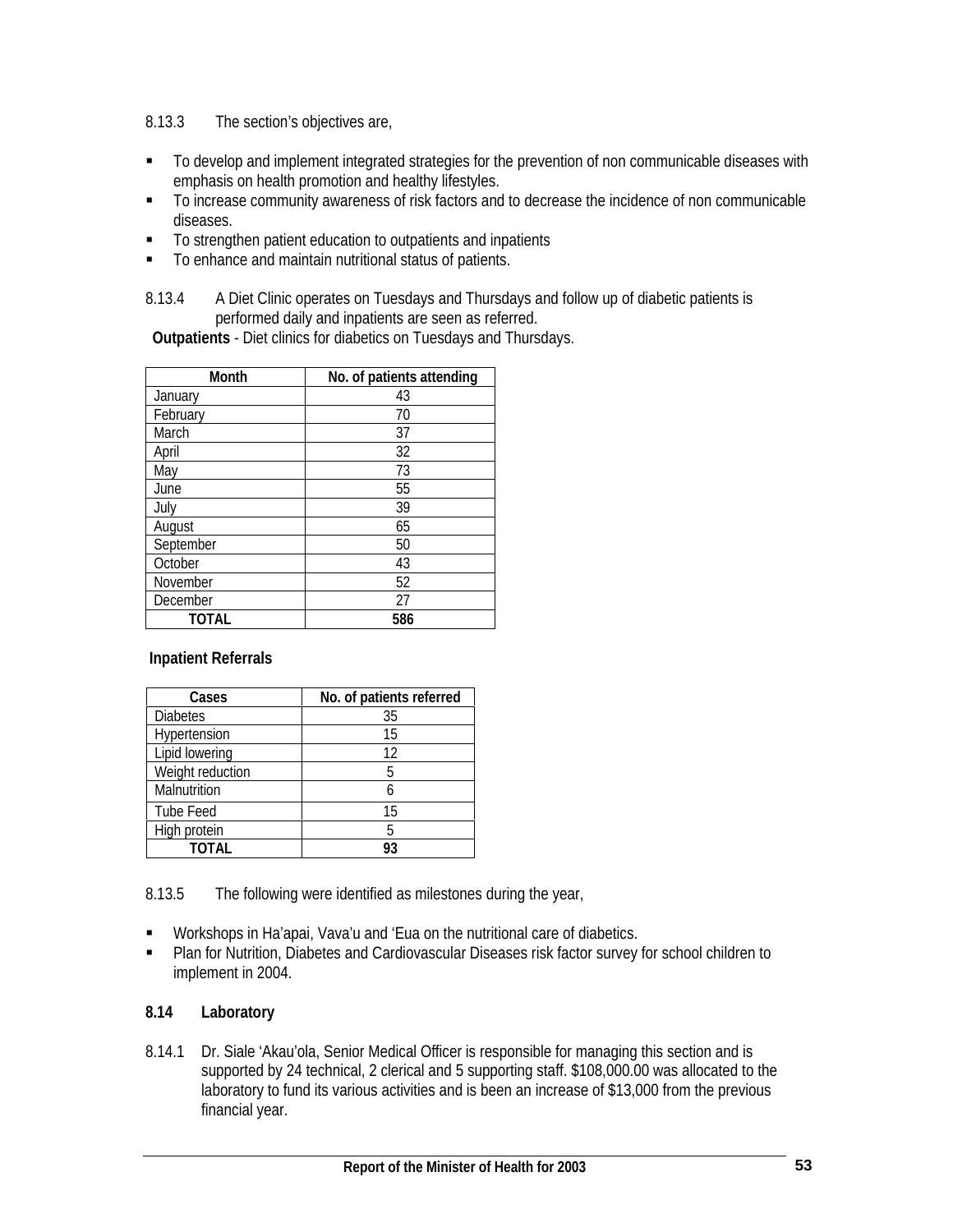## 8.14.2 The sections mission statement is;

 To provide its customers with high quality cost effective services in all aspects, and the standard of such services to comply with or exceed all widely accepted ethical and professional principles as embodied in any accreditation criteria, that may, at some time apply in Tonga.

## 8.14.3 The sections objectives are,

- To maintain quality standards of services at all times.
- To promote innovation and encourage constructive experimentation to improve on techniques.
- $\blacksquare$  To maintain continuous training and education.
- To provide a safe and productive working environment.
- $\blacksquare$  To use all problems encountered as an opportunity for improvement.
- To comply with the law and statutes of the Kingdom of Tonga.

8.14.4 Provided below is a summary of services provided by the Laboratory during the year.

- The total number of tests performed in 2003 (167,607) decreased by 5% from the previous year. Since 93% of all tests performed were blood tests it indicates that 67% of all blood tests were performed by Haematology, an increase of 23% from the previous year.
- This increase reflects the dengue outbreak in early 2003 and the subsequent demands for blood counts. Around 14% of blood tests were performed by Biochemistry, a drop of 11% from 2002.
- The decrease in workload in Biochemistry reflects the breakdown of the automated blood analysers in March 2003. A limited number of tests were done manually, awaiting the arrival of a new automated analyser.
- All blood chemistry tests were performed in Vaiola Hospital. The Laboratory, through the generosity of the Tonga Hospital Board of Visitors, has now obtained a spectronic 20d+ spectrophotometer for manual blood chemistry to be carried out in Ngu Hospital. A limited number of blood chemistry tests will be performed and some microbiology work such as blood cultures and stool microscopies.
- The number of tests referred overseas decreased from 652 in the previous year to 485 in 2003, a drop of 26%. The primary reason was the depleting budget allocated for overseas laboratory tests. On average, the cost of overseas laboratory tests is about NZ\$3,000.00 a month excluding transport costs. The allocated budget is TOP\$10,000.00 a year. The laboratory services are currently exploring the possibilities of introducing new tests such as PSA and hormonal studies.
- Out of 2,798 tests for hepatitis B, 233 (8%) were positive. This positive rate is slightly lower than last year's 10% positive out of 3,234 tests.
- There was no positive HIV case this year, out of 3476 tested.
- A breakdown of the positive Hepatitis B tests in Vaiola hospital by gender and age reveals some interesting results. The positive rate of donors (9%) is comparable to that of people on routine health check (8%).
- The Memorandum of Understanding (MOU) between the Tonga Red Cross and the Ministry of Health has been signed. With the emphasis on recruiting volunteers from the general populace.
- There is an increase in the number of Strep. pneumoniae and H. influenzae isolated since 2001. Conversely, the number of B-haemolytic strep. Group A has decreased from 28 in 2001 to only 6 in 2003. N.meningitidis, which was isolated only once during the 1980s to early 1990s, has re-emerged and has been isolated each year over the last 3 years. This trend may be a basis for considering the appropriate vaccines in future.
- There were no AFB cultures performed in 2003 for safety reasons. The present biological safety cabinet is 20 years old and was last serviced (i.e. fumigated with HEPA filters changed) in the early 1990s.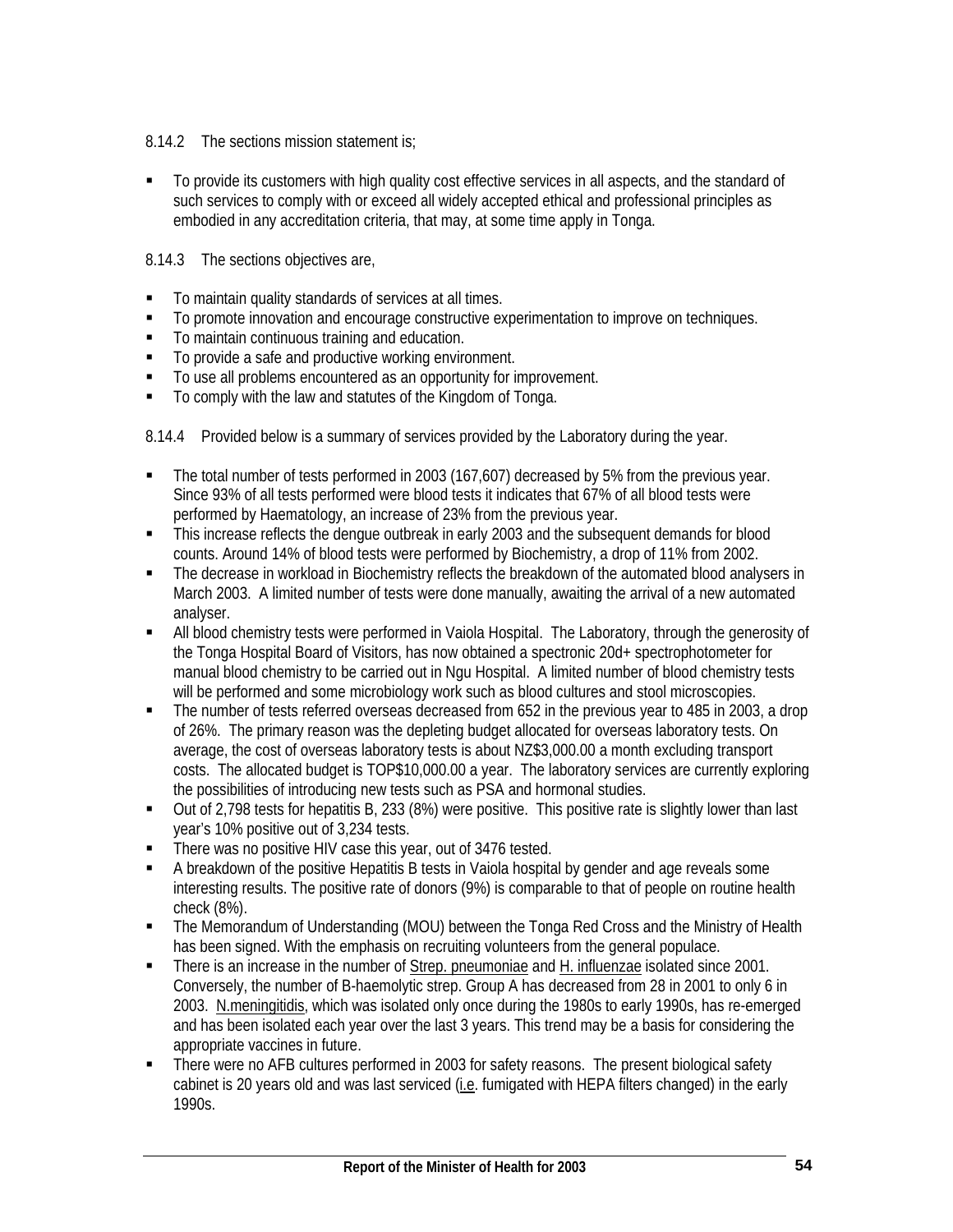The number of N.gonorrhoeae isolated remains high (from 30-40 a year) although the number of pencillinease producers (PPNG) have dramatically decreased over the years. However, this high positive rate of N.gonorrhoeae presents a public health concern with HIV/AIDS in the country.

| <b>TOTAL</b>          | 2003 | %       | 2002           | %       | 2001 | %       |
|-----------------------|------|---------|----------------|---------|------|---------|
|                       | 829  | 100.00% | 821            | 100.00% | 651  | 100.00% |
| Salmonella typhi      | 27   | 3.26%   | 6              | 0.73%   | 19   | 2.93%   |
| Salmonella paratyphia | 0    | 0.00%   | $\theta$       | 0.00%   | 0    | 0.00%   |
| Other salmonella      | 0    | 0.00%   | 8              | 0.98%   | 0    | 0.00%   |
| Shigella              | 14   | 1.69%   | 48             | 5.88%   | 35   | 5.40%   |
| Escherichia coli      | 167  | 20.14%  | 179            | 21.91%  | 233  | 35.96%  |
| Klebsiella            | 66   | 7.96%   | 62             | 7.59%   | 78   | 12.04%  |
| Proteus               | 63   | 7.60%   | 48             | 5.88%   | 36   | 5.56%   |
| Pseudomonas           | 65   | 7.84%   | 66             | 8.08%   | 62   | 9.57%   |
| Staph aureus          | 110  | 13.27%  | 89             | 10.89%  | 96   | 14.81%  |
| Pneumococcus          | 20   | 2.41%   | 17             | 2.08%   | 4    | 0.62%   |
| Hemophilus            | 21   | 2.53%   | 14             | 1.71%   | 9    | 1.39%   |
| Strep/group A         | 6    | 0.72%   | $\overline{2}$ | 0.24%   | 28   | 4.32%   |
| Neisseria Gonorrhoea  | 35   | 4.22%   | 40             | 4.90%   | 30   | 4.63%   |
| N. Meningitidis       | 6    | 0.72%   | 4              | 0.49%   | 3    | 0.46%   |
| V. Parahaemolyticus   | 0    | 0.00%   | $\Omega$       | 0.00%   | 0    | 0.00%   |
| M. Tuberculosis       | 28   | 3.38%   | 54             | 6.61%   | 18   | 2.78%   |
| <b>Others</b>         | 201  | 24.25%  | 184            | 22.52%  | 0    | 0.00%   |

### **Number of major pathogens isolated throughout the Kingdom during the Year 2003**

8.14.5 Staff attended the following local and overseas training during the year;

- Semisi Lenati, Medical Scientist, attended the Pacific Health Leadership Management Development Programme at the National University of Samoa from 24 February to 12 March.
- Dr. Siale 'Akau'ola, Senior Medical Officer in-charge of the Laboratory Services attended several workshops during the year, as follows: Workshop on "Development of National Health Insurance and Social Health Insurance" at Stanford Plaza, Auckland, N.Z. from 21 – 28 March; Meeting of National Epinet/Labnet teams for Infectious Disease and NCD Surveillance, Suva, Tamavua, Fiji, from 1 – 10 September, 2003; Workshop on Management of Clinical Laboratories, Manila, Philippines, from 23rd October 2003 – 4 November; Workshop on "Ethics in Business for Supervisors" at the Tonga Government Training Centre on 8 October.
- Mary Fakahau, Senior Medical Scientist attended two workshops overseas, Food Analysis Workshop at the University of the South Pacific, Suva, Fiji from 26 July – 2 August; and Tuberculosis Workshop at SPC, Noumea, New Caledonia, from 27 September – 7 October.
- Telesia Talia'uli, Medical Scientist, participated in the second Quality Management Training Course for Health Services Authority held in Singapore, from 9 August – 4 September.
- Siale'uvea Finau, Senior Laboratory Technician attended the Frontline Management Workshop at the Government Training Centre, Fasi from 15 – 26 September.
- Sione 'Inia, Laboratory Technician Grade II, participated in the Food Pesticide Training Programme at the University of the South Pacific, Suva, Fiji, from 14 – 25 November.
- Senisaleti Tatafu, Laboratory Technician Grade II, gained valuable working experience during her attachment to the St. John of God Hospital, Ballarat, Victoria, Australia from 1 October – 29 November.
- Lata Lenati, Computer Operator Grade III, attended the following workshops including Quality Customer Service Workshop at the Government Training Centre, Fasi, from 24 – 26 November.
- Computer Training Workshop at QSSN, Vaiola Hospital, from 15 19 December.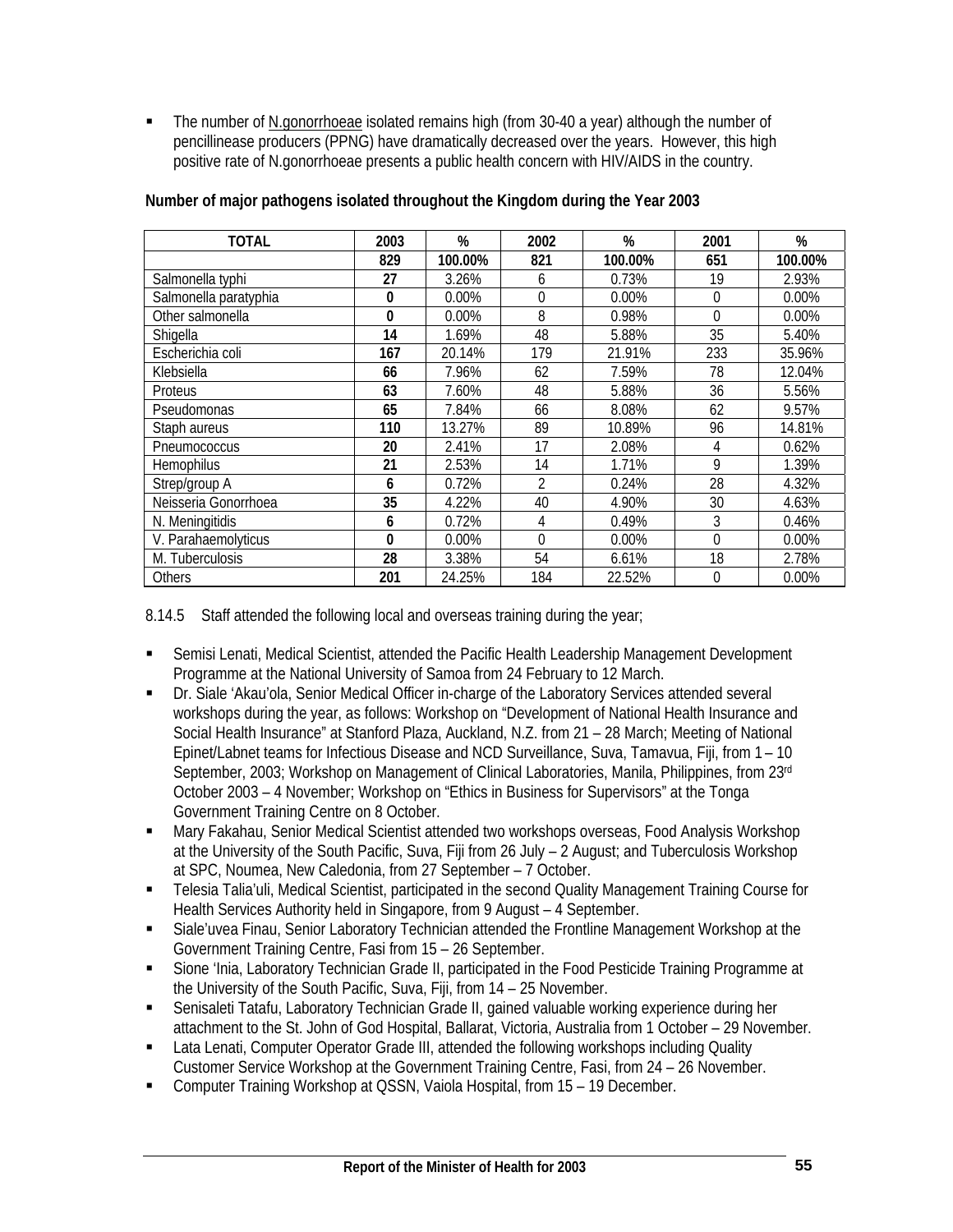- Ane Ika, Principal Medical Scientist, attended a Time Management Training Course at the Westpac BOT, Railway Road, Nuku'alofa on 18 December.
- Sitalilei Hoko, Laboratory Technician Grade I, is still continuing with his studies towards a Bachelor's degree in Medical Laboratory Science at Massey University (NZ), funded by WHO.
- Latu Soakai, Senior Medical Scientist has successfully completed a Postgraduate Diploma in Medical Laboratory Science from Otago University (Christchurch School of Medicine). Ms. Soakai undertook her studies part-time from 2002 – 2003.

8.14.6 In providing its services, the following have been identified as milestones,

- An official ceremony was held on the 30 September at the TMA Conference Centre, to mark the successful completion of the Laboratory Services' Quality System. The project was funded by the NZODA and conducted by the Pacific Paramedical Training Centre (PPTC) in Wellington, NZ, under the supervision of John Elliot and Ron Mackenzie. During the ceremony, the Acting NZ High Commissioner to Tonga presented the completed Quality Manual to the Director of Health, Dr. Litili 'Ofanoa.
- Mary Fakahau was promoted from Medical Scientist to Senior Medical Scientist effective on 10 October. The post of Senior Medical Scientist was vacated by the resignation of Talalelei Teu.
- Semisi Lenati was promoted from Senior Laboratory Technician to Medical Scientist, effective on 10 October. The post of Medical Scientist was vacated by the promotion of Mary Fakahau.
- Siale'uvea Finau was promoted from Assistant Laboratory Technician Grade II to the post of Senior Laboratory Technician effective 10 October. The post of Senior Laboratory Technician was vacated by the promotion of Semisi Lenati.
- The newest member of the Laboratory Services is Mrs. Poliana Lavaki, Clerk Class III, who assumed duty on the 12 December. The addition of Mrs. Lavaki was welcome because of the constant disruptions to the Laboratory Reception from the changes of temporary clerks.
- The Laboratory Services received four AusAID Awards as follows: Feb. March winner for "Introducing a simple performance evaluation tool"; December winner for "Framing and displaying the laboratory mission statement"; Winner of Best Managed Department in Phase II; Winner of Best Idea of Phase II.
- Certificate of Completion of Quality System awarded by the Pacific Paramedical Training Centre, Wellington, N.Z.
- 'Epitani Vaka, Laboratory Technician Grade II participated in a filariasis survey in Niuatoputapu and Vava'u, from 2 – 19 December.
- The Hospital Board of Visitors generously donated one Spectronic 20d plus spectrophotometer for manual testing of blood chemistry.
- Siale'uvea Finau, Senior Laboratory Technician, set up a newer and safer manual method which, when used with the above type of spectrophotometer, was more cost-effective.
- New tiles for the hallway of the main laboratory building.
- The Australian government through AusAID donated a brand new electrolyte analysers to the Clinical **Biochemistry**
- The Ministry of Health, purchased a new LOGOTECH ECHO chemistry analyser at a cost of NZ\$50,000.00 to replace the refurbished Cobas Mira (2X). Reagents for the analyser were also purchased at a cost of NZ\$25,000.00.
- Mr. Warren Dellow, Managing Director of Med-bio Ltd, NZ donated a Macintosh computer and printer to the Clinical Biochemistry unit when he visited to set up the new ECHO chemistry analyser.

# **8.15 Radiology**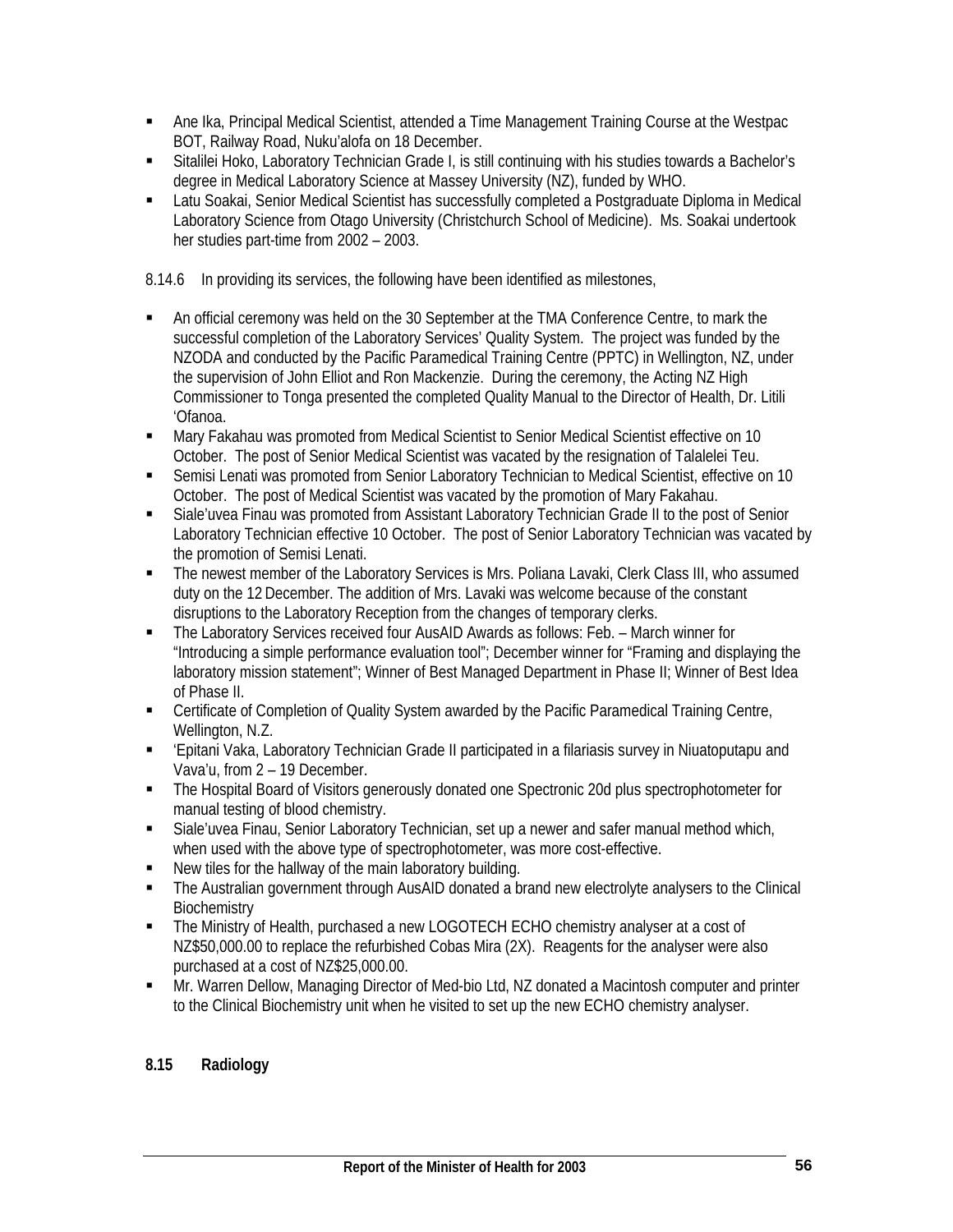- 8.15.1 Dr. Edgar 'Akau'ola, Senior Medical Officer is responsible for managing this section and is supported by 1 Medical Officer Special Grade, 6 technical, 1 clerical and 1 non support staff. The section was allocated \$41,000.00 for implementation of its services.
- 8.15.2 The sections primary function is to provide good quality radiological services for the people of Tonga at all times, with the available modalities.
- 8.15.3 The sections objectives are,
- To provide diagnostic information to all clinicians.
- To promptly aid clinicians in identifying potentially fatal conditions.
- To screen most pregnant mothers by providing services for routine mid-trimester scanning.
- To work closely with clinicians both in country and overseas to provide satisfactory radiology report for patients undergoing examinations.

| Examination                                                 | No. of cases | Percentage (%) |
|-------------------------------------------------------------|--------------|----------------|
| Upper abdomen                                               | 769          | 21.3           |
| Pelvis and lower abdomen                                    | 476          | 13.2           |
| Small parts                                                 | 148          | 4.1            |
| <b>Obstetric</b>                                            |              |                |
| 1st trimester (1-14/40)                                     | 215          |                |
| 2nd trimester (15-27/40)                                    | 887          | 53.9           |
| 3rd trimester (28+/40)                                      | 842          |                |
| Echocardiography                                            | 15           | 6.3            |
| Others - FB, Pleural Effusion marking, US guided procedures | 43           | 1.2            |
| Total                                                       | 3395         | 100            |

8.15.4 The table indicates the number of ultrasound examinations performed.

- Total number of X-rays performed in 2003 was 13,996 which is in excess of 495 examinations when compared to 2002. Of these, 10,389 were x-ray examinations and 3,607 ultrasound examinations.
- Chest x-rays remain the most frequently x-rayed part of the human anatomy.
- Visa and work requirement examinations remain significant although there was a decreased in 2003 as compared to previous years.
- **More fluoroscopic examinations were performed this year as compared to past years. 25 myelograms** were performed in 2003, as compared to 10 in 2002.
- Obstetric examinations remain the most frequent reason for an ultrasound examination accounting for 53.9% of all ultrasound examinations. The number of 3rd trimester ultrasound (842) is similar in number to 2nd trimester examinations (887).
- Ultrasound guided procedures such as FNA, Pleura Effusion and Ascitic aspiration were increased this year.

8.15.5 In providing its services, the following are noted as milestones,

- Mr. Takumi Nishigaki, Senior Volunteer from Japan re-joined this section as the Ultrasound and Echocardiography Technician in November 2003. Mr. Nishigaki was with this section in 1999-2001 as a junior volunteer and has agreed to return again as a volunteer in reply to a request from the Ministry of Health. We are grateful for the services provided by Takumi. A major task of his is the provision of ongoing education for ultrasound staff by way of ½ day workshop every week.
- Mr. Teputepu Laiseni returned from Fiji School of Medicine in December after having completed the Diploma Radiography course in the past 2 years. This is a 3 years course and Teputepu completed in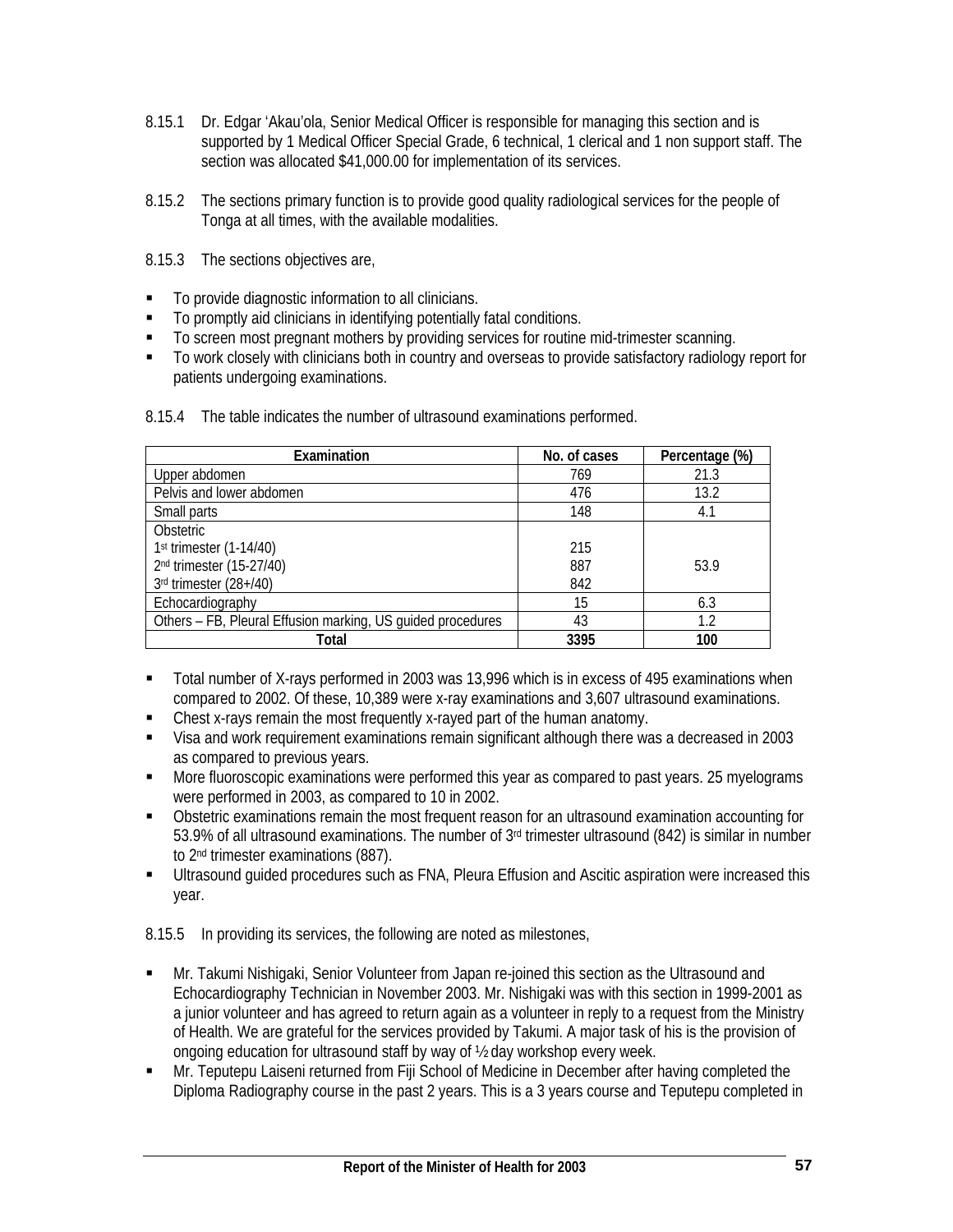2 years and the SMO and staff would like to acknowledge this outstanding performance by a member of its staff.

- Mr. Leonaitasi Mahe proceeded for 1 month attachment at the St. John's of God Hospital in Ballarat, Victoria during September.
- A 5 year old Ultrasound Machine was donated by Ashburton Hospital in NZ. It is currently being used for abdominal, obstetric and gynaecology examinations. This donation was possible through the kind help of Mr. David Blee a NZ nurse who had been to Tonga for a paediatric training workshop in Vaiola.

## **8.16 Pharmacy**

8.16.1 Principal Pharmacist, Mrs. Melenaite Mahe is responsible for managing this section and is supported by 32 established staffs. The section was allocated \$1,653,814.00 of which \$1,110,000.00 was assigned for purchasing of drugs and \$280,557.00 for supplies.

8.16.2 The section's functions are,

- To ensure availability of safe, effective, affordable and good quality drugs and medical supplies for the people of Tonga.
- **Ensure proper selection of drugs and medical supplies through the National Drugs and Medical** Supplies Committee.
- **Ensure best procurement practice is adopted.**
- Ensure appropriate storage conditions are used and effective and timely distribution process is in place.
- **Ensure that legislative framework is operational.**
- Ensure that rational use and appropriate information are available.
- **Ensure best pharmacy practice is adopted.**

## 8.16.3 The section's objective is,

- $\blacksquare$  To provide good quality, safe, effective and affordable essential drugs and standard medical supplies at all times to all the people of Tonga and ensure its rational use.
- 8.16.4 The Central Pharmacy and Medical Store (CPMS) are divided into six units. Manufacturing, Procurement, Administration and Finance, Stores and Distribution, Drug Registration, and Dispensing.

# **8.16.4.1 Manufacturing**

- The Manufacturing unit was staffed by a complement of three personnel during the year.
- Extemporaneous preparations continue to cater for patients whose individual treatments needs must be prescribed and supplied on a case by case basis.

## **Production Output for 2003**

| Item             | No. of Batches | Total             | Cost        |
|------------------|----------------|-------------------|-------------|
| Oral Preparation | 197            | 11980L            | \$30234.98  |
| Dermatological   | 267            | 2547L             | \$9839.29   |
| Preparation      |                | 311 kg            |             |
| Extemporaneous   | 269            | 29.951            | \$939.50    |
|                  |                | 0.5 <sub>kq</sub> |             |
| TOTAL            | 733            | 14556.95 L        | \$41,013.77 |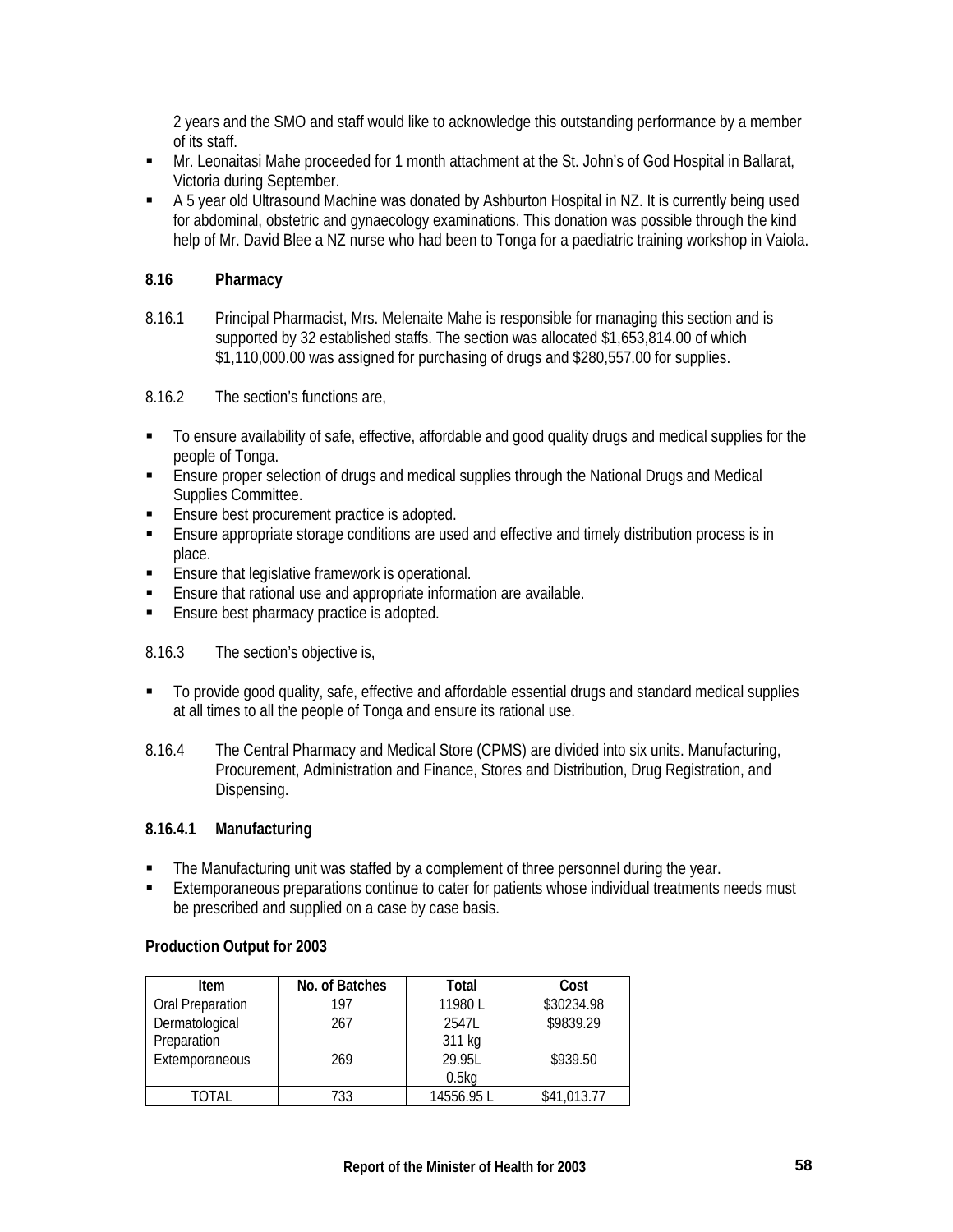Production output for 2003 increased by 8% from the previous year. This was attributed to a corresponding increase in demand for some major items paediatric paracetamol elixir, promethazine syrup, and chlorhexidine spirit and betamethasone cream.

# **8.16.4.2 Procurement**

- **This section is responsible for the procurement of all drugs and medical supplies.**
- **Drugs and medical supplies are procured worldwide.**
- **Tenders are put out for the majority of items and smaller items are procured directly from the supplier.**
- There is still room to improve in reducing small direct orders to a minimum to reduce cost of handling orders and urgent delivers.
- There is still a problem with the long lead times of goods sent by sea freight.

## **8.16.4.3 Administration and Finance**

- This section is responsible for handling correspondences, filing, personnel and financial management.
- Maintaining of vote book and preparation of vouchers for payment of local and overseas expenditures is managed by the section.

# **8.16.4.4 Stores and Distribution**

- This section is responsible for receiving all incoming goods, checked, record and stored for distribution upon receipt of requisitions from all stations throughout Tonga.
- The distribution of goods to the outer-islands is done monthly to 'Eua due to their limited storage area. For the other islands supplies are send every other month. Occasionally items are air freighted in an emergency case and for refrigerated goods.
- **Donations of drugs and medical supplies were received from various donor organizations.**
- Supplies for Vaiola Pharmacy are sent every week and medical supplies for the Central Sterile Supply Department are sent monthly.
- The distribution of the locally manufactured products was as follows: Vaiola Hospital 60%, Prince Ngu Hospital 9%, and Niu'ui Hospital 4%. Niu'eiki Hospital 5%, Health Centres 11%, Dental Services 2%, MCH Clinics 1%, Others, NGO's etc 8%

# **8.16.4.5 Drug Registration**

- **This section is responsible for conducting product registration for the country as required by the** Therapeutic Good Act 2001.
- Proper control of all incoming drugs is in place to safeguard the health of the public.
- Staff with specialized skills and dedication is required to undertake this new responsibility.

# **8.16.4.6 Dispensing**

 Dispensing Counter is an extension of the outpatient dispensing at Vaiola except that a limited range of items are available from the CPMS to ensure control of usage. The patients have individual records of their medication usage particularly for expensive items such as insulin and inhalers.

## **CPMS Dispensing Counter Record**

| Montr | Dr∆c<br>ົບພ | $. \cap mc$<br>נטווס | salbutamol | السمست والمسالم والمنا<br>Beclometh<br>nasone | Insulin | Isophane | Soluble | .<br>epea |
|-------|-------------|----------------------|------------|-----------------------------------------------|---------|----------|---------|-----------|
|-------|-------------|----------------------|------------|-----------------------------------------------|---------|----------|---------|-----------|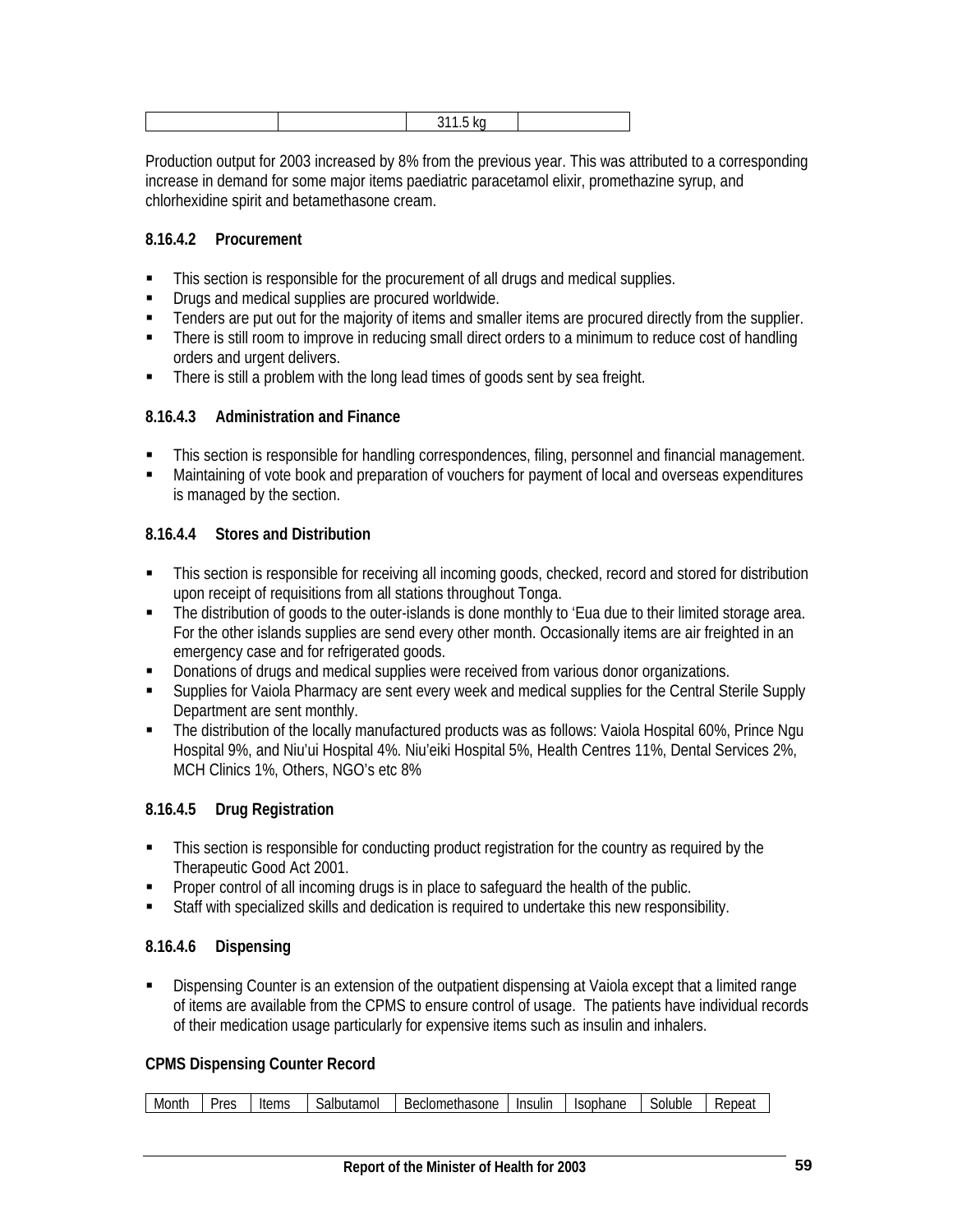|            |      |       | inhaler | inhaler | 70/30 | insulin | Insulin |      |
|------------|------|-------|---------|---------|-------|---------|---------|------|
| Jan        | 980  | 1388  | 245     | 59      | 130   | 41      | 4       | 105  |
| Feb        | 605  | 978   | 202     | 43      | 110   | 47      | 8       | 68   |
| Mar        | 633  | 1061  | 223     | 59      | 133   | 54      | 2       | 93   |
| Apr        | 655  | 1115  | 263     | 54      | 132   | 50      | 5       | 103  |
| May        | 699  | 1271  | 261     | 77      | 245   | 58      | 10      | 277  |
| Jun        | 722  | 1286  | 278     | 64      | 153   | 59      | 5       | 302  |
| Jul        | 763  | 1210  | 296     | 55      | 154   | 65      | 7       | 42   |
| Aug        | 769  | 1279  | 272     | 60      | 134   | 55      | 4       | 57   |
| Sep        | 859  | 1393  | 292     | 61      | 154   | 68      | 6       | 44   |
| Oct        | 755  | 1257  | 291     | 75      | 147   | 55      | 7       | 23   |
| Nov        | 687  | 1106  | 238     | 51      | 126   | 50      | 7       | 29   |
| <b>Dec</b> | 701  | 1214  | 201     | 59      | 159   | 55      | 6       | 19   |
| Total      | 8828 | 14558 | 3062    | 717     | 1777  | 657     | 71      | 1162 |

• The dispensing counter receives 10% of the total items issued for the CPMS stores mainly because individual items are costly and used regularly by the patients. It was noted that there were discrepancies between 2% to 24% of items not accounted for by this unit. Closer monitoring and supervision is required to ensure that goods are dispensed properly.

### **8.16.5 Vaiola Hospital Pharmacy**

 Vaiola Pharmacy was staffed by six Assistant Pharmacists, two trainees as part of their rotation programme, and was later joined by one Pharmacist Graduate following postgraduate studies in Clinical Pharmacy in Australia.

| Month        |       | <b>AM Shift</b> |            |      | <b>OPD</b> |       |       | <b>PM Shift</b> |            |            |
|--------------|-------|-----------------|------------|------|------------|-------|-------|-----------------|------------|------------|
|              | Pres  | <b>Items</b>    | <b>RPT</b> | WDI  | Pres       | Items | Pres  | <b>Items</b>    | <b>RPT</b> | <b>WDI</b> |
| Jan          | 5765  | 9835            | 385        | 630  | 481        | 783   | 4016  | 6531            | 134        | 319        |
| Feb          | 6726  | 11234           | 583        | 579  | 491        | 724   | 4852  | 4898            | 90         | 394        |
| Mar          | 7570  | 13264           | 651        | 745  | 719        | 1357  | 6039  | 10838           | 213        | 418        |
| Apr          | 7180  | 12250           | 375        | 1140 | 554        | 971   | 5355  | 9954            | 120        | 317        |
| Mav          | 6844  | 11818           | 498        | 676  | 487        | 920   | 4686  | 87226           | 100        | 316        |
| June         | 6487  | 11042           | 369        | 388  | 692        | 1290  | 5150  | 9287            | 93         | 271        |
| July         | 7213  | 14558           | 491        | 570  | 627        | 1130  | 6433  | 12164           | 89         | 254        |
| Aug          | 6416  | 11312           | 461        | 441  | 505        | 951   | 5889  | 9966            | 128        | 215        |
| Sep          | 6214  | 10992           | 411        | 551  | 369        | 696   | 4070  | 6869            | 108        | 250        |
| <b>Oct</b>   | 6410  | 10971           | 378        | 822  | 370        | 758   | 4354  | 8022            | 117        | 406        |
| Nov          | 5795  | 10009           | 447        | 1292 | 593        | 1364  | 4328  | 8141            | 86         | 244        |
| <b>Dec</b>   | 5870  | 9879            | 479        | 773  | 600        | 1137  | 3940  | 7471            | 89         | 363        |
| <b>Total</b> | 78490 | 137124          | 5528       | 8627 | 6488       | 12081 | 59114 | 102867          | 1367       | 3767       |

## **Prescriptions record for Vaiola Pharmacy 2003**

- The total cost of goods received from CPMS to the Vaiola Pharmacy was \$698,255.04.
- The total number of prescription from the Vaiola Pharmacy decreased both during and after normal working hours (2002 – 2003), however the number of prescription and items dispensed from the OPD between 12.00am and 8.300am increased by 35% and the number of ward items and repeat items have net increases.

## **8.16.6 Prince Ngu Hospital Pharmacy**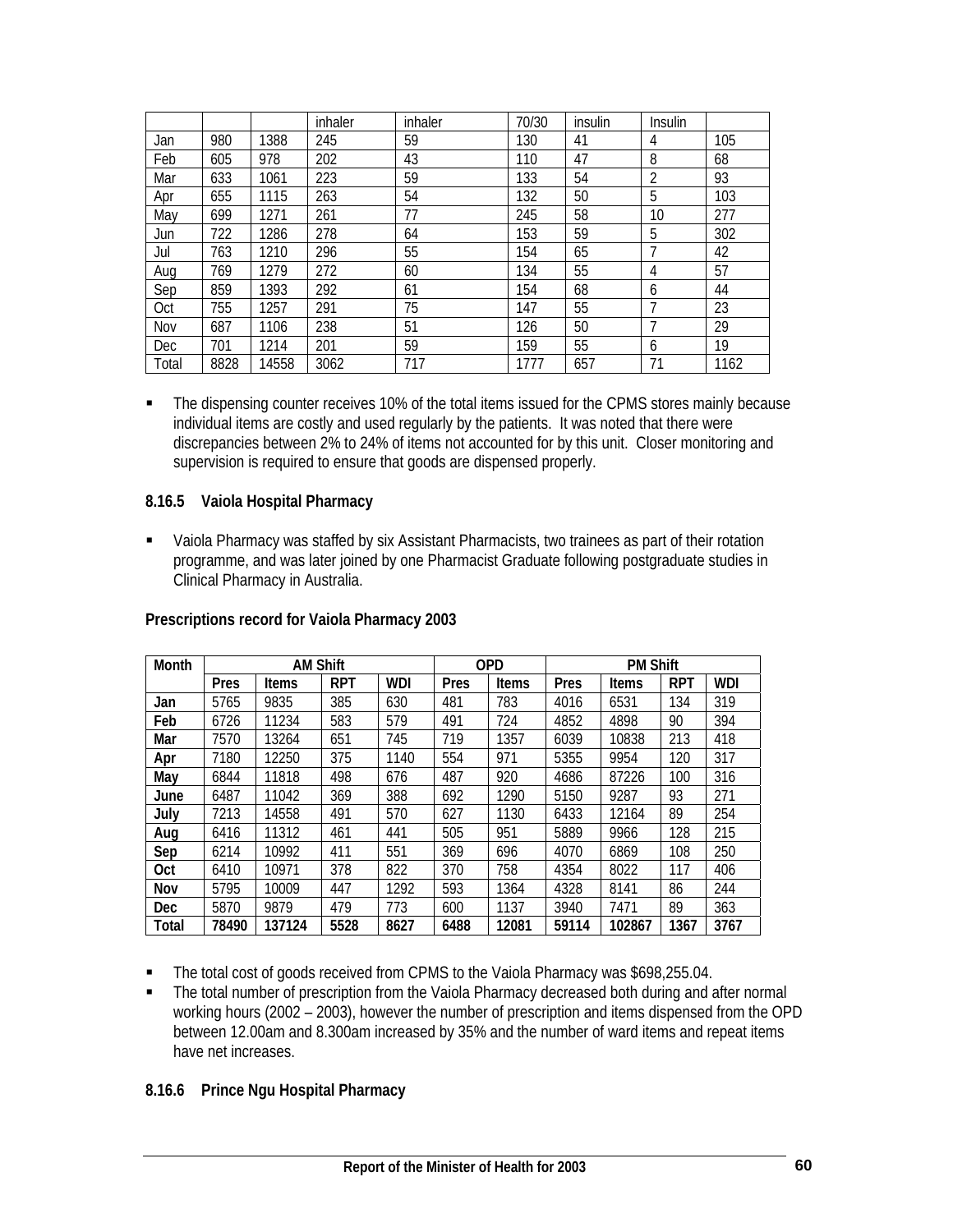**Prince Ngu Hospital Pharmacy is managed by two Assistant Pharmacists Grade II and operates during** normal hours from Monday to Friday and half day during Saturdays and public holidays. Both officers are on call after hours if there are needs for their service.

| Month | Pres  | <b>Items</b> | Ward items | <b>Outpatient Pres</b> | <b>Outpatient items</b> | Repeats |
|-------|-------|--------------|------------|------------------------|-------------------------|---------|
| Jan   | 2527  | 4388         | 461        | 1765                   | 3110                    |         |
| Feb   | 2662  | 4475         | 378        | 1881                   | 3191                    |         |
| Mar   | 3290  | 5760         | 537        | 1841                   | 4061                    | -       |
| Apr   | 2473  | 4187         | 391        | 1502                   | 2499                    | 68      |
| May   | 3107  | 4809         | 392        | 1128                   | 1866                    | 140     |
| June  | 1917  | 3189         | 402        | 1193                   | 1917                    | 198     |
| Julv  | 2411  | 4127         | 425        | 1569                   | 2348                    | 180     |
| Aug   | 2367  | 3825         | 318        | 1445                   | 2609                    | 215     |
| Sept  | 1856  | 3162         | 403        | 1096                   | 1792                    | 270     |
| Oct   | 2444  | 3998         | 496        | 1193                   | 1940                    | 172     |
| Nov   | 3351  | 4069         | 402        | 1017                   | 1714                    | 109     |
| Dec   | 1876  | 3125         | 417        | 1023                   | 1694                    | 124     |
| Total | 30278 | 49112        | 5022       | 16658                  | 28741                   | 1476    |

#### **Prescriptions Record for Prince Ngu Hospital Pharmacy 2003**

- During the year there were 42 chargeable prescriptions which cost \$1,042.25.
- The total cost of goods sent to Ngu hospital from CPMS during 2003 was \$170,608.38.

### **8.16.7 Niu'ui Hospital Pharmacy**

 A single Assistant Pharmacist Grade II is responsible for the operation of the Niu'ui Hospital Pharmacy.

| Month | Pres  | <b>Items</b> | After hours |
|-------|-------|--------------|-------------|
| Jan   | 1597  | 3891         | 520         |
| Feb   | 1459  | 2457         | 497         |
| Mar   | 1847  | 3607         | 493         |
| Apr   | 1391  | 2621         | 501         |
| May   | 1497  | 2679         | 611         |
| Jun   | 1449  | 2801         | 602         |
| Jul   | 1342  | 2361         | 561         |
| Aug   | 1519  | 2806         | 602         |
| Sept  | 1227  | 2161         | 571         |
| Oct   | 1611  | 3706         | 801         |
| Nov   | 1927  | 4082         | 765         |
| Dec   | 1953  | 4102         | 788         |
| Total | 18819 | 37274        | 7312        |

#### **Prescriptions Record for Niu'ui Hospital Pharmacy 2003**

- It is noted that water supply is a challenge for the Pharmacy in Niu'ui. The officer either heats the water or uses the water filter to improve the quality of water used for dispensing.
- Niu'ui Hospital receives 5% of the goods that is dispensed from the CPMS. Of this 75% is for drugs and 25% is for medical supplies. The antibiotics comprises of 35%, antidiabetics 17%, cardiovascular drugs 15%, asthmatic drugs 7%, Intravenous fluids 6% analgesics 5% and the other drugs make up the remaining 15%.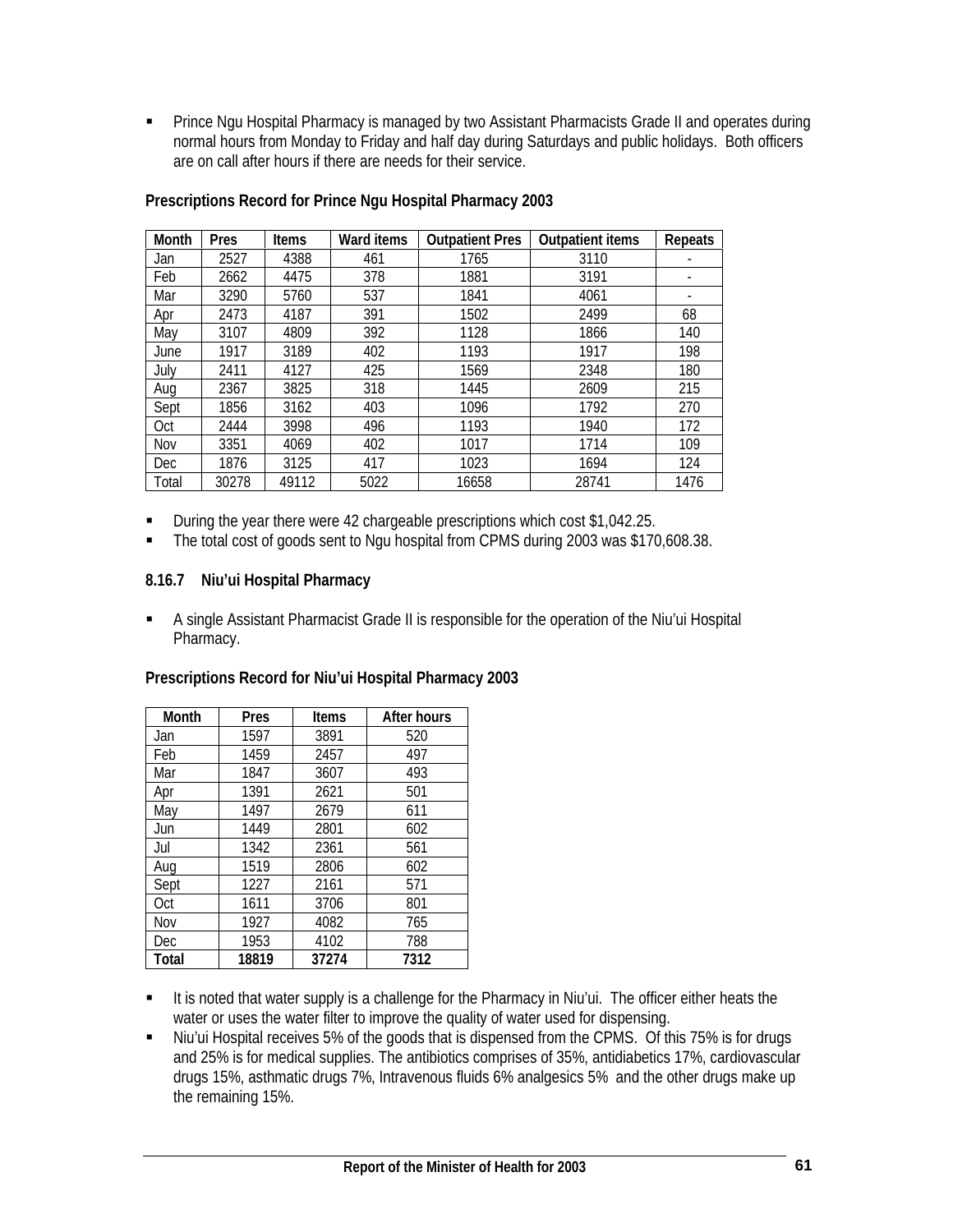## **8.16.8 Niu'eiki Hospital Pharmacy**

A single Assistant Pharmacist Grade II is responsible for pharmaceutical services at Niu'eiki Hospital.

| Month      | Pres  | <b>Items</b> | <b>RPT</b> | Pres | Item  | <b>OPD</b> |
|------------|-------|--------------|------------|------|-------|------------|
| Jan        | 1074  | 1697         | 151        | 908  | 1641  | 177        |
| Feb        | 1038  | 1517         | 190        | 758  | 1224  | 113        |
| Mar        | 1502  | 2368         | 126        | 1057 | 1762  | 147        |
| Apr        | 810   | 1374         | 133        | 648  | 1164  | 180        |
| May        | 955   | 1600         | 124        | 638  | 1138  | 167        |
| June       | 864   | 1463         | 144        | 75   | 1107  | 173        |
| July       | 1009  | 1788         | 170        | 739  | 1376  | 182        |
| Aug        | 1054  | 1777         | 173        | 773  | 1390  | 199        |
| Sep        | 810   | 1310         | 235        | 645  | 1051  | 189        |
| Oct        | 1005  | 1887         | 255        | 662  | 1116  | 187        |
| Nov        | 968   | 1946         | 224        | 756  | 1190  | 166        |
| <b>Dec</b> | 976   | 1762         | 254        | 744  | 1233  | 196        |
| Total      | 12065 | 20489        | 2179       | 9003 | 15392 | 2073       |

### **Prescriptions Record for Niu'eiki Hospital Pharmacy**

**In general the supplies to the outer-islands were satisfactory. Oxygen supplies continued to be a major** challenge in all the hospitals.

8.16.9 In providing its services the following are noted as milestones,

- Mr. Siutaka Siua resumed duty in the later part of the year after studying in Australia for his Masters in Clinical Pharmacy.
- **Miss Losaline Titiuti and Mrs. Leva'itai 'Asaeli completed their Diploma in Pharmacy from the Fiji** School of Pharmacy at the end of the year.
- **Mr. Rainer WHO consultant visited the Section to install the Drug Registration Software, and trained** staff to be able to use the program.
- Mr. Craig Drown from Sustainable Solution also visited to follow up on the mSupply's Stock Inventory software.
- The ease of retrieving information on stock levels and prices has been an easy task now.
- It is envisaged that with better stock inventory control we could improve our stock supply performance.
- The Vaiola Pharmacy have initiated the first phase (September 2003) of providing pharmacy clinical services to the wards at the Vaiola Hospital commenced with the Medical ward particularly for asthma and COAD patients.
- Feedback from staff and patients has been positive so it is intended to provide the same service for remaining wards within Vaiola Hospital by mid 2004.
- The Principal Pharmacist attended a 3 day workshop in Nadi.
- The six Assistant Pharmacist trainees have completed the first year of their two-year training. The training is expected to complete at the end of 2004.
- Miss Catherine Tu'ilape proceeded on a WHO Fellowship with the Philippines Bureau of Food and Drugs to acquire knowledge in their drug registration procedures from September to November 2003.

# **8.17 Central Sterilising Supply Department**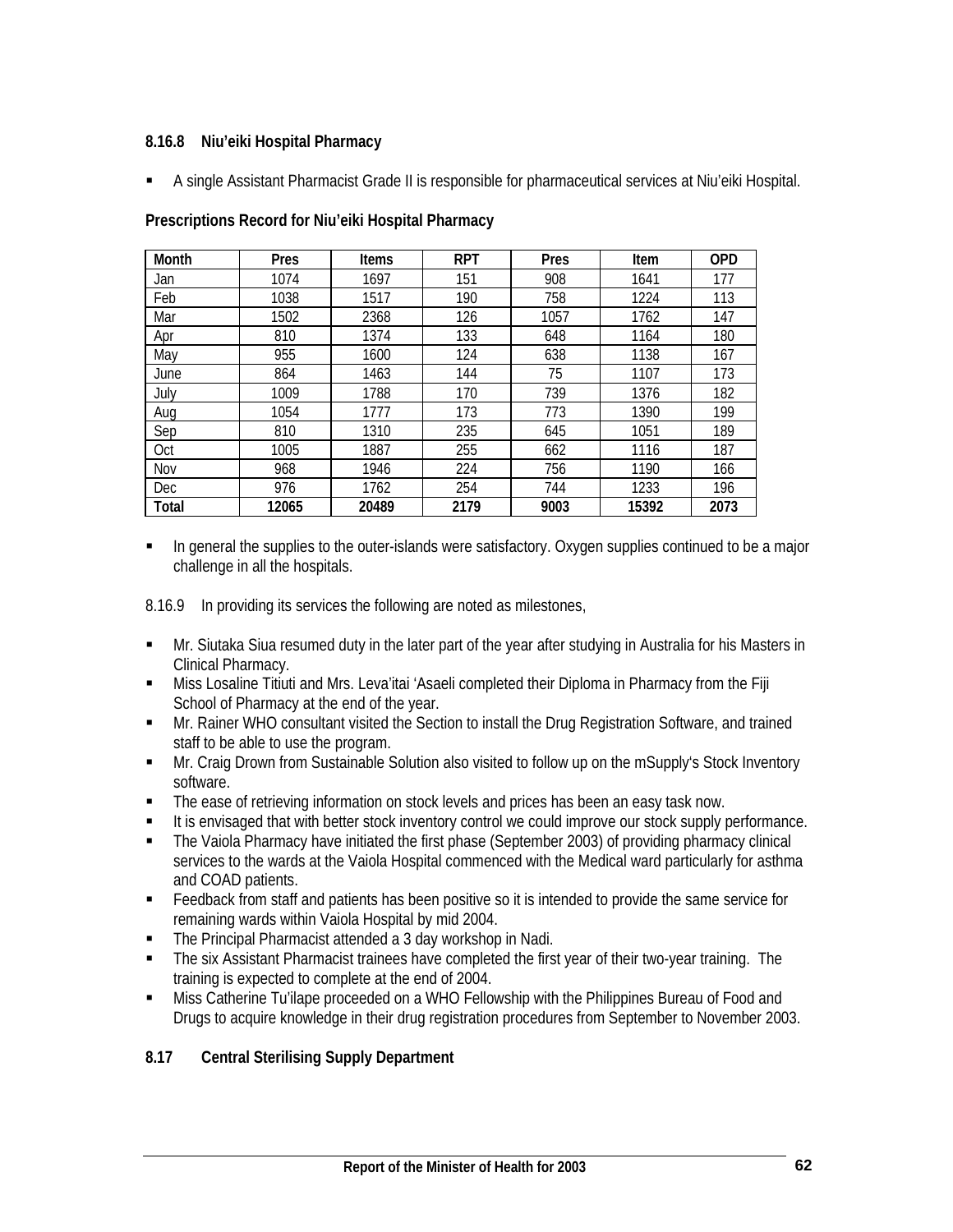- 8.17.1 Senior Sterile Supervisor, Mr. Tony Kerr is responsible for managing this section and is supported by 4 Sterile Supply Assistants. This section was allocated \$5,000.00 for maintenance and technical supplies.
- 8.17.2 The section's functions is,
- To sterilize surgical instruments and linen for Vaiola Hospital and the health centres in Tongatapu.
- 8.17.3 The section's objective is,
- **Through staff training and the requisition of new equipment, to raise the standard of service offered by** CSSD.
- 8.17.4 In implementing its services the following were identified as significant milestones accomplished during the year,
- Commissioned of a new pre-vacuum sterilizer co-funded by Vaiola Hospital Board of Visitors and the Canada Fund. This has greatly improved the efficiency of CSSD.
- Ms. Petulisa Tu'itupou proceeded on a one month attachment to St. John of God Hospital in Ballarat, Australia.

## **NON CLINICAL SUPPORT SERVICES**

Hospital Administrator, Mr. Viliami Mo'ale is responsible for the supervision of non-clinical support services at Vaiola and includes Hospital Security, Laundry, Seamstress, Hospital Grounds Maintenance, Domestic, Telephone Communications and Catering services.

#### **8.18 Hospital Security**

8.18.1 The section consist of 6 staff and its objective is to maintain peace and order throughout Vaiola 24 hours a day, 7 days a week as well as the 2 hourly check of the thermostat and temperature of the mortuary's cooler.

### **8.19 Laundry**

- 8.19.1 The section employs a Laundry Supervisor with 4 Laundrymen and 3 Laundrymaids.
- 8.19.2 The sections objective is to ensure all laundry requirements for Vaiola Hospital and the 7 Health Centres are performed in an efficient and cost effective manner. Thus its primary responsibility is the washing, ironing and labelling of all hospital linen.

#### **Washing Loads for 2003**

| Month    | No. of Washing Loads |  |  |
|----------|----------------------|--|--|
| January  | 264                  |  |  |
| February | 247                  |  |  |
| March    | 288                  |  |  |
| April    | 321                  |  |  |
| May      | 343                  |  |  |
| June     | 288                  |  |  |
| July     | 340                  |  |  |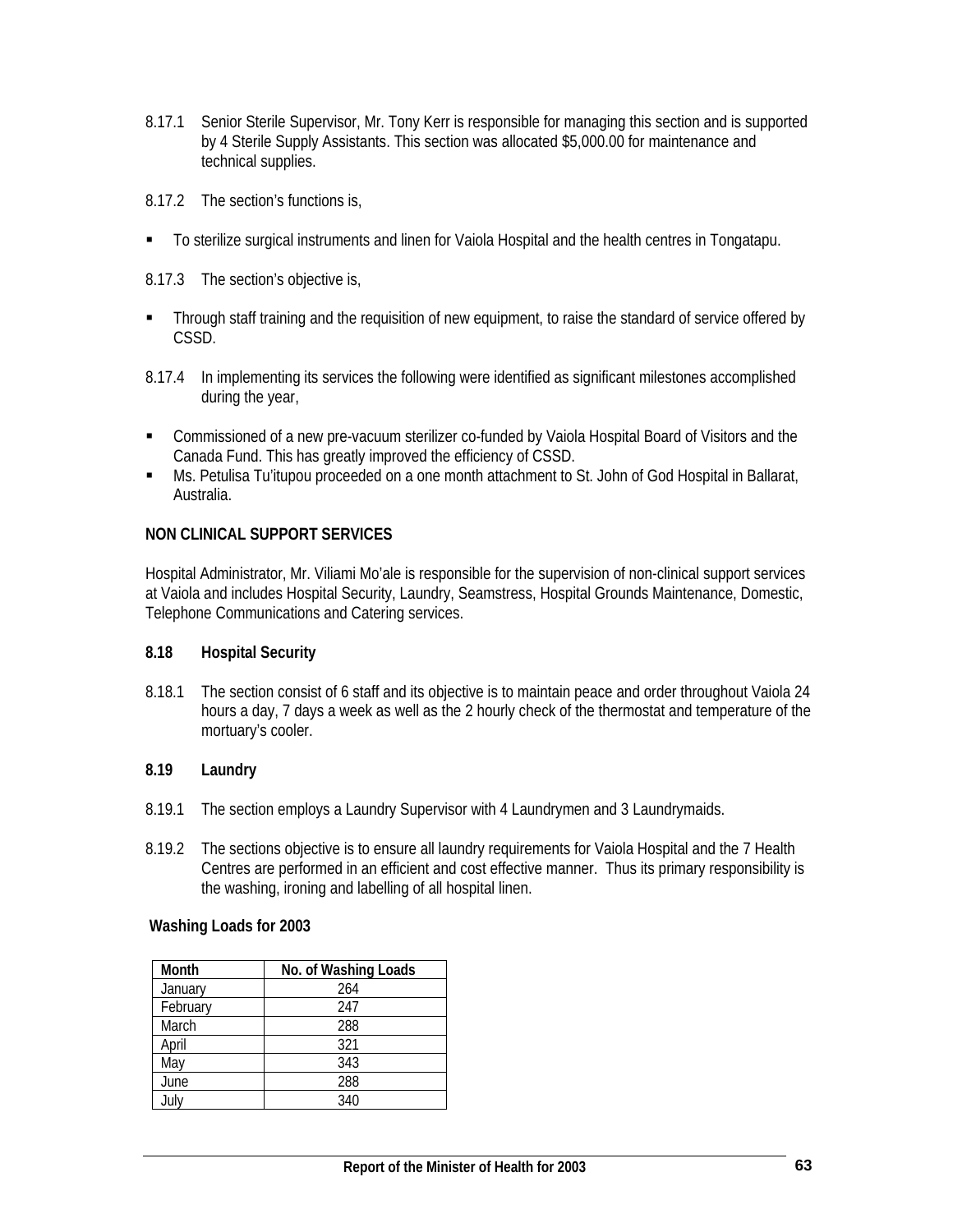| August    | 359  |
|-----------|------|
| September | 306  |
| October   | 294  |
| November  | 283  |
| December  | 215  |
| TOTAL     | 3548 |

#### **8.20 Seamstress**

8.20.1 This section employs a Seamstress Supervisor and 2 Seamstress and its functions are to provide all sewing requirements of the Ministry and covers Vaiola Hospital and the 7 Health Centres on Tongatapu, Niu'ui and Niu'eiki Hospital.

### **8.21 Hospital Grounds Maintenance**

8.21.1 The section employs 4 Groundsmen and its principle function is to ensure the cleanliness of Vaiola Hospital and the 7 Health Centre grounds on Tongatapu.

The section received 2 commercial lawn mowers from the Ballarat Rotary Club.

Repairs and maintenance were undertaken on the compound fence.

#### **8.22 Domestic**

8.22.1 The section is responsible for the cleanliness of all wards and offices at Vaiola Hospital to maintain an environment which is clean and hygienic for patients and staff. The section employs 15 Wardsmaids and 9 Orderlies.

#### **8.23 Telephone Communications**

8.23.1 The Senior Telephone Operator is supported by 4 Telephone Operators. The sections primary responsibility is to facilitate efficient and effective local and international telephone communications on a 24-hour basis.

A comprehensive maintenance and repair of the hospitals telephone cabling was undertaken.

To improve communications a telephone was installed in the Ministry's garage.

#### **Telephone Usage for 2003**

| Month     | <b>Incoming Calls</b> | <b>Outgoing Calls</b> |
|-----------|-----------------------|-----------------------|
| January   | 7060                  | 7211                  |
| February  | 7131                  | 7305                  |
| March     | 7524                  | 9422                  |
| April     | 8512                  | 9007                  |
| May       | 8792                  | 9435                  |
| June      | 9806                  | 9935                  |
| July      | 9994                  | 10035                 |
| August    | 10125                 | 10003                 |
| September | 10347                 | 10431                 |
| October   | 10417                 | 10169                 |
| November  | 10211                 | 10304                 |
| December  | 10411                 | 8963                  |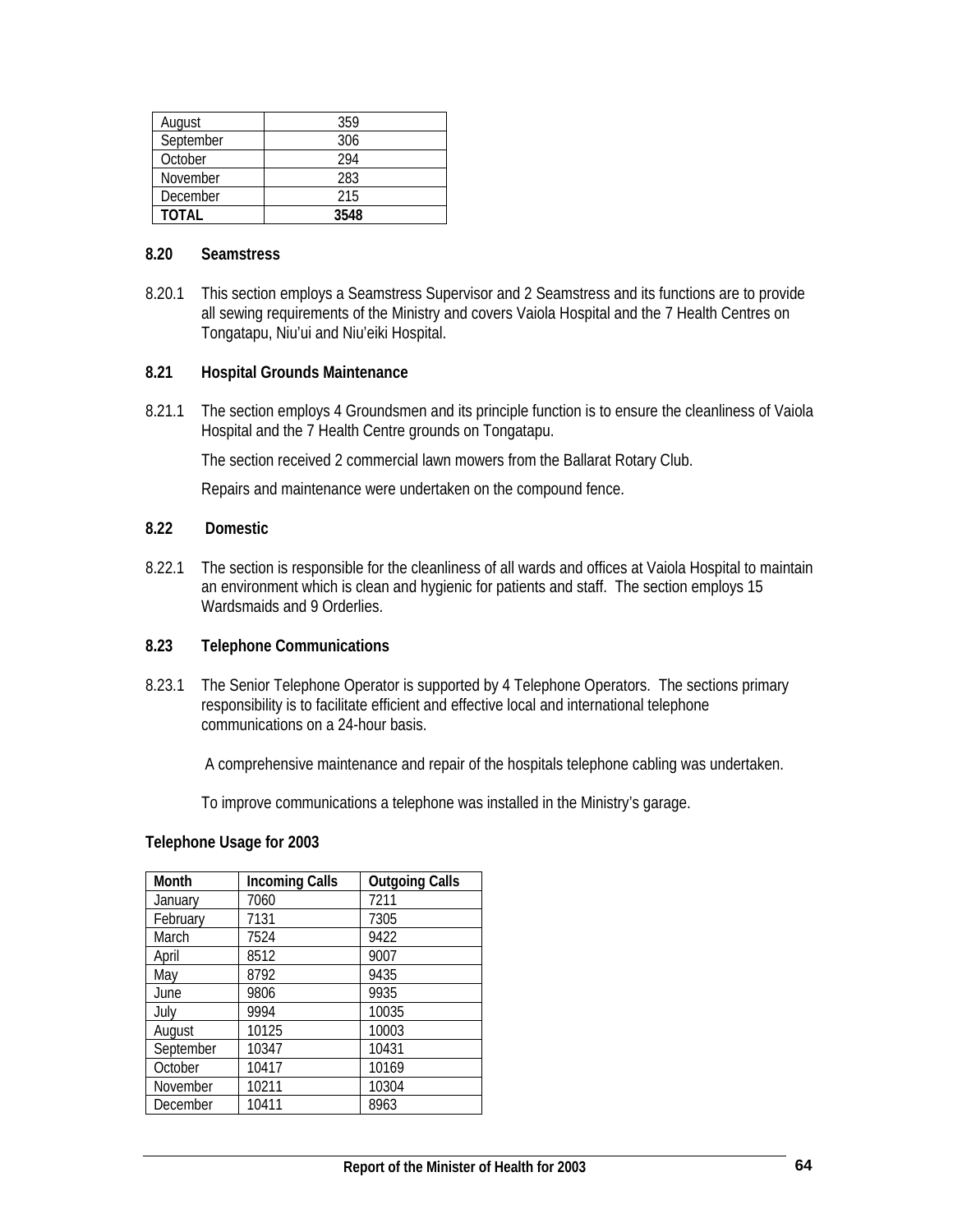| 112220<br>110360<br>otal |
|--------------------------|
|--------------------------|

#### **8.24 Catering Services**

8.24.1 This section consists of 3 Cook and 5 Assistant Cook. The posts of Catering Supervisor, Chief Cook and 1 Assistant Cook are vacant. Acting Chief Cook Kalino Vaka'uta manage the section.

8.24.2 In providing its services the following are identified as milestones,

- The appointment of 6 Daily Paid staff to established posts of Assistant Cook.
- The signing of a contract between the Ministry and F. C. Nicholas Meat for the supply of meat products to the Kitchen for a year commencing in June.
- **The replacement of the Kitchen roof through assistance from the Ballarat Rotary Team.**
- The donation of kitchen supplies from Liahona High School and the Church of the Latter Day Saints.
- The retiling of the Kitchen and Staff Dining Room.
- The provision of Kitchen Uniforms for all staff.
- Root crops received by the Kitchen must be peeled and cleaned by the supplier.
- All suppliers of root crops are now issued contracts for the amount of root crops, date and time of delivery and price.
- The introduction and enforcement of a manual stock inventory system for all supplies procured by the Kitchen.

#### **8.25 Maintenance**

- 8.25.1 Acting Hospital Engineer Graduate, Mr. Feleti 'Eke is responsible for managing this section and is supported by 14 staff. The section was allocated \$42,000.00 for the implementation of its services.
- 8.25.2 The section's objectives are,
- To implement planned maintenance for all facilities and equipment.
- To stock most vital spares.
- **Improve maintenance request system.**
- **Submit proposal for continued training.**
- **Enforce planned maintenance for all facilities and equipment.**
- To improve plumbing facilities.
- **IMPROVE MAINTED MANUARY EXPLORER FIGURE 1999**
- **IMPROVE MONITORY IN A LOCAL EXAM** equipments and facilities.
- $\blacksquare$  To improve provision of medical cases.

8.25.3 The section's functions are,

- Sourcing and procurement of equipment and spare parts from overseas.
- **Commission and decommission of equipment.**
- **Provide engineering maintenance for equipment and facilities.**
- **Perform minor alterations to facilities.**
- **Prepare proposals for improvement of equipment and facilities.**

8.25.4 The Vaiola Hospital Oxygen Plant produced 2,226 Oxygen cylinders (G size, 8300 litres). Since the demand for Oxygen has increased throughout the years the plant is working longer hours to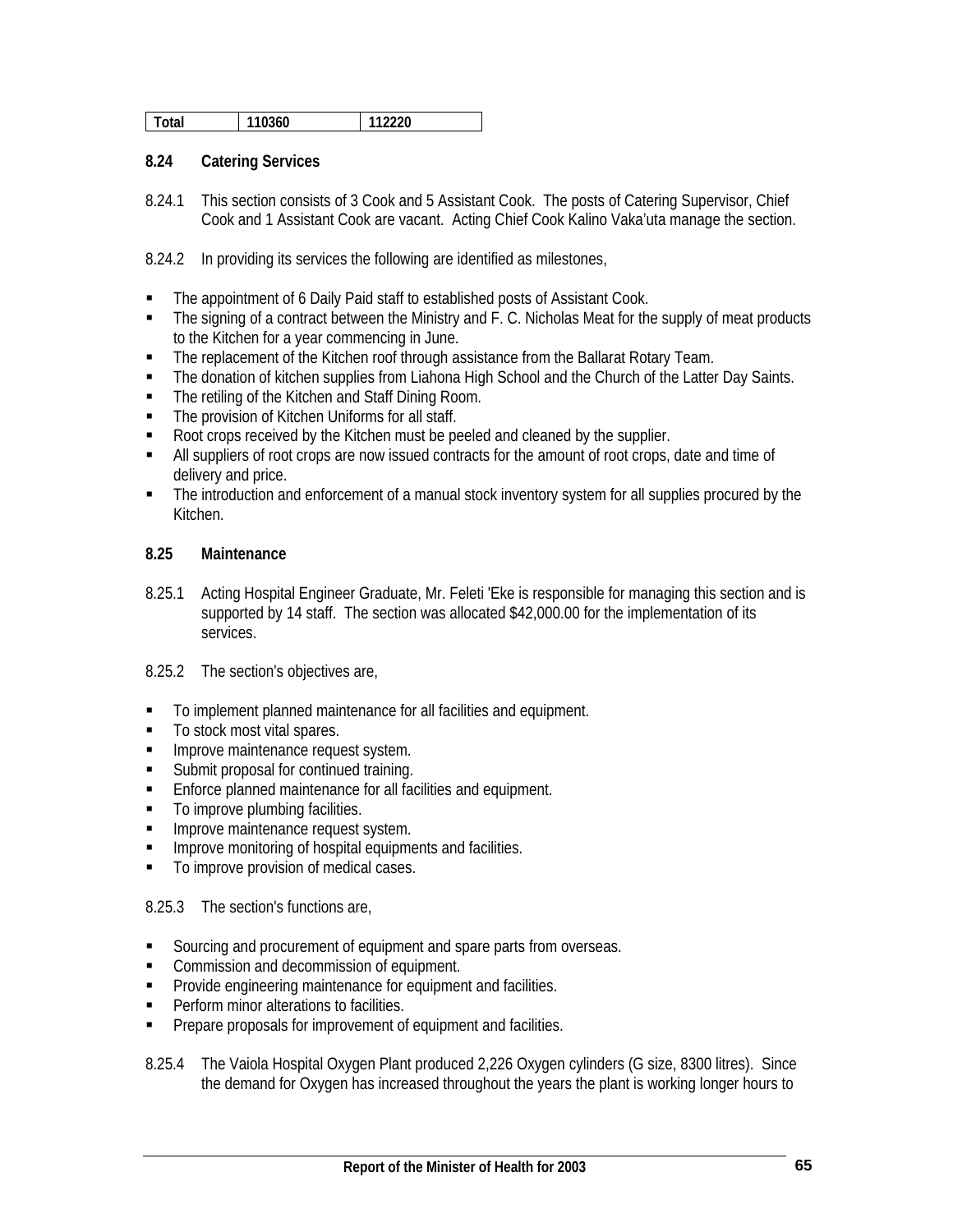| Year | Number of large oxygen<br>cylinders produced | Number of large oxygen<br>cylinders purchased | <b>Total Number of large</b><br>oxygen cylinders supplied. |
|------|----------------------------------------------|-----------------------------------------------|------------------------------------------------------------|
| 1997 | 534                                          | N/A                                           | N/A                                                        |
| 1998 | 920                                          | N/A                                           | N/A                                                        |
| 1999 | 1325                                         | N/A                                           | N/A                                                        |
| 2000 | 1272                                         | 52                                            | 1324                                                       |
| 2001 | 1700                                         | 42                                            | 1742                                                       |
| 2002 | 1701                                         | 18                                            | 1719                                                       |
| 2003 | 2226                                         | 30                                            | 2256                                                       |

satisfy the needs. The section definitely needs a Plant which can fill 10-12 cylinders a day and also can fill medical air.

| Medical air   |                          | 100 cylinders |
|---------------|--------------------------|---------------|
| Nitrous Oxide | $\overline{\phantom{a}}$ | 18 cylinders  |

8.25.5 The Vaiola Hospital Steam Boiler used a total of 60,378 litres of diesel. The significant decrease from last year is due to repair works on the steam supply line.

| Year | <b>Boiler fuel (Diesel)</b><br>Consumption, litre |
|------|---------------------------------------------------|
| 1999 | 94559                                             |
| 2000 | 97696                                             |
| 2001 | 98393                                             |
| 2002 | 69023                                             |
| 2003 | 60378                                             |

8.25.6 In providing its services the following were identified as milestones during the year.

- There was a great reduction in diesel used by the boiler as compared to previous years. 8,645 litres was saved due to close monitoring of the steam lines and major repairs was undertaken on old underground steam piping under the hospital kitchen.
- The maintenance staff contributed to the renovations of Health Centers in the following areas; provide and ordering of materials, provide carpentry, plumbing, electrical installations and repairs.
- Medical Equipment Maintenance Project (MEMP); Mr. Ian Davis, Long Term Adviser is posted to Tonga for 1 year (July 03-July 04).
- The establishment of the Equipment and Facilities Committee provide close monitoring and ordering of medical equipments.

## **9 NURSING SERVICES**

## **9.1 Management**

- 9.1.1 Chief Nursing Officer Mrs Lata Malu is responsible for the efficient and effective management of the Nursing Division.
- 9.1.2 The division's goal is to contribute to the health of the nation through the provision of the best possible nursing care services.
- 9.1.3 The division is made up of three sections,
	- 1. Hospital Nursing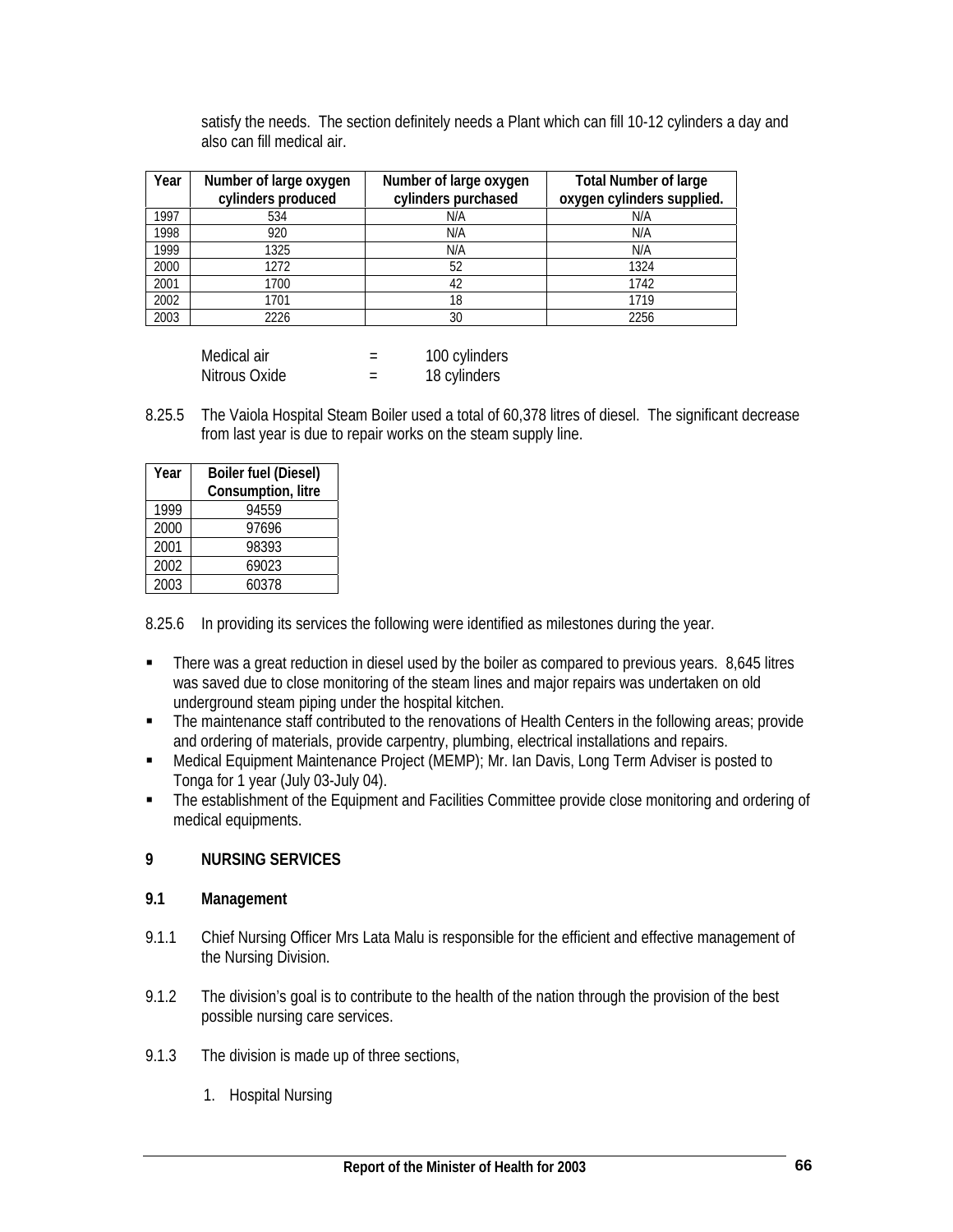- 2. The Queen Salote School of Nursing
- 3. Public Health Nursing

## **9.2 Vaiola Hospital Nursing**

- 9.2.1 Matron, Mrs. Valoa Fifita is responsible for the management and administration of this section and is supported by 1 Assistant Matron, 5 Senior Nursing Sister, 1 Assistant Senior Nursing Staff, 8 Nursing Sister Graduate, and 256 nursing staff.
- 9.2.2 The section's objectives are,
- **IMPROVE and upgrade nursing staffs' management.**
- **Upgrade standard of hospital nursing services.**
- Review and provide policies and regulation for the improvement of staff performance.
- **Upgrade nursing staffs' skills and knowledge.**
- 9.2.3 The section's functions are,
- $\blacksquare$  To provide best quality nursing services to all patients.
- To implement therapeutic measures ordered by Medical Officers with intelligent application to patients.
- To co-operate with all hospital staff and services to facilitate and improve patient management.
- To support in-service and post basic training of nurses.
- 9.2.4 \$54,000.00 was allocated to the section and was utilized for the purchase of uniforms for nurses and linen requirements for all the hospitals and health centres.
- 9.2.5 In providing its services, the following were identified as milestones during the year,
- Staff Nurse 'Elaine 'Alofi completed studies for her Bachelor of Nursing (NZ)
- Recruitment of Nursing Sister 'Ana Lolohea and Senior Staff Nurse 'Ilaisaane Pofaiva
- **Trainings:** 
	- Nursing Sister Seilini Soakai attended workshop on NCD (Diabetes) in Fiji 22/1-4/2/03.
	- Nursing Sister Kalesita Fotu attended the Leadership and Management training in Samoa 24/2/03 – 12/03/03
	- Staff Nurse Meleane Eke attended Eye Management training in India 27/2/03-18/3/03 in Fiji 27/4- 4/5/03.
	- Nursing Sister Hevaha Paseka attended training on Nursing Management in Japan 17/5-22/7/03.
	- Staff Nurse Saane Fangaloka attended attachment at Ballarat Exchange 1-30/11/03.
	- Nursing Sister Salote Schaumkel attended a 3 days workshop on Burns in Apia, Samoa.
	- Staff Nurse Koniseti Tu'avao joined the Tonga Defense Force contingent as part of the Australian led coalition to the Solomon Island on 21/7/03.
	- Staff Nurse Tevita Tu'ungafasi was an awarded undergraduate medical Scholarship at the Fiji School of Medicine.

## **9.3 Queen Salote School of Nursing**

- 9.3.1 Mrs 'Ana Kavaefiafi, Principal, Queen Salote School of Nursing is responsible for the management and administration of the School and is supported by 7 nursing education staff, 1 Computer Assistant and 1 Librarian.
- 9.3.2 The schools objectives are,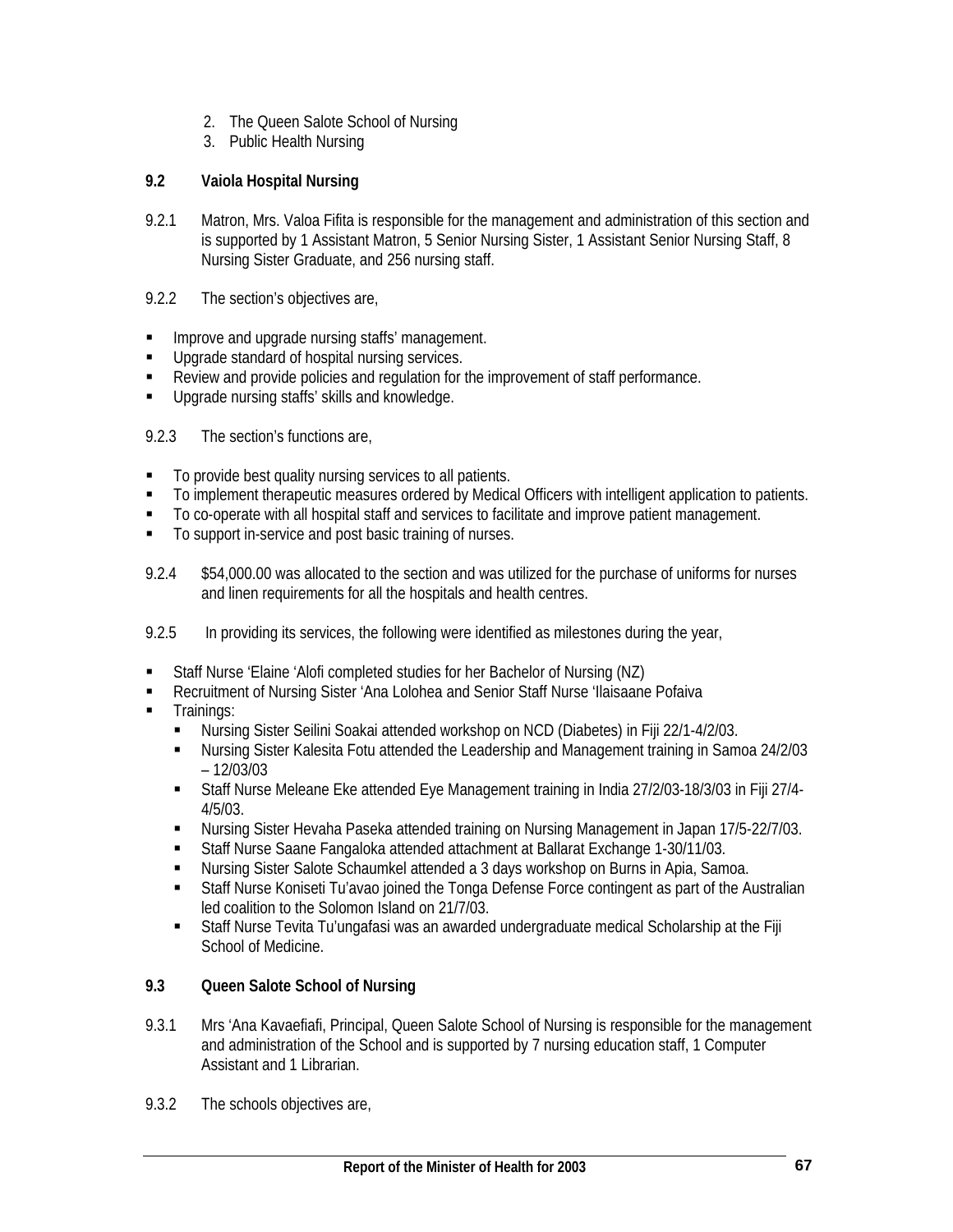- To provide a continuous process of curriculum development/review, based on evidence based practice and assessment of its effectiveness in the preparation of students for nursing practice.
- To develop the full potential of the nursing student to enable him/her to apply the knowledge and skills in various health care setting.
- To direct educational programme to utilize physical, medical and social sciences and humanities as foundation for learning the art and science of nursing.
- $\blacksquare$  To develop appropriate instructional strategies to cope with individual differences of the learner.
- To render student based training to nursing students.
- To provide transport for student's field experience.
- To effectively manage all post-basic nursing training.
- $\blacksquare$  To provide a forum where others can contribute to the preparation of future nurses.
- To utilize other health professionals in the training of nursing students.
- To upgrade all staff of QSSN to degree level for implementation of diploma level training for nurses.
- To upgrade and maintain the physical facilities at QSSN to sufficiently accommodate staff offices, a science laboratory, a nursing science laboratory, a library, and a staff common room with rest room facilities.
- To facilitate the upgrading of instruments and equipments in hospital wards as support service for student learning.
- 9.3.3 The school functions are,
- To develop, implement and evaluate a curriculum which is academically sound, scientifically based, culturally acceptable, socially approp0riate and internationally recognized.
- To recruit and prepare suitable nursing candidates (Basic and Post-Basic Nursing) for quality and effective health care delivery to the people of the Kingdom of Tonga.
- To work collaboratively within the Nursing Division and other divisions of the Ministry to maintain the highest standards of nursing practice for nurses of the Kingdom of Tonga.
- To provide an educational programme that will continuously upgrade the knowledge and skills of nurses both locally and in isolated areas.
- To initiate a programme that prepares the staff of QSSN to function at an optimum level of competency.
- 9.3.4 The School was allocated \$2,000.00 for implementation of its various activities during the year.
- 9.3.5 The School conducted, facilitated and attended the following meetings and workshops.
- Sr Tilema Cama, Regional Review of the Nurse Training Component for the South Pacific Reproductive Health and Family Planning Project, Sydney, Australia, 28 January – 7 February; Nutrition Workshop, Nuku'alofa, 21-23 October; Adolescent Reproductive Health, Nuku'alofa, 6-7 November.
- 'Ana Kavaefiafi, Job Evaluation Workshop, Nuku'alofa, 11-13 February; Job Evaluation Team, Nuku'alofa, May.
- Mele'ana Ta'ai, Neonatal Resuscitation Workshop, Nuku'alofa, 10-11 November.
- 9.3.6 During the year, the school was fortunate to host these visiting consultants,
- Professor Jo Walton, Head of Division for Health Care Practice, AUT, and WHO Consultant Mrs Naumai Smith, Senior Lecturer at AUT, 1-4 April.
	- To ensure ongoing relation between AUT and QSSN both under-graduate and post-graduate programmes.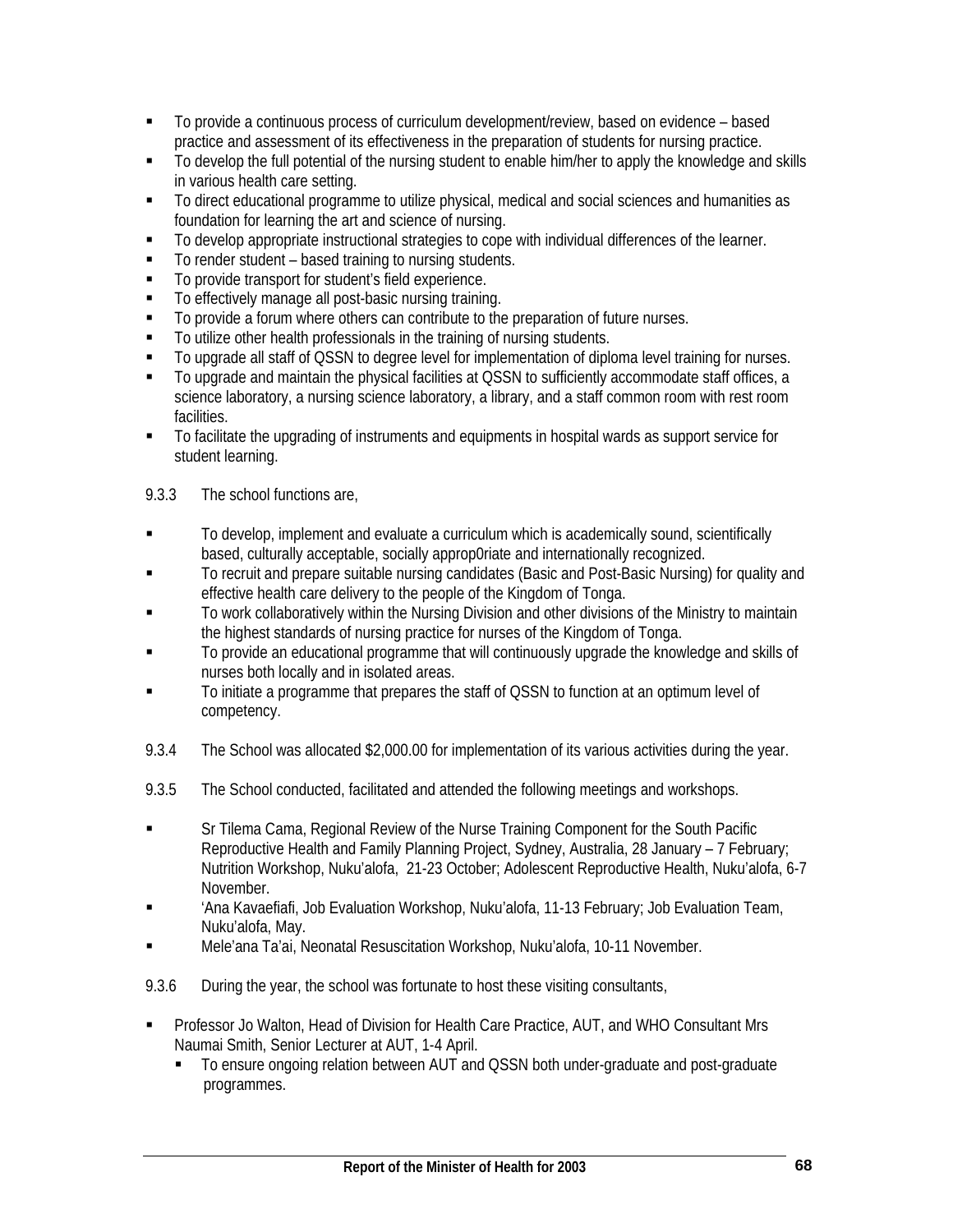- To keep the same standard and ensure relativity of programme contents of what has been covered in both under graduate and extension of post-graduate.
- To ensure continuing monitoring and moderations of post-basic courses from AUT.
- WHO Consultant Mrs Naumai Smith 2nd phase of Reviewing Post-Basic Curricula, July August.
- Three AUT Nursing Students worked in Vaiola and Community for their 5 week clinical experience during first semester.
- 9.3.7 The 7<sup>th</sup> Midwifery Course was completed on 23 April.
- 9.3.8 In providing it services during the year, the following have been identified as milestones,
- As an extension of the affiliation between QSSN and AUT, a memorandum of agreement has been signed for AUT nursing students to gain their clinical experience in Vaiola and in the Community.
- Dialogue continues between QSSN and AUT to upgrade current post-basic courses to a higher level using AUT Graduate Certificate Programme.
- Certificate Programme for Nurses in QSSN ended with the last class graduating in 2003.
- 17 Student nurse were promoted to Staff Nurse as of 18 August.

## **9.4 Reproductive Health**

- 9.4.1 Supervising Public Health Sister, Mrs Sela Paasi manages this section and is supported by Senior Nursing Sister Talau Takau, Senior Nurse Midwife Falahola Lavaki and 40 Public Health Nurses. The section was allocated \$41,500.00 for implementation of its services and also received financial support from UNFPA and WHO.
- 9.4.2 The section's functions are,
- To provide services to women during their child bearing age, adolescents, children and infants and the community at large.
- The section's main responsibilities include:
	- the provision of ante natal care and post natal care to women
	- **F** responsible for the health of the adolescents' population
	- helping couples to plan their family and provide family planning methods depending on the couples choice
	- provision of immunization services to ante natal mothers, children and infants as indicated by the National Immunization Policy.
	- **F** responsible for school health and school clinics
	- responsible for the health of under five year old children and infants
	- promote and encourage mothers to exclusively breast feeding their babies for at least four months
	- responsible for the community nursing services to sick people as well as healthy people
	- Collaboration, coordination, teamwork and participation with other health team and some government sectors in a wide range of community development initiatives.

## 9.4.3 The section's goal and objectives,

- To provide effective and quality Reproductive Health services to women of child bearing age through:
	- Easy access to reproductive health, adolescent and sexual health.
	- Maintaining high coverage of ante natal and post natal care.
	- Helping couples and individuals to plan their families.
- $\blacksquare$  To decrease maternal and perinatal mortality rates through safe motherhood and child health services.
- To decrease the incidence of home delivery.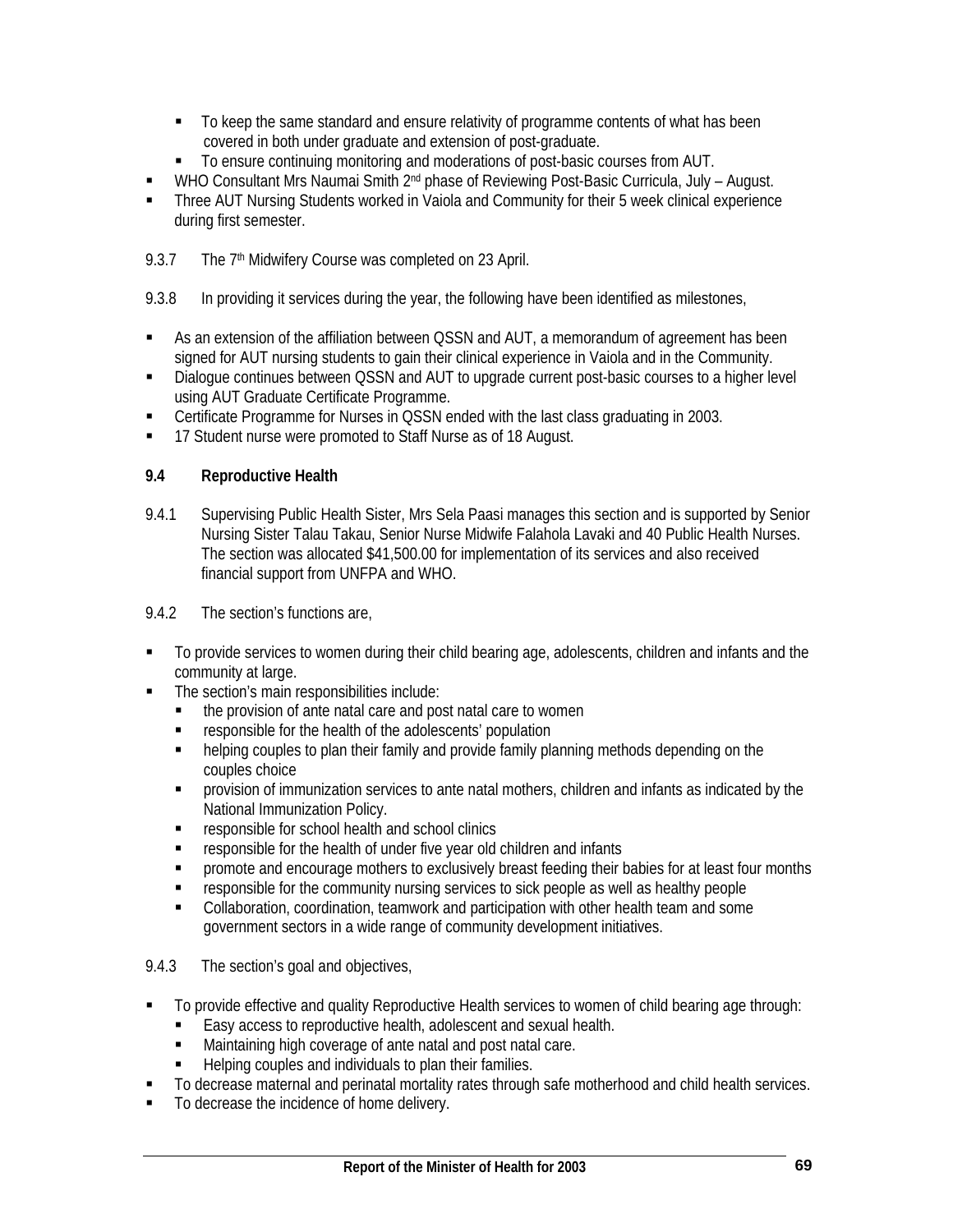- To ensure and monitor good health and normal development among infants and under five years old children through good immunization coverage, good nutrition and good management of illnesses.
- $\blacksquare$  To promote and improve the rate of exclusive breast feeding.
- To control or eliminate targeted vaccine preventable diseases in children by the implementation of the expanded Programme of Immunization nationwide.
- To develop a National Immunization Policy and a Immunization Handbook for health care workers.
- To develop skilled and committed staff to meet the evolving role of Public Health Nurses.
- Provide on-going in-service training for all Public Health Nurses in issues related to their work.
- To restore the nursing numbers to the establishment level.
- To maintain and equip the Reproductive Health Clinics and health centres.
- 9.4.4 In providing its services during the year the following have been identified as milestones,
- Supervising Public Health Sister Sela S. Paasi attended a Community Health Administrator in Okinawa, Japan from 13– 31 January.
- Review and Planning Workshop in Reproductive Health was conducted 10 -14 February and was attended by all Public Health Nurse, Doctors and Nursing Sisters In charge of Vava'u, Ha'apai, and 'Eua, representatives from the Nursery, Obstetric Ward and the Nursing School.
- The change of the Section's name from MCH/FP to Reproductive Health was approved by the Hon. Minister of Health.
- The establishment of Nurse Practitioner as an extended of role of Public Health Nurses, and the successful completion by Nurse Midwife, Mrs Fusi Kaho of the Programme.
- The Policy for National Immunization Programme was endorsed by the Hon. Minister of Health.
- JICA agree to fund the introduction of Hib vaccines for measles and rubella for all schools in Tongatapu in 2004.
- The Public Health Nurses conducted measles and rubella immunization for all schools on Tongatapu during November.
- Good partnership and effective collaboration between the Ministry and Tonga Family Health Association in working towards production of outputs in both Reproductive Health and Adolescent Reproductive Health programmes.
- **Reproductive Health Clinics and Health Centres have been upgraded to provide more integrated** Reproductive Health services.
- Increased skills and capacity of Reproductive Health service providers through trainings.
- Antenatal coverage is high at more than 95% coverage while 95% of births take place in hospitals and health facilities.
- Reproductive Health Nurses were able to attend various trainings, workshops, seminar meetings throughout the year.
- Supervisory visits to the island clinics and health centres by supervisors were conducted throughout the year at regular intervals.

# **10 DENTAL SERVICES**

- 10.1 Chief Dental Officer, Dr. Viliami Telefoni Latu is responsible for managing and coordinating all activities relating to dentistry to ensure the services delivered are efficient and effective and are maintained at a high quality.
- 10.2 The division's functions are,
- **Ensure that each and everyone in Tonga has a healthy mouth**
- **Provide curative and preventive dental care for the people of Tonga**
- Ensure that the people has access to the best possible care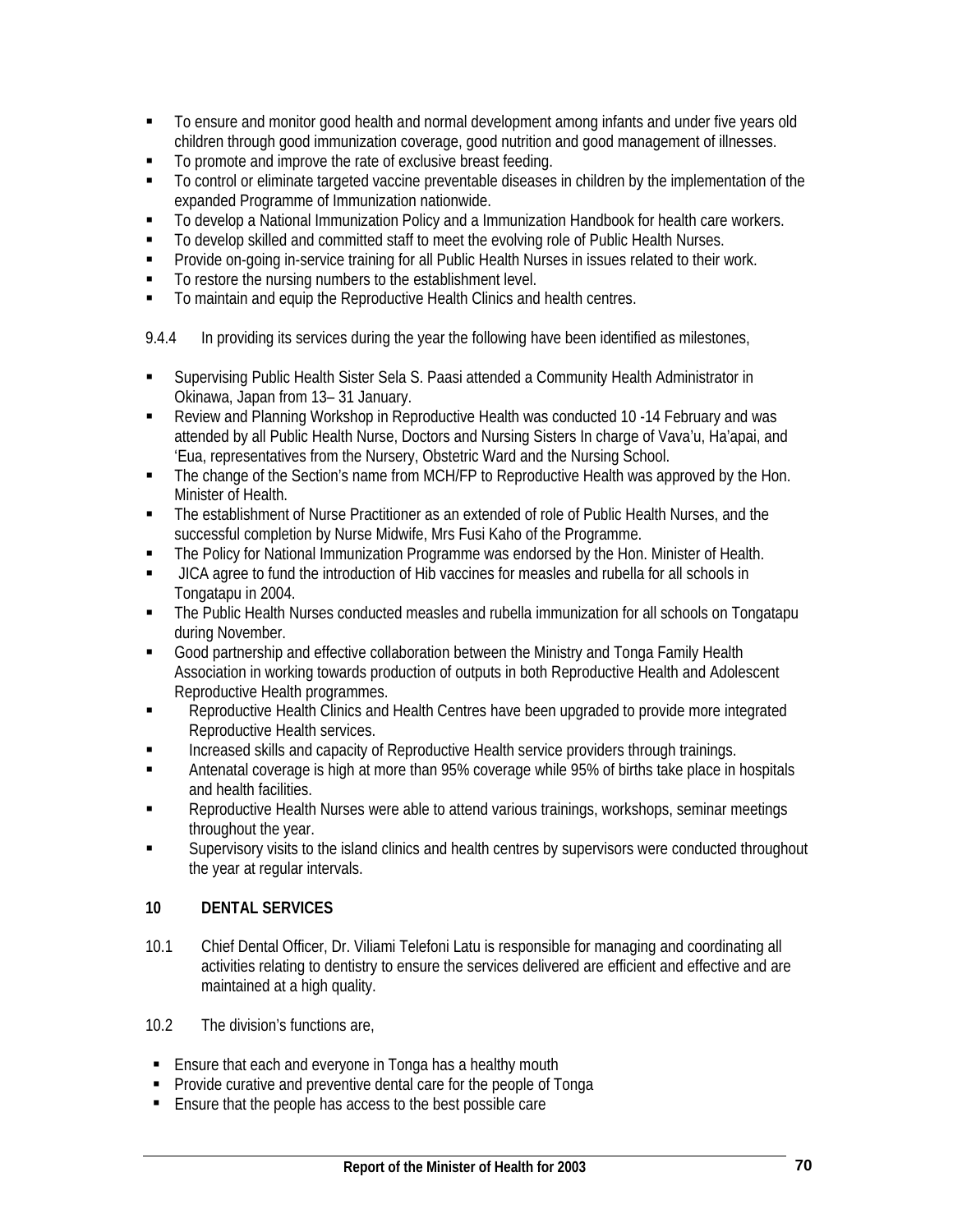- Ensure effective and efficient dental health services in hospital and community settings.
- **Enforce continue education and training for the staff.**

10.3 The division's objectives are,

- Develop and implement preventive oral healthcare programme to reduce the incidence of dental caries.
- To ensure that all people in Tonga have access to the best possible care to achieve optimal oral health.
- **Provide best treatment to people seeking dental care with limited available resources.**
- 10.4 The dental establishment consists of 49 posts of which 45 were filled with 4 vacancies. This consist of 1 Chief Dental Officer, 2 Principal Dental Officer, 4 Senior Dental Officer, 7 Dental Officer, 6 Dental Therapists, 1 Dental Technologist, 8 Dental Chairside Assistant, 7 Dental Therapist Trainee, 1 Dental Computer Assistant, 1 Dental Receptionist, 1 Dental Maid, 1 Dental Driver and 1 Senior Dental Technician.
- 10.5 Dental services are made available to the public through dental outpatient and impatient services, health centres at Tongatapu, Prince Wellington Ngu Hospital and Health centres for the people of Vava'u, Niu'ui Hospital and Health centre for Ha'apai people, Niu'eiki Hospital for 'Eua, as well as Likamonu Health Centre for Niuatoputapu and Tu'akifalelei Health Centre for Niuafo'ou people.
- 10.6 Oral health challenge for Tonga:
- Achieve 50% caries free goal for 5-6 years old children.
- Restoration of decayed teeth in children.
- Removal of calculus and delivery of oral hygiene instruction.
- Reduction on the extraction rate and conservative of teeth.
- Replacement of the missing teeth found in many adults.
- Oral health awareness in our communities.
- 10.7 General policies:
- **Encourage communities to become active participant in oral health activities.**
- Supportive management and organization for an effective and efficient delivery of services.
- Development of the work force to increase performances.
- **Participation with other governmental and non governmental organisation.**

10.8 These activities were emphases during the year:

- Oral health promotion and education with an emphasis on self care oral healthy lifestyle.
- Actively support and enforce improvement of oral hygiene.
- **Provide advice and instruction on the appropriate use of fluoride.**
- Seek support and encourage continue education of dental staff.
- Reinforce the school preventive programme.
- **Extent community oral health care to cover all health centres in Tongatapu.**
- Continue "Bright Smile Bright Future", "Fluoride Mouth Rinse", "Pit and Fissure Sealants".
- **Training of 7 Dental Therapist Trainees.**
- 10.9 The Division was allocated \$85,000.00 where most of it is used mainly for curative works, and the rest for school dental services, community dental services as well as training of dental personnel.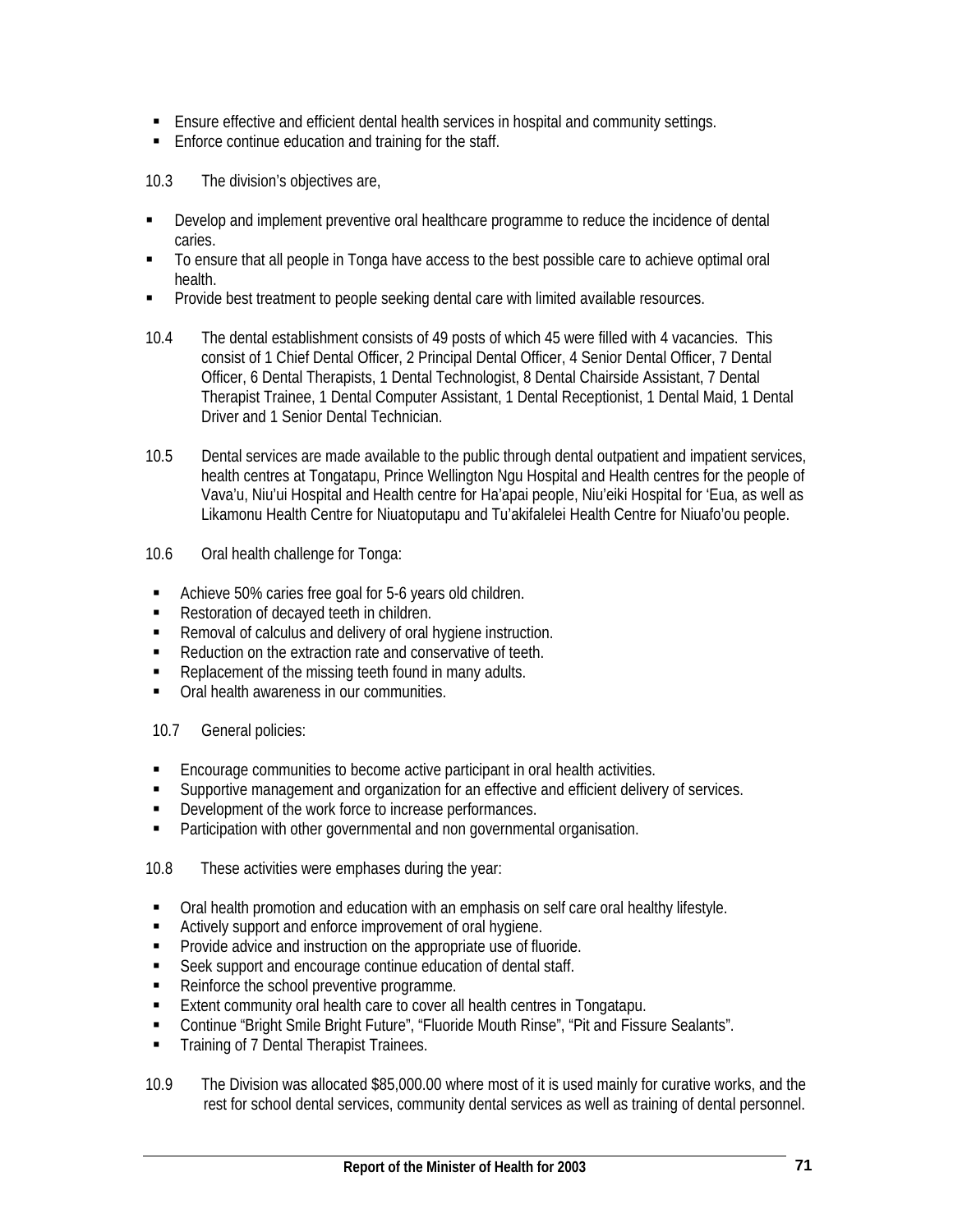10.10 The following services were undertaken during the year.

- For school dental services, there were 3 ongoing preventative projects carried out, toothbrushing demonstration, oral hygiene instruction, and dietary advices.
- For "Fluoride Mouth Rinse Programme", there were 10 Primary Schools participated with 150 visits altogether. There were 15,267 children involved in this programme.
- **Bright Smile Bright Future Programme involved 80 Primary Schools with 66 visits all together for this** year. There were 3,563 children participated on this programme.
- For Pits and Fissure Sealants completed 13,493 children altogether. No of schools involved were 49 with 3,077 teeth sealed off.
- 10.11 The following are identified as milestones during the year,
- **EXECONSTRUCTION OF THE MEDITY CONSTRUCTION CONSTRUCTION** of new dental store state of the Medical Store
- Support from WHO to deliver oral health promotion and education through T.V Tonga twice a month for 2 years.
- Support from Westpac Bank of Tonga and NZ High Commissioner to pay the same programmes at OBN once a month.
- Replacement of 6 dental chairs with fully equipped dental chairs.
- Additional of 3 primary schools to the fluoride mouth rinse preventive programme in Tongatapu.

## **11. ADMINISTRATION**

## **11.1 Management**

- 11.1.1 Principal Health Administrator, Mr. Tu'akoi 'Ahio is responsible for managing the Division.
- 11.1.2 The Division's general vision is doing the right thing right.
- 11.1.3 The Division's Core Mission is to respond effectively to all the support services required by the Ministry in term of,
- **Finance.**
- **Administration.**
- **Human Resources.**
- **Transport.**
- Communication.
- 11.1.4 The Division's goal is to provide the best Administrative supporting services in the Government Departments.
- 11.1.5 The Division's Key Result Areas are,
- **Efficient resource management.**
- Skilled and committed staff.
- Efficient and effective delivery of administrative support functions through the development of office facilities.
- **Improved management skills and process.**<br> **E** Human resources information system estable
- Human resources information system established.
- **Effective performance arrangement system in place.**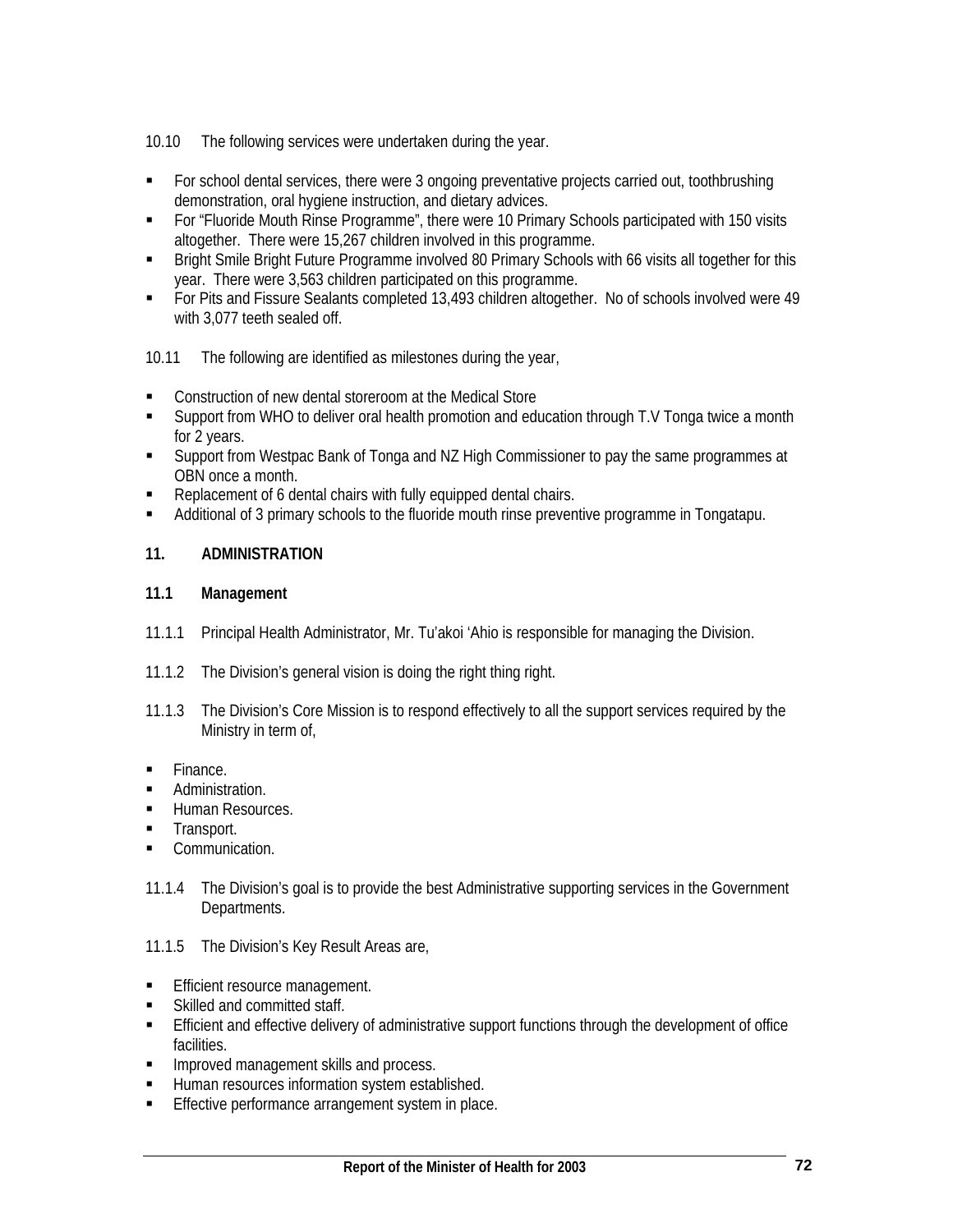**Effective supporting transportation system supporting emergency and relative transport needs.** 

11.1.6 The Division's core values are,

- Commitment to quality output.
- **Professionalism and accountability.**
- **Team effort.**
- Care and respect.
- **Transparency.**

#### **11.2 Administrative and Corporate Services**

- 11.2.1 The Health Administrator, Mr. Tonga Finau was responsible for these services until his promotion and transfer to another Ministry. The Principal Health Administrator is currently managing this section and is supported by 1 Clerk Class II.
- 11.2.2 The section's functions are,
- Provide administrative support services for the Ministry in addition to the office of the Director and Hon. Minister of Health.
- Responsible for the Ministry's Inventory Records.
- Responsible for domestic medical referral.

### **11.3 Personnel and Human Resource Management**

- 11.3.1 The Health Administrator, Mrs. 'Olivia Tu'ihalamaka responsible for these services are currently on study leave. The Computer Operator Grade III, Ms. Moli Kiola is currently managing this section and is supported by 3 staff.
- 11.3.2 The section's function is,
- **Provide human resource management activities for the Ministry as a whole.**
- 11.3.3 The section's objectives are,
- To increase Programme Manager's awareness, knowledge and skill in HRM.
- To ensure recruited staff meet the criteria for the position and fit the culture of the Ministry.
- $\blacksquare$  To develop and implement a performance appraisal system for staff.
- To select and implement a most appropriate HRIS for the Ministry.
- $\blacksquare$  To increase productivity levels of staff.
- To streamline HRM procedures and processes.
- 11.3.4 In delivering its services, the section achieved the following during the year,
- **Installation of Micropay (HR Module) for HRIS.**
- Production of report.
- **Develop and trial performance appraisal system.**
- **Streamline HR policies and procedures.**

#### **11.4 Financial Management**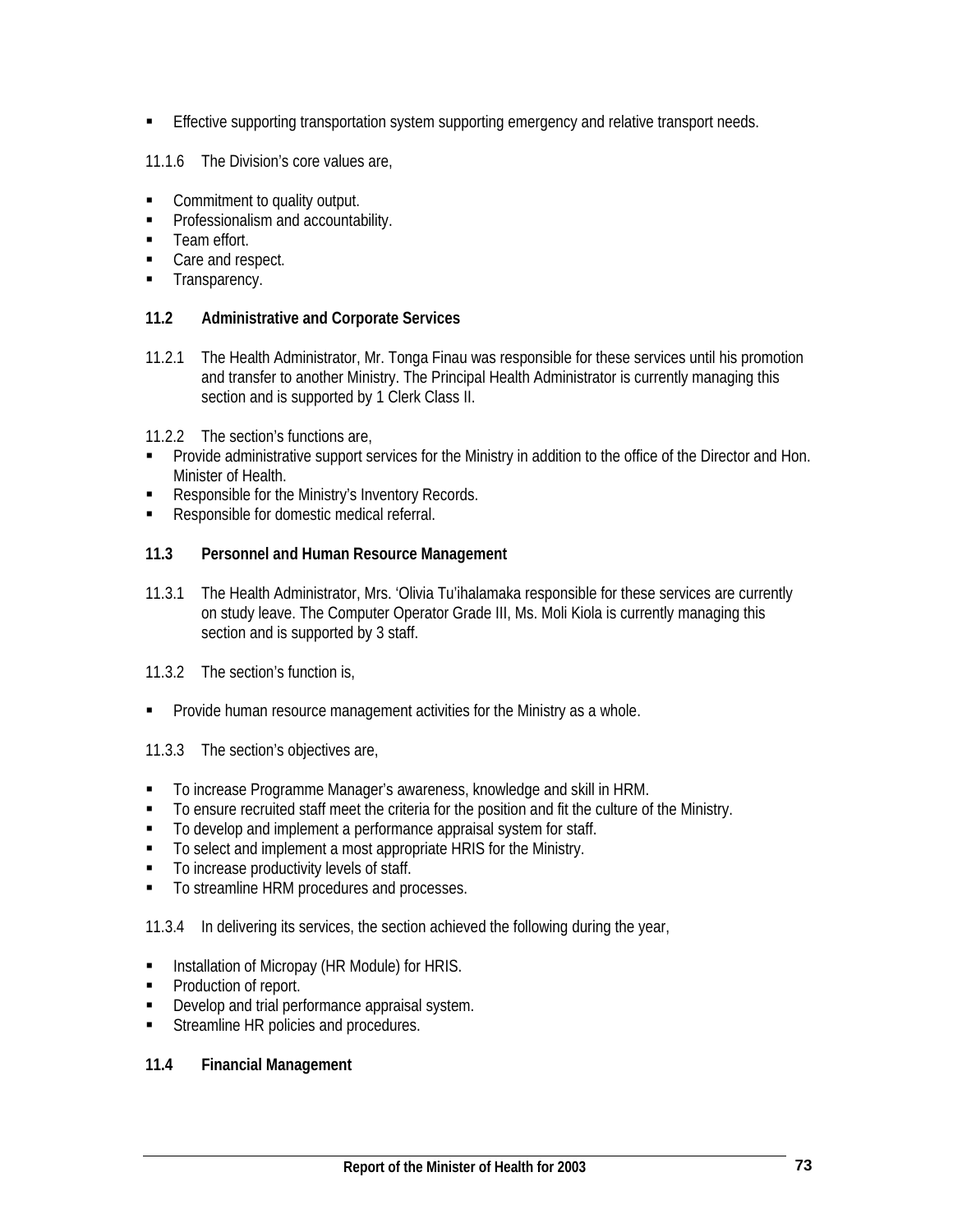- 11.4.1 Acting Senior Accountant, Ms. Sesimani Taulanga is responsible for managing this section and supported by 10 staff.
- 11.4.2 The section's functions are,
- Salary and wages payment.
- Revenue collection.
- **Financial management.**
- **Preparation of draft estimates and budgeting.**
- 11.4.3 The section's objectives are,
- To provide timely payment of staff salary, wages, income tax etc.
- **To achieve annual revenue target.**
- To provide updated financial reports.
- To provide budget to all cost centres and monitor expenditure against the Budget.
- To produce a realistic Draft Estimates annually.

11.4.4 In delivering its services, the section achieved the following during the year,

- All cost centres have their own budget allocation.
- **Program Managers receive monthly financial report.**
- **EXECOMPUTER COMPUTER 2** Computerized accounting using Sun System.
- **Increase revenue collection.**
- Salary and wages paid on time.

# **11.5 Transport Services**

- 11.5.1 Transport Supervisor, Mr. Tu'itavake Lavaki is responsible for managing this section and supported by 26 drivers.
- 11.5.2 In delivering its services, the section achieved the following during the year,
- **The establishment of a diesel storage tank for refilling of diesel vehicles at Vaiola Hospital.**
- Recruitment of a Mechanical Officer for maintenance purposes.
- **Emergency demonstration for ambulance drivers.**

# **12. HEALTH PLANNING AND INFORMATION**

#### **12.1 Management**

- 12.1.1 Senior Health Planning Officer, Mr Taniela Sunia Soakai is responsible for managing the Division. The Division consists of the Health Planning, Health Information, Medical Records, Project Planning and Research and Evaluation Sections. The Research and Evaluation section is yet to be established.
- 12.1.2 The Division's objective is to provide efficient and effective, health planning, health information, project planning and medical records services to its customers within and from outside the Ministry locally, regionally and internationally.

#### **12.2 Health Planning**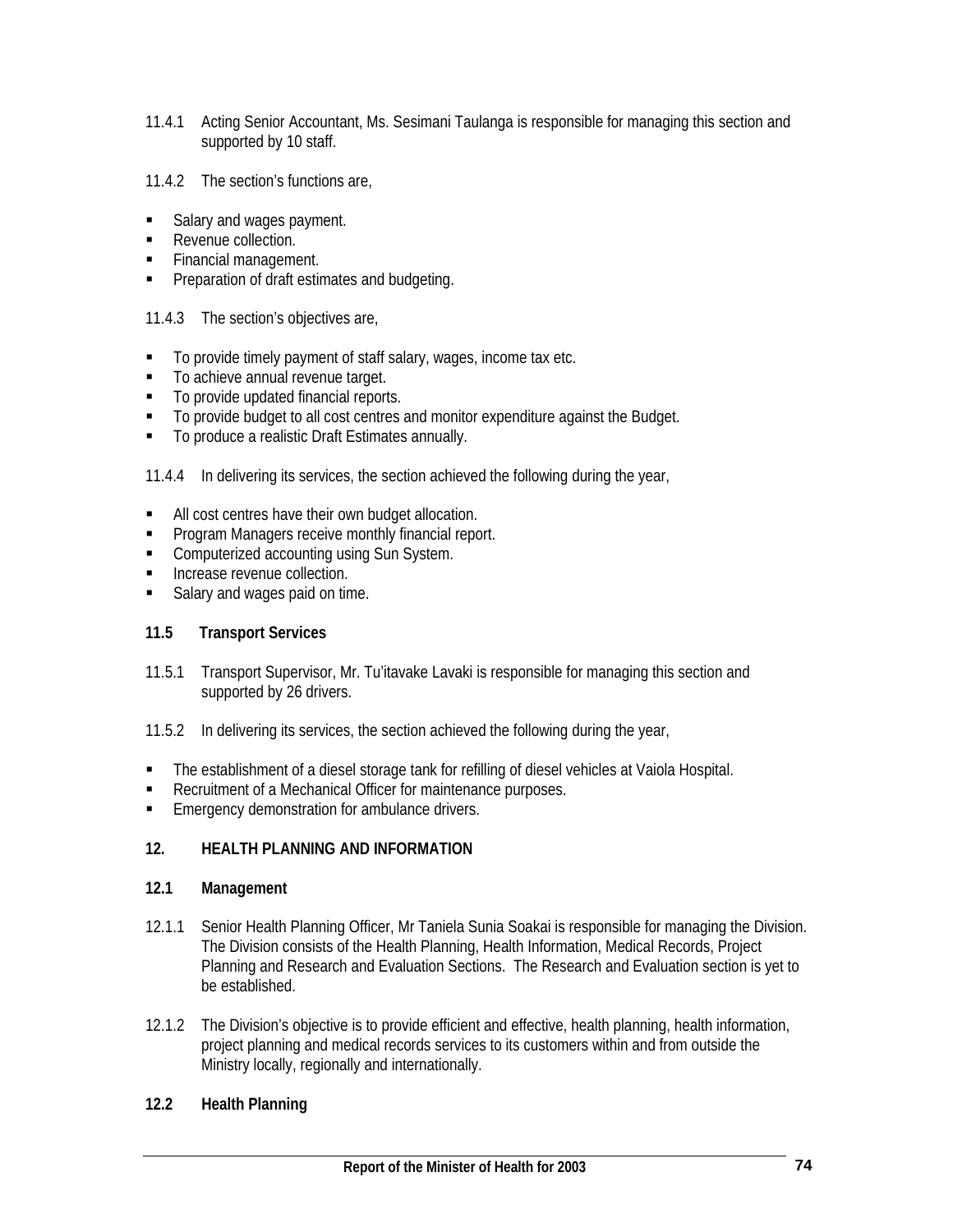- 12.2.1 This section is headed by the Senior Health Planning Officer and is assisted by a Health Planning Officer and a Computer Operator Grade III.
- 12.2.2 The sections **mission statement** is; **To provide efficient, timely and effective health planning services to the Ministry and partner organizations.**
- 12.2.3 The sections **functions** are;
- **In consultation with programme managers responsible for the development, implementation and** monitoring of the Ministry's Strategic planning process.
- **Development, implementation and monitoring of the bi-annual WHO Programme Budget.**
- **EXECT** Liaise with donor agencies in regard to development projects and activities.
- **Provide secretariat functions for the National Health Development Committee.**
- **Prepare, implement and monitor the Ministry's Development Estimates.**
- **Diversee activities related to human resource training and development.**

| Goal                                                                               | Objective                                                                                                                                                                                                                                    | <b>Status</b>                                                                                                                                                                                                                                                                                                                                                                                                                                                                                                                               |
|------------------------------------------------------------------------------------|----------------------------------------------------------------------------------------------------------------------------------------------------------------------------------------------------------------------------------------------|---------------------------------------------------------------------------------------------------------------------------------------------------------------------------------------------------------------------------------------------------------------------------------------------------------------------------------------------------------------------------------------------------------------------------------------------------------------------------------------------------------------------------------------------|
| 1. To develop and retain skilled<br>and committed staff                            | Ensure the required number of staff<br>$\blacksquare$<br>with the appropriate knowledge, skills,<br>to provide efficient and effective health<br>planning services are employed<br>To provide opportunities for staff<br>training            | The HPO (Ms. Mafi Sikalu) was<br>٠<br>recruited in September<br>The Computer Programmer continues<br>٠<br>his studies in 2003 and is expected to<br>resume duty in January 2004                                                                                                                                                                                                                                                                                                                                                             |
| 2. To create awareness of the<br>planning approach for health<br>services in Tonga | To document the planning process<br>٠<br>To disseminate the planning approach<br>and educate staff                                                                                                                                           | The recruitment of the HPO has<br>allowed the review of the 2001-2004<br>Corporate Plan<br>Participation of HPO in Tonga Health<br>Project consultations in the<br>development of Key Performance<br>Indicators<br>The Tonga Health Project will be<br>providing Technical Assistance for the<br>development of the 2005-2007<br>Corporate Plan                                                                                                                                                                                             |
| 3. To develop a Master Plan for<br>Vaiola Hospital                                 | To prepare a Master Plan and Stage I,<br>٠<br>facilities plan for Vaiola<br>To undertake detailed Stage II facilities<br>п<br>planning<br>To obtain funding for construction of<br>п<br>Vaiola Hospital and commence<br>construction process | Negotiations with World Bank missions<br>$\blacksquare$<br>were undertaken throughout the year<br>resulting in agreement for Tonga to<br>receive a Credit for assistance in health<br>information, health care financing and<br>infrastructure development at Vaiola<br>Hospital<br>Government of Japan dispatched a<br>Preparatory Study Team to assess<br>options for implementation of Grant Aid<br>Application submitted in 2000<br>Negotiations with both the World Bank<br>and JICA are ongoing and nearing<br>critical decision time |
| 4. To develop workforce<br>planning and training<br>processes                      | To continue external support for<br>٠<br>workforce planning processes (national<br>and overview)                                                                                                                                             | <b>Training Development Committee</b><br>٠<br>continues it's work with regard to the<br>human resource planning and training                                                                                                                                                                                                                                                                                                                                                                                                                |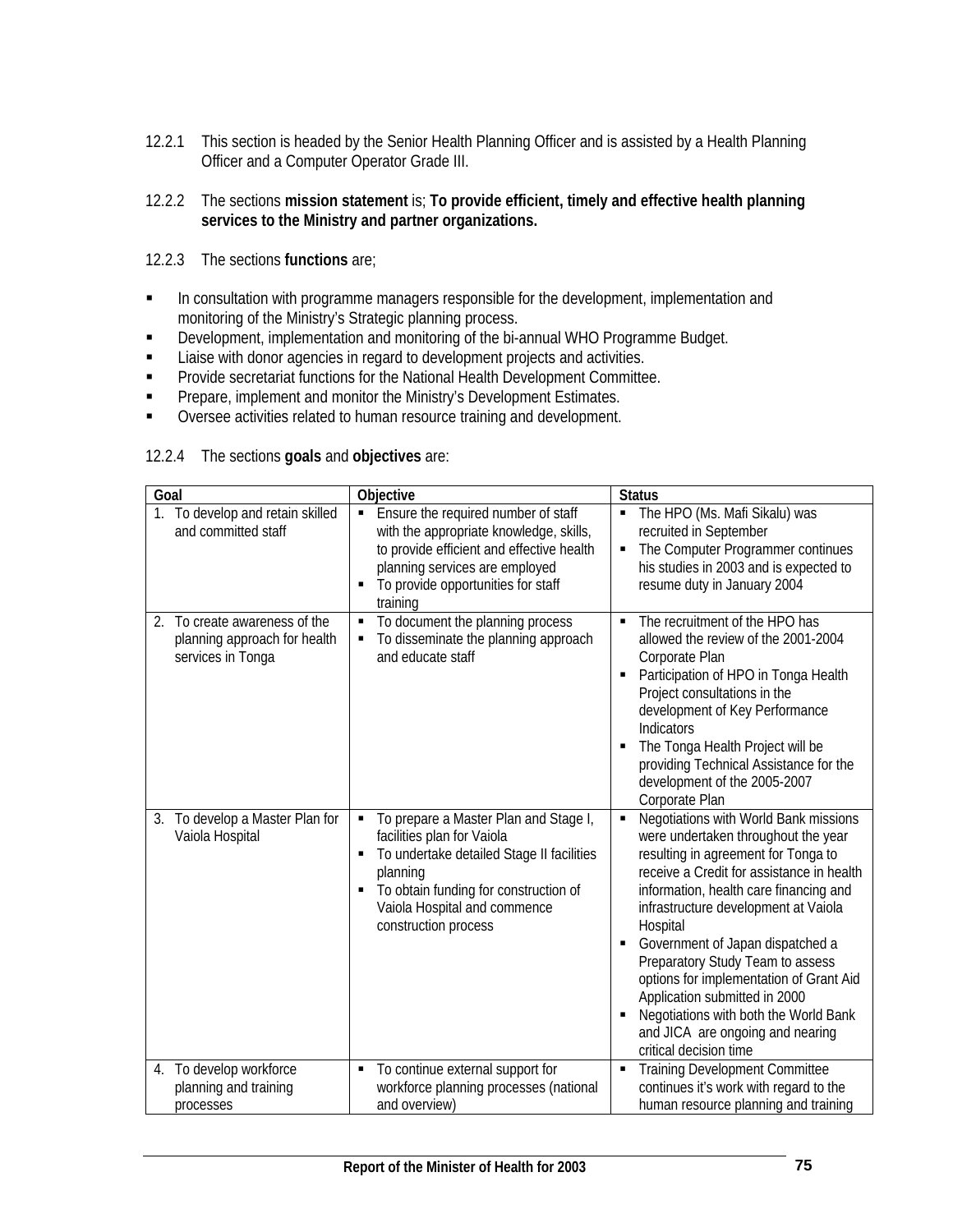|                                                                  | • To support the role of sections in<br>undertaking workforce planning<br>• To secure funding for staff training<br>To prioritise training needs | requirements of the Ministry<br>Training Needs Database updated                                                                                                          |
|------------------------------------------------------------------|--------------------------------------------------------------------------------------------------------------------------------------------------|--------------------------------------------------------------------------------------------------------------------------------------------------------------------------|
| 5. To increase policy<br>development capabilities                | To establish a research capability<br>To provide support for development of<br>٠<br>relevant health policies                                     | This is an ongoing process with the<br>development and submission of policy<br>papers on health related matters to<br>Cabinet and there implementation as<br>appropriate |
| 6. To introduce concepts of<br>evaluation and health<br>outcomes | To evaluate planning process<br>Develop concept of performance<br>٠<br>indicators                                                                | Developments in this area is in its<br>infancy<br>The recruitment of the HPO should<br>ensure this important activity<br>commences                                       |

12.2.5 In providing its services during the year, the following have been identified as milestones,

- **Planning, coordinating and successful implementation of activities related to the 5<sup>th</sup> Meeting of** Ministers of Health for the Pacific Island Countries held in Nuku'alofa from 10-13 March. Sub Committees the Division were responsible were Entertainment, Finance, Transport, Administration.
- The Division was able to prepare and submit the Hon Minister of Health's Annual Report for 2002 before the deadline of 31 May. This is significant in that this was the first time the Ministry was able to meet the deadline.
- The Division prepared and submitted the 2004-2005 WHO Regular Budget for Tonga with its 4 main components as follows,

| Fellowships;            | US \$409,000.00 |
|-------------------------|-----------------|
| Local Costs;            | US \$134,000.00 |
| Supplies and Equipment; | US \$119,000.00 |
| Consultants;            | US \$126,000.00 |
| Total                   | US \$788,000.00 |

- Award of contract to Moala Friendly Construction of the Administration Building Project and construction commenced in October. The Project's principal financial contributor is AusAID with contributions from the Government of Tonga and World Health Organisation.
- Successful negotiations with JICA Preparatory Mission for the Grant Aid Application for the Upgrading and Refurbishment of Vaiola Hospital
- Recruitment in July of Alexander and Lloyd to work with the Ministry in the development of the Master Plan for Redevelopment of Vaiola Hospital with the final document presented in December.
- Commissioning of Computer Laboratory by Hon Minister of Health jointly funded by WHO, MOH, USP.
- Promotion of Assistant Health Project Officer (Mrs Patinia Patelisio) to Health Project Officer.
- **Recruitment of Health Planning Officer, Ms. Mafi Sikalu.**
- Retirement of Mrs. Monika Ketu'u, Senior Medical Records Officer in Charge.
- Recruitment of 3 Junior Medical Recorders.
- Commencement of WHO Fellowship for Bachelor of Science (Health Information Management) of Mr. Sione Veilofia, Computer Assistant in February.
- Customer Service Training negotiated and undertaken by medical records staff.

# **12.3 Health Information**

12.3.1 Health Statistics Officer, Mr Sione Hufanga is responsible for managing this section and is supported by 3 staff. The section was allocated \$1,600.00 and was utilized for the purchase of office supplies and maintenance of computers.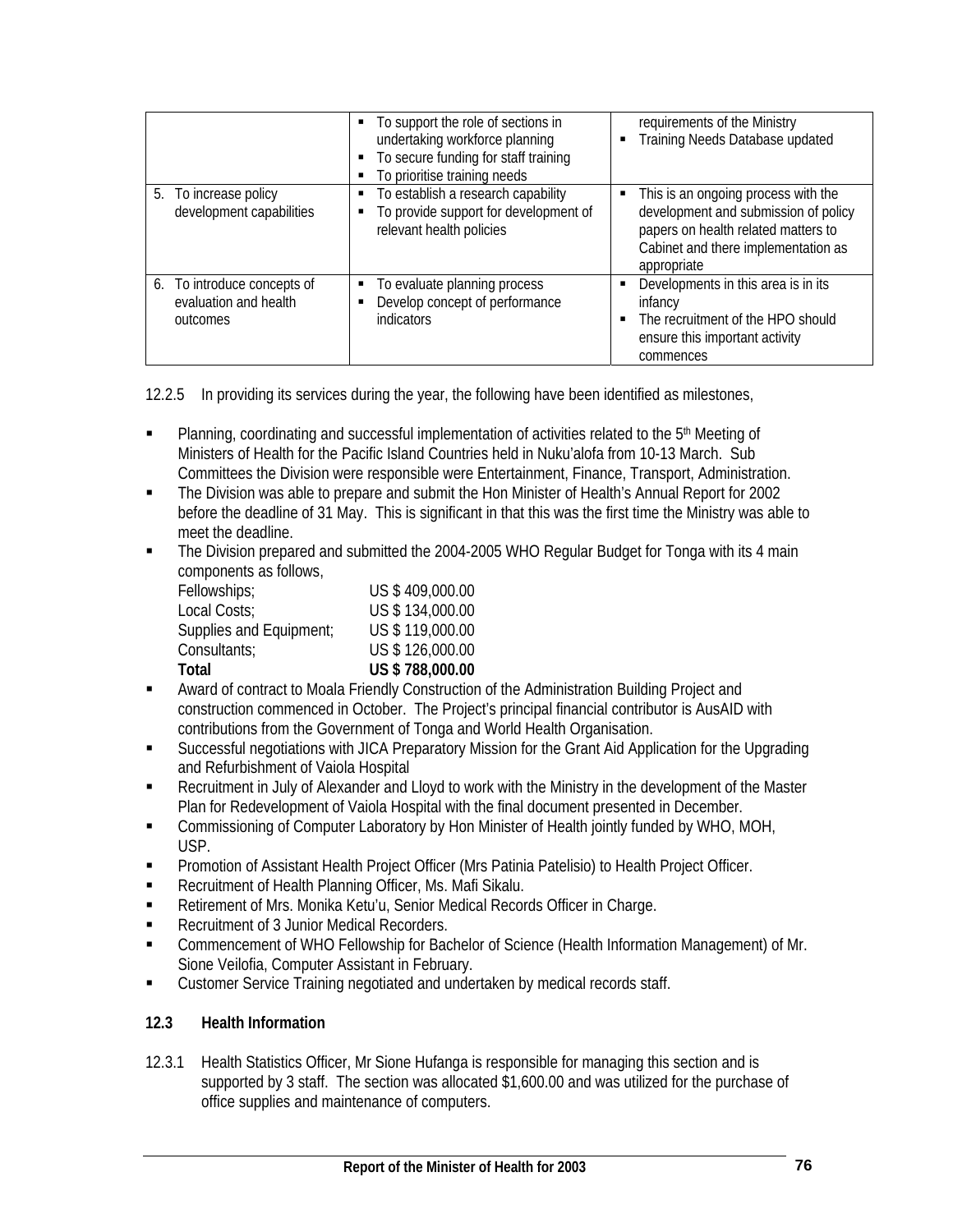### 12.3.2 The section functions are,

- **Computerize district hospital discharge data.**
- **Computerize Health Centre weekly and monthly reports.**
- **Computerize Hospital weekly/monthly reports.**
- **Disseminate health information locally, regionally and internationally.**
- **Prepare statistical tables for the Annual Report of the Hon. Minister of Health.**
- **Computerize Births and Deaths.**
- Liaise with Justice and Statistics Department in matters pertaining to births and deaths registration.

#### **Objectives** Achievements/Status of Implementation To train staff to improve knowledge and skills where appropriate. 9 Health Statistics Officer attended a Workshop on **Using Health Statistics to Strengthen Epidemiological Surveillance System in Pacific Island Countries** that was conducted in Apia Samoa. Participants were introduced to Global Concept namely DALYs and Millennium Development Goals.  $\checkmark$  Health Statistics Officer attended the in country training course (Data Analysis and Reporting Writing)  $\checkmark$  Mrs. Finau 'Akau'ola (Computer Assistant) has the opportunity to visit Ballarat Hospital as part of the exchange staff with the Ministry of Health in Tonga.  $\checkmark$  Ms. Nauna Paongo (Computer Operator Grade 1) has been selected by the Ministry to be the Counterpart Trainer in the Computer Training offered by the University of the South Pacific. She has chance to upgrade her computer skills through this training.  $\checkmark$  The Ministry of Health awarded Mr. Sione Veilofia (Computer Assistant) a WHO fellowship to pursue undergraduate training in Bachelor of Applied Science (Health Information Management) in Australia. To improve the accuracy of health information, compilation and analysis of statistical data.  $\checkmark$  A Validation system was established between Obstetric and Health Information Database. The main objectives of this exercise are to improve the accuracy of birth information and to resolve discrepancy between the primary sources obtained from the Obstetric wards and the Reproductive Health Section. This is a trial of the validation system intended to undertake between Medical Records Section and the rest of all wards using the Bed Census result. Improve awareness of Tonga Health Status. These are the various new methods that the Health Information Section used to disseminate Health Information to the Community and also Hospital Staff. 1. Health Promotion consultation with community. 2. Disseminate of inpatient information to members of Inpatient Working Groups for awareness of major type of disease admitted to each wards and overall admission.

### 12.3.3 The section objectives are,

# **12.4 Project Planning**

- 12.4.1 A single Assistant Health Project Officer, Mrs Patinia Patelisio staffs the section.
- 12.4.2 The section's objectives are,
- **Increase the number of projects approved and implemented**
- Improve staff knowledge and skills by further training
- **IMPROVE CAPABILITY FOR THE IMPROVE CAPABILITY FOR THE IMPROVE CAPABILITY**
- **Maintaining the Ministry's Training Schedule**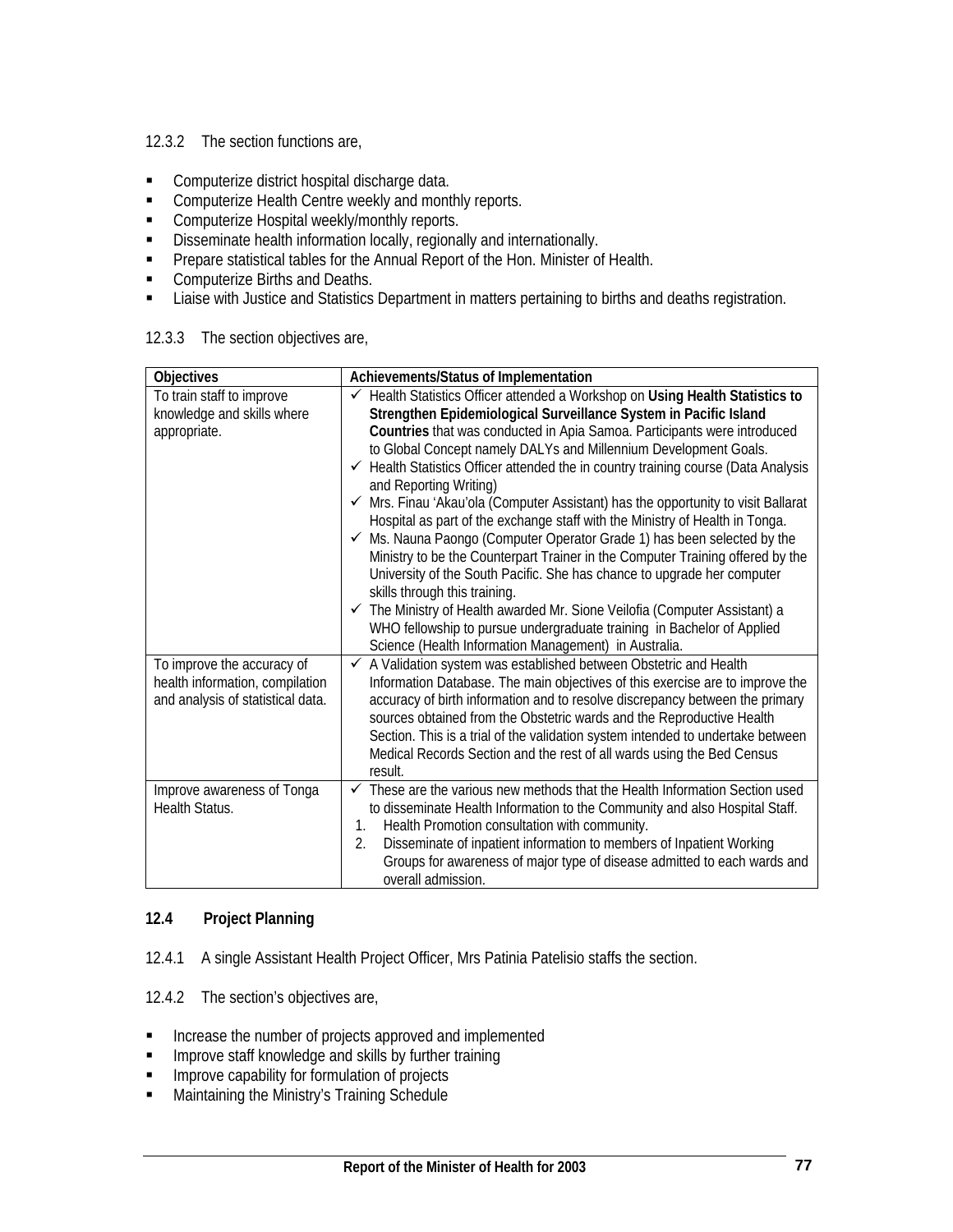# 12.4.3 The section's functions are,

- In collaboration with programme managers develop, implement and monitor health projects.
- **Liase with project donors**

12.4.4 Provided below is the status of project developed and processed for funding.

| Project            | Costing              | Funded | Unfunded |
|--------------------|----------------------|--------|----------|
| <b>EEU Project</b> | ለሰ<br>million<br>JJ. | Funded |          |

# 12.4.5 Milestone

• The Assistant Health Project Officer was promoted to the post of Health Project Officer with effect from July 2003.

# **12.5 Medical Records**

- 12.5.1 Senior Medical Records Officer in Charge, Mrs Monika Ketu'u is responsible for managing this section and is supported by 9 staff. This section was allocated \$4,000.00 for office supplies and equipment.
- 12.5.2 The section's objectives are,
- To have a proper secondary storage area to accommodate all inactive records for future reference, research and education purposes.
- $\blacksquare$  To continue in the training and development of the Medical Records staff.
- To cull inactive medical records to allow storage space for active medical records.

12.5.3 The section's functions are,

- Ensure all medical record inpatient and outpatient needs are attended to.
- Ensure all admissions, transfer and separation procedures are completed and in order.
- Attend to all requests regarding patients' medical records by health care professionals.
- **Ensure notifiable diseases as required by the Public Health Act 1992.**
- **Issuing of death certificates.**

12.5.4 In providing its services, the following were accomplished during the year,

- This section has been operating 24 hours with effect from January.
- **EXECT** Recruited 2 new daily paid staffs to ensure the Medical Records continues to operate on a 24 hour basis.
- Staffs participated in in-country courses namely Customer Service and Computer Training.
- Computer Operator Grade I (Ms. Nauna Paongo) and Computer Assistant (Mrs. Finau 'Akau'ola) provided on the job training in terms of computer and coding skills.

# **13. ACKNOWLEDGEMENT**

I wish to acknowledge my appreciation to the Director of Health and all staff of the Ministry of Health for their loyalty, cooperation and dedication during the year, without much of what is contained in this Annual Report would have been achieved.